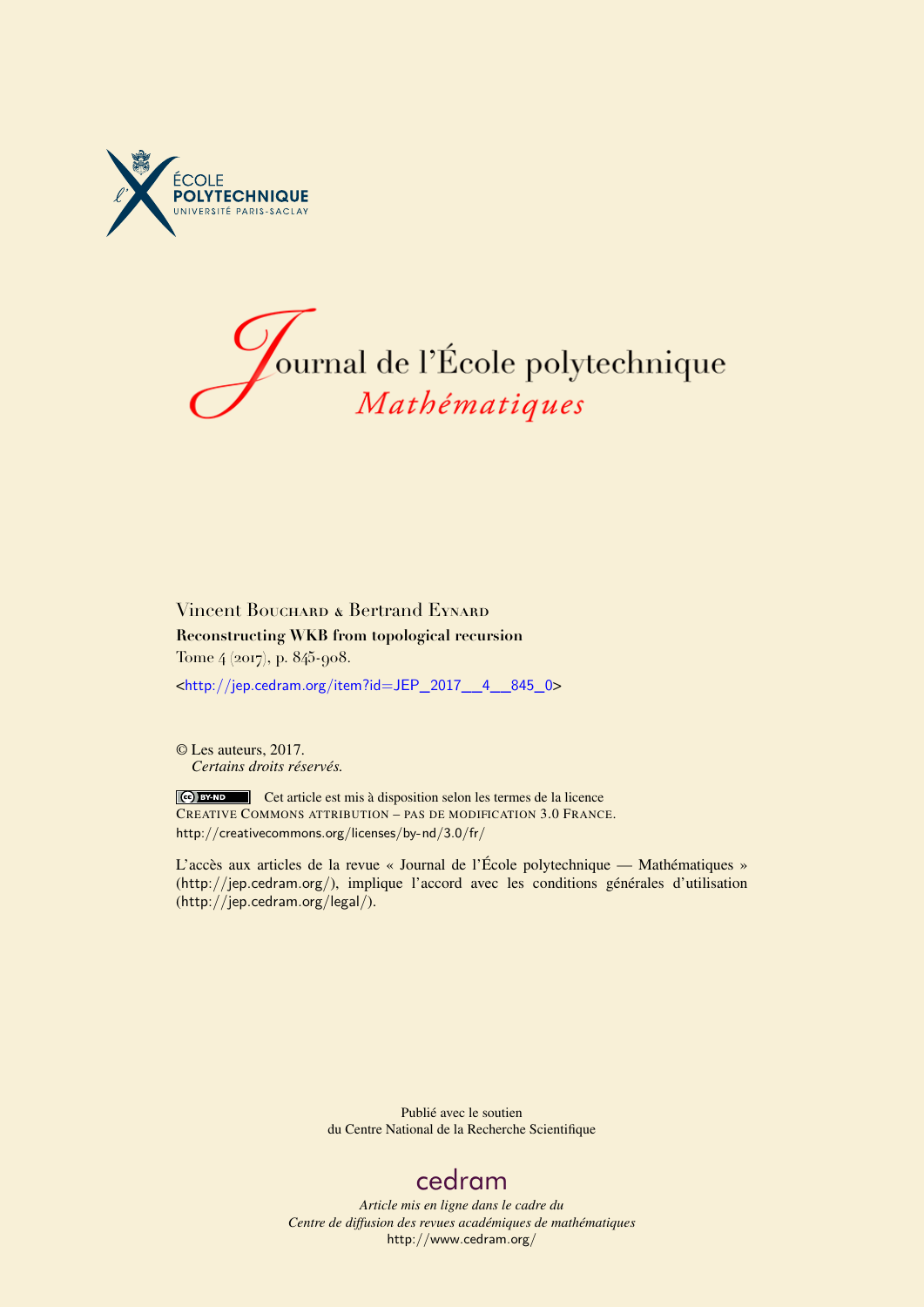## Journal de l'École polytechnique Mathématiques Tome 4, 2017, p. 845–908 DOI: 10.5802/jep.58

## RECONSTRUCTING WKB FROM TOPOLOGICAL RECURSION

by Vincent Bouchard & Bertrand Eynard

Abstract. — We prove that the topological recursion reconstructs the WKB expansion of a quantum curve for all spectral curves whose Newton polygons have no interior point (and that are smooth as affine curves). This includes nearly all previously known cases in the literature, and many more; in particular, it includes many quantum curves of order greater than two. We also explore the connection between the choice of ordering in the quantization of the spectral curve and the choice of integration divisor to reconstruct the WKB expansion.

Résumé (De la récurrence topologique à WKB). — Nous montrons que la récurrence topologique permet de reconstruire le développement WKB d'une courbe quantique pour toutes les courbes spectrales dont les polygones de Newton n'ont pas de point intérieur (et qui sont lisses en tant que courbes affines). Cette classe de courbes contient presque toutes les courbes quantiques déjà étudiées dans la littérature, ainsi que beaucoup d'autres ; en particulier, beaucoup de courbes d'ordre plus élevé que 2 sont incluses dans cette classe. Nous étudions aussi la relation entre le choix d'un ordre pour la quantification de la courbe spectrale et le choix d'un diviseur pour l'intégration nécessaire à la reconstruction du développement WKB.

## **CONTENTS**

Mathematical subject classification (2010). — 14H70, 81Q20, 81S10, 30F30. KEYWORDS. — Topological recursion, WKB, quantum curves, quantization.

V.B. acknowledges the support of the Natural Sciences and Engineering Research Council of Canada. B.E. acknowledges support from Centre de Recherches Mathématiques de Montréal, a FQRNT grant from the Québec government, and Piotr Sułkowski and the ERC starting grant Fields-Knots. Preprint numbers: CRM-3354(2016) and IPHT:T16-056.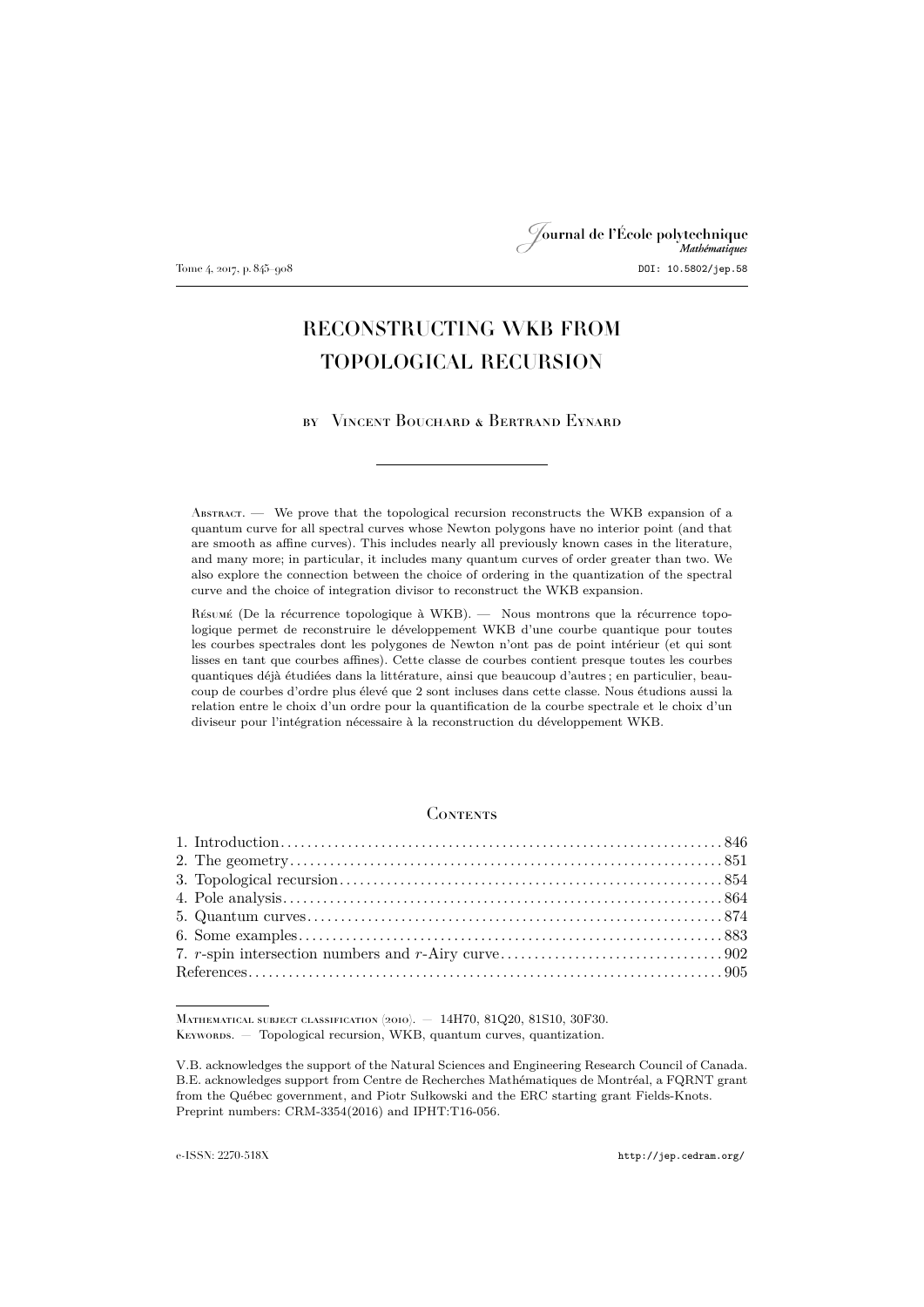## 1. Introduction

<span id="page-2-0"></span>The topological recursion originally introduced in [\[29,](#page-62-0) [18,](#page-62-1) [31,](#page-62-2) [32\]](#page-62-3) is now understood as being a rather universal formalism that reconstructs generating functions for various enumerative invariants from the data of a spectral curve. While it originated in the context of matrix models, it has now been shown to be closely related to other fundamental structures in enumerative geometry, such as Virasoro constraints, Frobenius structures, Givental formalism and cohomological field theories [\[2,](#page-61-1) [3,](#page-61-2) [28,](#page-62-4) [27,](#page-62-5) [51,](#page-63-0) [55,](#page-63-1) [46\]](#page-63-2). This explains, in part, why the topological recursion appears in so many different algebro-geometric context.

Another connection between the topological recursion and fundamental mathematical structures has been studied in recent years. With the intuition coming from determinantal formulae in the matrix model realm [\[8,](#page-62-6) [9\]](#page-62-7), it has been conjectured that the topological recursion reconstructs the WKB asymptotic solution of Schrödingerlike ordinary differential equations, known as *quantum curves*. More precisely, the claim is that there exists a Schrödinger-like ordinary differential operator, which is a *quantization* of the original spectral curve (which is why it is called a quantum curve), and whose WKB asymptotic solution is reconstructed by the topological recursion applied to this spectral curve. This claim [\[31,](#page-62-2) [8,](#page-62-6) [9,](#page-62-7) [10\]](#page-62-8) has been verified for a small number of genus zero spectral curves, in various algebro-geometric contexts [\[1,](#page-61-3) [8,](#page-62-6) [14,](#page-62-9) [21,](#page-62-10) [22,](#page-62-11) [23,](#page-62-12) [25,](#page-62-13) [24,](#page-62-14) [26,](#page-62-15) [47,](#page-63-3) [52,](#page-63-4) [53,](#page-63-5) [56\]](#page-63-6). In the context of knot theory, this claim provides a constructive approach to the well known AJ-conjecture [\[38\]](#page-63-7), which has been studied in a number of papers [\[20,](#page-62-16) [11,](#page-62-17) [20,](#page-62-16) [36,](#page-63-8) [37,](#page-63-9) [39,](#page-63-10) [42\]](#page-63-11). The quantum curve connection also appears in the context of mirror symmetry for toric Calabi-Yau threefolds, in which the topological recursion reconstructs the mirror B-model theory [\[16,](#page-62-18) [33,](#page-63-12) [35,](#page-63-13) [48\]](#page-63-14). In fact, very interesting recent work on quantum curves in this context has appeared in [\[19,](#page-62-19) [40,](#page-63-15) [41,](#page-63-16) [43,](#page-63-17) [44,](#page-63-18) [45,](#page-63-19) [49\]](#page-63-20).

1.1. Topological recursion and wave-function. — Let us be a little more explicit on the connection between topological recursion and WKB. Let us start with the topological recursion. The starting point is a spectral curve. For the purpose of this paper, a spectral curve will mean a triple  $(\Sigma, x, y)$  where  $\Sigma$  is a Torelli marked compact Riemann surface and x and y are meromorphic functions on  $\Sigma$ , such that the zeroes of dx do not coincide with the zeroes of dy. Then x and y must satisfy an irreducible polynomial equation

$$
(1.1) \t\t P(x,y) = 0.
$$

For most of the paper, we will restrict ourselves to the case where the affine curve defined by  $\{(x, y) | P(x, y) = 0\} \subset \mathbb{C}^2$  is such that its Newton polygon has no interior point, and that it is smooth as an affine curve (its projectivization may not be smooth though) – we call such curves *admissible*. In particular, admissible curves all have genus zero, and the Torelli marking is irrelevant.

Out of this spectral data, the topological recursion produces an infinite tower of meromorphic differentials  $W_{g,n}(z_1,\ldots,z_n)$  on  $\Sigma^n$ . In [\[31\]](#page-62-2), it was proposed to construct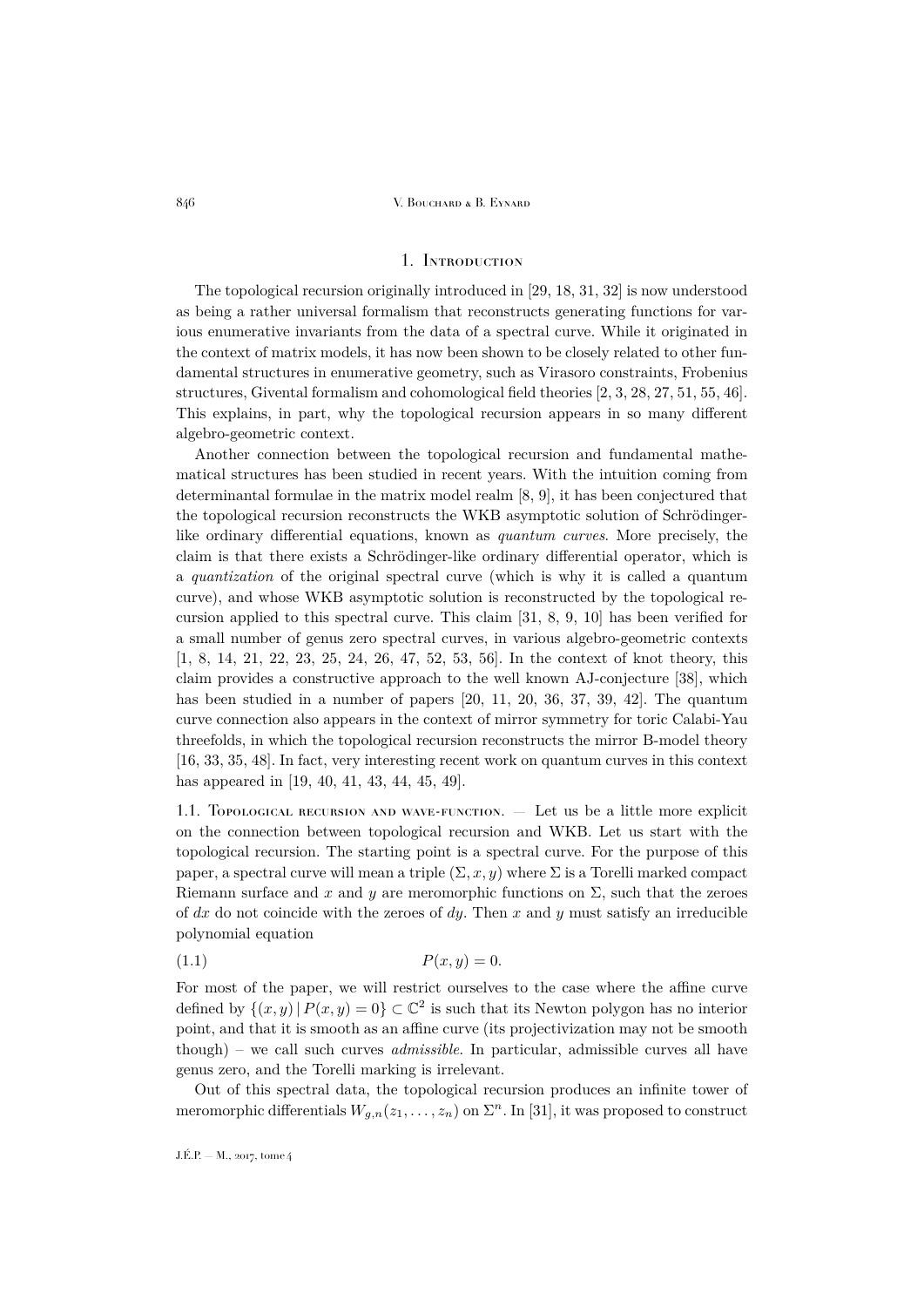a "wave-function" as

<span id="page-3-0"></span>
$$
(1.2) \quad \psi(z) = \exp\bigg(\sum_{g=0}^{\infty} \sum_{n=1}^{\infty} \frac{\hbar^{2g+n-2}}{n!} \cdot \int_{a}^{z} \left(W_{g,n}(z_1,\ldots,z_n) - \delta_{g,0}\delta_{n,2} \frac{dx(z_1)dx(z_2)}{(x(z_1) - x(z_2))^2}\right)\bigg),
$$

where  $a \in \Sigma$  is a choice of base point for integration of the meromorphic differentials. In [\[31,](#page-62-2) [10\]](#page-62-8) a was chosen as a pole of x, and if x is of some degree d, there can be d choices for  $a^{(1)}$  In fact, we will generalize the definition of the wave-function slightly by allowing more general integration divisors. In [\[31,](#page-62-2) [10,](#page-62-8) [30\]](#page-62-20) it was argued that when the spectral curve has genus  $> 0$ , the definition [\(1.2\)](#page-3-0) should be completed with some appropriate theta functions, which are necessary for instance to match knot polynomials [\[11\]](#page-62-17).

1.2. Quantum curve. — Then the question is whether there exists a *quantum curve*, that is, a quantization  $\hat{P}(\hat{x}, \hat{y}; \hbar)$  of the spectral curve  $P(x, y) = 0$  that kills the wave-function:

(1.3) 
$$
\widehat{P}(\widehat{x}, \widehat{y}; \hbar)\psi = 0.
$$

What do we mean by quantum curve? To quantize the spectral curve with defining equation  $P(x, y) = 0$ , we map the commutative variables  $(x, y)$  to non-commutative operators

(1.4) 
$$
\widehat{x} = x, \quad \widehat{y} = \hbar \frac{d}{dx},
$$

satisfying the commutation relation  $[\hat{y}, \hat{x}] = \hbar$ . This turns the polynomial  $P(x, y)$  into a rank d linear differential operator. Of course, the process is not unique, because of ordering ambiguities. In fact, ordering is a rather involved issue here; we could add any term of the form  $p(x, y)(yx - xy)^n$ , with  $p(x, y)$  and arbitrary polynomial of x and y, to the polynomial  $P(x, y)$  without modifying it, since  $yx = xy$ . However, after quantization, these terms give rise to corrections to the differential operator of the form  $p(\hat{x}, \hat{y})\hbar^n$ . Hence we need to be a bit more general in our definition of quantum curves.

<span id="page-3-1"></span>DEFINITION 1.1. — A *quantum curve*  $\hat{P}$  of a spectral curve C is a rank d linear differential operator in  $x$ , such that, after normal ordering (that is bringing all the  $\hat{x}$ 's to the left of the  $\hat{y}$ 's), it takes the form

(1.5) 
$$
\widehat{P}(\widehat{x}, \widehat{y}; \hbar) = P(\widehat{x}, \widehat{y}) + \sum_{n \geq 1} \hbar^n P_n(\widehat{x}, \widehat{y}),
$$

 $(1)$ In this paper, we will assume that  $\Sigma$  has genus zero, so integration is unambiguously defined for all  $W_{q,n}$  with  $2q - 2 + n \geq 0$  since they are residueless. The integral of  $W_{0,1}$  may need to be regularized, but this will play no role in the following.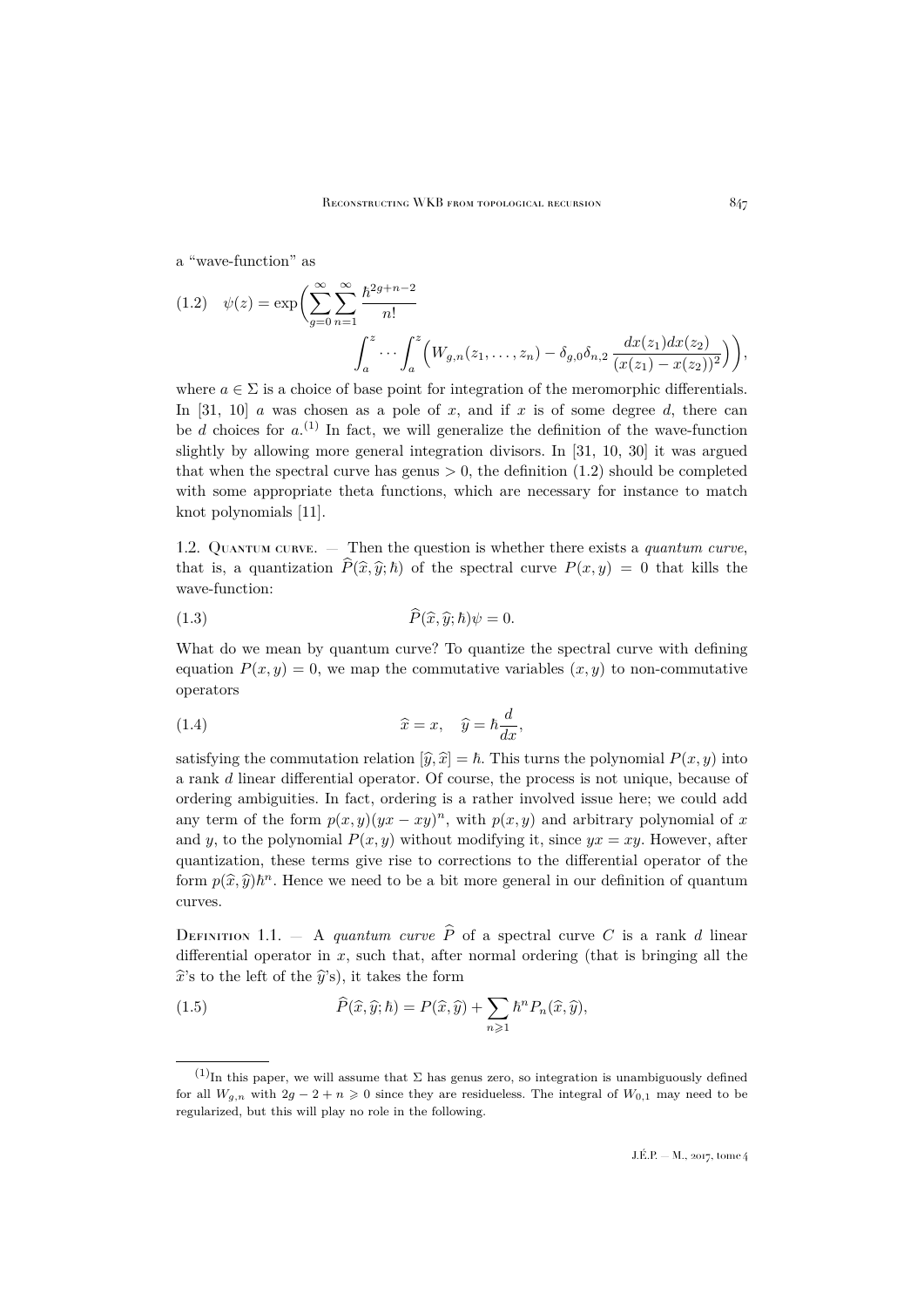where the leading order term  $P(\hat{x}, \hat{y})$  recovers the polynomial equation of the original spectral curve (normal ordered), and the  $P_n(\hat{x}, \hat{y})$  are differential operators (normal ordered) in x of rank at most  $d-1$ .

We say that a spectral curve is *simple* if there is only a finite number of  $\hbar$  corrections. That is, it is simple if there exists a positive integer N such that  $P_n(\hat{x}, \hat{y}) = 0$ for all  $n > N$ .

As noted above, the quantization process  $P \mapsto \widehat{P}$  is certainly not unique. However, the reverse process  $\widehat{P} \mapsto P$  is unique. Given a quantum curve  $\widehat{P}(\widehat{x}, \widehat{y}; \hbar)$ , it uniquely defines an irreducible polynomial equation  $P(\hat{x}, \hat{y})$  at leading order in  $\hbar$ , hence an associated spectral curve.

With this definition under our belt, we can now ask whether there exists a quantum curve  $\hat{P}(\hat{x}, \hat{y}; \hbar)$  that kills the wave-function  $\psi$ . In other words, the question is whether the asymptotic series in  $\hbar$  given by [\(1.2\)](#page-3-0) reconstructs the WKB expansion of some ordinary differential equation  $\hat{P}(\hat{x}, \hat{y}; \hbar)\psi = 0$ , where  $\hat{P}(\hat{x}, \hat{y}; \hbar)$  is a quantization of the original spectral curve according to the definition above. It is clear that  $\int_a^z W_{0,1}$  is the leading order term of the WKB asymptotic solution for any quantum curve associated to a given spectral curve; that is because in the topological recursion formalism  $W_{0,1} =$  $ydx$ , hence it is straightforward to show that

(1.6) 
$$
\left[e^{-\frac{1}{\hbar}\int_a^z W_{0,1}\widehat{P}e^{\frac{1}{\hbar}\int_a^z W_{0,1}}\right]_{\hbar=0}=0
$$

for any quantization of the spectral curve. Thus the question is whether the higher order terms in the  $h$  series in [\(1.2\)](#page-3-0) provide the full WKB asymptotic solution to a quantum curve.

The motivation for asking this question comes from matrix models. The topological recursion was originally introduced to solve Hermitian matrix models. However, it now lives a life of its own, beyond matrix models; it can be applied to any spectral curve to compute a sequence of  $W_{q,n}$ , and a corresponding  $\psi$ . It is thus natural to ask whether the mathematical structures known to be present in the context of matrix models can also be generalized to the broader context of applicability of the topological recursion.

For instance, it is well known that the partition function of a Hermitian matrix model is a particular example of a tau-function [\[50\]](#page-63-21). It can then be argued that the appropriate Schlesinger transform constructs the wave-function [\(1.2\)](#page-3-0) (for genus zero spectral curves), and that this wave-function should be a Baker-Akhiezer function for some isomonodromic integrable system. This implies that it should satisfy some Sato and Hirota equations, and that it should be annihilated by a quantum curve in the sense above.

The question then is whether this web of interconnections remains valid in the broader context of the topological recursion. As explained in [\[10\]](#page-62-8), from the topological recursion there is a natural candidate for a tau-function. For genus zero spectral curves, the wave-function [\(1.2\)](#page-3-0) is the Schlesinger transform of this conjectural taufunction. It then follows that, conjecturally, it should be annihilated by a quantum curve. This claim was proved to order  $O(\hbar^3)$  in [\[10\]](#page-62-8) for arbitrary spectral curves of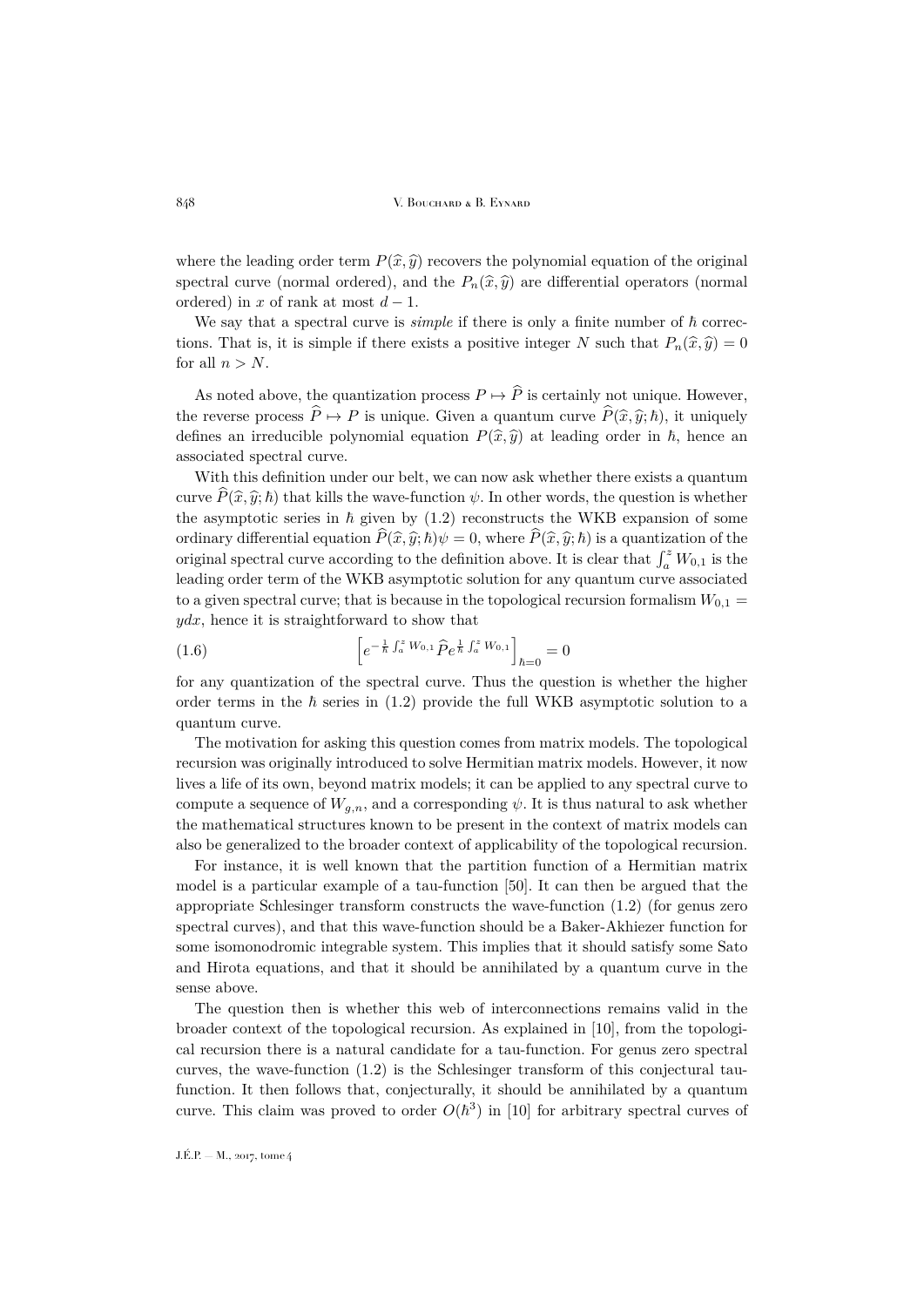any genus (more precisely, as mentioned above, the wave-function [\(1.2\)](#page-3-0) is only appropriate for genus zero curves; for higher genus spectral curves it must be appropriately completed with theta functions [\[10,](#page-62-8) [30\]](#page-62-20)). Our aim is to study whether this claim is true at all orders in  $\hbar$ .

1.3. Our main result. — The goal of this paper is to answer this question affirmatively for a large class of spectral curves. More precisely, we prove that there exists a quantum curve for all admissible spectral curves, that is, for all spectral curves whose Newton polygons have no interior point and that are smooth as affine curves. Moreover, these quantum curves are all simple.

The class of admissible spectral curves considered in this paper includes all of the genus zero quantum curves that have already been studied in the literature (to our knowledge), and many more. It includes many quantum curves of rank greater than two.

We also study the question of whether the quantization is unique. The answer to this question turns out to be very interesting; we find (as explained in section 2.3.1 of [\[10\]](#page-62-8)) a very explicit dependence between the form of the quantum curve and the choice of integration divisor to reconstruct the asymptotic expansion [\(1.2\)](#page-3-0) from the meromorphic differentials produced by the topological recursion. Different choices of integration divisors, for the same spectral curve, give rise to different quantum curves that are all quantizations of the original spectral curve; they generally differ by some choice of ordering in the quantization. We study this explicitly in many examples.

While the class of spectral curves that we study in this paper is quite large, it would be interesting to investigate whether our proof can be generalized to even more spectral curves: for instance, genus zero curves whose Newton polygons have interior points, or spectral curves in  $\mathbb{C} \times \mathbb{C}^*$  or  $\mathbb{C}^* \times \mathbb{C}^*$ , or higher genus spectral curves. We hope to report on this in the near future.

1.4. OUTLINE AND STRATEGY.  $-$  To prove the existence of quantum curves for such a large class of spectral curves requires quite a few steps. We start in Section 2 by reviewing the geometry of spectral curves and their corresponding Newton polygons, and we define what we mean by admissible spectral curves. Then, in Section 3 we reformulate the topological recursion in a "global way", which involves summing over sheets instead of local deck transformations near the ramification points. Such a global formulation of the topological recursion was first introduced in [\[15,](#page-62-21) [12\]](#page-62-22). But here, we push the calculations further and reformulate it in a different way, which is, for our purpose, more useful. Our main result in this section is Theorem [3.26,](#page-18-0) which provides a neat and simple formulation of the topological recursion.

We would like to remark here that for the topological recursion to reconstruct the WKB expansion in general, we need to evaluate residues in the topological recursion at *all ramification points* of the x-projection, not only zeros of dx. For most spectral curves, ramification points that are not zeros of  $dx$  (i.e., poles of x of order 2 or more) do not contribute to the residues, but this is not true for all curves. This is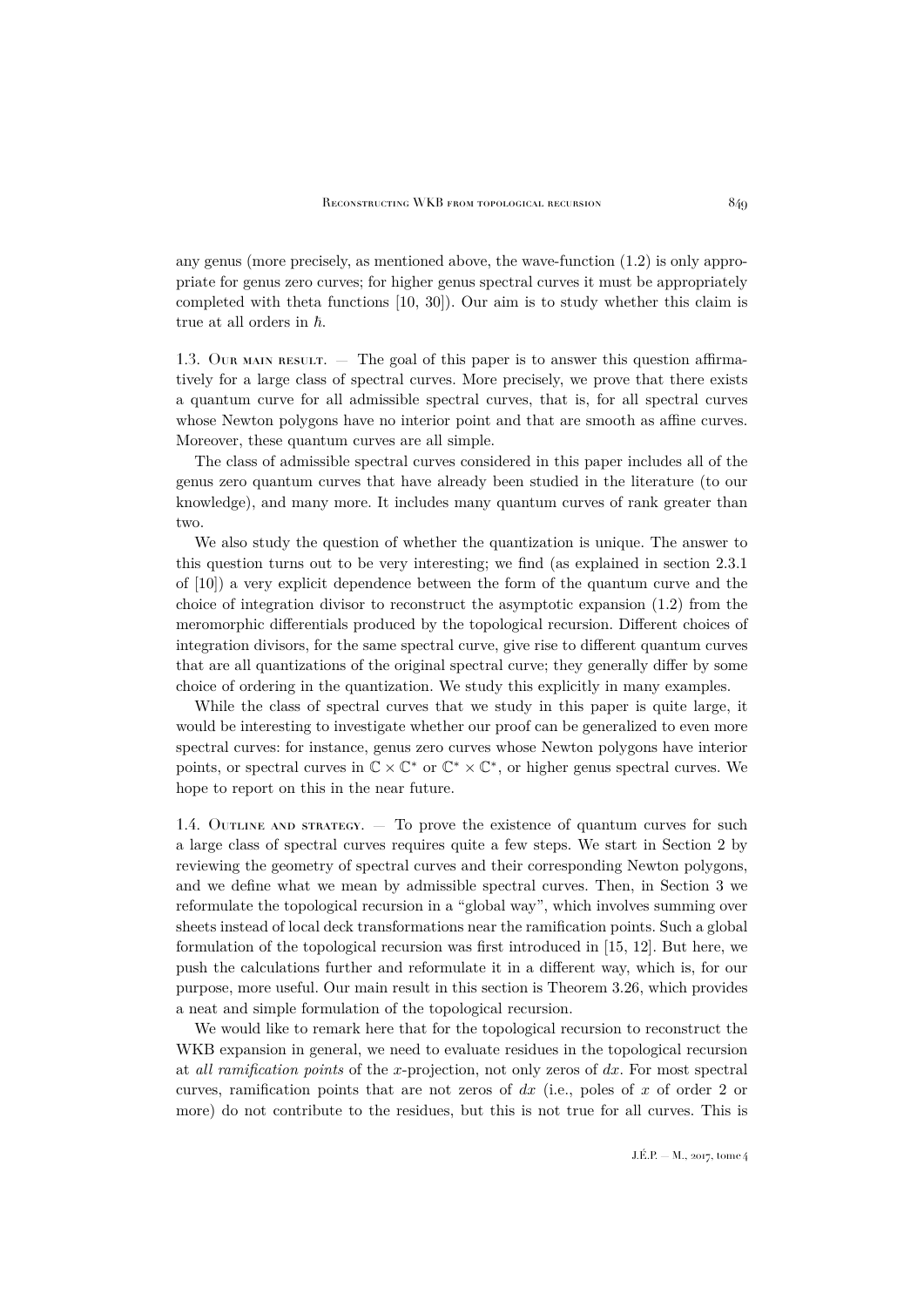an important point that had been missed in the previous literature on topological recursion.

The next step in the program is to evaluate the residues in the topological recursion of Theorem [3.26,](#page-18-0) which we do in Section 4. To achieve this, we propose a detailed pole analysis of the integrand. Our main result is Theorem [4.12,](#page-27-0) which gives an explicit expression for some objects  $p_0(z)Q_{g,n+1}^{(m)}(z;\boldsymbol{z})/dx(z)^m.$  This is in fact perhaps the most important theorem in the paper. In practice, what it does is reconstruct a sort of loop equation from the topological recursion, from which we will be able to reconstruct the quantum curves.

Finally in section 5 we reconstruct the quantum curves. We start from the expressions in Theorem [4.12.](#page-27-0) We define a procedure to integrate them for arbitrary integration divisors on  $\Sigma$ , and use it to obtain a partial differential system. We sum over g and n with appropriate powers of  $\hbar$ , and then we "principal specialize", meaning that we set all variables to be equal in an appropriate way. The system then becomes a system of non-linear first-order ordinary differential equations. We finally use a "Riccati trick" to transform this system into a system of linear first-order differential equations for some objects that we call  $\psi_k$ ,  $k = 1, \ldots, r$ , where r is the degree of  $P(x, y)$  in y. Those  $\psi_k$  are constructed out of the wave-function introduced in [\(1.2\)](#page-3-0). The main result of this section is Theorem [5.11,](#page-35-0) which presents this system of linear first-order differential equations. This method is a generalization for rank  $\geq 2$  of the method introduced in [\[8,](#page-62-6) [9,](#page-62-7) [25,](#page-62-13) [24\]](#page-62-14).

In section 5.3 we study special choices of integration divisors. If, in  $(1.2)$ , we integrate from  $a$  to  $z$ , with  $a$  a pole of the function  $x$ , then the system simplifies very nicely. In Lemma [5.14](#page-37-0) we then show that it can be rewritten as an order  $r$  ordinary differential equation for the wave-function  $\psi$  of [\(1.2\)](#page-3-0): the quantum curve!

In section 6 we study many examples explicitly. We reproduce all genus zero quantum curves obtained in the literature (to our knowledge), and construct many more, to show that our result is not only general but also concretely applicable. All the examples presented in section 6 have also been checked numerically to a few non–trivial orders in  $\hbar$  in Mathematica.

In section 7 we study the case of the r-Airy curve,  $y^{r} - x = 0$ , in a bit more detail, focusing on its enumerative meaning. This section is somewhat independent from the rest of the paper. We explain how the meromorphic differentials constructed by the topological recursion for the r-Airy curve are generating functions for  $r$ -spin intersection numbers; however, we postpone an explicit proof from matrix models to a future publication [\[7\]](#page-62-23). This result was first announced in [\[13\]](#page-62-24), and has now also been proved using a different approach in [\[27\]](#page-62-5). We give explicit calculations from the topological recursion that reproduce known r-spin intersection numbers.

*Acknowledgments*. — We would like to thank N. Do, O. Dumitrescu, O. Marchal, M. Mariño, M. Mulase, and N. Orantin for interesting discussions. We would also like to thank the referees for insightful comments. We would like to thank the *Centre de recherches mathématiques* at Université de Montréal, and the thematic 2012-2013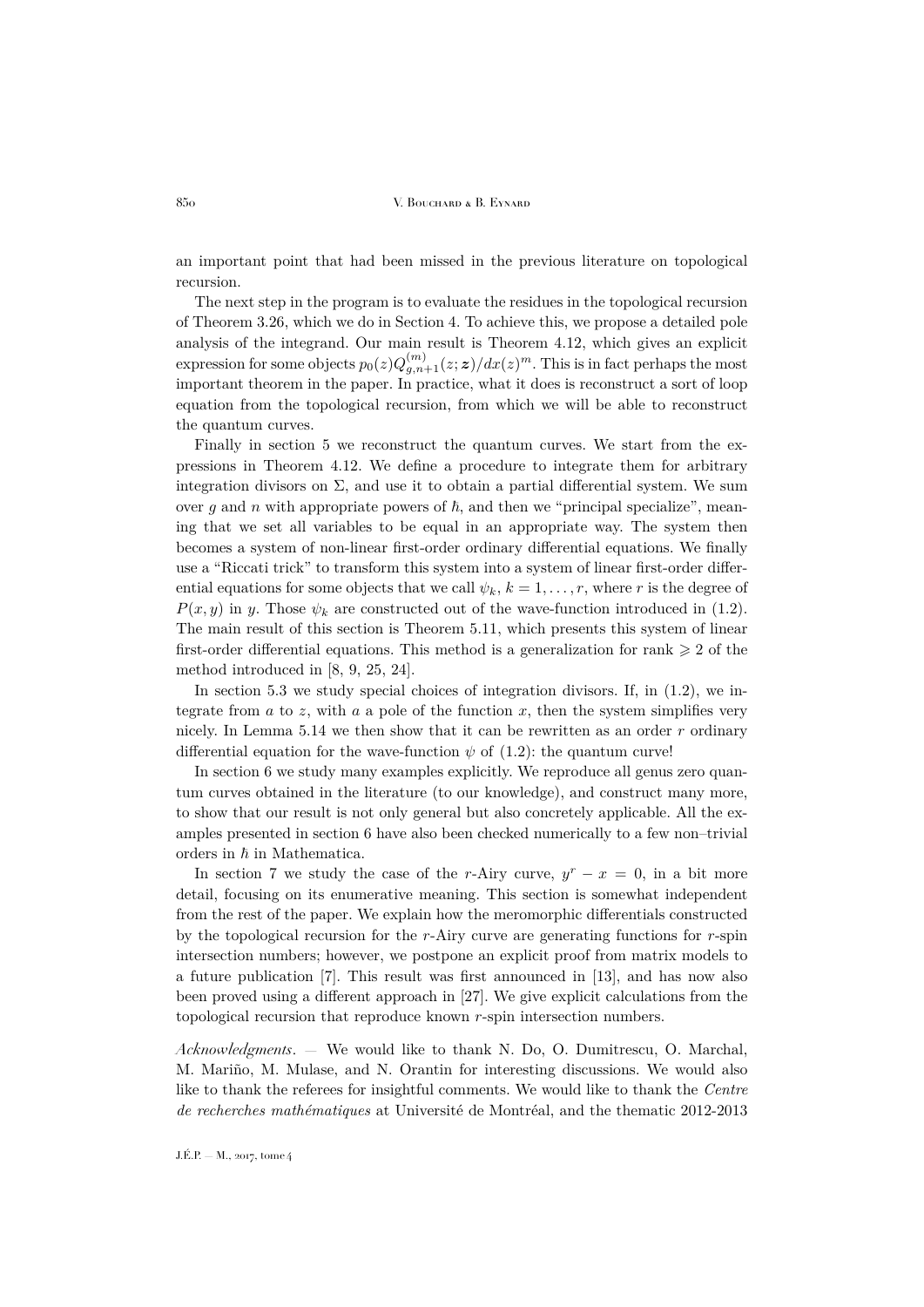semester on "Moduli Spaces and their Invariants in Mathematical Physics" where this work was initiated, and the *American Institute of Mathematics*, where parts of this work was completed.

### 2. The geometry

<span id="page-7-0"></span>In this section we introduce the geometric context for the topological recursion.

#### 2.1. Spectral curves

<span id="page-7-2"></span>DEFINITION 2.1. — A *spectral curve* is a triple  $(\Sigma, x, y)$  where  $\Sigma$  is a Torelli marked genus  $\hat{g}$  compact Riemann surface<sup>(2)</sup> and x and y are meromorphic functions on  $\Sigma$ , such that the zeroes of  $dx$  do not coincide with the zeroes of  $dy$ .

REMARK  $2.2.$  — The definition of spectral curves can (and for many applications must) be generalized, but this restricted definition is sufficient for the purpose of this paper.

Since we assume that x and y are meromorphic functions on  $\Sigma$ , this means that they must satisfy an absolutely irreducible equation of the form

<span id="page-7-1"></span>
$$
(2.1) \quad P(x,y) = p_0(x)y^r + p_1(x)y^{r-1} + \dots + p_{r-1}(x)y + p_r(x) = \sum_{i=0}^r p_{r-i}(x)y^i = 0,
$$

where the  $p_i(x)$  are polynomials of x. Therefore, we can also see our spectral curve as being given by an irreducible affine algebraic curve  $(2.1)$  in  $\mathbb{C}^2$ , which we will call  $\Sigma_0$ : in this case  $\Sigma$  is the normalization of  $\Sigma_0$ . We will call the *punctures* the poles of  $x(z)$ and  $y(z)$ .

We will be interested in the branched covering  $\pi : \Sigma \to \mathbb{P}^1$  given by the meromorphic function x. This branched covering agrees with the projection  $\pi_0 : \Sigma_0 \to \mathbb{C}$  on the x-axis away from the singularities and the points over  $x = \infty$ . We denote by R the set of ramification points of  $\pi$ . The ramification points of  $\pi$  are either at zeros of dx or at poles of x of order  $\geq 2$ .

2.2. Newton polygons.  $\overline{ }$  Let us rewrite the defining equation [\(2.1\)](#page-7-1) of the spectral curve  $\Sigma$  as

(2.2) 
$$
P(x,y) = \sum_{(i,j)\in A} \alpha_{i,j} x^i y^j = 0,
$$

where  $A \subset \mathbb{N}^2$  is the set of pairs of indices  $(i, j)$  such that  $\alpha_{i,j} \neq 0$  for  $(i, j) \in A$ .

DEFINITION 2.3. — The *Newton polygon*  $\triangle$  of is the convex hull of the set A.

An example of a Newton polygon is given in Figure [2.1.](#page-8-0)

```
For m = 0, \ldots, r, we define:
```
(2.3) 
$$
\alpha_m = \inf\{a \mid (a, m) \in \Delta\}, \quad \beta_m = \sup\{a \mid (a, m) \in \Delta\}.
$$

<sup>(2)</sup>A Torelli marked compact Riemann surface  $\Sigma$  is a genus  $\hat{g}$  Riemann surface  $\Sigma$  with a choice of symplectic basis of cycles  $(A_1, \ldots, A_{\widehat{\sigma}}, B_1, \ldots, B_{\widehat{\sigma}}) \in H_1(\Sigma, \mathbb{Z}).$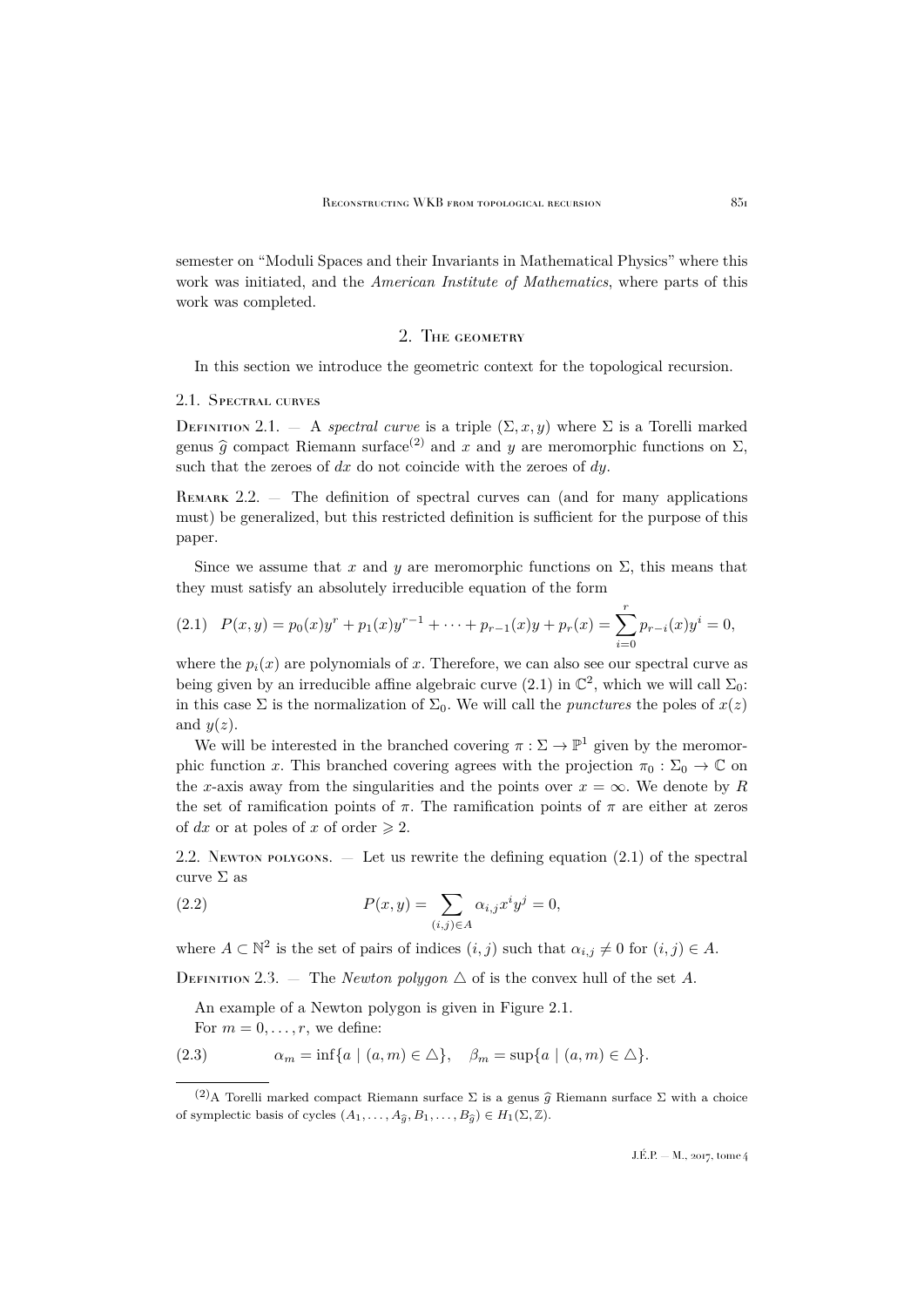

<span id="page-8-0"></span>FIGURE 2.1. The Newton polygon of the curve  $xy^3 + y + 1 = 0$ .

Clearly, the number of integral points of the Newton polygon  $\triangle$  is then given by

(2.4) # interior integral points of 
$$
\triangle = \sum_{i=1}^{r-1} (\lceil \beta_i \rceil - \lfloor \alpha_i \rfloor - 1)
$$
.

An important result is Baker's formula [\[4\]](#page-61-4):

<span id="page-8-1"></span>THEOREM 2.4.  $-$  *The genus*  $\widehat{g}$  *of*  $\Sigma$  *satisfies the inequality* 

(2.5) 
$$
\widehat{g} \leqslant \sum_{i=1}^{r-1} \left( \lceil \beta_i \rceil - \lfloor \alpha_i \rfloor - 1 \right).
$$

*The right-hand-side is of course equal to the number of interior points of the Newton polygon*  $\triangle$ *.* 

See for instance [\[5\]](#page-61-5) for a short proof of this result.

Another interesting result is the following. First, some notation. Given a meromorphic function f on  $\Sigma$ , we denote by div(f) the divisor of f, by div<sub>0</sub>(f) the divisor of zeros, and by div<sub>∞</sub> $(f)$  the divisor of poles.

<span id="page-8-3"></span>DEFINITION 2.5. — For  $m = 2, \ldots, r$ , we define the following meromorphic functions on Σ:

(2.6) 
$$
P_m(x,y) = \sum_{k=1}^{m-1} p_{m-1-k}(x) y^k.
$$

<span id="page-8-5"></span>Then, as shown in [\[5\]](#page-61-5), we get:

<span id="page-8-4"></span>LEMMA 2.6 ([\[5\]](#page-61-5)).  $-$  *For*  $m = 2, ..., r$ ,

(2.7) 
$$
\operatorname{div}(P_m) \geq \alpha_{r-m+1} \operatorname{div}_0(x) - \beta_{r-m+1} \operatorname{div}_\infty(x).
$$

This particular lemma will be very useful for us.

#### 2.3. Admissible spectral curves

<span id="page-8-2"></span>DEFINITION 2.7. — We say that a spectral curve is *admissible* if:

(1) its Newton polygon  $\triangle$  has no interior point;

(2) if the origin  $(x, y) = (0, 0) \in \mathbb{C}^2$  is on the curve  $\{P(x, y) = 0\} \subset \mathbb{C}^2$ , then the curve is smooth at this point.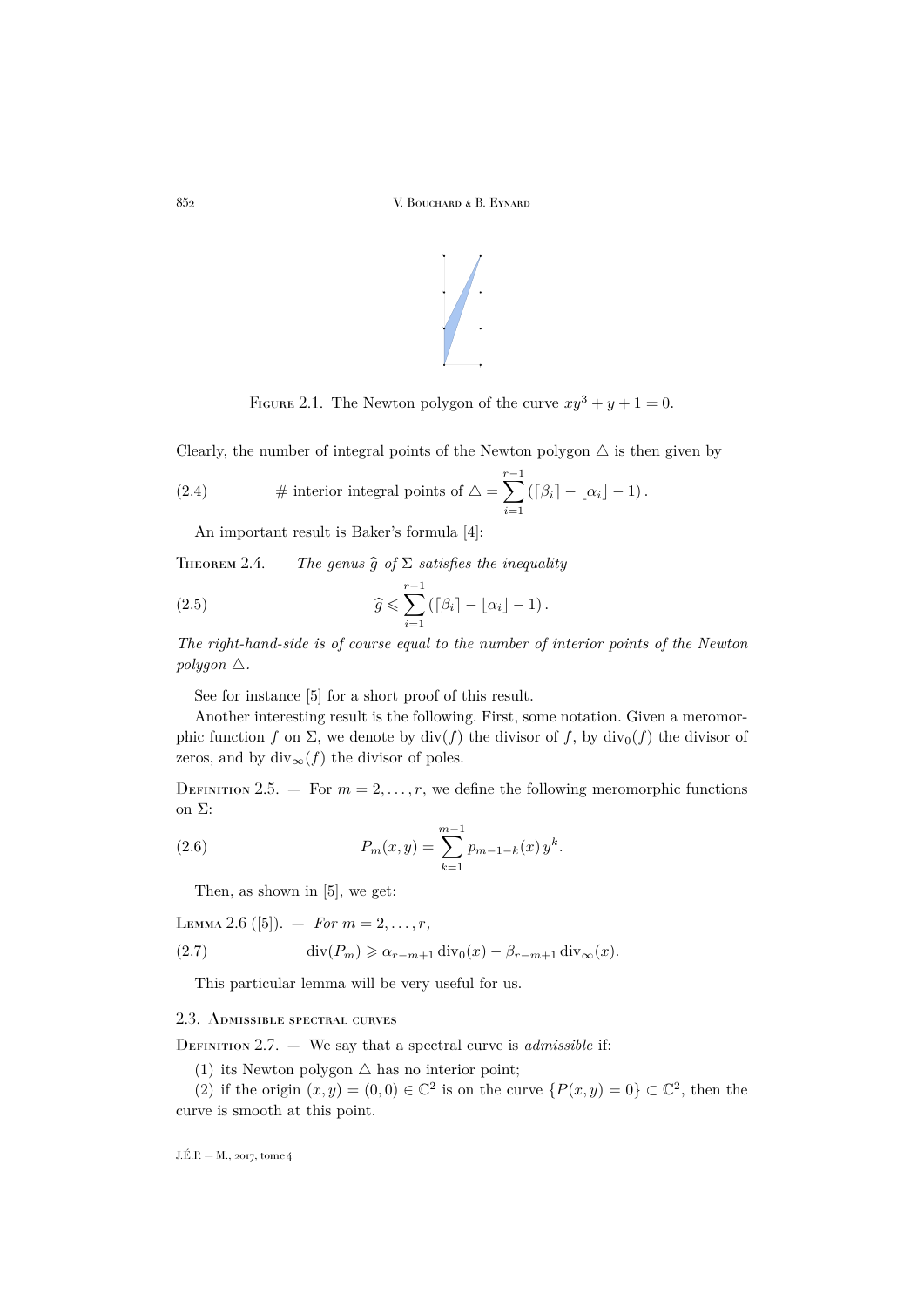The first condition is equivalent to

(2.8) 
$$
\lceil \beta_i \rceil - \lfloor \alpha_i \rfloor = 1, \quad i = 1, \ldots, r-1.
$$

From Baker's formula, Theorem [2.4,](#page-8-1) it follows that admissible spectral curves have genus zero.

REMARK 2.8.  $\overline{ }$  It follows that an admissible curve must be smooth as an affine curve. In fact, its projectivization can only have singularities at  $(1:0:0)$  and  $(0:1:0)$ . This is because, as explained in [\[6\]](#page-61-6), the genus of a curve is exactly equal to the number of interior points if and only if the singularities of its projectivization are all among  $(0:0:1)$ ,  $(0:1:0)$  and  $(1:0:0)$ , and a certain non-degeneracy condition is satisfied. Since we also impose that the curve is smooth at the origin, it follows that it cannot have singularities anywhere else in  $\mathbb{C}^2$ .

Example 2.9. — As an example of admissible curves, we note that all curves that are linear in x, i.e., of the form  $P(x, y) = A(y) + xB(y) = 0$ , with  $A(y)$  and  $B(y)$ polynomials in  $y$ , are admissible. Indeed, it is easy to see that for any such curve, the Newton polygon has no interior point, and all curves of that form are smooth as affine curves. Therefore they are admissible.

We will see many interesting examples of curves of that form in Section [6.](#page-39-0) But admissible curves certainly do not have to be linear in  $x$ ; we will also study many examples that do not fall into this class.(3)

2.4. More definitions. — Let us now go back to general spectral curves. We introduce the following notation.

<span id="page-9-0"></span>DEFINITION  $2.10.$  — We introduce

(2.10) 
$$
\tau(z) = \pi^{-1}(\pi(z)), \quad \tau'(z) = \tau(z) \setminus \{z\}.
$$

 $\tau(z)$ :  $\Sigma \to \text{Sym}^r(\Sigma)$  is an analytic map that takes a point  $p \in \Sigma$  to the set of preimages (with multiplicity) of the inverse image of its projection with respect to the branched covering  $\pi : \Sigma \to \mathbb{P}^1$ . Similarly,  $\tau'(z) : \Sigma \to \text{Sym}^{r-1}(\Sigma)$  is also an analytic map that takes a point  $p \in \Sigma$  to the set of preimages of the inverse image of its projection, minus the original point itself (with multiplicity 1).

We now introduce two objects that are canonically defined on a compact Riemann surface  $\Sigma$  with a symplectic basis of cycles for  $H_1(\Sigma, \mathbb{Z})$ .

 $\,{}^{(3)}\text{We note that admissible curves are not too difficult to classify. They are either:}\,$ 

 $(1)$  linear in x;

<sup>(2)</sup> with Newton polygon given by the convex hull of  $\{(0,0), (2,0), (0, 2)\}$ ;

<sup>(3)</sup> such that they can be obtained from the previous cases by a transformation of the form

<sup>(2.9)</sup>  $(x, y) \mapsto (x^a y^b, x^c y^d)$ , with  $ad - bc = 1$ ,

combined with overall rescaling by powers of  $x$  and  $y$  to get an irreducible polynomial equation.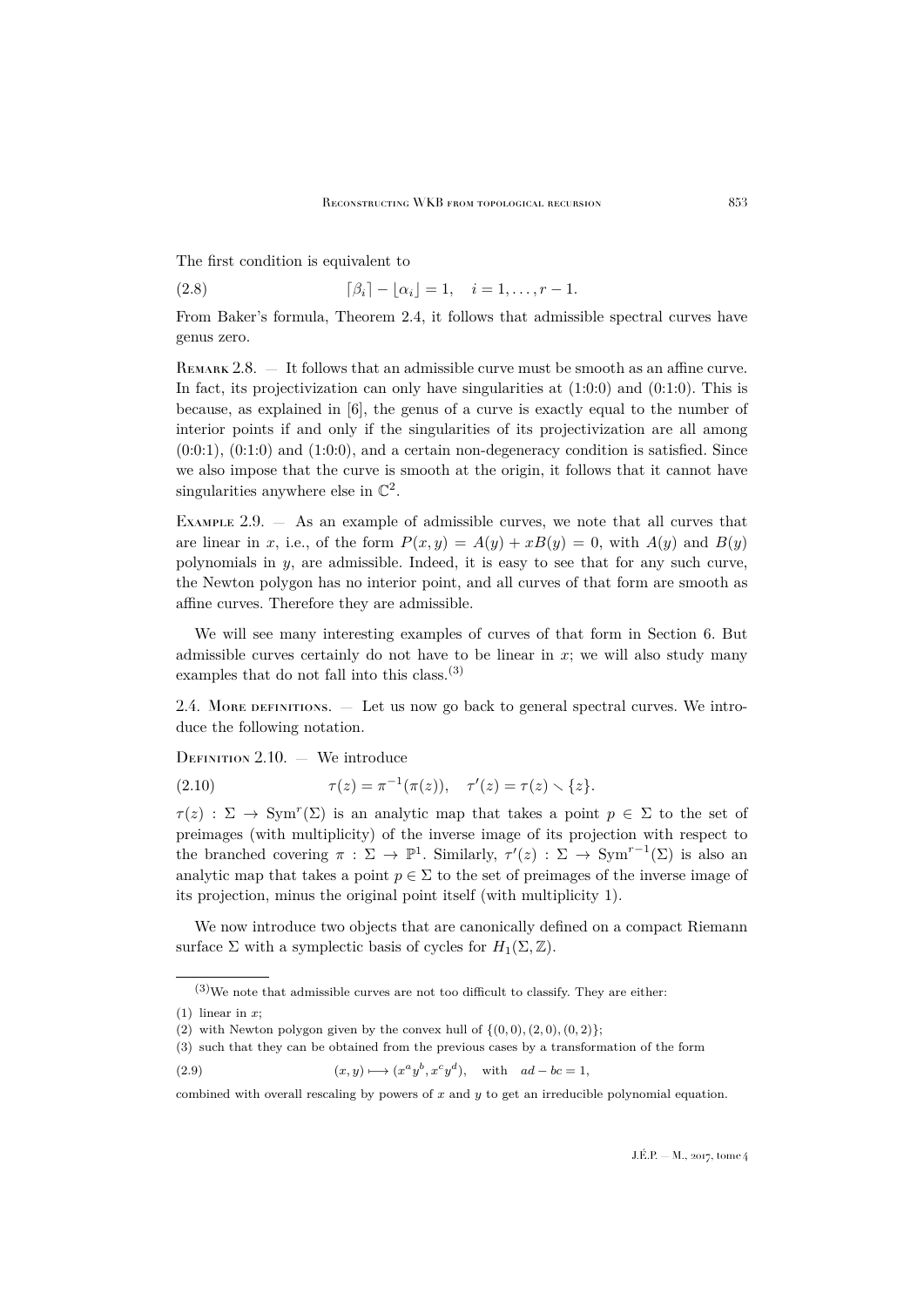DEFINITION 2.11. — Let  $a, b \in \Sigma$ . The *canonical differential of the third kind*  $\omega^{a-b}(z)$ is a meromorphic one-form on  $\Sigma$  such that:

- it is holomorphic away from  $z = a$  and  $z = b$ ;
- it has a simple pole at  $z = a$  with residue  $+1$ ;
- it has a simple pole at  $z = b$  with residue –1;
- it is normalized on A-cycles:

(2.11) 
$$
\oint_{z \in A_i} \omega^{a-b}(z) = 0, \text{ for } i = 1, \dots, \widehat{g}.
$$

<span id="page-10-1"></span>DEFINITION 2.12. — The *canonical bilinear differential of the second kind*  $B(z_1, z_2)$  is the unique bilinear differential on  $\Sigma^2$  satisfying the conditions:

– it is symmetric,  $B(z_1, z_2) = B(z_2, z_1);$ 

– it has its only pole, which is double, along the diagonal  $z_1 = z_2$ , with leading order term (in any local coordinate z)

(2.12) 
$$
B(z_1, z_2) \xrightarrow{dz_1 dz_2} \frac{dz_1 dz_2}{(z_1 - z_2)^2} + \cdots;
$$

– it is normalized on A-cycles:

(2.13) 
$$
\oint_{z_1 \in A_i} B(z_1, z_2) = 0, \text{ for } i = 1, ..., \hat{g}.
$$

REMARK  $2.13.$   $-$  It follows from the definition that

(2.14) 
$$
B(z_1, z_2) = d_1 \omega^{z_1 - b}(z_2).
$$

Equivalently,

(2.15) 
$$
\omega^{a-b}(z) = \int_{z_1=b}^{a} B(z_1, z),
$$

where the integral is taken over the unique homology chain with boundary  $[a] - [b]$ that doesn't intersect the homology basis.

When  $\Sigma$  has genus 0, both objects have very explicit expressions:

(2.16) 
$$
\omega^{a-b}(z) = dz \left( \frac{1}{z-a} - \frac{1}{z-b} \right),
$$

(2.17) 
$$
B(z_1, z_2) = \frac{dz_1 dz_2}{(z_1 - z_2)^2}.
$$

### 3. Topological recursion

<span id="page-10-0"></span>Let us now introduce the topological recursion formalism, which was first proposed in [\[29,](#page-62-0) [18,](#page-62-1) [31,](#page-62-2) [32\]](#page-62-3).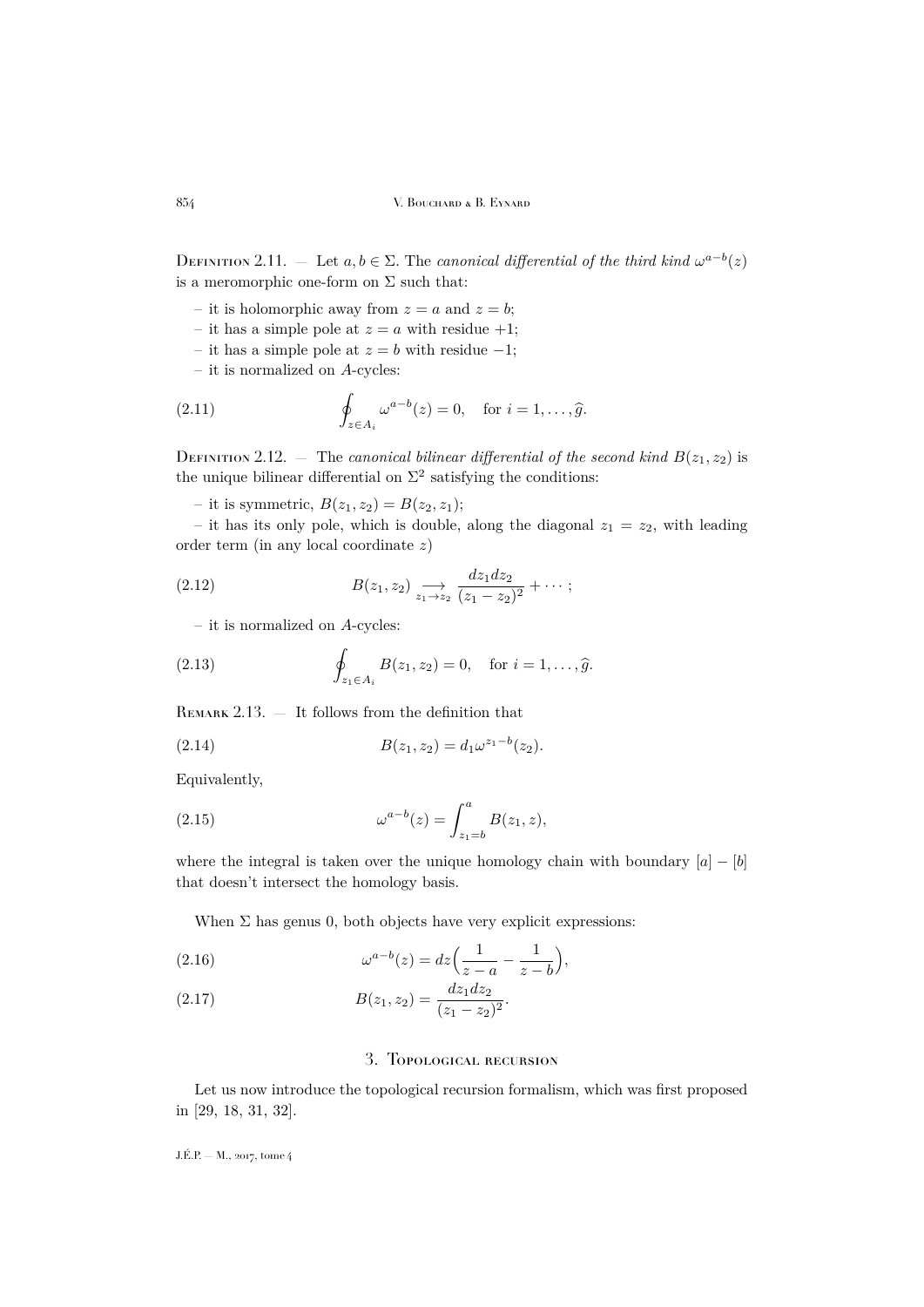3.1. DEFINITION OF THE TOPOLOGICAL RECURSION. — Let  $(\Sigma, x, y)$  be a spectral curve. The topological recursion constructs an infinite tower of symmetric meromorphic differentials  $W_{g,n}(z_1,\ldots,z_n)$  on  $\Sigma^n$ . To this end, we need to define the recursive structure that appears in the topological recursion.

Let us first introduce some notation:

DEFINITION 3.1. — Let  $A \subseteq_k B$  if  $A \subseteq B$  and  $|A| = k$ .

DEFINITION 3.2. - Let B be a set and  $J_i$ 's be subsets of B. The symbol  $\forall$  means disjoint union, i.e., the notation  $J_1 \oplus J_2 \oplus \cdots \oplus J_k = B$  means that the  $J_i$ s are all pairwise disjoint and their union is B.

DEFINITION 3.3. — Let  $S(t)$  be the set of set partitions of an ensemble t.

We now define the recursive structure:

<span id="page-11-0"></span>DEFINITION 3.4. – Let  $\{W_{q,n+1}\}\$ be an arbitrary collection of symmetric meromorphic differentials on  $\Sigma^n$ , with  $g \geqslant 0$ ,  $n \geqslant 0$ . Let  $k \geqslant 1$ . Define  $t = \{t_1, \ldots, t_k\}$  and  $z = \{z_1, \ldots, z_n\}$ , where the  $t_i$ 's and  $z_i$ 's are copies of the coordinate on the Riemann surface  $\Sigma$ .

<span id="page-11-1"></span>Then we define:

$$
(3.1) \ \ \mathcal{R}^{(k)}W_{g,n+1}(t;z) = \sum_{\mu \in \mathcal{S}(t)} \sum_{\substack{\psi_{i=1}^{\ell(\mu)} J_i = \mathbf{z} \sum_{i=1}^{\ell(\mu)} g_i = g + \ell(\mu) - k}} \left( \prod_{i=1}^{\ell(\mu)} W_{g_i,|\mu_i| + |J_i|}(\mu_i, J_i) \right).
$$

The first summation is over set partitions of  $\mathbf{t}$ ;  $\ell(\mu)$  is the number of subsets in the set partition  $\mu$ . The third summation is over all  $\ell(\mu)$ -tuple of non-negative integers  $(g_1, \ldots, g_{\ell(\mu)})$  such that  $g_1 + \cdots + g_{\ell(\mu)} = g + \ell(\mu) - k$ . The prime over the third summation indicates that we exclude all terms that include contributions from  $W_{0,1}$ ; more precisely, we exclude the cases with  $(g_i, |\mu_i| + |J_i|) = (0, 1)$  for some *i*. We also define

(3.2) 
$$
\mathcal{R}^{(0)}W_{g,n+1}(z) = \delta_{g,0}\delta_{n,0},
$$

where  $\delta_{i,j}$  is the Kronecker delta symbol.

REMARK 3.5. — This recursive structure appeared in [\[15,](#page-62-21) [12\]](#page-62-22). It can be understood pictorially as encoding all possible ways of removing a sphere with  $k + 1$  marked boundaries from a genus g Riemann surface with  $n + 1$  marked boundaries. We refer the reader to [\[15,](#page-62-21) [12\]](#page-62-22) for a discussion of the geometric interpretation of the recursive structure in terms of degenerations of Riemann surfaces.

REMARK 3.6. — Note that  $\mathcal{R}^{(k)}W_{q,n+1}(t;z)$  is symmetric under internal permutations of both the t-variables and the z-variables.

<span id="page-11-2"></span>Example 3.7. — Given the ubiquity of the recursive structure defined in Definition [3.4,](#page-11-0) let us give a few examples to make it more explicit.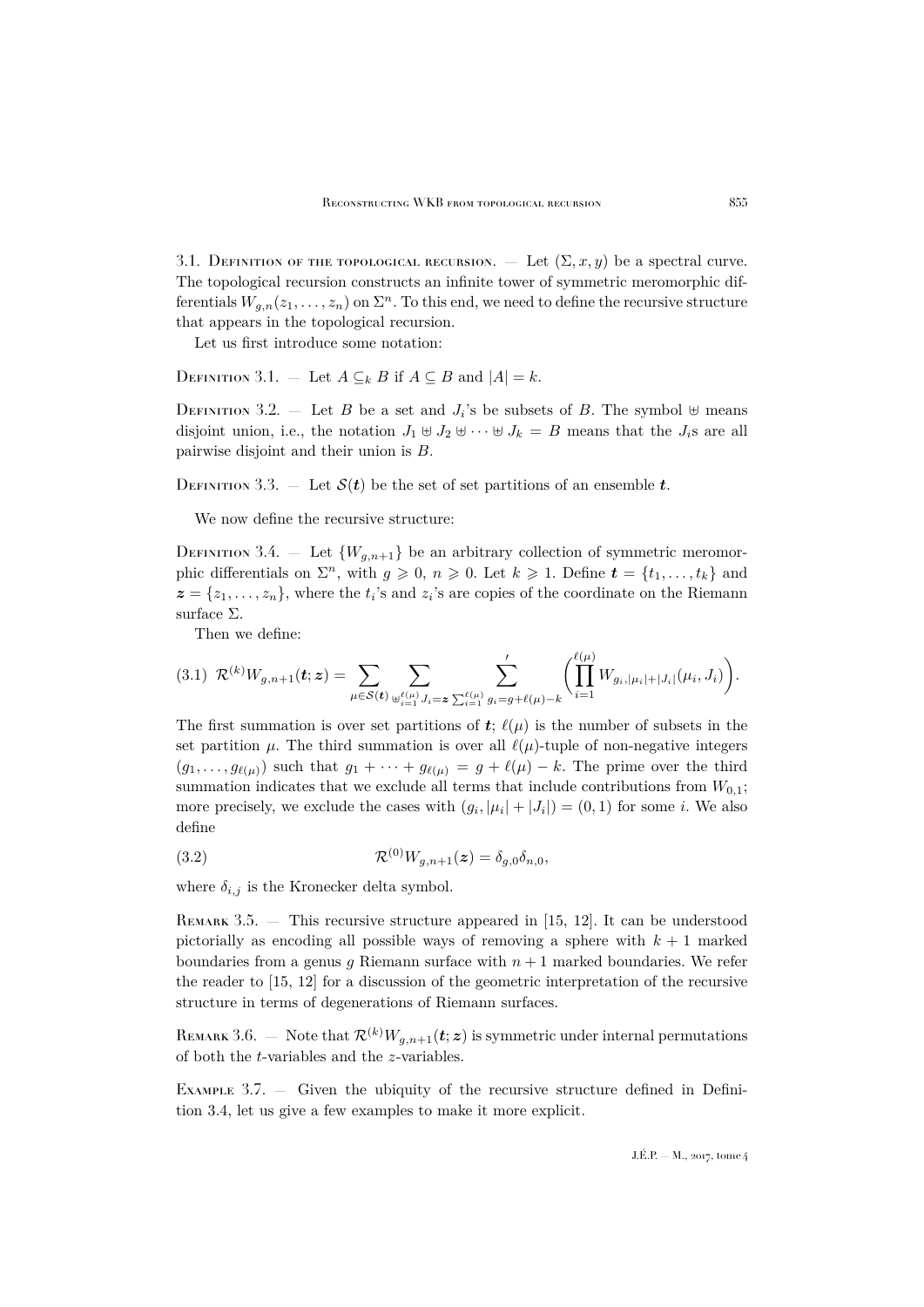We first consider the case  $k = 1$ . For  $q = 0$  and  $n = 0$ , we simply get

(3.3) 
$$
\mathcal{R}^{(1)}W_{0,1}(t;\varnothing) = 0
$$

because of the prime in the summation on the right-hand-side of [\(3.1\)](#page-11-1). For  $g \ge 0$ ,  $n \geq 0$  and  $(g, n) \neq (0, 0)$ , we get

(3.4) 
$$
\mathcal{R}^{(1)}W_{g,n+1}(t;z) = W_{g,n+1}(t,z).
$$

Consider now the case  $k = 2$ . For  $g \geq 0$ ,  $n \geq 0$ , we get that

$$
(3.5) \quad \mathcal{R}^{(2)}W_{g,n+1}(t_1,t_2;\boldsymbol{z}) = W_{g-1,n+2}(t_1,t_2,\boldsymbol{z}) + \sum_{\substack{J_1\uplus J_2=\boldsymbol{z} \\ g_1+g_2=g}}' W_{g_1,|J_1|+1}(t_1,J_1) W_{g_2,|J_2|+1}(t_2,J_2),
$$

where it is understood that  $W_{q,n}$ 's with negative g vanish. This is the original recursive structure considered by Eynard and Orantin.

With this under our belt, we are ready to define the topological recursion.

<span id="page-12-1"></span>DEFINITION 3.8. – Let  $(\Sigma, x, y)$  be a spectral curve, with  $\pi : \Sigma \to \mathbb{P}^1$  a degree r branched covering given by the meromorphic function x, and  $R \subset \Sigma$  the set of ramification points of  $\pi$ .

We first define

(3.6) 
$$
W_{0,1}(z) = y(z)dx(z), \quad W_{0,2}(z_1, z_2) = B(z_1, z_2),
$$

with  $B(z_1, z_2)$  defined in Definition [2.12.](#page-10-1)

Let  $\mathbf{z} = \{z_1, \ldots, z_n\} \in \Sigma^n$ . Recall the set  $\tau'(z)$  defined in Definition [2.10.](#page-9-0) For  $n \geq 0$ ,  $g \geq 0$  and  $2g - 2 + n \geq 0$ , we uniquely construct symmetric meromorphic differentials  $W_{g,n}$  on  $\Sigma^n$  with poles along R via the *topological recursion*:

<span id="page-12-0"></span>
$$
(3.7) \quad W_{g,n+1}(z_0, \mathbf{z}) = \sum_{a \in R} \text{Res}_{z=a} \left( \sum_{k=1}^{r-1} \sum_{\beta(z) \subseteq_k r'(z)} (-1)^{k+1} \frac{\omega^{z-\alpha}(z_0)}{E^{(k)}(z; \beta(z))} \mathcal{R}^{(k+1)} W_{g,n+1}(z, \beta(z); \mathbf{z}) \right),
$$

where

(3.8) 
$$
E^{(k)}(z;t_1,\ldots,t_k) = \prod_{i=1}^k (W_{0,1}(z) - W_{0,1}(t_i)),
$$

with the  $t_i$ 's copies of the coordinate on the Riemann surface  $\Sigma$ . The first summation in  $(3.7)$  is over all ramification points in R, and the second and third summations together mean that we are summing over all subsets of  $\tau'(z)$ .  $\alpha$  is an arbitrary base point on  $\Sigma$  which is not in  $R$ .

REMARK 3.9. — Note that this recursion was called "global topological recursion" in [\[12\]](#page-62-22); from now on we will simply refer to it as "topological recursion". It was shown in [\[12\]](#page-62-22) that it is indeed equivalent to the usual local formulation of the topological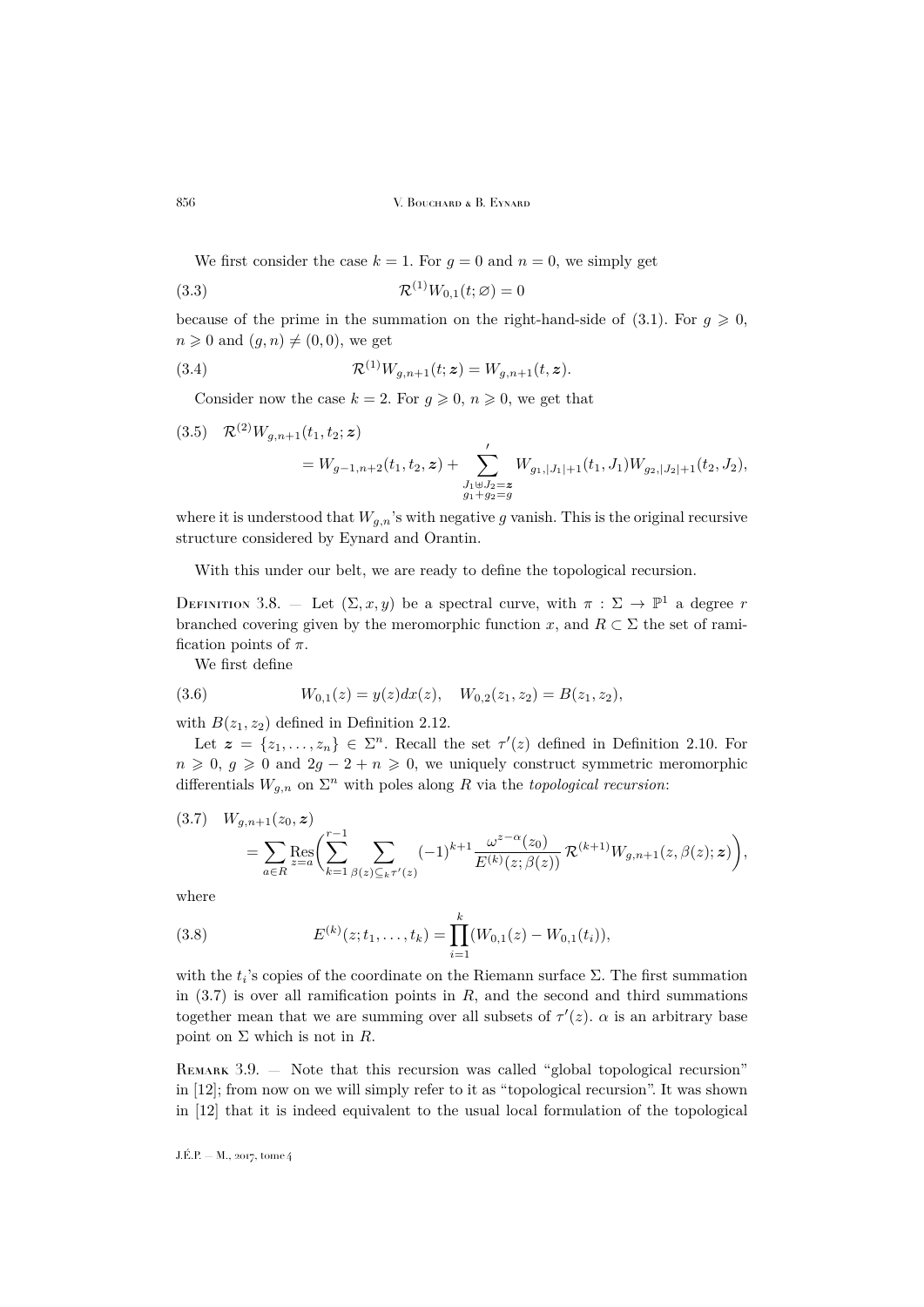recursion [\[31,](#page-62-2) [32\]](#page-62-3) when the ramification points are all simple. But here we do not need to assume simplicity of the ramification points.

Remark 3.10. — It is important to note here that it is not clear *a priori* that Definition [3.8](#page-12-1) even makes sense. Indeed, for the recursive structure introduced in Def-inition [3.4](#page-11-0) to be well defined, the differentials  $W_{q,n}$  must be symmetric. Hence for the topological recursion proposed in [\(3.7\)](#page-12-0) to make sense, we must show by induction that the  $W_{q,n}$  thus constructed are indeed symmetric. This was proven in [\[31\]](#page-62-2) (Theorem 4.6) for the original topological recursion, and it was shown in [\[12\]](#page-62-22) (see Section 4) that symmetry also holds for the  $W_{a,n}$  constructed from the global topological recursion presented above. In fact, one could also formulate a proof of symmetry directly from the global topological recursion above along the same lines as the proof in [\[31\]](#page-62-2).

It is also important that  $(3.7)$  is independent of the choice of base point  $\alpha$ . This is easy to see by induction. Let  $W_{g,n}^{(\alpha)}$  be the differentials constructed with base point  $\alpha$ , and  $W_{g,n}^{(\gamma)}$  the differentials constructed with base point  $\gamma \neq \alpha$ . For both cases the initial conditions of the recursion  $(W_{0,1}$  and  $W_{0,2})$  are the same. Now assume that  $W^{(\alpha)}_{a' \, n}$  $g^{\prime},_{n'}=W_{g^{\prime},n'}^{(\gamma)}$  $g'_{g',n'}$  for all  $g',n'$  such that  $2g' - 2 + n' < 2g - 2 + n$ . Then

$$
(3.9) \quad W_{g,n+1}^{(\alpha)}(z_0, \mathbf{z}) - W_{g,n+1}^{(\gamma)}(z_0, \mathbf{z})
$$
\n
$$
= \omega^{\gamma - \alpha}(z_0) \sum_{a \in R} \text{Res}_{z=a} \left( \sum_{k=1}^{r-1} \sum_{\beta(z) \subseteq_k \tau'(z)} \frac{(-1)^{k+1}}{E^{(k)}(z; \beta(z))} \mathcal{R}^{(k+1)} W_{g,n+1}(z, \beta(z); \mathbf{z}) \right).
$$

The right-hand-side has simple poles at  $z_0 = \gamma$  and  $z_0 = \alpha$ , which is a contradiction, since the left-hand-side can only have poles at  $z_0 = a$  for  $a \in R$  (see below). Thus both the left-hand-side and the right-hand-side must be zero, and we conclude that  $W_{g,n+1}^{(\alpha)} = W_{g,n+1}^{(\gamma)}$ , that is, [\(3.7\)](#page-12-0) is independent of the choice of base point  $\alpha$ .

The  $W_{q,n}$  also satisfy various other properties. For instance, it can be shown that the  $W_{a,n}$  only have poles along R, with no residues, and that they are normalized over A-cycles:

(3.10) 
$$
\oint_{z_0 \in A_k} W_{g,n+1}(z_0, z) = 0, \quad k = 1, \ldots, \widehat{g}.
$$

Again, this was proved in [\[31\]](#page-62-2) (see Theorems 4.2 and 4.3) for the original topological recursion, and shown to hold for the global version in [\[12\]](#page-62-22) (Section 4). Other properties of the  $W_{q,n}$  are also discussed there.

REMARK 3.11.  $-$  In the standard formulation of the topological recursion [\[31,](#page-62-2) [32,](#page-62-3) [12\]](#page-62-22), the  $W_{a,n}$  are constructed by summing only over residues at the zeros of dx, instead of all ramification points of the branched covering  $\pi : \Sigma \to \mathbb{P}^1$  given by the meromorphic function x. In other words, the poles of order  $\geq 2$  of x are generally not included in the sum. In most cases, this does not matter, since these poles would yield zero residues hence would not change the  $W_{q,n}$ . However, for some curves, they do contribute, and in fact they are necessary in order to obtain the quantum curve later on. More precisely, the fundamental result established below in Lemma [4.7](#page-22-0) only holds when all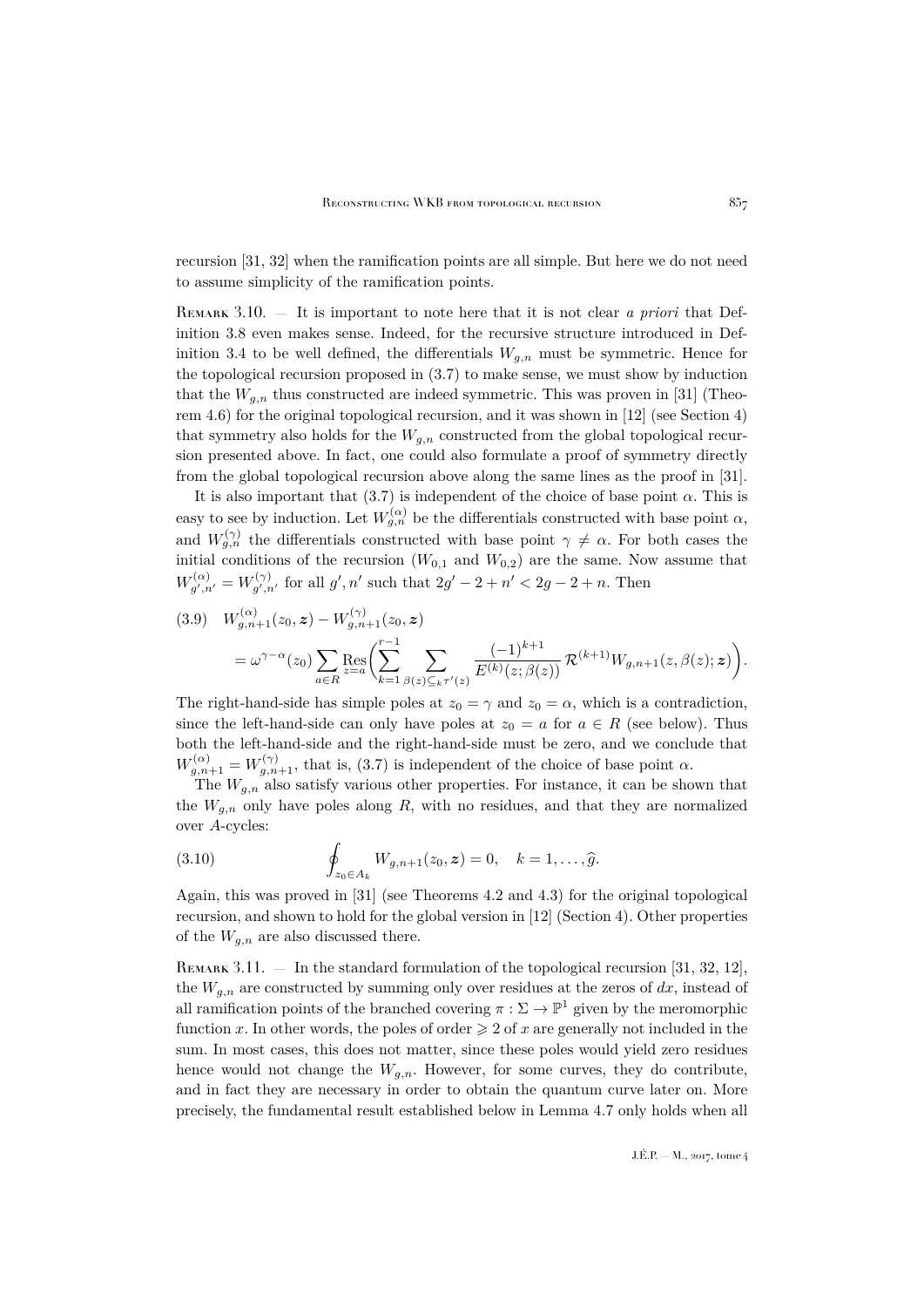ramification points are included in  $R$  — otherwise the meromorphic one-forms studied in Lemma [4.7](#page-22-0) can have extra poles at the poles of x of order  $\geq 2$ . Therefore, we must *sum over residues at all ramification points in* R *to construct the* Wg,n*, not only the zeros of* dx.

3.2. Rewriting the topological recursion. — In this subsection we rewrite the topological recursion in a different, and for our purposes nicer, way. First, we need to introduce a few more objects.

DEFINITION 3.12. – Using the same notation as in Definition [3.4,](#page-11-0) for  $g, n \geq 0$  and  $k \geqslant 1$  we define

<span id="page-14-0"></span>
$$
(3.11) \mathcal{E}^{(k)}W_{g,n+1}(t;z) = \sum_{\mu \in \mathcal{S}(t)} \sum_{\substack{\psi_{i=1}^{\ell(\mu)} \\ \vdots \\ \psi_{i=1}^{\ell(\mu)}}} \sum_{J_i=z} \sum_{\substack{\sum_{i=1}^{\ell(\mu)} \\ g_i=g+\ell(\mu)-k}} \left(\prod_{i=1}^{\ell(\mu)} W_{g_i,|\mu_i|+|J_i|}(\mu_i,J_i)\right).
$$

The main difference with Definition [3.4](#page-11-0) is that we have removed the prime in the third summation. Therefore, the summation includes contributions from  $W_{0,1}$ . We also define

(3.12) 
$$
\mathcal{E}^{(0)} W_{g,n+1}(z) = \delta_{g,0} \delta_{n,0}.
$$

REMARK 3.13. – Similarly to  $\mathcal{R}^{(k)}W_{g,n+1}(t;z)$ , it can be understood pictorially as encoding all possible ways of removing a sphere with  $k + 1$  marked boundaries from a genus g Riemann surface with  $n+1$  marked boundaries, but for  $\mathcal{E}^{(k)}W_{g,n+1}(\boldsymbol{t};\boldsymbol{z})$ we may also cut out discs.

REMARK 3.14. – Note that  $\mathcal{E}^{(k)}W_{g,n+1}(\boldsymbol{t};\boldsymbol{z})$  is also symmetric under internal permutations of both the t-variables and the z-variables.

EXAMPLE 3.15. – Let us give a few examples of this structure. First, for  $k = 1, g \ge 0$ ,  $n \geqslant 0$  we get as in Example [3.7:](#page-11-2)

(3.13) 
$$
\mathcal{E}^{(1)}W_{g,n+1}(t;z) = W_{g,n+1}(t,z),
$$

but now this includes the case  $(g, n) = (0, 0)$  as well since there is no prime in the summation on the right-hand-side of [\(3.11\)](#page-14-0). Similarly, for  $k = 2$ ,  $q \ge 0$ ,  $n \ge 0$ , we get

$$
(3.14) \quad \mathcal{E}^{(2)}W_{g,n+1}(t_1,t_2;\boldsymbol{z}) = W_{g-1,n+2}(t_1,t_2,\boldsymbol{z}) + \sum_{\substack{J_1\oplus J_2=\boldsymbol{z} \\ g_1+g_2=g}} W_{g_1,|J_1|+1}(t_1,J_1)W_{g_2,|J_2|+1}(t_2,J_2),
$$

without the prime in the summation.

Another special case of interest is for  $g = 0$ ,  $n = 0$  and arbitrary  $k \ge 1$ . Then we get

(3.15) 
$$
\mathcal{E}^{(k)}W_{0,1}(t;\varnothing)=\prod_{i=1}^k W_{0,1}(t_i).
$$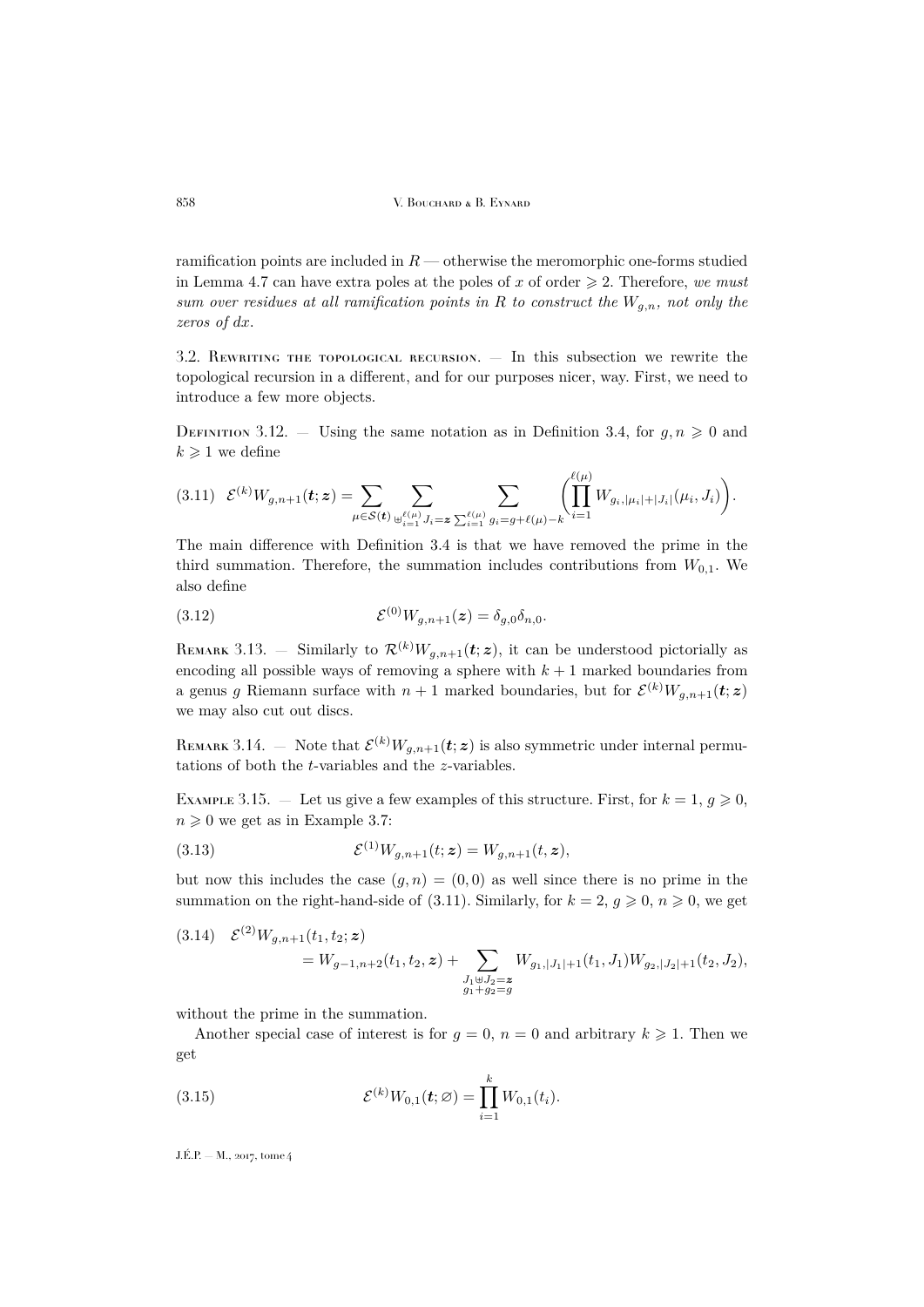Similarly, for  $q = 0$ ,  $n = 1$  and arbitrary  $k \ge 1$ , we get

(3.16) 
$$
\mathcal{E}^{(k)}W_{0,2}(t;z) = \sum_{j=1}^k \left(W_{0,2}(t_j,z) \prod_{\substack{i=1 \ i \neq j}}^k W_{0,1}(t_i)\right).
$$

Let us now study a few properties of the  $\mathcal{E}^{(k)}W_{g,n+1}(t;z)$  that will be useful later on. We first recall Lemma 1 of [\[12\]](#page-62-22), whose proof was purely combinatorial (note that  $\mathcal{R}^{(k)}W_{g,n+1}$  was denoted by  $\mathcal{W}^{g}_{k,n}$  there):

<span id="page-15-0"></span>LEMMA 3.16 ([\[12,](#page-62-22) Lem. 1]). — *For all*  $g, n \ge 0$  *and*  $k \ge 1$ *,* 

$$
(3.17) \quad \mathcal{R}^{(k)}W_{g,n+1}(\boldsymbol{t};\boldsymbol{z}) = \mathcal{R}^{(k-1)}W_{g-1,n+2}(\boldsymbol{t} \setminus \{t_k\};\boldsymbol{z},t_k) + \sum_{J_1 \oplus J_2 = \boldsymbol{z}} \sum_{g_1+g_2=g}^{\prime} \big(\mathcal{R}^{(k-1)}W_{g_1,|J_1|+1}(\boldsymbol{t} \setminus \{t_k\};J_1)\big)W_{g_2,|J_2|+1}(t_k,J_2).
$$

*The prime over the summation means that we do not include the case*  $(q_2, J_2) = (0, \emptyset)$ *.* 

Similarly, we can prove the following lemma:

<span id="page-15-1"></span>LEMMA 3.17. – *For all*  $g, n, k \geq 0$ ,

$$
(3.18) \quad \mathcal{E}^{(k)}W_{g,n+1}(\boldsymbol{t};\boldsymbol{z}) = \mathcal{E}^{(k-1)}W_{g-1,n+2}(\boldsymbol{t} \setminus \{t_k\};\boldsymbol{z},t_k) + \sum_{J_1 \uplus J_2 = \boldsymbol{z}} \sum_{g_1+g_2=g} \bigl(\mathcal{E}^{(k-1)}W_{g_1,|J_1|+1}(\boldsymbol{t} \setminus \{t_k\};J_1)\bigr)W_{g_2,|J_2|+1}(t_k,J_2).
$$

*Note that unlike in Lemma* [3.16](#page-15-0)*, the summation is unprimed, that is, it includes the case*  $(g_2, J_2) = (0, \emptyset)$ *.* 

*Proof*. — The proof is exactly the same as for Lemma 1 in [\[12\]](#page-62-22). By definition, the LHS is given by

$$
(3.19) \mathcal{E}^{(k)}W_{g,n+1}(\boldsymbol{t};\boldsymbol{z}) = \sum_{\mu \in S(\boldsymbol{t})} \sum_{\substack{\psi^{\ell}(\mu) \\ \psi^{\ell} = 1}} \sum_{J_i = \sum_{i=1}^{\ell(\mu)}} \sum_{g_i = g + \ell(\mu) - k} \left( \prod_{i=1}^{\ell(\mu)} W_{g_i,|\mu_i| + |J_i|}(\mu_i, J_i) \right).
$$

The first term on the RHS takes care of all partitions that do not include a subset of cardinality one of  $t$  containing only  $t_k$ . These are then taken care by the second term on the RHS. The summation in the second term on the RHS is unprimed, because terms with  $W_{0,1}(t_k)$  (that is  $(g_2, J_2) = (0, \emptyset)$ ) are included in the definition of  $\mathcal{E}^{(k)} W_{g,n+1}(\boldsymbol{t};z)$ .

The relation between  $\mathcal{R}^{(k)}W_{g,n+1}(t;z)$  and  $\mathcal{E}^{(k)}W_{g,n+1}(t;z)$  can be expressed explicitly. We obtain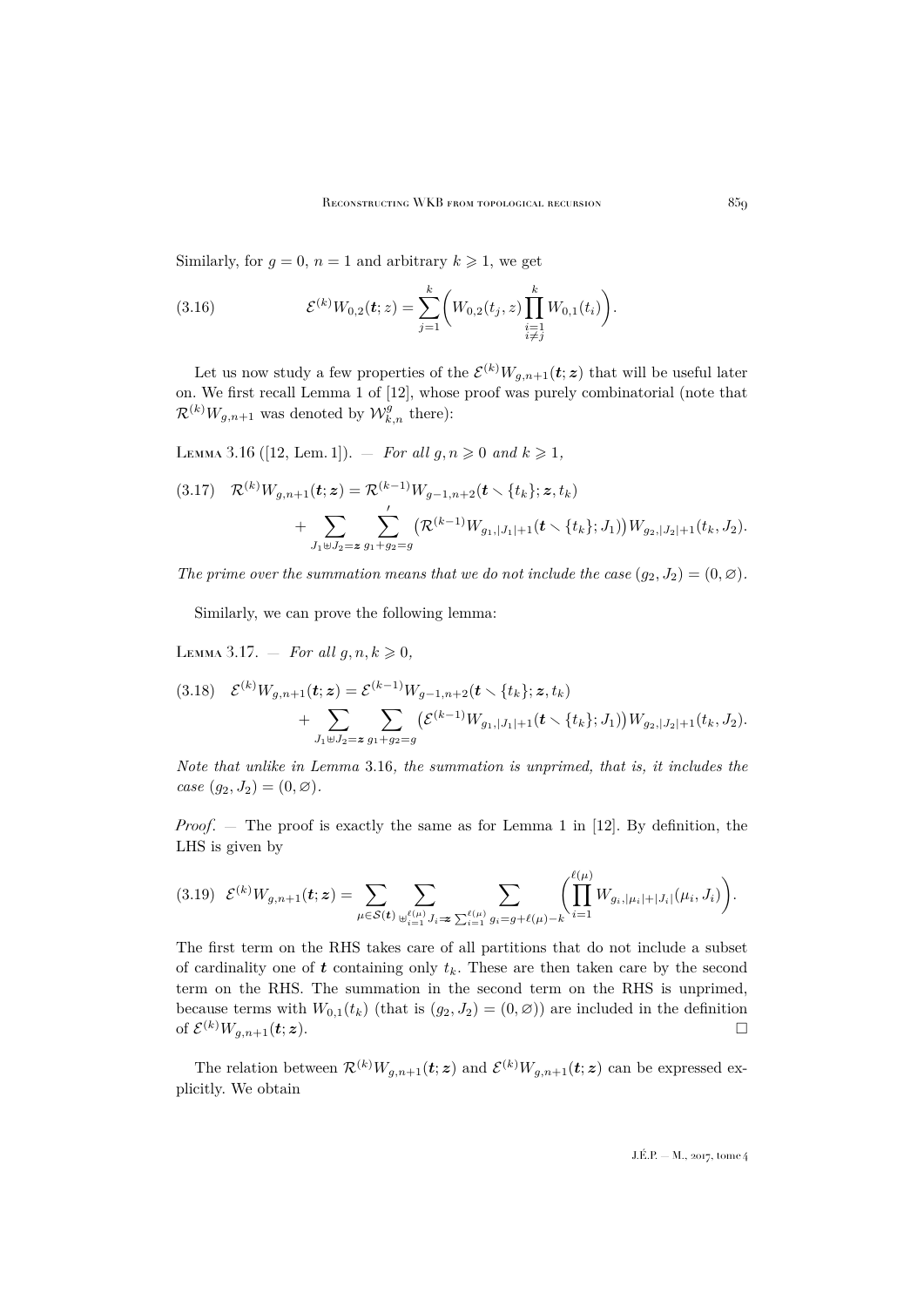<span id="page-16-2"></span>LEMMA 3.18. – *For all*  $g, n, k \geq 0$ ,

$$
\mathcal{E}^{(k)}W_{g,n+1}(\mathbf{t}; z) = \mathcal{R}^{(k)}W_{g,n+1}(\mathbf{t}; z) + \sum_{i=1}^{k} \sum_{\beta \subseteq_i \mathbf{t}} \mathcal{E}^{(i)}W_{0,1}(\beta) \mathcal{R}^{(k-i)}W_{g,n+1}(\mathbf{t} \setminus \beta; z) \n= \sum_{i=0}^{k} \sum_{\beta \subseteq_i \mathbf{t}} \mathcal{E}^{(i)}W_{0,1}(\beta) \mathcal{R}^{(k-i)}W_{g,n+1}(\mathbf{t} \setminus \beta; z),
$$

where in the second line we used the fact that  $\mathcal{E}^{(0)}W_{0,1} = 1$ .

*Proof.* — This is just a combinatorial rewriting, taking the  $W_{0,1}(t)$  contributions out:  $(3.21) \quad \mathcal{E}^{(k)} W_{g,n+1}(\boldsymbol{t};\boldsymbol{z})$  $=\mathcal{R}^{(k)} W_{g,n+1}(\pmb{t};\pmb{z}) + \sum^{k} W_{0,1}(t_i) \mathcal{R}^{(k-1)} W_{g,n+1}(\pmb{t}\smallsetminus\{t_i\};\pmb{z})$  $i=1$  $+$   $\Sigma$  $1=i_1\!<\!i_2\!\leqslant\!k$  $W_{0,1}(t_{i_1})W_{0,1}(t_{i_2})\mathcal{R}^{(k-2)}W_{g,n+1}(\boldsymbol{t}\smallsetminus\{t_{i_1},t_{i_2}\};\boldsymbol{z})+\cdots$  $+\qquad\sum$ 1= $i_1$  <  $i_2$  <  $\dots$  <  $i_{k-2}$  ≤  $k$  $W_{0,1}(t_{i_1})\cdots W_{0,1}(t_{i_{k-2}})\mathcal{R}^{(2)}W_{g,n+1}(\boldsymbol{t}\smallsetminus\{t_{i_1},\ldots,t_{i_{k-2}}\};\boldsymbol{z})$  $+\qquad\sum$ 1= $i_1$  <  $i_2$  <  $\dots$  <  $i_{k-1}$  ≤  $k$  $W_{0,1}(t_{i_1})\cdots W_{0,1}(t_{i_{k-1}})W_{g,n+1}(\boldsymbol{t}\smallsetminus\{t_{i_1},\ldots,t_{i_{k-1}}\},\boldsymbol{z}).$ 

Noting that  $\mathcal{E}^{(i)}W_{0,1}(t_1,\ldots,t_i) = W_{0,1}(t_1)\cdots W_{0,1}(t_i)$ , and that  $\mathcal{R}^{(1)}W_{g,n+1}(t;z) =$  $W_{g,n+1}(t, z)$ , we get the statement of the lemma.

<span id="page-16-0"></span>We also define:

<span id="page-16-1"></span>DEFINITION 3.19. — Using the notation of Definition [2.10,](#page-9-0) we define, for  $g, n, k \geq 0$ :  $(3.22)$  $_{g,n+1}^{(k)}(z;\boldsymbol{z})=\quad \sum% \left[ \begin{array}{cc} \Delta x^{\mu}, & \Delta y^{\mu}, & \Delta z^{\mu}, & \Delta z^{\mu}, & \Delta y^{\mu}, & \Delta z^{\mu}, & \Delta z^{\mu}, & \Delta z^{\mu}, & \Delta z^{\mu}, & \Delta z^{\mu}, & \Delta z^{\mu}, & \Delta z^{\mu}, & \Delta z^{\mu}, & \Delta z^{\mu}, & \Delta z^{\mu}, & \Delta z^{\mu}, & \Delta z^{\mu}, & \Delta z^{\mu}, & \Delta z^{\mu}, & \Delta z^{\mu}, & \Delta z^{\mu}, & \Delta z^{\mu}, & \Delta z^{\mu}, & \Delta z$  $\beta(z)\mathcal{Q}_k\tau(z)$  ${\cal E}^{(k)} W_{g,n+1}(\beta(z);{\boldsymbol z}).$ 

REMARK 3.20. — Since [\(3.22\)](#page-16-0) is invariant under permutations of the preimages in  $\tau(z)$ ,  $Q_{g,n+1}^{(k)}(z;\boldsymbol{z})$  is in fact the pullback (in the variable z) of a globally defined meromorphic k-differential on the base of the branched covering  $\pi : \Sigma \to \mathbb{P}^1$ . In other words, we can write

(3.23) 
$$
Q_{g,n+1}^{(k)}(z;\mathbf{z}) = f(x(z),z_1,\ldots,z_n)dx(z)^k dz_1\cdots dz_2,
$$

for some meromorphic function  $f(x, z_1, \ldots, z_n)$ .

REMARK 3.21. – Note that for any spectral curve of degree r, and for all  $(q, n)$ ,

(3.24) 
$$
Q_{g,n+1}^{(k)}(z;\mathbf{z}) = 0
$$
, for all  $k > r$ .

This is because we are summing over subsets of  $\tau(z)$ , hence there is no subset of  $\tau(z)$ of cardinality  $k > r$  since  $\tau(z)$  has r elements.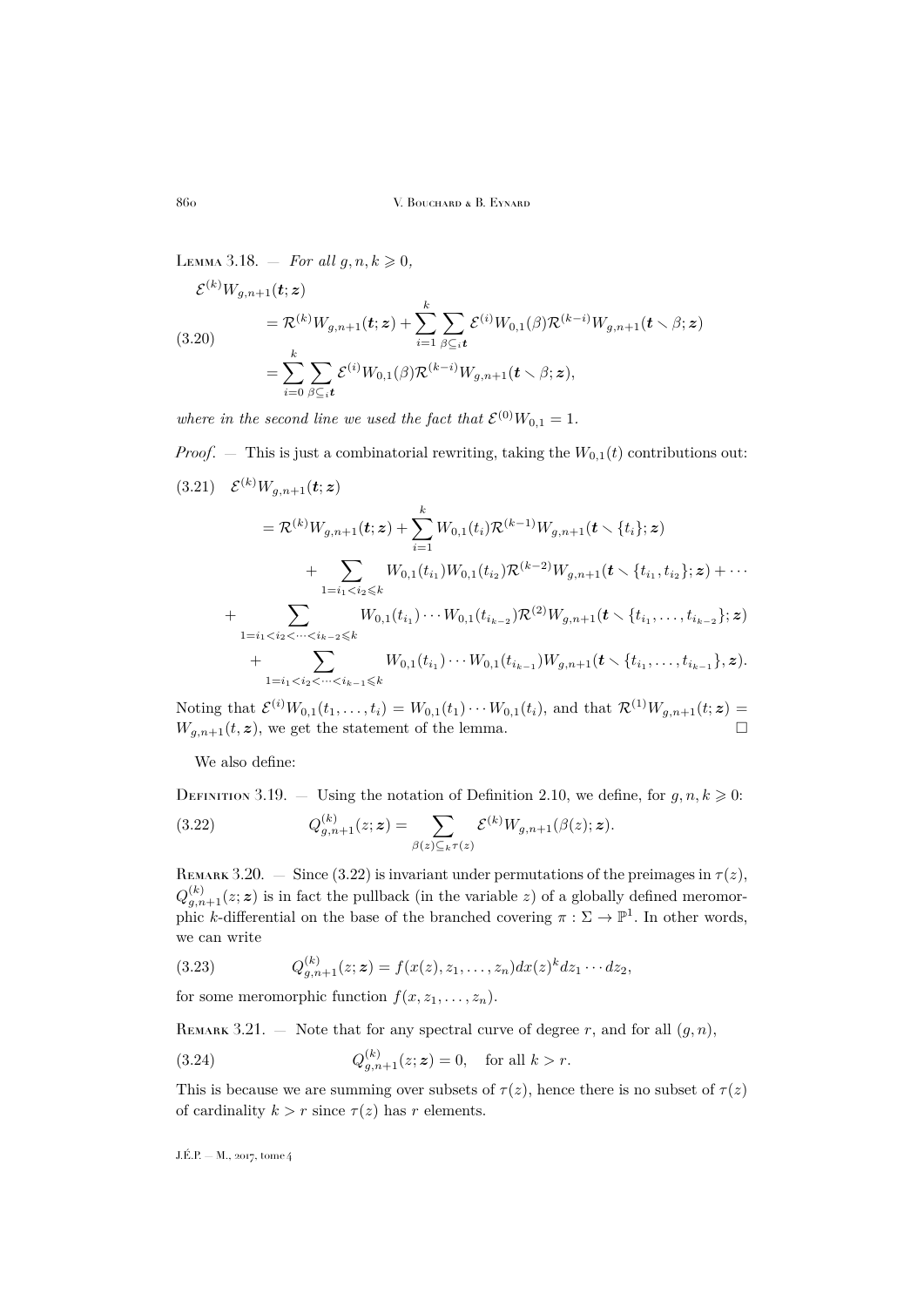REMARK 3.22.  $-$  As for the  $k = 0$  case, note that from the definition we obtain:

(3.25) 
$$
Q_{g,n+1}^{(0)}(z) = \delta_{g,0}\delta_{n,0},
$$

<span id="page-17-0"></span>EXAMPLE 3.23.  $-$  The  $Q_{0,1}^{(k)}(z)$  are particularly simple. From the definition, we have

(3.26) 
$$
Q_{0,1}^{(k)}(z) = \sum_{\beta(z) \subseteq_k \tau(z)} \prod_{i=1}^k W_{0,1}(\beta_i(z)),
$$

where the product on the RHS is over all elements of a given subset  $\beta(z)$ . It then follows that

(3.27) 
$$
Q_{0,1}^{(k)}(z) = (-1)^k \frac{p_k(z)}{p_0(z)} dx(z)^k,
$$

where the  $p_k$  are the coefficients in the defining equation for the spectral curve in Definition [2.1.](#page-7-2) Here and henceforth, we will abuse notation slightly and write  $p_i(z) :=$  $p_i(x(z))$  to unclutter equations.

EXAMPLE 3.24.  $-$  The  $Q_{g,n+1}^{(1)}$  are also easy to understand. From the definition, they are simply the pullback of the pushforward of the correlation functions  $W_{g,n+1}$  with respect to the branched covering  $\pi : \Sigma \to \mathbb{P}^1$  (in the *z*-variable):

(3.28) 
$$
Q_{g,n+1}^{(1)}(z;\mathbf{z}) = \pi^* \pi_* W_{g,n+1}(z;\mathbf{z}) = \sum_{i=1}^r W_{g,n+1}(\tau_i(z),\mathbf{z}).
$$

where we wrote  $\tau(z) = {\tau_1(z), \ldots, \tau_r(z)}$  (the labeling doesn't matter). Indeed, the pushforward  $\pi_*$  means that we are summing over all preimages in  $\tau(z)$  to get a well defined meromorphic differential on the base  $\mathbb{P}^1$ , and then we pull it back to  $\Sigma$ .

It then follows from Theorem 4.4 of [\[31\]](#page-62-2) and Example [3.23](#page-17-0) above that:

<span id="page-17-1"></span>LEMMA 3.25 ([\[31\]](#page-62-2)). — *For* 2*g* − 2 + *n*  $\geq$  0*,* 

(3.29) 
$$
Q_{g,n+1}^{(1)}(z;\mathbf{z})=0.
$$

*For the unstable cases, we have*

(3.30) 
$$
Q_{0,1}^{(1)}(z) = -\frac{p_1(z)}{p_0(z)} dx(z),
$$

*where*  $p_1(x)$  *is the coefficient of*  $y^{r-1}$  *in the defining equation* [\(2.1\)](#page-7-1) *for the spectral curve, and*

(3.31) 
$$
Q_{0,2}^{(1)}(z; z_1) = \pi^* B(x, x_1) = \frac{dx(z)dx(z_1)}{(x(z) - x(z_1))^2},
$$

*by which we mean that we are pulling back to* Σ *(in both variables) the canonical bilinear differential*  $B(x, x_1)$  *on the base*  $\mathbb{P}^1$  *of the branched covering*  $\pi : \Sigma \to \mathbb{P}^1$ , which has the expression above since  $\mathbb{P}^1$  has genus 0.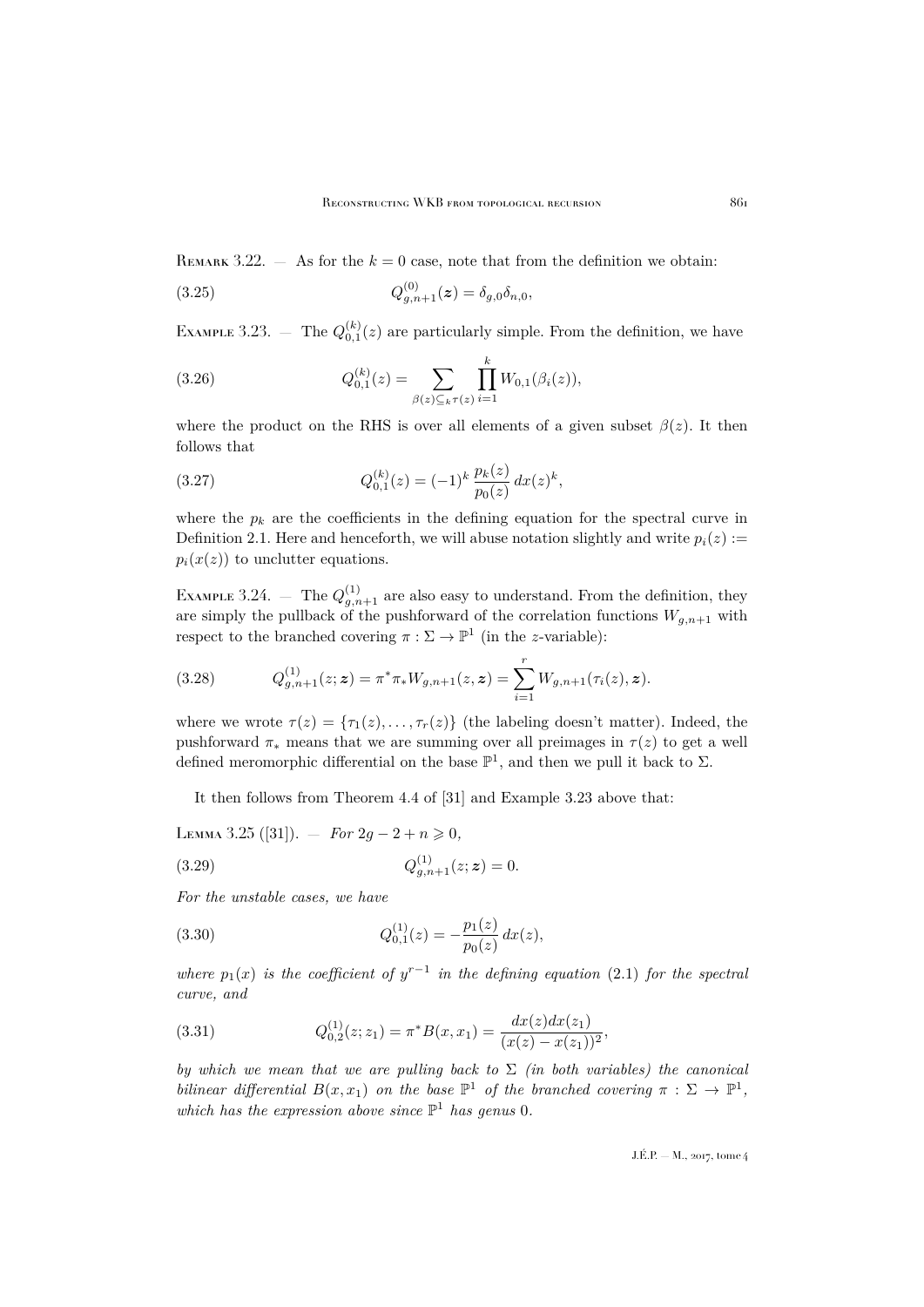*Proof.* – The  $(g, n) = (0, 0)$  case follows directly from the definition of spectral curves, see Example [3.23](#page-17-0) above. The  $(q, n) = (0, 1)$  case is a well known property of the canonical bilinear differential (see for instance [\[31,](#page-62-2) Eq. (A-1)]):

(3.32) 
$$
Q_{0,2}^{(1)}(z; z_1) = \sum_{i=1}^r B(\tau_i(z), z_1) = \frac{dx(z)dx(z_1)}{(x(z) - x(z_1))^2}.
$$

As for  $2g - 2 + n \ge 0$ , the statement was proven in Theorem 4.4 of [\[31\]](#page-62-2). To be precise, there the statement was proven for the original topological recursion, but it is easy to see, following arguments similar to those in Section 4 of [\[12\]](#page-62-22), that it also holds for the global topological recursion.

We are now ready to rewrite the topological recursion in a different way.

<span id="page-18-0"></span>Theorem 3.26. — *The topological recursion in Definition* [3.8](#page-12-1) *is equivalent to the following equation (for*  $2g - 2 + n \geq 0$ ) :

(3.33) 
$$
0 = \sum_{a \in R} \operatorname{Res}_{z=a} \left( \omega^{z-\alpha}(z_0) Q_{g,n+1}(z;\boldsymbol{z}) \right),
$$

where the 1-form  $Q_{g,n+1}(z;\mathbf{z})$  is defined in terms of the  $Q_{g,n+1}^{(k)}(z;\mathbf{z})$  from Defini*tion* [3.19](#page-16-1) *as follows:*

(3.34) 
$$
Q_{g,n+1}(z;\mathbf{z}) := \frac{dx(z)}{\partial P/\partial y(z)} \left( p_0(z) \sum_{k=1}^r (-1)^k y(z)^{r-k} \frac{Q_{g,n+1}^{(k)}(z;\mathbf{z})}{dx(z)^k} \right),
$$

*with*  $P(x, y) = 0$  *the equation of the spectral curve introduced in* [\(2.1\)](#page-7-1)*.* 

Remark 3.27. — Before we prove the theorem, let us remark that the beauty of this formulation of the topological recursion is the following. First notice that  $Q_{a,n+1}(z;\mathbf{z})$ is a meromorphic 1-form of  $z \in \Sigma$ , with poles possibly on R, at coinciding points, and possibly at the poles of  $W_{0,1}$ , and/or at the zeros of  $\partial P/\partial y$  (which are R for a smooth affine curve).

If  $\Sigma$  is genus zero,  $\omega^{z-\alpha}(z_0)$  is also meromorphic and the integrand is a globally defined meromorphic differential on  $\Sigma$  in z. If  $\Sigma$  is higher genus, it is not quite globally defined (since  $\omega^{z-\alpha}(z_0)$  is not a well defined meromorphic function of z), but it is a meromorphic differential on the fundamental domain. Therefore, in both cases we can replace the sum over residues by a single contour integral surrounding all ramification points in R. This point of view is quite powerful to study various global properties of the topological recursion.

*Proof.* — We start with the topological recursion in Definition [3.8.](#page-12-1) For  $2g-2+n \geq 0$ ,

$$
(3.35) \quad W_{g,n+1}(z_0, \mathbf{z}) = \sum_{a \in R} \text{Res}_{z=a} \left( \sum_{k=1}^{r-1} \sum_{\beta(z) \subseteq_k \tau'(z)} (-1)^{k+1} \frac{\omega^{z-\alpha}(z_0)}{E^{(k)}(z; \beta(z))} \mathcal{R}^{(k+1)} W_{g,n+1}(z, \beta(z); \mathbf{z}) \right).
$$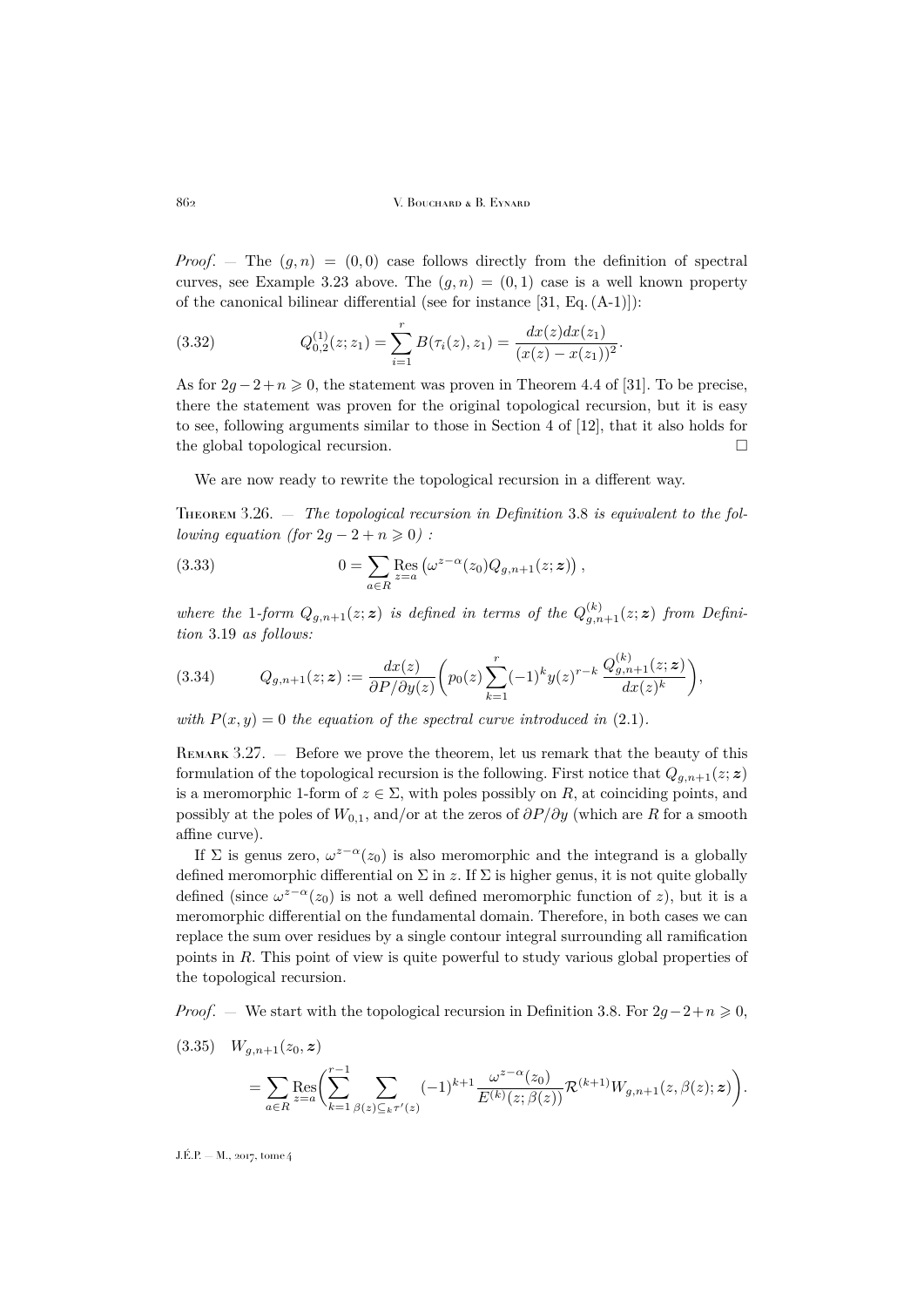We put all terms on a common denominator to get

$$
(3.36) \quad W_{g,n+1}(z_0, \mathbf{z}) = \sum_{a \in R} \text{Res}_{z=a} \left( \frac{p_0(z)\omega^{z-\alpha}(z_0)}{\partial P/\partial y(z) \, dx(z)^{r-1}} \times \sum_{\rho(z) \in \beta(z) = \tau'(z)} (-1)^{|\beta|+1} E^{(|\rho|)}(z; \rho(z)) \mathcal{R}^{(|\beta|+1)} W_{g,n+1}(z,\beta(z); \mathbf{z}) \right).
$$

Now we can in fact replace the second sum by a sum over all non-empty disjoint subsets  $\rho(z)$ ,  $\beta(z) \subset \tau(z)$  such that  $\rho(z) \cup \beta(z) = \tau(z)$ , instead of  $\tau'(z)$ . This is because in the equation above, z is already an entry in  $\mathcal{R}^{(|\beta|+1)}W_{g,n+1}$ , so all subsets  $\beta(z) \subset \tau(z)$ that include z are already taken into account. As for the subsets  $\rho(z) \subset \tau(z)$  that include z, they will not contribute to the sum, since for those  $E^{(|\rho|)}(z;\rho(z))$  will vanish. However, since in the previous sum the subsets  $\beta(z) \subset \tau'(z)$  had to be non-empty, in our new sum the subsets  $\beta(z) \subset \tau(z)$  must have cardinality at least two. Therefore we get:

$$
(3.37) \quad W_{g,n+1}(z_0, \mathbf{z}) = \sum_{a \in R} \text{Res}_{z=a} \left( \frac{p_0(z)\omega^{z-\alpha}(z_0)}{\partial P/\partial y(z)dx(z)^{r-1}} \times \sum_{\substack{\rho(z)\uplus\beta(z)=\tau(z)\\ |\beta(z)| \geq 2}} (-1)^{|\beta|} E^{(|\rho|)}(z; \rho(z)) \mathcal{R}^{(|\beta|)} W_{g,n+1}(\beta(z); \mathbf{z}) \right).
$$

Now we would like the terms with  $|\beta(z)| = 1$  to be included in the sum as well. But this is exactly what happens if we bring the term on the LHS to the RHS. More precisely, for  $2g - 2 + n \geq 0$ , we can write

$$
(3.38) \quad W_{g,n+1}(z_0, \mathbf{z}) = -\underset{z=z_0}{\text{Res}} \ \omega^{z-\alpha}(z_0) W_{g,n+1}(z, \mathbf{z})
$$
\n
$$
= \sum_{a \in R} \underset{z=a}{\text{Res}} \ \omega^{z-\alpha}(z_0) W_{g,n+1}(z, \mathbf{z})
$$
\n
$$
+ \frac{1}{2\pi i} \sum_{i=1}^{\widehat{g}} \left( \oint_{z \in A_i} B(z, z_0) \oint_{z \in B_i} W_{g,n+1}(z, \mathbf{z}) - \oint_{z \in B_i} B(z, z_0) \oint_{z \in A_i} W_{g,n+1}(z, \mathbf{z}) \right)
$$
\n
$$
= \sum_{a \in R} \underset{z=a}{\text{Res}} \left( \frac{p_0(z)\omega^{z-\alpha}(z_0)}{\partial P/\partial y(z)dx(z)^{r-1}} E^{(r-1)}(z; \tau'(z)) W_{g,n+1}(z, \mathbf{z}) \right)
$$
\n
$$
= \sum_{a \in R} \underset{z=a}{\text{Res}} \left( \frac{p_0(z)\omega^{z-\alpha}(z_0)}{\partial P/\partial y(z)dx(z)^{r-1}} \sum_{\beta(z) \subset 1 \tau(z)} E^{(r-1)}(z; \tau(z) \setminus \beta(z)) W_{g,n+1}(\beta(z), \mathbf{z}) \right),
$$

where for the second equality we used Riemann's bilinear identity to pick up residues at the other poles ( $a \in R$ ) of the integrand. Then we used the fact that  $B(z, z_0)$  and the  $W_{g,n}$  are normalized on A-cycles to show that the contour integrals vanish.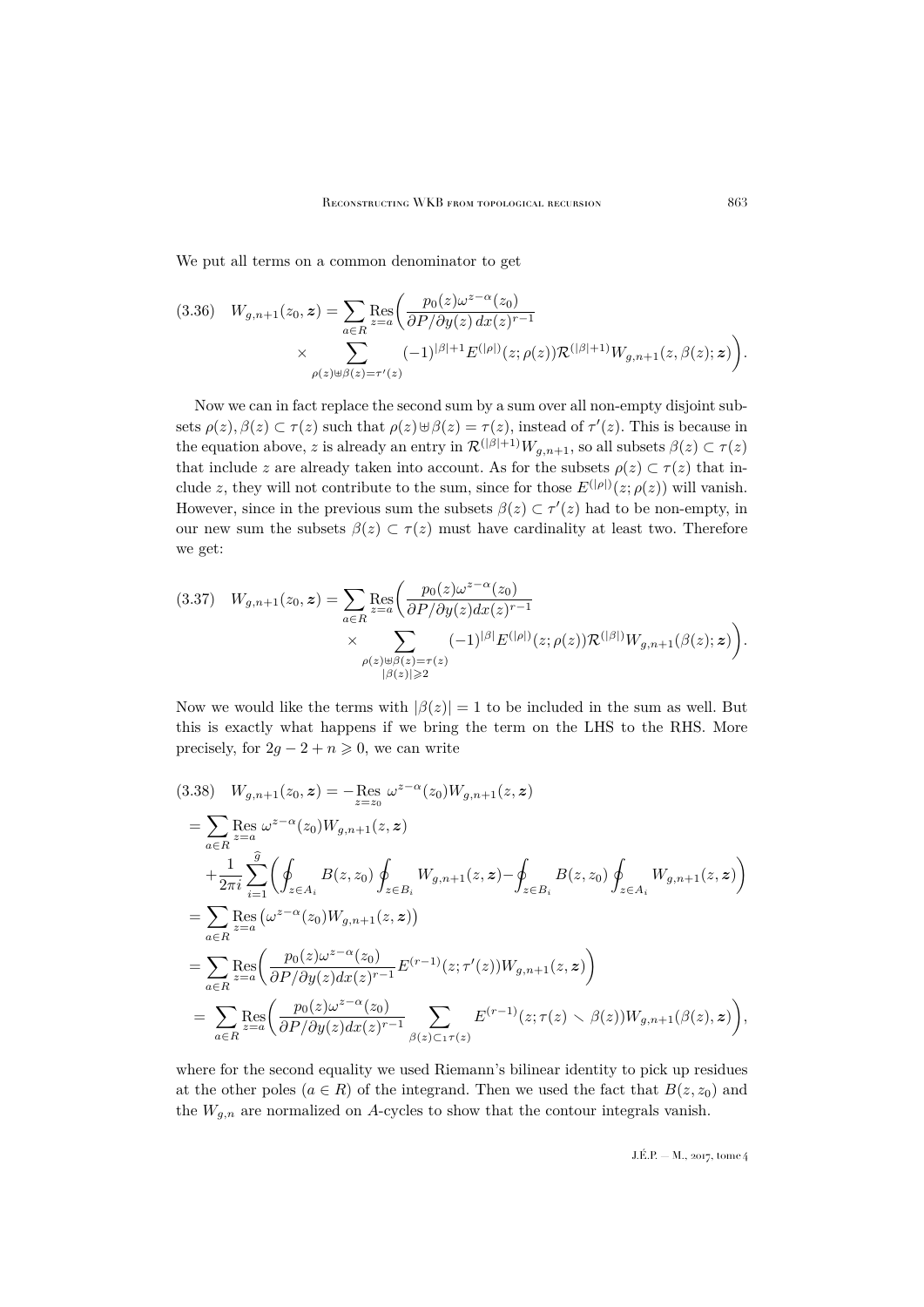We then move this term to the RHS, and we end up with the equation:

<span id="page-20-1"></span>
$$
(3.39) \quad 0 = \sum_{a \in R} \text{Res}_{z=a} \bigg( \frac{p_0(z)\omega^{z-\alpha}(z_0)}{\partial P/\partial y(z)dx(z)^{r-1}} \times \sum_{\rho(z)\uplus\beta(z)=\tau(z)} (-1)^{|\beta|} E^{(|\rho|)}(z;\rho(z)) \mathcal{R}^{(|\beta|)}W_{g,n+1}(\beta(z);z) \bigg),
$$

where the summation now includes subsets  $\beta(z) \subset \tau(z)$  of cardinality one.

Then, recall that

(3.40)  

$$
E^{(|\rho|)}(z;\rho(z)) = \prod_{i=1}^{|\rho|} (W_{0,1}(z) - W_{0,1}(\rho_i(z)))
$$

$$
= \sum_{j=0}^{|\rho|} (-1)^j W_{0,1}(z)^{|\rho|-j} \sum_{\gamma(z) \subset_j \rho(z)} \mathcal{E}^{(j)} W_{0,1}(\gamma(z)),
$$

where we wrote the elements of  $\rho(z) = {\rho_1(z), \ldots, \rho_{|\rho|}(z)}$ .

What we need to do now is collect terms in the second summation of [\(3.39\)](#page-20-1) order by order in  $W_{0,1}(z)$ . Writing  $j = |\gamma|$  and  $k = |\beta| + |\gamma|$ , we have  $|\rho| - j = r - |\beta| - |\gamma| = r - k$ , that gives

$$
\sum_{\rho(z)\in\beta(z)=\tau(z)} (-1)^{|\beta|} E^{(|\rho|)}(z;\rho(z)) \mathcal{R}^{(|\beta|)} W_{g,n+1}(\beta(z);z)
$$
\n
$$
= \sum_{k} (-1)^{k} W_{0,1}(z)^{r-k} \sum_{\gamma(z)\in\beta(z)\subset_{k}\tau(z)} \mathcal{E}^{(|\gamma|)} W_{0,1}(\gamma(z)) \mathcal{R}^{(|\beta|)} W_{g,n+1}(\beta(z);z)
$$
\n
$$
= \sum_{k} (-1)^{k} W_{0,1}(z)^{r-k} \sum_{\rho(z)\subset_{k}\tau(z)} \mathcal{E}^{(k)} W_{g,n+1}(\rho(z);z)
$$
\n
$$
= \sum_{k} (-1)^{k} W_{0,1}(z)^{r-k} Q_{g,n+1}^{(k)}(z;z)
$$
\n
$$
= \frac{\partial P}{\partial y(z)} \frac{\partial y(z) dx(z)^{r-1}}{\partial y_{0}(z)} Q_{g,n+1}(z;z),
$$

where the second equality is lemma [3.18.](#page-16-2) We get the Theorem.  $\Box$ 

## 4. Pole analysis

<span id="page-20-0"></span>For the next few sections, we now assume that our spectral curve  $(\Sigma, x, y)$  is admissible, according to Definition [2.7.](#page-8-2)

In this section what we do is get rid of the residue in the topological recursion as presented in Theorem [3.26.](#page-18-0) More precisely, what we will show is that Theorem [3.26](#page-18-0) implies a nice formula for the expressions

(4.1) 
$$
\frac{p_0(z)Q_{g,n+1}^{(m)}(z;z)}{dx(z)^m}.
$$

This result is what will give rise to the quantum curve in the next section.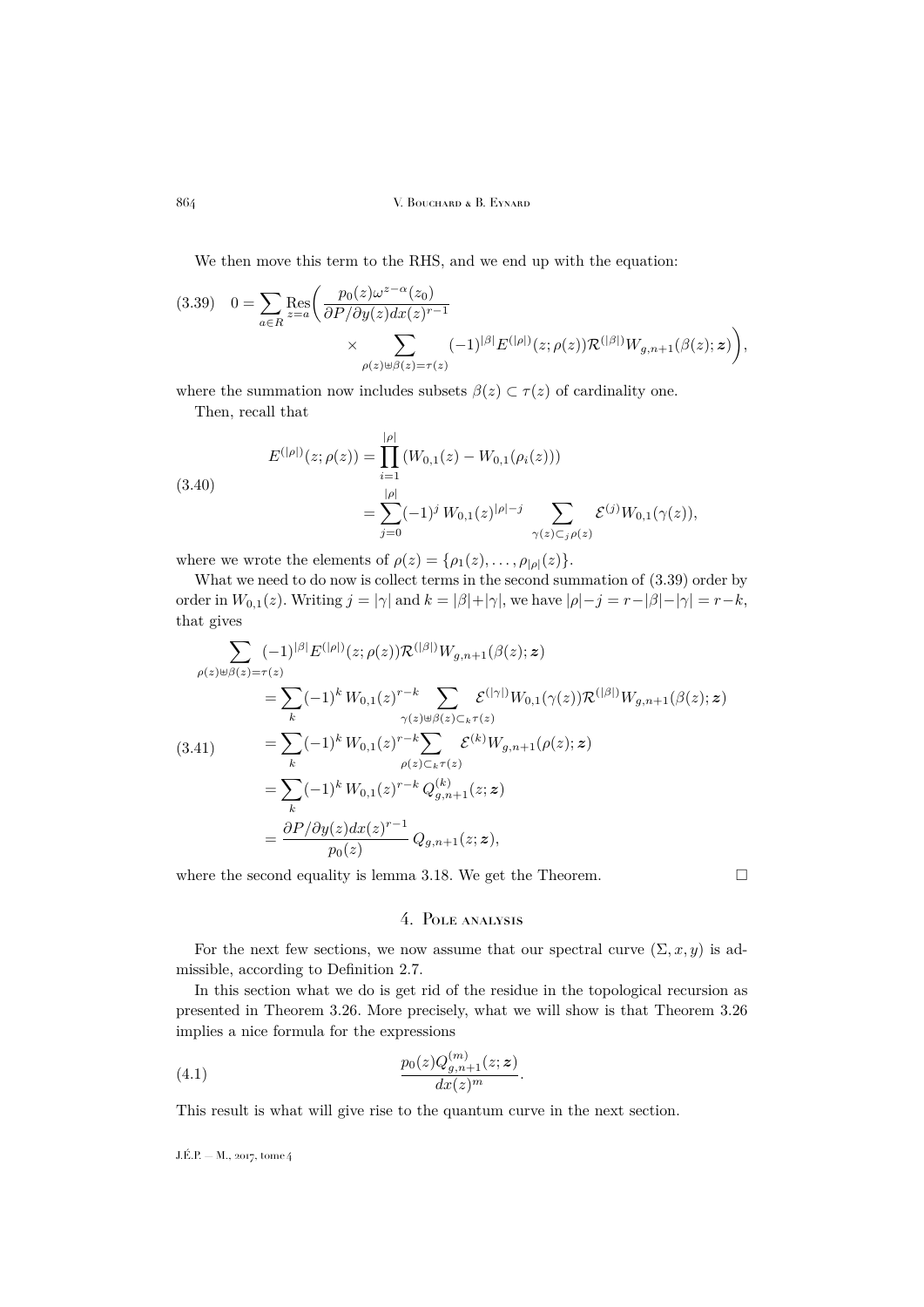4.1. The  $U_{g,n}^{(k)}$ .  $-$  To proceed further we introduce the following objects:

DEFINITION  $4.1.$  — Using the notation of Definition [2.10,](#page-9-0) we define:

(4.2) 
$$
U_{g,n+1}^{(k)}(z;\mathbf{z}) = \sum_{\beta(z)\subseteq_k \tau'(z)} \mathcal{E}^{(k)} W_{g,n+1}(\beta(z); \mathbf{z}).
$$

For  $k = 0, g \geq 0$  and  $n \geq 0$ , we define

(4.3) 
$$
U_{g,n+1}^{(0)}(z) = \delta_{g,0}\delta_{n,0}.
$$

REMARK 4.2. – The difference between the  $U_{g,n}^{(k)}$  and the  $Q_{g,n}^{(k)}$  is that the latter sums over all preimages  $\tau(z)$ , while in the former we are only summing over the preimages in  $\tau'(z) = \tau(z) \setminus \{z\}$ . Thus, while  $Q_{g,n}^{(k)}$  is the pullback (in z) of a k-differential on the base,  $U_{g,n}^{(k)}$  is an honest k-differential in z on  $\Sigma$ .

REMARK 4.3. – Note that for any spectral curve of degree r, and for all  $(g, n)$ ,

(4.4) 
$$
U_{g,n+1}^{(k)}(z; z) = 0
$$
, for all  $k \ge r$ .

This is because we are summing over subsets of  $\tau'(z) = \tau(z) \setminus \{z\}$ , hence there is no subset of  $\tau'(z)$  of cardinality  $k \geq r$  since  $\tau'(z)$  has  $r-1$  elements.

<span id="page-21-1"></span>REMARK  $4.4.$  — Notice that for any Y one has

$$
\frac{P(x(z), Y)}{Y - y(z)} = p_0(z) \prod_{q \in \tau'(z)} (Y - y(q)) = p_0(z) \prod_{i=1}^{r-1} (Y - y(\tau_i(z)))
$$
\n
$$
= p_0(z) \sum_{k=0}^{r-1} (-1)^k Y^{r-1-k} \sum_{\beta \subset_k \tau'(z)} \prod_{q \in \beta} y(q)
$$
\n
$$
= p_0(z) \sum_{k=0}^{r-1} (-1)^k Y^{r-1-k} \frac{U_{0,1}^{(k)}(z)}{dx(z)^k}.
$$

In particular if we choose  $Y = y(z) = y(\tau_0(z))$  we get

(4.6) 
$$
\frac{\partial P}{\partial y}(z) = p_0(z) \sum_{k=0}^{r-1} (-1)^k y(z)^{r-1-k} \frac{U_{0,1}^{(k)}(z)}{dx(z)^k},
$$

while for  $Y = y(\tau_i(z))$  with  $i \neq 0$ , we get

(4.7) 
$$
0 = p_0(z) \sum_{k=0}^{r-1} (-1)^k y(\tau_i(z))^{r-1-k} \frac{U_{0,1}^{(k)}(z)}{dx(z)^k}.
$$

Conversely,

<span id="page-21-0"></span>(4.8) 
$$
p_0(z)U_{0,1}^{(m)}(z) = (-1)^m dx(z)^m \sum_{k=0}^m p_{m-k}(z) y(z)^k
$$

$$
= (-1)^m dx(z)^m (P_{m+1}(x(z), y(z)) + p_m(z)),
$$

where  $P_{m+1}(x, y)$  was defined in Definition [2.5.](#page-8-3)

The  $U_{g,n}^{(k)}$  are closely related to the  $Q_{g,n}^{(k)}$ . We find: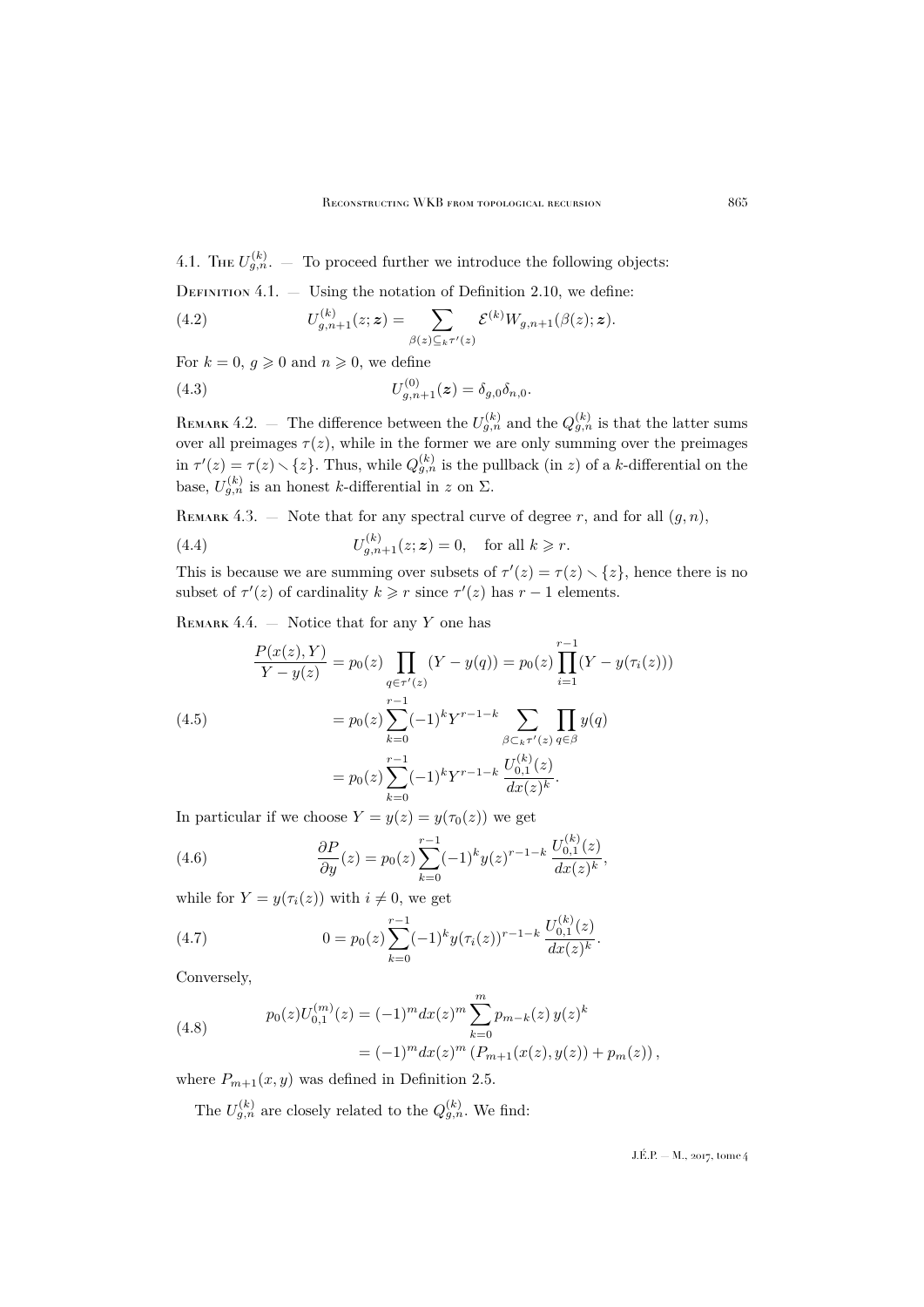<span id="page-22-1"></span>LEMMA 4.5.  $-$  *For all*  $g, n, k \geq 0$ ,

$$
(4.9) \quad Q_{g,n+1}^{(k)}(z;\mathbf{z}) = U_{g,n+1}^{(k)}(z;\mathbf{z}) + U_{g-1,n+2}^{(k-1)}(z;\mathbf{z},z) + \sum_{J_1 \uplus J_2 = \mathbf{z}} \sum_{g_1+g_2=g} U_{g_1,|J_1|+1}^{(k-1)}(z;J_1) W_{g_2,|J_2|+1}(z,J_2).
$$

*Proof.* — The  $k = 0$  case is obvious by definition. Let us focus on  $k \geq 1$ . By definition, we have:

(4.10)  
\n
$$
Q_{g,n+1}^{(k)}(z;\mathbf{z}) = \sum_{\beta(z)\subseteq_k \tau(z)} \mathcal{E}^{(k)} W_{g,n+1}(\beta(z); \mathbf{z})
$$
\n
$$
= U_{g,n+1}^{(k)}(z;\mathbf{z}) + \sum_{\rho(z)\subseteq_{k-1} \tau'(z)} \mathcal{E}^{(k)} W_{g,n+1}(z,\rho(z); \mathbf{z}).
$$

By Lemma [3.17,](#page-15-1) we have:

$$
(4.11) \quad \mathcal{E}^{(k)}W_{g,n+1}(\boldsymbol{t};\boldsymbol{z}) = \mathcal{E}^{(k-1)}W_{g-1,n+2}(\boldsymbol{t} \setminus \{t_k\};\boldsymbol{z},t_k) + \sum_{J_1 \uplus J_2 = \boldsymbol{z}} \sum_{g_1+g_2=g} \mathcal{E}^{(k-1)}W_{g_1,|J_1|+1}(\boldsymbol{t} \setminus \{t_k\};J_1)W_{g_2,|J_2|+1}(t_k,J_2).
$$

Therefore

$$
(4.12) \sum_{\rho(z)\subseteq_{k-1}\tau'(z)} \mathcal{E}^{(k)}W_{g,n+1}(z,\rho(z); \mathbf{z}) = U_{g-1,n+2}^{(k-1)}(z; \mathbf{z}, z) + \sum_{J_1\oplus J_2=\mathbf{z}} \sum_{g_1+g_2=g} U_{g_1,|J_1|+1}^{(k-1)}(z; J_1)W_{g_2,|J_2|+1}(z, J_2),
$$

and the lemma is proved.  $\hfill \square$ 

<span id="page-22-3"></span>COROLLARY 4.6.  $-$  *For all g, n, k*  $\geq 0$ *,* 

$$
(4.13) \quad Q_{g,n+1}^{(k)}(z;\mathbf{z}) = U_{g,n+1}^{(k)}(z;\mathbf{z}) + U_{g-1,n+2}^{(k-1)}(z;\mathbf{z},z) - \sum_{J_1 \uplus J_2 = \mathbf{z}} \sum_{g_1 + g_2 = g} U_{g_1,|J_1|+1}^{(k-1)}(z;J_1) U_{g_2,|J_2|+1}^{(1)}(z,J_2) - \frac{p_1(z)}{p_0(z)} dx(z) U_{g,n+1}^{(k-1)}(z;\mathbf{z}) + \sum_{i=1}^n \frac{dx(z)dx(z_i)}{(x(z) - x(z_i))^2} U_{g,n}^{(k-1)}(z;\mathbf{z} \setminus \{z_i\}).
$$

*Proof*. — This follows directly from Lemma [4.5,](#page-22-1) Lemma [3.25](#page-17-1) and the fact that

(4.14) 
$$
Q_{g,n+1}^{(1)}(z;\mathbf{z}) = W_{g,n+1}(z,\mathbf{z}) + U_{g,n+1}^{(1)}(z;\mathbf{z}). \square
$$

4.2. Pole analysis. — We now prove the following lemma:

<span id="page-22-0"></span>Lemma 4.7. — *Consider the topological recursion presented in Theorem* [3.26](#page-18-0)*. Then, for*  $2g - 2 + n \geq 0$ *, the meromorphic one-forms (in z)* 

<span id="page-22-2"></span>(4.15) 
$$
Q_{g,n+1}(z;\mathbf{z}) = \frac{dx(z)}{\partial P/\partial y(z)} \left( p_0(z) \sum_{k=1}^r (-1)^k y(z)^{r-k} \frac{Q_{g,n+1}^{(k)}(z;\mathbf{z})}{dx(z)^k} \right)
$$

*can only have poles at coinciding points, that is, at*  $z \in \tau(z_i)$ *, for*  $i = 1, \ldots, n$ *.*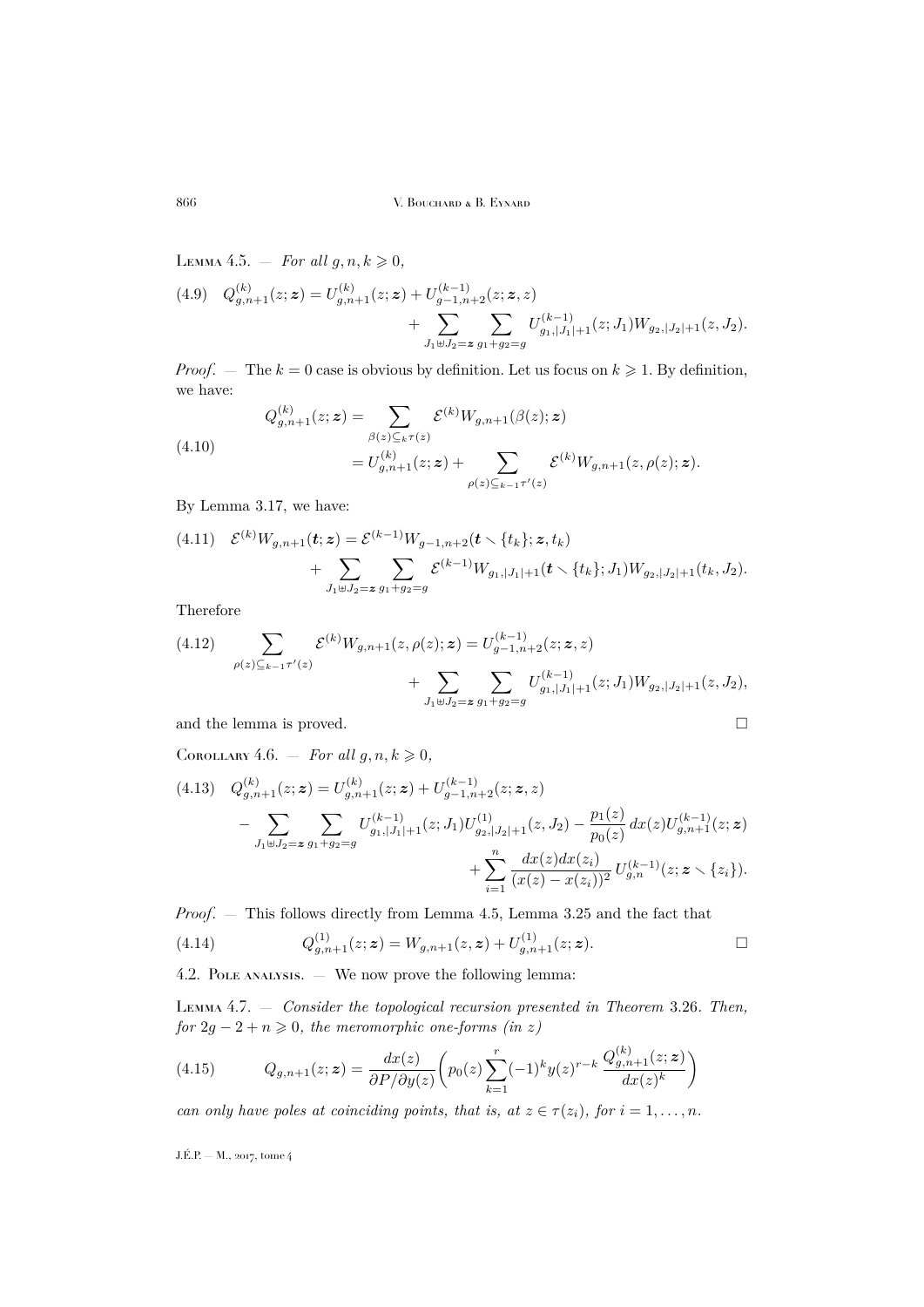*Proof*. — Let us first prove that they do not have poles on R. We start with the topological recursion in Theorem [3.26:](#page-18-0)

(4.16) 
$$
0 = \sum_{i=1}^{m} \text{Res}_{z=a_i} \omega^{z-\alpha}(z_0) Q_{g,n+1}(z; z).
$$

Assume that  $Q_{g,n+1}(z;\mathbf{z})$  has a pole of some order  $m+1 \geq 1$  at a ramification point  $a \in R$ , i.e., in some local coordinate near a we may write

(4.17) 
$$
Q_{g,n+1}(z;\mathbf{z}) \sim \frac{dz}{(z-a)^{m+1}} S_{g,n+1}(\mathbf{z}) \ (1 + \mathcal{O}(z-a)),
$$

where we assume  $S_{g,n+1}(z) \neq 0$ . We also have the Taylor expansion at a of  $\omega^{z-\alpha}(z_0)$ in the same local coordinate

(4.18) 
$$
\omega^{z-\alpha}(z_0) \sim \sum_{k=0}^{\infty} (z-a)^k \xi_{a,k}(z_0;\alpha),
$$

where  $\xi_{a,k}(z_0;\alpha)$  is a meromorphic 1-form of  $z_0$  that is analytical everywhere but at a, where it has a pole of order  $k + 1$ . Using the same local coordinate near a we have the Laurent expansion

(4.19) 
$$
\xi_{a,k}(z_0) \sim \frac{dz_0}{(z_0 - a)^{k+1}} (1 + \mathcal{O}(z_0 - a)).
$$

Writing

(4.20) 
$$
0 = \sum_{b \in R} \text{Res}_{z=b} \omega^{z-\alpha}(z_0) Q_{g,n+1}(z; z) = \text{Res}_{z=a} \omega^{z-\alpha}(z_0) Q_{g,n+1}(z; z) + \sum_{b \neq a} \text{Res}_{z=b} \omega^{z-\alpha}(z_0) Q_{g,n+1}(z; z),
$$

the sum of residues over  $b \neq a$  may produce some linear combination of the  $\xi_{b,k}(z_0)$ s which don't have poles at  $z_0 \rightarrow a$ . The only term that can have a pole at  $z_0 = a$ comes from the residue at  $z \to a$ , and therefore we have

(4.21)

\nterms holomorphic at 
$$
z_0 \longrightarrow a = \operatorname{Res}_{z=a} z^{z-\alpha}(z_0) Q_{g,n+1}(z; \mathbf{z})
$$

\n
$$
= S_{g,n+1}(\mathbf{z}) \xi_{a,m}(z_0) (1 + \mathcal{O}(z_0 - a)),
$$

which is a contradiction since the right hand side is not analytical at  $z_0 \rightarrow a$  whenever  $S_{g,n+1}(z) \neq 0$ . This shows that  $Q_{g,n+1}(z; z)$  cannot have poles on R.

Now we need to check that they do not have poles elsewhere, except perhaps at the points  $z \in \tau(z_i)$ , for  $i = 1, \ldots, n$ . Where could other poles come from? Assuming that the curve is smooth as an affine curve, it is clear from [\(4.15\)](#page-22-2) that the only possible poles are at coinciding points  $z \in \tau(z_i)$ , for  $i = 1, \ldots, n$ , or at punctures. So we need to show that  $Q_{g,n+1}(z; z)$  has no pole at the punctures. But this follows directly by noticing that we could have included these punctures in the sum over residues in the definition of the topological recursion [\(3.7\)](#page-12-0), since the integrand cannot have poles at the punctures that are not in  $R$ , so those would not contribute to the residues. But then, by the same argument as above, we conclude that  $Q_{g,n+1}(z, z)$  is holomorphic at the punctures.

Therefore  $Q_{g,n+1}(z, z)$  can only have poles at coinciding points.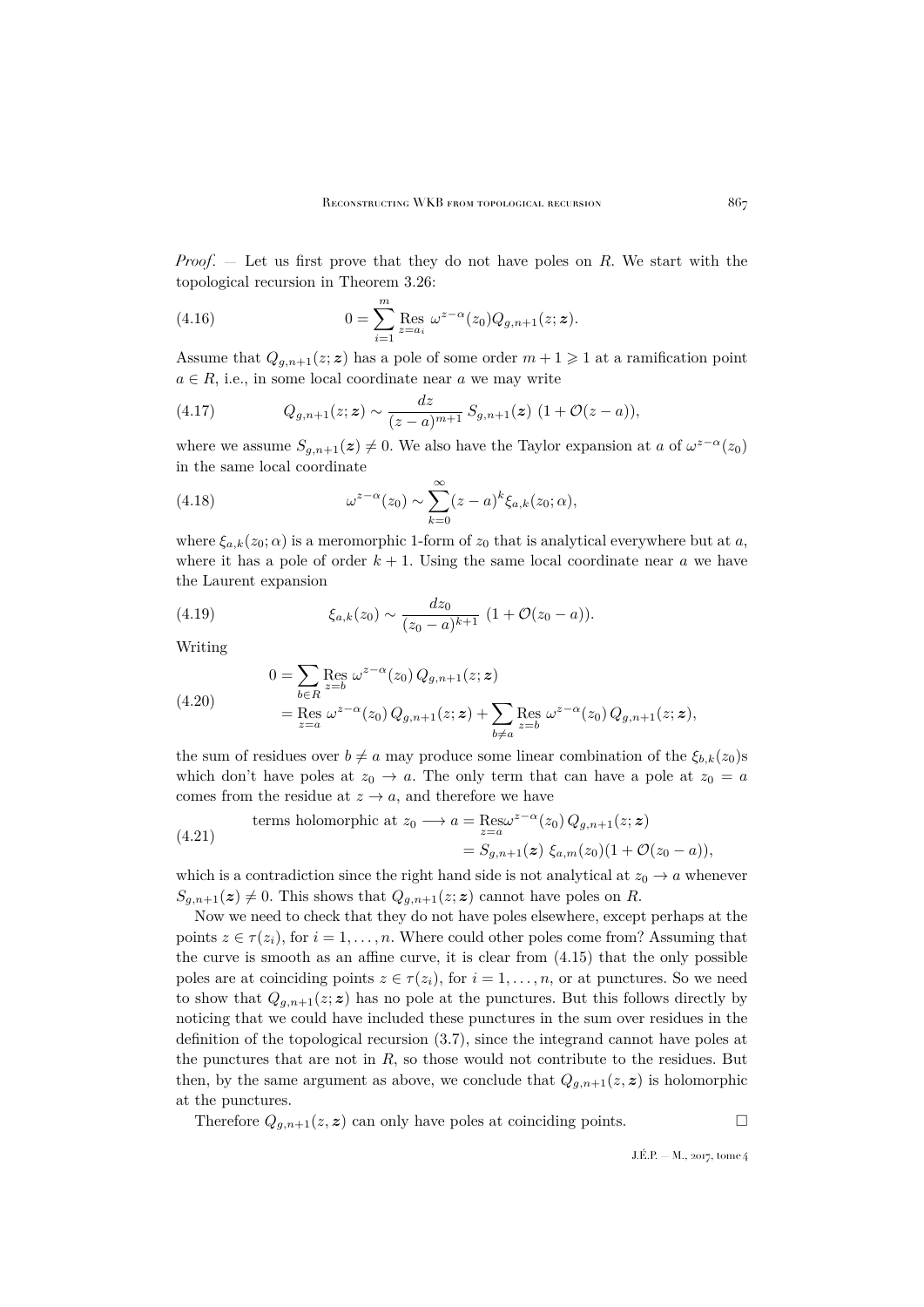To go further, we need to strengthen this result. What we are really interested in is not the one-forms  $Q_{g,n+1}(z;\boldsymbol{z})$ , but rather the expressions

(4.22) 
$$
\frac{p_0(z)Q_{g,n+1}^{(m)}(z;\mathbf{z})}{dx(z)^m}
$$

for each  $m = 1, \ldots, r$ . Let us consider the cases  $(g, n) = (0, 0)$  and  $(g, n) = (0, 1)$  first.

<span id="page-24-0"></span>LEMMA 4.8.  $-$  *For*  $m = 0, ..., r$ ,

(4.23) 
$$
\frac{p_0(z)Q_{0,1}^{(m)}(z)}{dx(z)^m} = (-1)^m p_m(z).
$$

*Proof*. — This follows from Example [\(3.23\)](#page-17-0).

<span id="page-24-1"></span>LEMMA 4.9. – *For*  $m = 1, ..., r$ ,

$$
(4.24) \quad \frac{p_0(z)Q_{0,2}^{(m)}(z;z_1)}{x(z)^{\lfloor \alpha_{r-m+1} \rfloor}dx(z)^m} = d_{z_1}\left(\frac{1}{x(z)-x(z_1)}\left(\frac{U_{0,1}^{(m-1)}(z_1)}{dx(z_1)^{m-1}}\frac{p_0(z_1)}{x(z_1)^{\lfloor \alpha_{r-m+1} \rfloor}} + (-1)^{m-1}\left(\frac{p_{m-1}(z)}{x(z)^{\lfloor \alpha_{r-m+1} \rfloor}} - \frac{p_{m-1}(z_1)}{x(z_1)^{\lfloor \alpha_{r-m+1} \rfloor}}\right)\right)\right),
$$

*where*  $\alpha_m$  *was defined in* [\(2.3\)](#page-7-3).

*Proof.* – First, the case  $m = 1$  is straightforward. Since  $U_{0,1}^{(0)}(z_1) = 1$ , the statement is simply that

(4.25) 
$$
\frac{p_0(z)Q_{0,2}^{(1)}(z;z_1)}{dx(z)} = p_0(z)d_{z_1}\left(\frac{1}{x(z)-x(z_1)}\right) = \frac{p_0(z)dx(z_1)}{(x(z)-x(z_1))^2},
$$

which is indeed correct since

(4.26) 
$$
Q_{0,2}^{(1)}(z;z_1) = \frac{dx(z)dx(z_1)}{(x(z) - x(z_1))^2}.
$$

For  $m = 2, \ldots, r$ , we have

$$
(4.27) \quad \frac{p_0(z)Q_{0,2}^{(m)}(z)}{dx(z)^m} = \sum_{k=0}^{r-1} \frac{B(\tau_k(z), z_1)}{dx(z)} \frac{U_{0,1}^{(m-1)}(\tau_k(z))p_0(z)}{dx(z)^{m-1}}
$$

$$
= (-1)^{m-1} \left( \sum_{k=0}^{r-1} \frac{B(\tau_k(z), z_1)}{dx(z)} P_m(x(z), y(\tau_k(z))) + \sum_{k=0}^{r-1} \frac{B(\tau_k(z), z_1)}{dx(z)} p_{m-1}(z) \right),
$$

where the second equality follows from [\(4.8\)](#page-21-0) (recall that  $P_m(x, y)$  was defined in Definition [2.5\)](#page-8-3). The second term is easy to evaluate. Since

(4.28) 
$$
\sum_{k=0}^{r-1} \frac{B(\tau_k(z), z_1)}{dx(z)} = \frac{dx(z_1)}{(x(z) - x(z_1))^2},
$$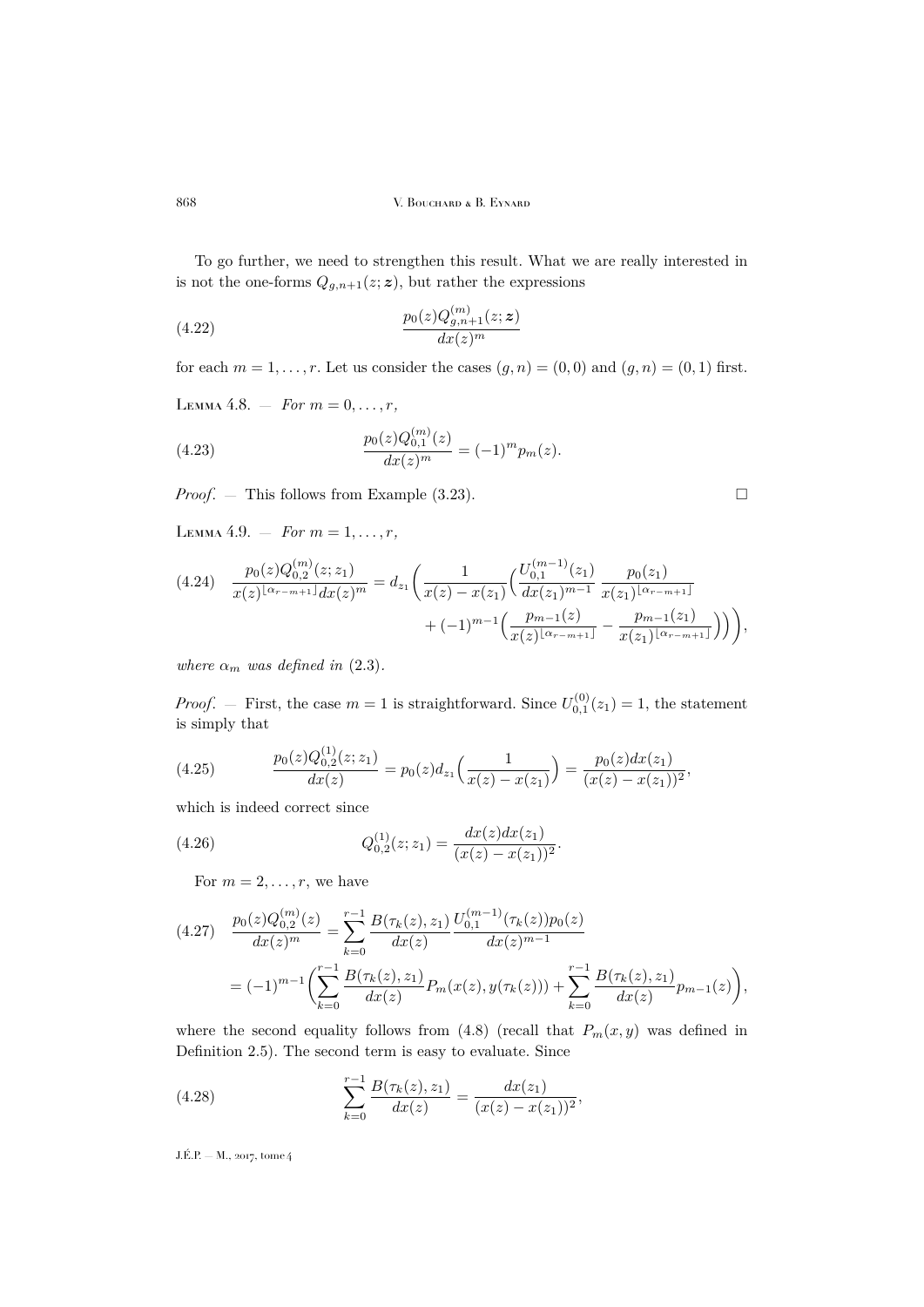we get

(4.29) 
$$
\sum_{k=0}^{r-1} \frac{B(\tau_k(z), z_1)}{dx(z)} p_{m-1}(z) = p_{m-1}(z) \frac{dx(z_1)}{(x(z) - x(z_1))^2}
$$

$$
= p_{m-1}(z) d_{z_1} \left(\frac{1}{x(z) - x(z_1)}\right).
$$

As for the first term, we rewrite it as follows:

$$
\sum_{k=0}^{r-1} \frac{B(\tau_k(z), z_1)}{dx(z)} P_m(x(z), y(\tau_k(z)))
$$
\n
$$
= \sum_{k=0}^{r-1} \operatorname{Res}_{z'=\tau_k(z)} \frac{B(z', z_1)}{x(z') - x(z)} P_m(x(z'), y(z'))
$$
\n
$$
= \sum_{k=0}^{r-1} \operatorname{Res}_{z'=\tau_k(z)} \frac{B(z', z_1)}{x(z') - x(z)} \frac{x(z)^{\lfloor \alpha_{r-m+1} \rfloor} P_m(x(z'), y(z'))}{x(z')^{\lfloor \alpha_{r-m+1} \rfloor}},
$$

where  $\alpha_m$  was defined in [\(2.3\)](#page-7-3).

Now recall from Lemma [2.6](#page-8-4) that for  $m = 2, \ldots, r$ ,

(4.31) 
$$
\operatorname{div}(P_m) \geq \alpha_{r-m+1} \operatorname{div}_0(x) - \beta_{r-m+1} \operatorname{div}_\infty(x).
$$

Moreover, the Newton polygon of an admissible spectral curve has no interior point, hence, for all  $m = 2, \ldots, r$ ,

$$
(4.32) \qquad \qquad [\beta_{r-m+1}] - \lfloor \alpha_{r-m+1} \rfloor = 1.
$$

Therefore,

<span id="page-25-0"></span>
$$
\begin{aligned} \operatorname{div} & \left( \frac{P_m}{x^{\lfloor \alpha_{r-m+1} \rfloor}} \right) \\ & \geqslant (\alpha_{r-m+1} - \lfloor \alpha_{r-m+1} \rfloor) \operatorname{div}_0(x) - (\beta_{r-m+1} - \lceil \beta_{r-m+1} \rceil + 1) \operatorname{div}_\infty(x) \\ &\geqslant -\operatorname{div}_\infty(x). \end{aligned}
$$

It then follows that the only poles of the expression

(4.34) 
$$
\frac{B(z', z_1)}{x(z') - x(z)} \frac{x(z)^{\lfloor \alpha_{r} - m + 1 \rfloor} P_m(x(z'), y(z'))}{x(z')^{\lfloor \alpha_{r} - m + 1 \rfloor}}
$$

in z' are at  $z' = \tau_k(z)$  and at  $z' = z_1$ . Therefore, we obtain

$$
\sum_{k=0}^{r-1} \frac{B(\tau_k(z), z_1)}{dx(z)} P_m(x(z), y(\tau_k(z)))
$$
\n
$$
= \operatorname{Res}_{z'=z_1} \frac{B(z', z_1)}{x(z) - x(z')} \frac{x(z)^{\lfloor \alpha_{r-m+1} \rfloor} P_m(x(z'), y(z'))}{x(z')^{\lfloor \alpha_{r-m+1} \rfloor}}
$$
\n
$$
= x(z)^{\lfloor \alpha_{r-m+1} \rfloor} d_{z_1} \left( \frac{1}{x(z) - x(z_1)} \frac{P_m(x(z_1), y(z_1))}{x(z_1)^{\lfloor \alpha_{r-m+1} \rfloor}} \right).
$$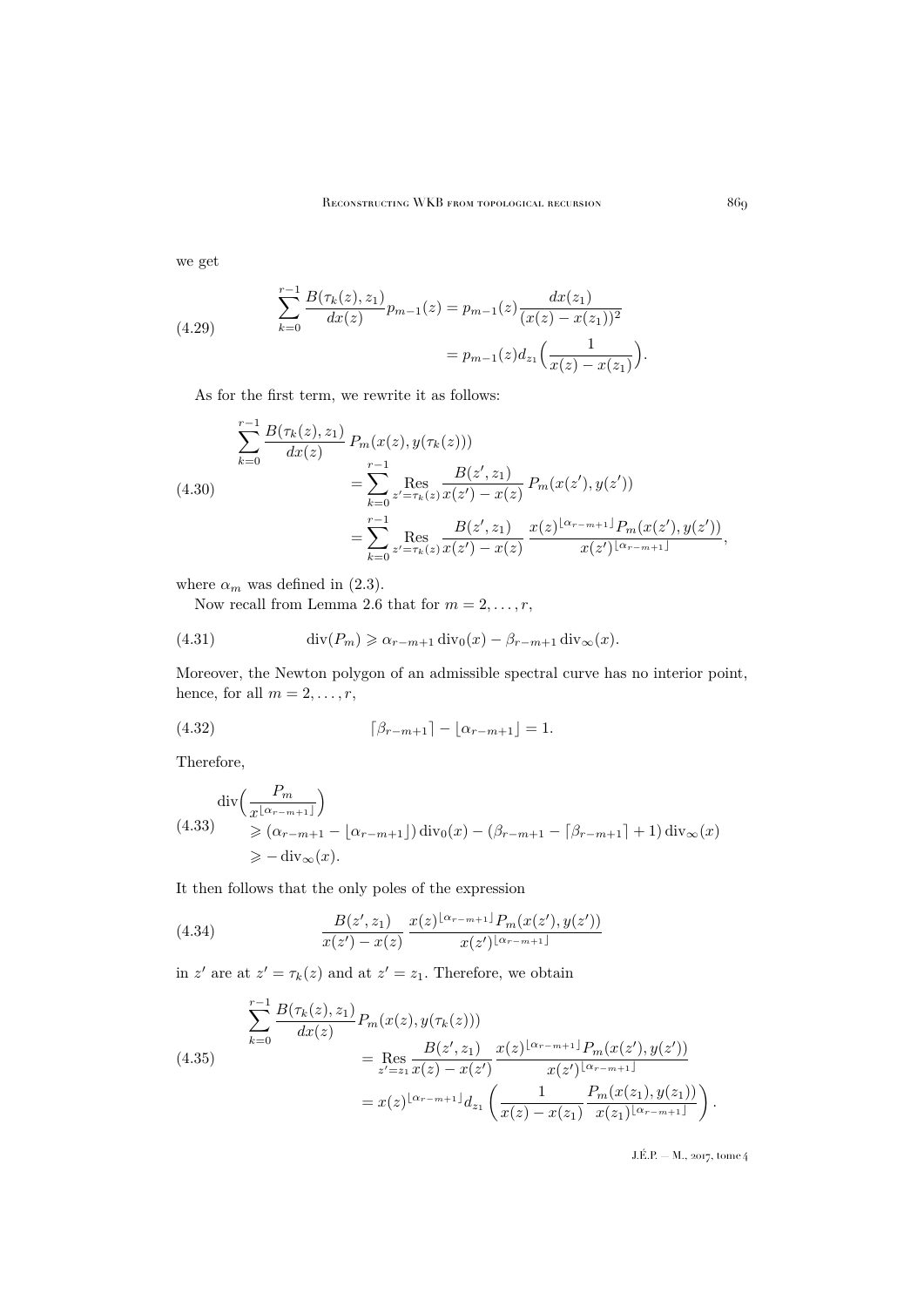Putting this together, we get

$$
\frac{p_0(z)Q_{0,2}^{(m)}(z)}{dx(z)^m}
$$
\n
$$
= (-1)^{m-1}d_{z_1}\left(\frac{x(z)^{\lfloor \alpha_{r-m+1} \rfloor}}{x(z)-x(z_1)}\frac{P_m(x(z_1),y(z_1))}{x(z_1)^{\lfloor \alpha_{r-m+1} \rfloor}} + \frac{p_{m-1}(z)}{x(z)-x(z_1)}\right)
$$
\n
$$
(4.36)
$$
\n
$$
= x(z)^{\lfloor \alpha_{r-m+1} \rfloor} \left[ d_{z_1}\left(\frac{1}{x(z)-x(z_1)}\left(\frac{U_{0,1}^{(m-1)}(z_1)}{dx(z_1)^{m-1}} \frac{p_0(z_1)}{x(z_1)^{\lfloor \alpha_{r-m+1} \rfloor}} + (-1)^{m-1}\left(\frac{p_{m-1}(z)}{x(z)^{\lfloor \alpha_{r-m+1} \rfloor}} - \frac{p_{m-1}(z_1)}{x(z_1)^{\lfloor \alpha_{r-m+1} \rfloor}}\right)\right) \right]. \quad \Box
$$

Now we consider the general case  $(g, n) \neq (0, 0), (0, 1)$ . Let us first prove the following useful lemma.

<span id="page-26-0"></span>Lemma 4.10. — *Consider a* r*-differential*

(4.37) 
$$
Q(z) = dx(z)^r \sum_{k=1}^r (-1)^k y(z)^{r-k} \frac{Q_k(x(z))}{dx(z)^k},
$$

*where the*  $Q_k(x(z))$  *are k*-differentials pullbacked from the base. Then

$$
(4.38) \qquad Q_k(x(z)) = -p_0(z)dx(z)^k \sum_{i=0}^{r-1} \Big(\frac{1}{\partial P/\partial y(\tau_i(z))} \frac{Q(\tau_i(z))}{dx(z)^r} \frac{U_{0,1}^{(k-1)}(\tau_i(z))}{dx(z)^{k-1}}\Big).
$$

*where we denoted*  $\tau(z) = {\tau_0(z), \ldots, \tau_{r-1}(z)}$  *(the labeling is irrelevant).* 

*Proof*. — This is an application of the Lagrange interpolating polynomial.

Let us denote  $\tau(z) = {\tau_0(z), \ldots, \tau_{r-1}(z)}$ , where we chose our labeling so that  $z = \tau_0(z)$ .

Recall from Remark [4.4](#page-21-1) that

(4.39) 
$$
\frac{\partial P}{\partial y}(z) = p_0(z) \sum_{k=0}^{r-1} (-1)^k y(z)^{r-1-k} \frac{U_{0,1}^{(k)}(z)}{dx(z)^k},
$$

and

(4.40) 
$$
0 = p_0(z) \sum_{k=0}^{r-1} (-1)^k y(\tau_i(z))^{r-1-k} \frac{U_{0,1}^{(k)}(z)}{dx(z)^k}.
$$

In other words

(4.41) 
$$
p_0(z)\sum_{k=0}^{r-1}(-1)^k y(z)^{r-k-1}\frac{U_{0,1}^{(k)}(\tau_i(z))}{dx(z)^k}=\frac{\partial P}{\partial y}(z)\delta_{i,0}.
$$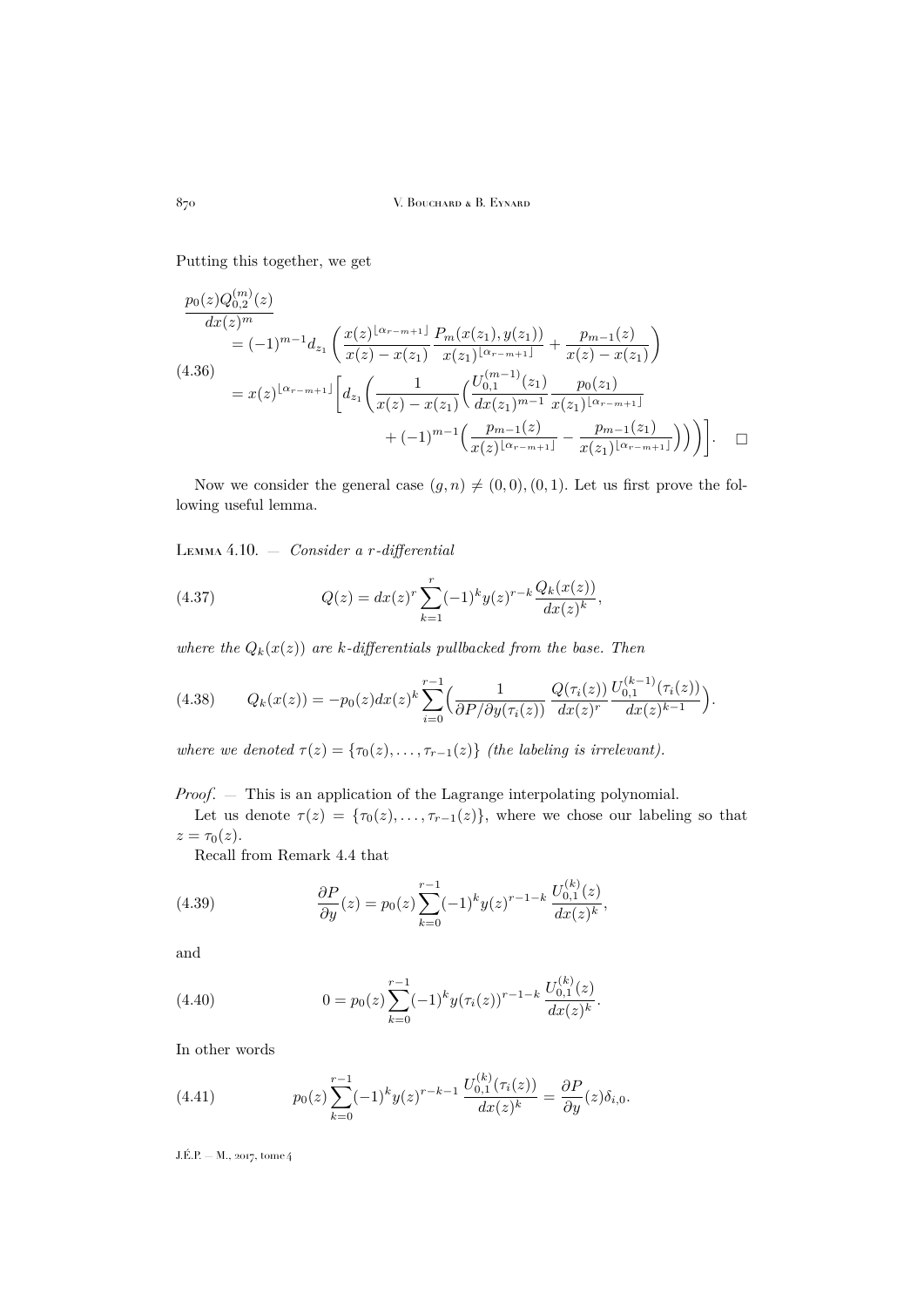Then we can compute:

$$
(4.42) \qquad \begin{aligned} -dx(z)^r \sum_{k=1}^r (-1)^k y(z)^{r-k} p_0(z) \sum_{i=0}^{r-1} \left( \frac{1}{\partial P/\partial y(\tau_i(z))} \frac{Q(\tau_i(z))}{dx(z)^r} \frac{U_{0,1}^{(k-1)}(\tau_i(z))}{dx(z)^{k-1}} \right) \\ &= \sum_{i=0}^{r-1} \frac{Q(\tau_i(z))}{\partial P/\partial y(\tau_i(z))} p_0(z) \sum_{k=0}^{r-1} (-1)^k y(z)^{r-k-1} \frac{U_{0,1}^{(k)}(\tau_i(z))}{dx(z)^k} \\ &= \sum_{i=0}^{r-1} \frac{Q(\tau_i(z))}{\partial P/\partial y(\tau_i(z))} \frac{\partial P}{\partial y}(z) \delta_{i,0} = Q(z). \end{aligned}
$$

Hence

$$
(4.43) \quad Q_k(x(z)) = -p_0(z)dx(z)^k \sum_{i=0}^{r-1} \left( \frac{1}{\partial P/\partial y(\tau_i(z))} \frac{Q(\tau_i(z))}{dx(z)^r} \frac{U_{0,1}^{(k-1)}(\tau_i(z))}{dx(z)^{k-1}} \right). \qquad \Box
$$

As an application of this lemma, we get a relation between the  $Q_{g,n+1}^{(m)}(z;\mathbf{z})$  and the  $Q_{g,n+1}(z;\boldsymbol{z})$ :

<span id="page-27-1"></span>COROLLARY 4.11. — *For*  $2g - 2 + n \ge 0$  *and*  $m = 1, ..., r$ ,

(4.44) 
$$
Q_{g,n+1}^{(m)}(z;\mathbf{z})=-\sum_{k=0}^{r-1}(Q_{g,n+1}(\tau_k(z);\mathbf{z})U_{0,1}^{(m-1)}(\tau_k(z))).
$$

*Proof*. — Recall that

(4.45) 
$$
Q_{g,n+1}(z;\mathbf{z}) = \frac{dx(z)}{\partial P/\partial y(z)} p_0(z) \sum_{k=1}^r (-1)^k y(z)^{r-k} \frac{Q_{g,n+1}^{(k)}(z;\mathbf{z})}{dx(z)^k}.
$$

Then we simply apply Lemma [4.10](#page-26-0) to get the statement of the corollary.  $\Box$ 

Finally we can prove the following theorem on the expressions

(4.46) 
$$
\frac{p_0(z)Q_{g,n+1}^{(m)}(z;z)}{dx(z)^m}.
$$

<span id="page-27-0"></span>THEOREM 4.12. – *For*  $2g - 2 + n \ge 0$ ,  $m = 1, ..., r$ ,

<span id="page-27-2"></span>
$$
(4.47) \frac{p_0(z)Q_{g,n+1}^{(m)}(z;z)}{x(z)^{\lfloor \alpha_{r-m+1} \rfloor}dx(z)^m}
$$
  
= 
$$
\sum_{i=1}^n d_{z_i} \left( \frac{1}{x(z) - x(z_i)} \left( \frac{U_{g,n}^{(m-1)}(z_i; z \setminus \{z_i\})}{dx(z_i)^{m-1}} \frac{p_0(z_i)}{x(z_i)^{\lfloor \alpha_{r-m+1} \rfloor}} \right) \right).
$$

*For*  $(g, n) = (0, 1), m = 1, \ldots, r$ *,* 

$$
(4.48) \quad \frac{p_0(z)Q_{0,2}^{(m)}(z;z_1)}{x(z)^{\lfloor \alpha_{r-m+1} \rfloor}dx(z)^m} = d_{z_1}\left(\frac{1}{x(z)-x(z_1)}\left(\frac{U_{0,1}^{(m-1)}(z_1)}{dx(z_1)^{m-1}}\frac{p_0(z_1)}{x(z_1)^{\lfloor \alpha_{r-m+1} \rfloor}} + (-1)^{m-1}\left(\frac{p_{m-1}(z)}{x(z)^{\lfloor \alpha_{r-m+1} \rfloor}} - \frac{p_{m-1}(z_1)}{x(z_1)^{\lfloor \alpha_{r-m+1} \rfloor}}\right)\right)\right),
$$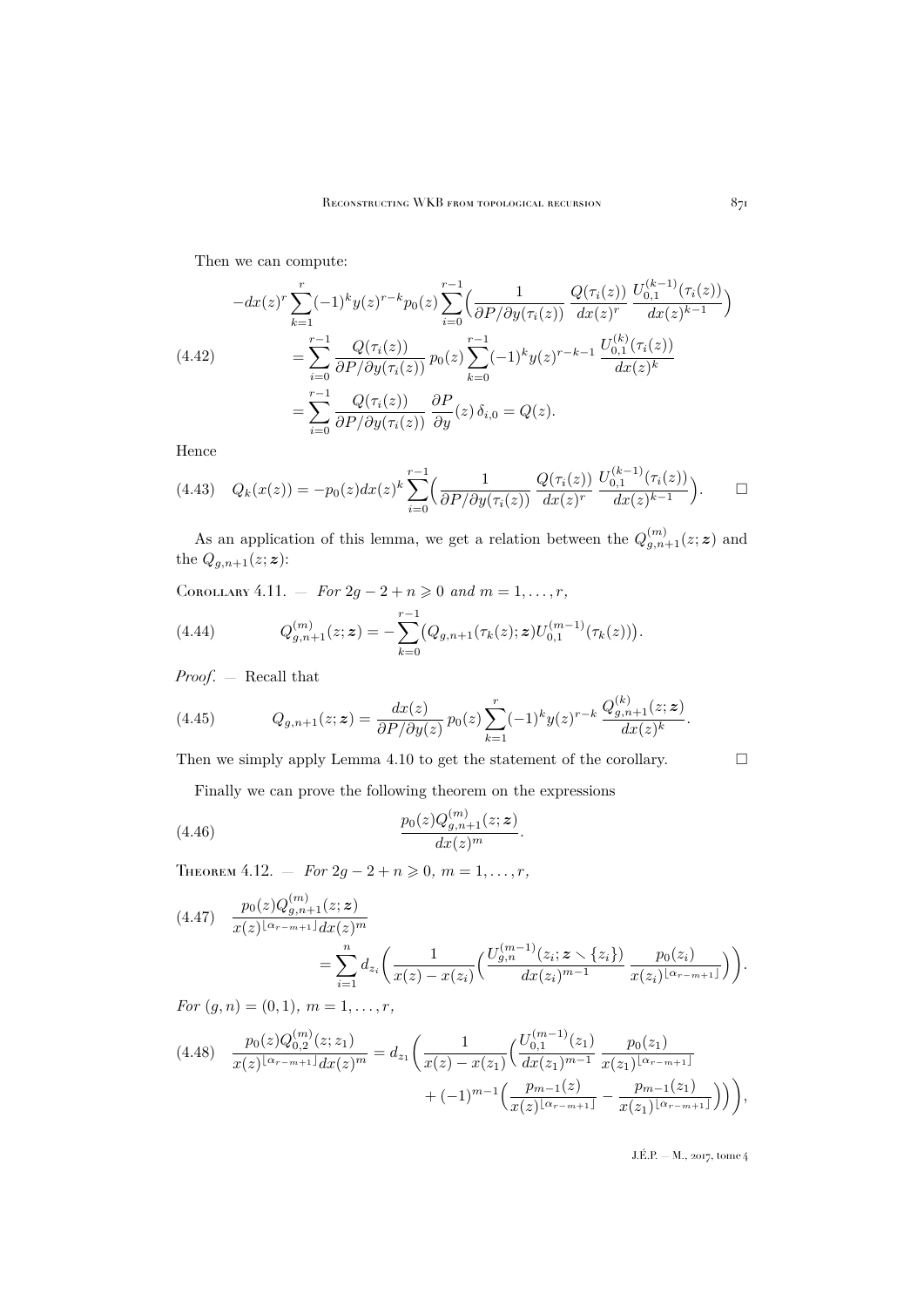*while for*  $(g, n) = (0, 0), m = 0, \ldots, r$ ,

(4.49) 
$$
\frac{p_0(z)Q_{0,1}^{(m)}(z)}{dx(z)^m} = (-1)^m p_m(z).
$$

*Proof.* – The  $(g, n) = (0, 0)$  and  $(g, n) = (0, 1)$  statements were proved in Lemmas [4.8](#page-24-0) and [4.9.](#page-24-1) Let us then focus on  $2g - 2 + n \ge 0$ .

The proof follows along similar lines to the proof of Lemma [4.9.](#page-24-1)

First, the case  $m = 1$  is trivial, since both the left-hand-side and the right-hand-side are zero.

So we consider  $m = 2, \ldots, r$ . We have

$$
\frac{p_0(z)Q_{g,n+1}^{(m)}(z;\mathbf{z})}{dx(z)^m} = -\sum_{k=0}^{r-1} \frac{Q_{g,n+1}(\tau_k(z);\mathbf{z})}{dx(z)} \frac{U_{0,1}^{(m-1)}(\tau_k(z))p_0(z)}{dx(z)^{m-1}}
$$
\n
$$
= (-1)^m \left( \sum_{k=0}^{r-1} \frac{Q_{g,n+1}(\tau_k(z);\mathbf{z})}{dx(z)} P_m(x(z), y(\tau_k(z))) + \sum_{k=0}^{r-1} \frac{Q_{g,n+1}(\tau_k(z);\mathbf{z})}{dx(z)} p_{m-1}(z) \right),
$$

where the second equality follows from [\(4.8\)](#page-21-0) (recall that  $P_m(x, y)$  was defined in Definition [2.5\)](#page-8-3).

The second term vanishes, since

(4.51) 
$$
\sum_{k=0}^{r-1} Q_{g,n+1}(\tau_k(z); z) = 0.
$$

Indeed, using the fact that  $U_{0,1}^{(0)} = 1$ , from Corollary [4.11](#page-27-1) we get

(4.52) 
$$
\sum_{k=0}^{r-1} Q_{g,n+1}(\tau_k(z); \mathbf{z}) = \sum_{k=0}^{r-1} Q_{g,n+1}(\tau_k(z); \mathbf{z}) U_{0,1}^{(0)} = -Q_{g,n+1}^{(1)}(z; \mathbf{z}),
$$

which vanishes according to Lemma [3.25.](#page-17-1)

As for the first term, we rewrite it as

$$
\sum_{k=0}^{r-1} \frac{Q_{g,n+1}(\tau_k(z); z)}{dx(z)} P_m(x(z), y(\tau_k(z)))
$$
\n
$$
= \sum_{k=0}^{r-1} \operatorname{Res}_{z'=\tau_k(z)} \frac{Q_{g,n+1}(z'; z)}{x(z') - x(z)} P_m(x(z'), y(z'))
$$
\n
$$
= x(z)^{\lfloor \alpha_{r-m+1} \rfloor} \sum_{k=0}^{r-1} \operatorname{Res}_{z'=\tau_k(z)} \frac{Q_{g,n+1}(z'; z)}{x(z') - x(z)} \frac{P_m(x(z'), y(z'))}{x(z')^{\lfloor \alpha_{r-m+1} \rfloor}},
$$

where  $\alpha_m$  was defined in [\(2.3\)](#page-7-3).

By the same argument as in the proof of Lemma [4.9,](#page-24-1) the only poles of the integrand in z' are at  $z' = \tau_k(z)$  and at the poles of  $Q_{g,n+1}(z'; z)$ . From Lemma [4.7,](#page-22-0) we know that  $Q_{g,n+1}(z';\mathbf{z})$  can only have poles at  $z' = \tau_k(z_j)$ ,  $k = 0, \ldots, r-1$ ,  $j = 1, \ldots, n$ .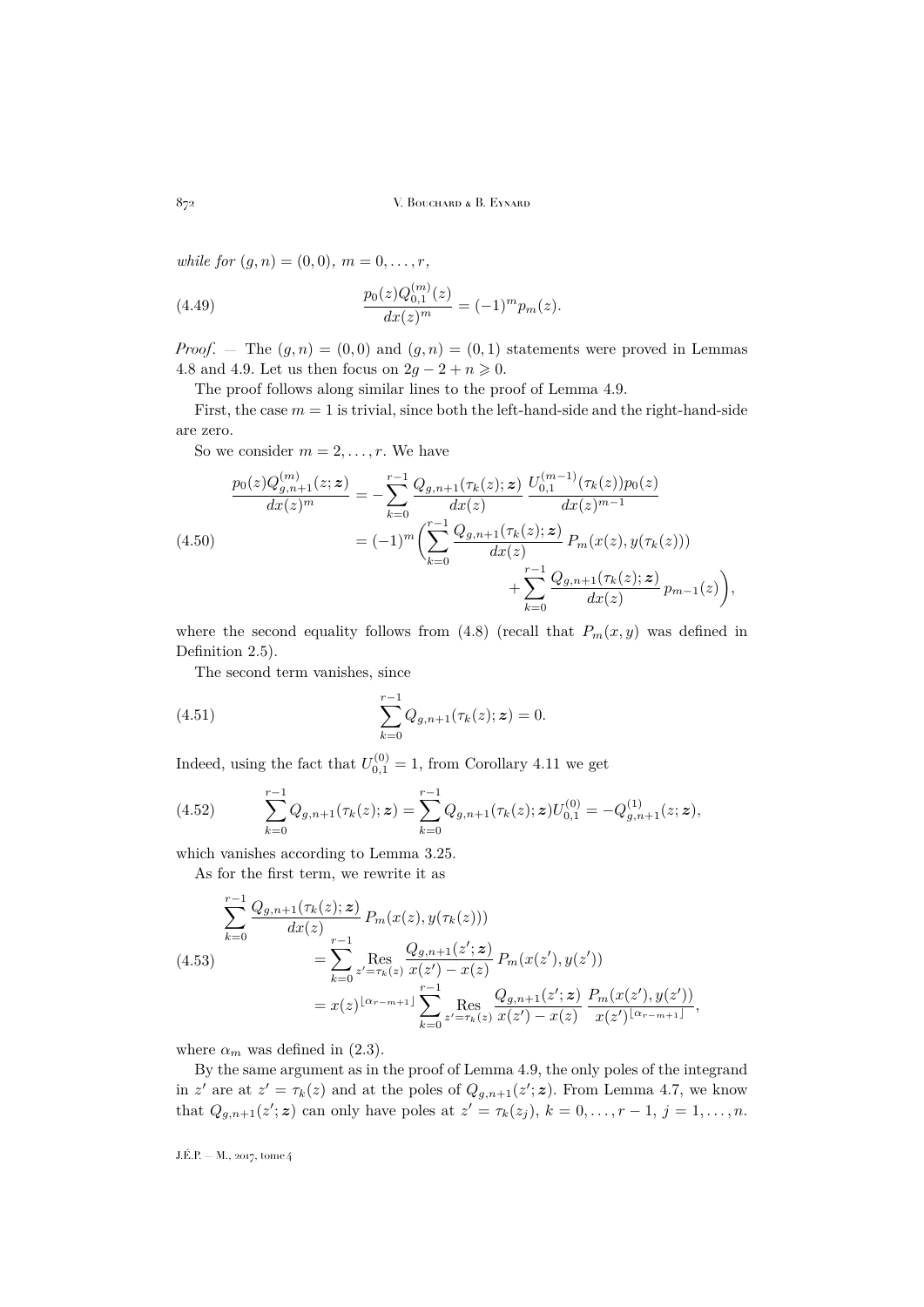Therefore, we get that the expression above is equal to

$$
(4.54) \t - x(z)^{\lfloor \alpha_{r-m+1} \rfloor} \sum_{j=1}^{n} \sum_{k=0}^{r-1} \text{Res}_{z'=\tau_k(z_j)} \frac{Q_{g,n+1}(z';z)}{x(z')-x(z)} \frac{P_m(x(z'),y(z'))}{x(z')^{\lfloor \alpha_{r-m+1} \rfloor}},
$$

which is in turn equal to

$$
(4.55) \t - x(z)^{\lfloor \alpha_{r-m+1} \rfloor} \sum_{j=1}^{n} \sum_{k=0}^{r-1} \text{Res}_{z'=z_j} \frac{Q_{g,n+1}(\tau_k(z');\mathbf{z})}{x(z') - x(z)} \frac{P_m(x(z'),y(\tau_k(z')))}{x(z')^{\lfloor \alpha_{r-m+1} \rfloor}}.
$$

Putting this together, we get

$$
\frac{p_0(z)Q_{g,n+1}^{(m)}(z;\mathbf{z})}{dx(z)^m}
$$
\n
$$
= x(z)^{\lfloor \alpha r - m + 1 \rfloor}(-1)^{m-1} \sum_{j=1}^n \sum_{k=0}^{r-1} \text{Res}_{z'=z_j} \frac{Q_{g,n+1}(\tau_k(z');\mathbf{z})}{x(z') - x(z)} \frac{P_m(x(z'),y(\tau_k(z')))}{x(z')^{\lfloor \alpha r - m + 1 \rfloor}}
$$
\n
$$
= x(z)^{\lfloor \alpha r - m + 1 \rfloor} \sum_{j=1}^n \sum_{k=0}^{r-1} \text{Res}_{z'=z_j} \frac{Q_{g,n+1}(\tau_k(z');\mathbf{z})}{x(z') - x(z)} \frac{U_{0,1}^{(m-1)}(\tau_k(z'))p_0(z')}{x(z')^{\lfloor \alpha r - m + 1 \rfloor} dx(z')^{m-1}}
$$
\n
$$
+ x(z)^{\lfloor \alpha r - m + 1 \rfloor}(-1)^m \sum_{j=1}^n \sum_{k=0}^{r-1} \text{Res}_{z'=z_j} \frac{Q_{g,n+1}(\tau_k(z');\mathbf{z})}{x(z') - x(z)} \frac{p_{m-1}(z')}{x(z')^{\lfloor \alpha r - m + 1 \rfloor}},
$$

where for the second equality we used again  $(4.8)$ . The second term vanishes because

(4.57) 
$$
\sum_{k=0}^{r-1} Q_{g,n+1}(\tau_k(z'); z) = 0,
$$

hence

$$
\frac{p_0(z)Q_{g,n+1}^{(m)}(z;z)}{dx(z)^m}
$$
\n
$$
= x(z)^{\lfloor \alpha_{r-m+1} \rfloor} \sum_{j=1}^n \sum_{k=0}^{r-1} \text{Res}_{z'=z_j} \frac{Q_{g,n+1}(\tau_k(z');z)}{x(z') - x(z)} \frac{U_{0,1}^{(m-1)}(\tau_k(z'))p_0(z')}{x(z')^{\lfloor \alpha_{r-m+1} \rfloor} dx(z')^{m-1}}
$$
\n
$$
(4.58) \qquad = x(z)^{\lfloor \alpha_{r-m+1} \rfloor} \sum_{j=1}^n \text{Res}_{z'=z_j} \frac{Q_{g,n+1}^{(m)}(z';z)p_0(z')}{(x(z) - x(z'))x(z')^{\lfloor \alpha_{r-m+1} \rfloor} dx(z')^{m-1}}
$$
\n
$$
= x(z)^{\lfloor \alpha_{r-m+1} \rfloor} \sum_{j=1}^n \text{Res}_{z'=z_j} \frac{B(z',z_j)U_{g,n}^{(m-1)}(z';z \setminus \{z_j\})p_0(z')}{(x(z) - x(z'))x(z')^{\lfloor \alpha_{r-m+1} \rfloor} dx(z')^{m-1}}
$$
\n
$$
= x(z)^{\lfloor \alpha_{r-m+1} \rfloor} \sum_{j=1}^n d_{z_j} \Big( \frac{U_{g,n}^{(m-1)}(z_j;z \setminus \{z_j\})p_0(z_j)}{(x(z) - x(z_j))x(z_j)^{\lfloor \alpha_{r-m+1} \rfloor} dx(z_j)^{m-1}} \Big).
$$

As an immediate corollary, we get: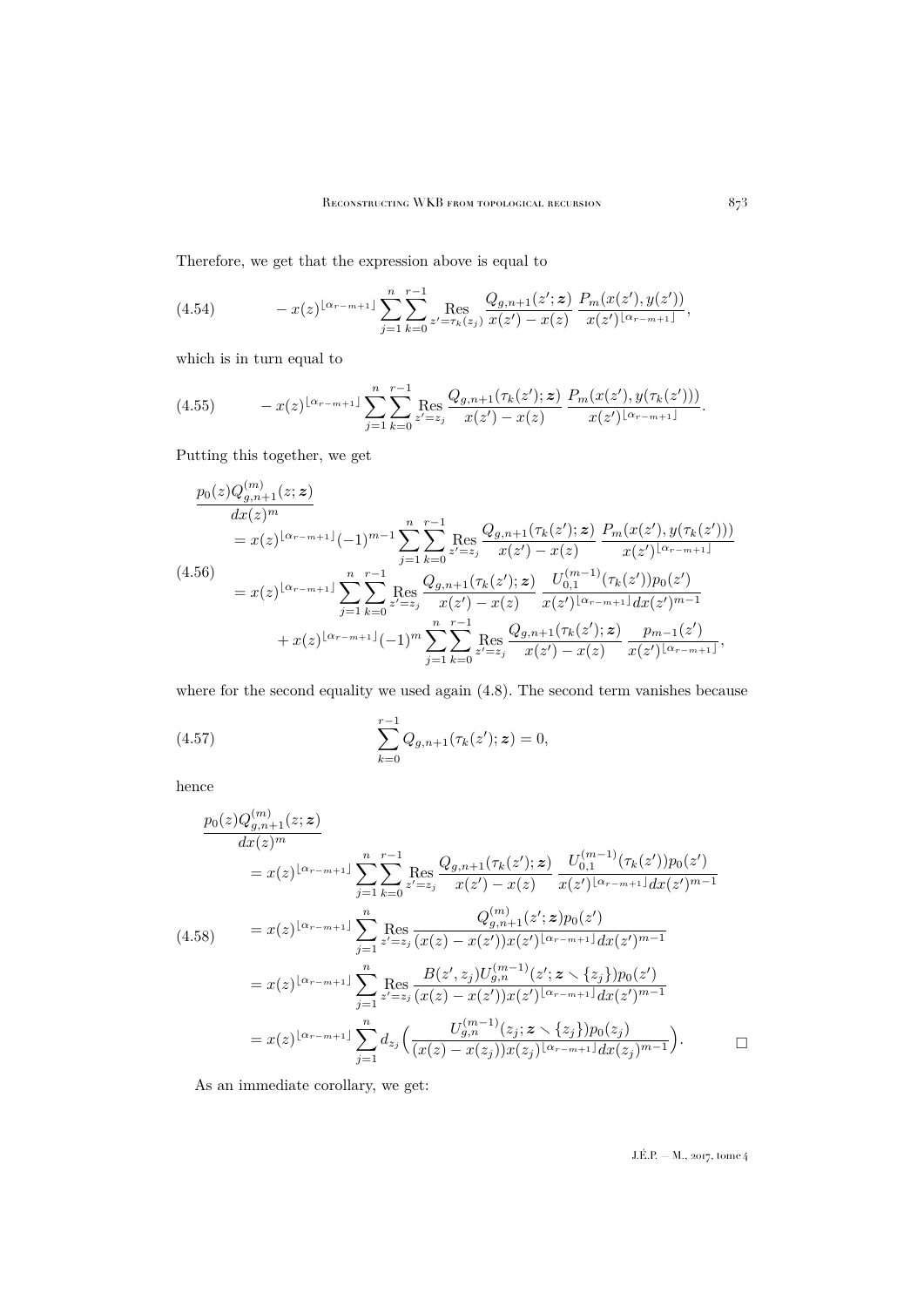<span id="page-30-2"></span><span id="page-30-1"></span>LEMMA 4.13. – *For*  $m = 1, ..., r$ ,  $(4.59) \quad \frac{p_0(z)}{x(z)^{\lfloor \alpha_{r-m+1} \rfloor}}$  $U_{g,n+1}^{(m)}(z;\bm{z})$  $dx(z)^m$  $=-\frac{p_0(z)}{z}$  $x(z)^{\lfloor \alpha_{r-m+1}\rfloor}$  $U_{g-1,n+2}^{\left(m-1\right)}(z;\boldsymbol{z},z)$  $\frac{f_{g-1,n+2}^{(m-1)}(z;\bm{z},z)}{dx(z)^{m-1}dx(z)}+\frac{p_1(z)}{x(z)^{\lfloor\alpha_{r-1}\rfloor}}$  $x(z)^{\lfloor \alpha_{r-m+1}\rfloor}$  $U_{g,n+1}^{(m-1)}(z;\bm{z})$  $dx(z)^{m-1}$  $+\frac{p_0(z)}{z}$  $rac{p_0(z)}{x(z)^{\lfloor \alpha_{r-m+1} \rfloor}} \sum_{l,m,n}$  $J_1 \uplus J_2 = z$  $\sum$  $g_1+g_2=g$  $U^{(m-1)}_{g_1,|J_1|+1}(z;J_1)$  $dx(z)^{m-1}$  $U^{(1)}_{g_2,|J_2|+1}(z;J_2)$  $dx(z)$  $-\sum_{n=1}^{n}$  $i=1$  $p_0(z)$  $x(z)^{\lfloor \alpha_{r-m+1}\rfloor}$  $dx(z_i)$  $(x(z) - x(z_i))^2$  $U_{g,n}^{(m-1)}(z;{\bm z}\smallsetminus\{z_i\})$  $dx(z)^{m-1}$  $-d_{z_i}\left(\frac{p_0(z_i)}{p(z_i)|\alpha_{z_i}|}\right)$  $x(z_i)^{\lfloor \alpha_{r-m+1}\rfloor}$ 1  $x(z) - x(z_i)$  $U_{g,n}^{(m-1)}(z_i;{\boldsymbol z} \smallsetminus \{z_i\})$  $dx(z_i)^{m-1}$  $\setminus$  $+\delta_{g,0}\delta_{n,0}(-1)^m\frac{p_m(z)}{x(z)^{\lfloor\alpha_{r-m+1}\rfloor}}$  $+\delta_{g,0}\delta_{n,1}(-1)^{m-1}d_{z_1}\left(\frac{1}{\sigma(z)}\right)$  $x(z) - x(z_1)$  $\left( \frac{p_{m-1}(z)}{p_{m-1}(z)} \right)$  $\frac{p_{m-1}(z)}{x(z)^{\lfloor \alpha_{r-m+1}\rfloor}}-\frac{p_{m-1}(z_1)}{x(z_1)^{\lfloor \alpha_{r-m+1}\rfloor}}$  $\frac{p_{m-1}(z_1)}{x(z_1)^{\lfloor \alpha_{r-m+1} \rfloor}}\bigg)\bigg).$ 

*Proof.* – This follows directly from Theorem [4.12](#page-27-0) and Corollary [4.6.](#page-22-3)

#### 5. Quantum curves

<span id="page-30-0"></span>We are now ready to prove the existence of the quantum curves. What we need to do is integrate [\(4.59\)](#page-30-1).

#### 5.1. Integration

5.1.1. *Integration procedure*. — Let us first define the following integration procedure.

DEFINITION 5.1. – Let  $D = \sum_i \chi_i[p_i]$  be a divisor on  $\Sigma$ , with  $p_i \in \Sigma$ . We define its degree deg  $D = \sum_i \chi_i$ . The set of degree 0 divisors of  $\Sigma$  is called  $Div_0(\Sigma)$ .

For  $D \in Div_0(\Sigma)$  we define integration of a meromorphic one-form  $\nu(z)$  on  $\Sigma$  as

(5.1) 
$$
\int_{D} \nu(z) = \sum_{i} \chi_{i} \int_{b}^{p_{i}} \nu(z),
$$

where  $b \in \Sigma$  is an arbitrary base point, and the integration contours are the unique homology chains  $(b, p_i)$  that do not intersect our basis of non-contractible cycles. Since we assumed that  $\deg D = \sum_i \chi_i = 0$ , it follows that the integral above does not depend on the choice of base point b.

Remark 5.2. — Here and in what follows, we always assume that the integration divisor is chosen such that all integrals converge.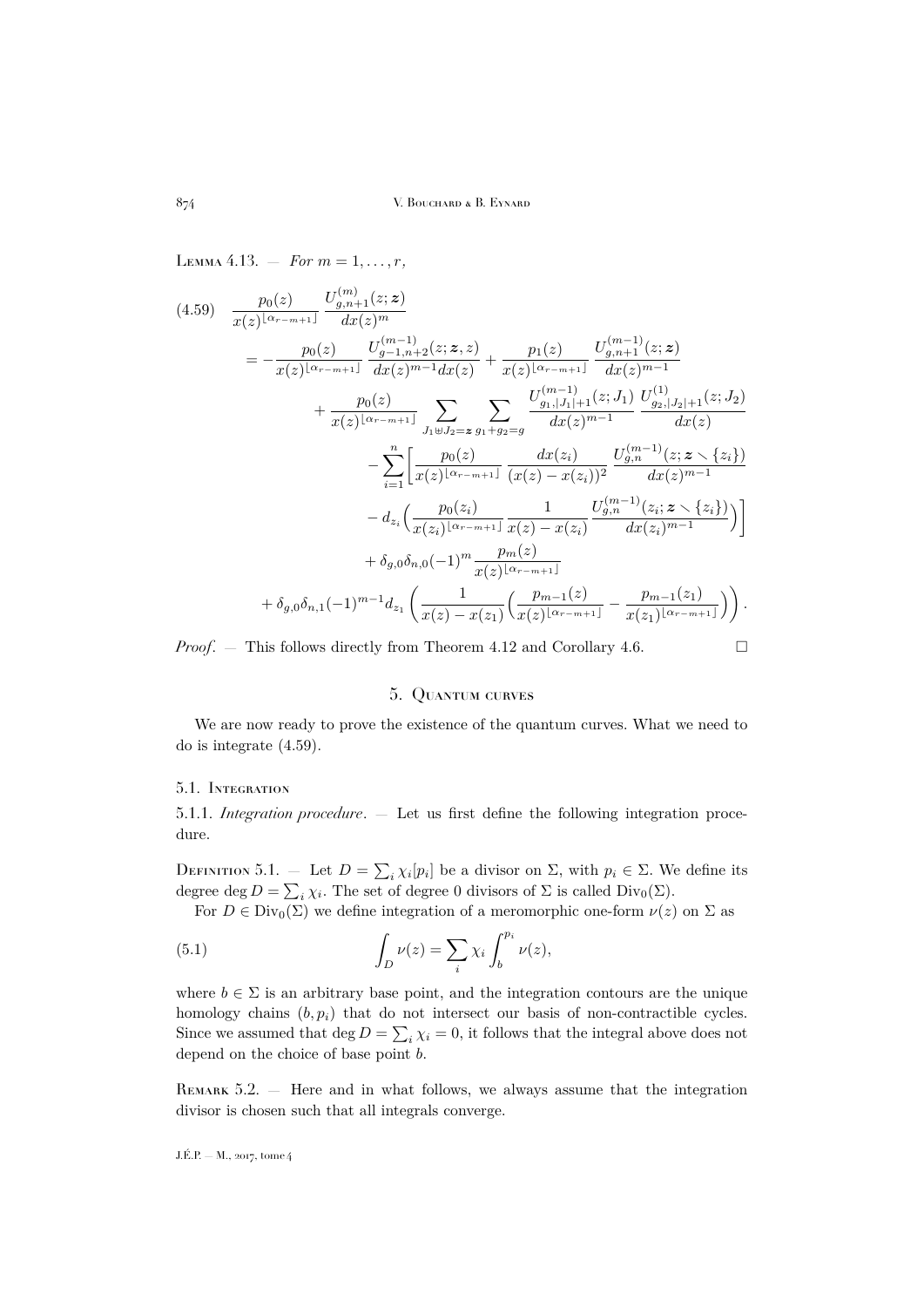DEFINITION 5.3. — Let  $D_1, \ldots, D_n$  be n arbitrary degree 0 divisors on  $\Sigma$ , with

(5.2) 
$$
D_i = \sum_j \chi_{i,j}[z_{i,j}].
$$

We define

(5.3) 
$$
G_{g,n+1}^{(k)}(z;D_1,\ldots,D_n) = \int_{D_1} \cdots \int_{D_n} U_{g,n+1}^{(k)}(z;z_1,\ldots,z_n).
$$

Note that we are not integrating in z. The  $G_{g,n+1}^{(k)}(z;D_1,\ldots,D_n)$  should be understood as differentials in z, and functions of the points  $z_{i,j} \in \Sigma$  in the definition of the integration divisors.

We also define the so-called "principal specialization"

(5.4) 
$$
G_{g,n+1}^{(k)}(z;D) = \int_D \cdots \int_D U_{g,n+1}^{(k)}(z; z_1, \ldots, z_n),
$$

where we set all integration divisors to be equal.

With these definitions, we can integrate the equation in Lemma [4.13:](#page-30-2)

LEMMA 5.4.  $-$  *For*  $i = 1, ..., n$ , let  $D_i = \sum_j \chi_{i,j}[z_{i,j}]$  be arbitrary degree zero divisors, *and introduce the notation*  $\mathbf{D} = \{D_1, \ldots, D_n\}$ . Let  $D_{n+1} = \chi z' + D'$ , with D' and *arbitrary divisor of degree*  $-\chi$ *, for some*  $\chi$ *. Then:* 

<span id="page-31-0"></span>(5.5) <sup>p</sup>0(z) x(z) bαr−k+1c G (k) g,n+1(z; D) dx(z) k = − p0(z) χ x(z) bαr−k+1c d dx(z 0) G (k−1) <sup>g</sup>−1,n+2(z; D, Dn+1) dx(z) k−1 z <sup>0</sup>=z + p1(z) x(z) bαr−k+1c G (k−1) g,n+1(z; D) dx(z) k−1 + δg,0δn,0(−1)<sup>k</sup> pk(z) x(z) bαr−k+1c + p0(z) x(z) bαr−k+1c X J1]J2=D X g1+g2=g G (k−1) <sup>g</sup>1,|J1|+1(z; J1) dx(z) k−1 G (1) <sup>g</sup>2,|J2|+1(z; J2) dx(z) − Xn i=1 X j <sup>χ</sup>i,j p0(z) x(z) bαr−m+1c 1 x(z) − x(zi,j ) G (k−1) g,n (z; D r {Di}) dx(z) k−1 − p0(zi,j ) x(zi,j ) bαr−k+1c 1 x(z) − x(zi,j ) G (k−1) g,n (zi,j ; D r {Di}) dx(zi,j ) k−1 + δg,0δn,1(−1)<sup>k</sup>−1X j <sup>χ</sup>1,j 1 x(z) − x(z1,j ) pk−1(z) x(z) bαr−k+1c − pk−1(z1,j ) x(z1,j ) bαr−k+1c .

*Proof.*  $-$  This is the straightforward integration of Lemma [4.13.](#page-30-2)  $\Box$ 

5.1.2. *Principal specialization*. — Let us now principal specialize this equation by setting all divisors equal. We get: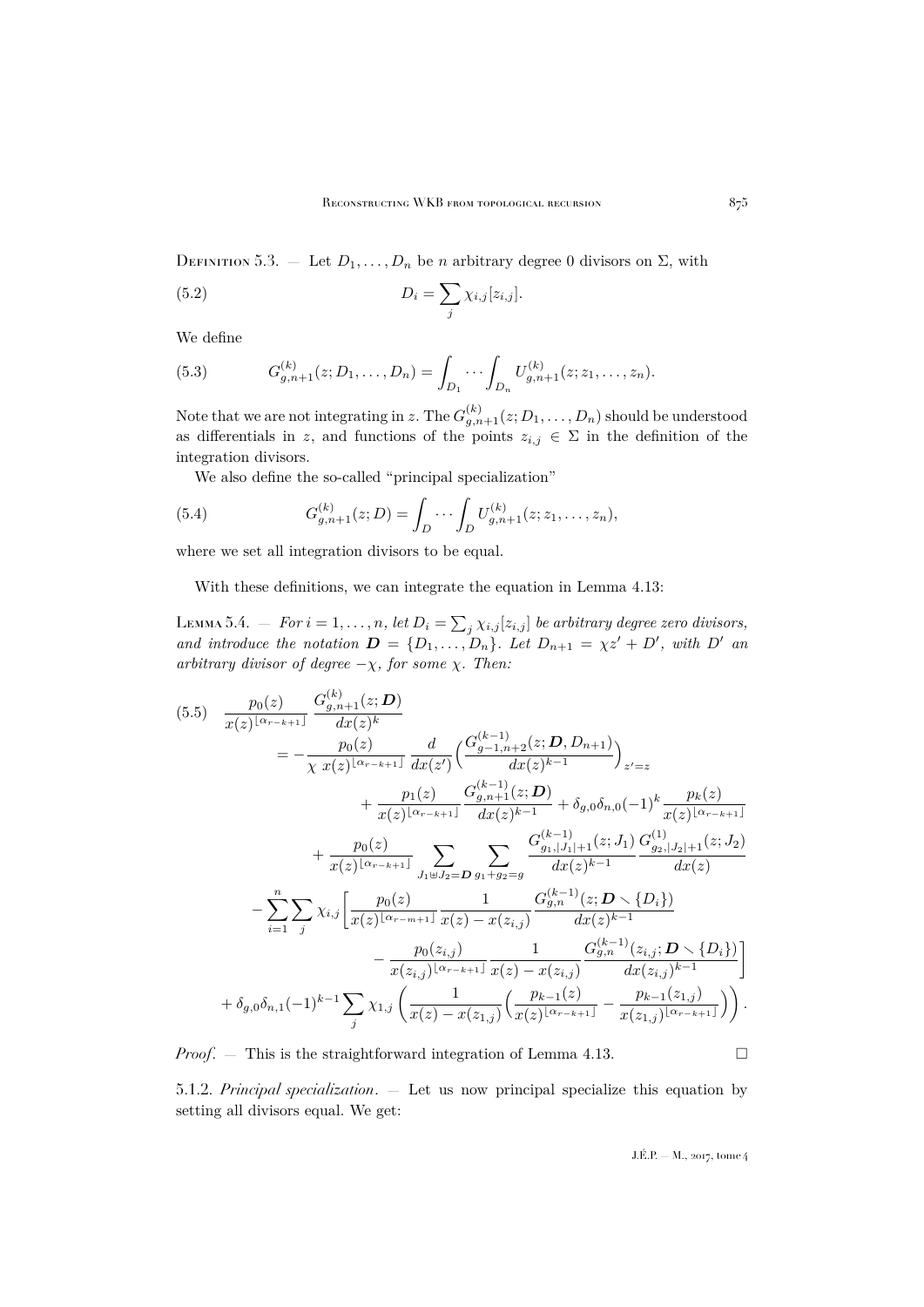Lemma 5.5. — *When all degree zero divisors are chosen equal, and all containing the point* z *as:*

(5.6) 
$$
D_i = D = \chi z + \sum_i \chi_i z_i,
$$

*we obtain*

<span id="page-32-0"></span>
$$
(5.7) \frac{p_0(z)}{x(z)^{\lfloor \alpha r - k + 1 \rfloor}} \frac{G_{g,n+1}^{(k)}(z;D)}{dx(z)^k}
$$
\n
$$
= -\frac{p_0(z)}{\chi(n+1)x(z)^{\lfloor \alpha r - k + 1 \rfloor}} \frac{d}{dx(z)} \left( \frac{G_{g-1,n+2}^{(k-1)}(z';D)}{dx(z)^{k-1}} \right)_{z'=z}
$$
\n
$$
+ \frac{p_1(z)}{x(z)^{\lfloor \alpha r - k + 1 \rfloor}} \frac{G_{g,n+1}^{(k-1)}(z;D)}{dx(z)^{k-1}}
$$
\n
$$
+ \frac{p_0(z)}{x(z)^{\lfloor \alpha r - k + 1 \rfloor}} \sum_{m=0}^n \sum_{g_1+g_2=g} \frac{n!}{m!(n-m)!} \frac{G_{g,n+1}^{(k-1)}(z;D)}{dx(z)^{k-1}} \frac{G_{g_2,n-m+1}^{(1)}(z;D)}{dx(z)}
$$
\n
$$
- n \sum_{j} \chi_j \left[ \frac{p_0(z)}{x(z)^{\lfloor \alpha r - k + 1 \rfloor}} \frac{1}{x(z) - x(z_j)} \frac{G_{g,n}^{(k-1)}(z;D)}{dx(z)^{k-1}} - \frac{p_0(z_j)}{x(z_j)^{\lfloor \alpha r - k + 1 \rfloor}} \frac{1}{x(z) - x(z_j)} \frac{G_{g,n}^{(k-1)}(z;D)}{dx(z)^{k-1}} \right]
$$
\n
$$
- n \chi \frac{d}{dx(z')} \left( \frac{p_0(z')}{x(z')^{\lfloor \alpha r - k + 1 \rfloor}} \frac{G_{g,n}^{(k-1)}(z';D)}{dx(z')^{k-1}} \right)_{z'=z} + \delta_{g,0} \delta_{n,0}(-1)^k \frac{p_k(z)}{x(z)^{\lfloor \alpha r - k + 1 \rfloor}} \frac{G_{g,n+1}^{(k-1)}(z;D)}{x(z)^{\lfloor \alpha r - k + 1 \rfloor}} + \delta_{g,0} \delta_{n,1}(-1)^{k-1} \left[ \sum_{j} \chi_j \left( \frac{1}{x(z) - x(z_j)} \left( \frac{p_{k-1}(z)}{x(z)^{\lfloor \alpha r - k + 1 \rf
$$

*Proof*. — The specialization is straightforward from [\(5.5\)](#page-31-0). Only the terms involving derivatives require some care. Indeed as  $D_i \to D$ ,  $1/(x(z)-x(z_{i,j})) \to 1/(x(z)-x(z_j)),$ as long as  $z_j \neq z$ . When  $z_{i,j} \to z$ , the limit with the denominator  $1/(x(z) - x(z_{i,j}))$ tends to the derivative, giving these terms.  $\Box$ 

5.1.3. *Summing over* g *and* n. — We now sum over g and n. Let us define:

DEFINITION 5.6. – For  $m = 1, \ldots, r$ , we define

(5.8) 
$$
\xi_m(z;D) = (-1)^m \sum_{g,n=0}^{\infty} \frac{\hbar^{2g+n}}{n!} \frac{G_{g,n+1}^{(m)}(z;D)}{dx(z)^m}.
$$

We get  $\xi_0(z; D) = 1$ , and define  $\xi_k(z; D) = 0$  for all  $k < 0$ . It is also clear that  $\xi_k(z; D) = 0$  for all  $k \geq r$ .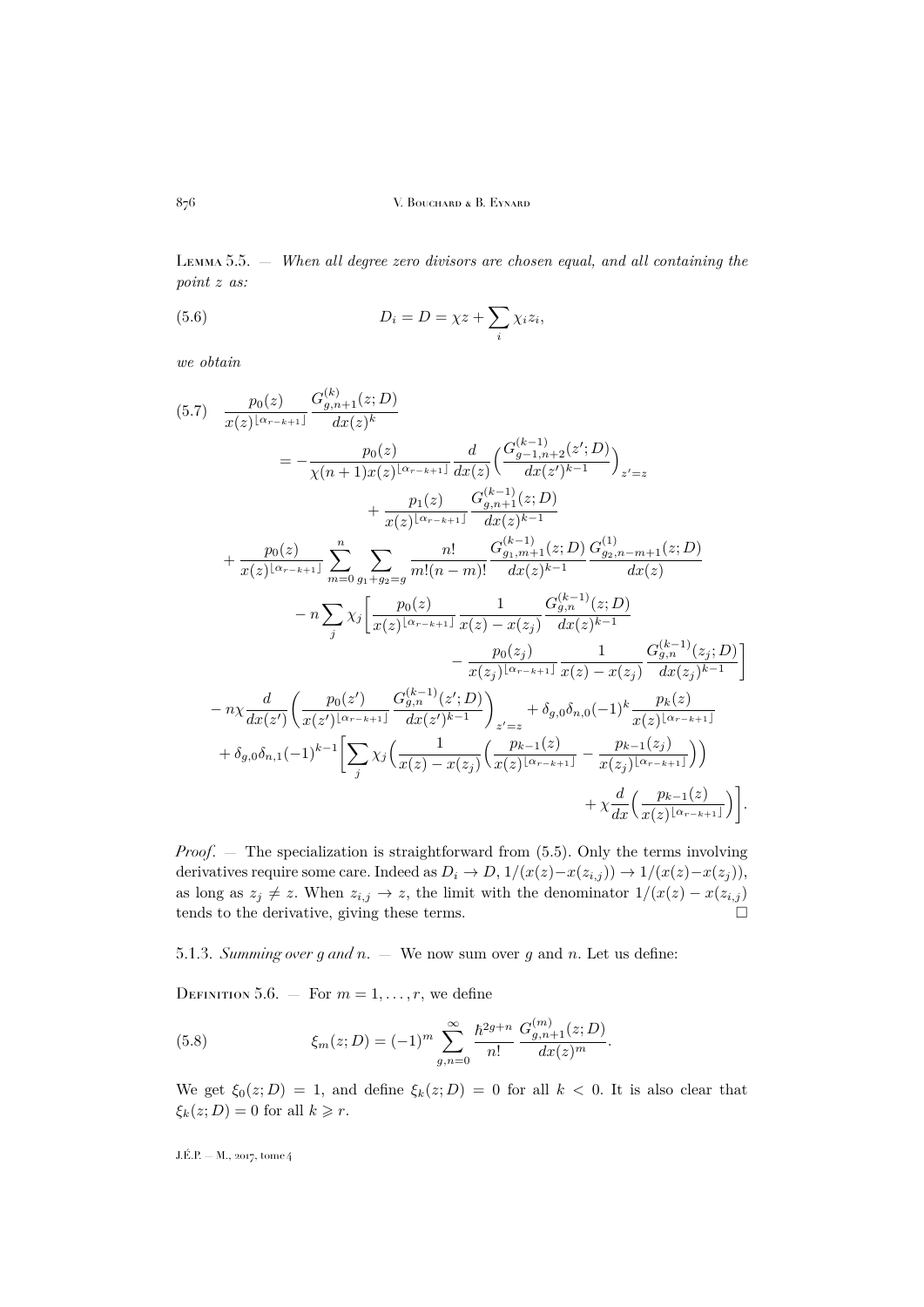REMARK 5.7. – In the following, we will abuse notation and write  $\xi_m(x;D)$ , even though it is actually a multivalued function on the base. We will do so to lighten notation and use for instance  $d/dx$  rather than  $d/dx(z)$ .

Summing over q and  $n$ , [\(5.7\)](#page-32-0) becomes

$$
(5.9) \frac{p_0(x)}{x^{\lfloor \alpha_{r-k+1} \rfloor}} \xi_k(x; D)
$$
  
\n
$$
= \frac{p_k(x)}{x^{\lfloor \alpha_{r-k+1} \rfloor}} - \frac{p_1(x)}{x^{\lfloor \alpha_{r-k+1} \rfloor}} \xi_{k-1}(x; D) + \frac{p_0(x)}{x^{\lfloor \alpha_{r-k+1} \rfloor}} \xi_{k-1}(x; D) \xi_1(x; D)
$$
  
\n
$$
+ \hbar \sum_i \chi_i \frac{1}{x - x_i} \left( \frac{p_0(x)}{x^{\lfloor \alpha_{r-k+1} \rfloor}} \xi_{k-1}(x; D) - \frac{p_0(x_i)}{x_i^{\lfloor \alpha_{r-k+1} \rfloor}} \xi_{k-1}(x; D) \right)
$$
  
\n
$$
+ \frac{\hbar}{\chi} \frac{d}{dx} \left( \frac{p_0(x')}{x'^{\lfloor \alpha_{r-k+1} \rfloor}} \xi_{k-1}(x'; D) \right)_{x'=x} + \hbar \chi \frac{d}{dx'} \left( \frac{p_0(x')}{x'^{\lfloor \alpha_{r-k+1} \rfloor}} \xi_{k-1}(x'; D) \right)_{x'=x}
$$
  
\n
$$
- \hbar \sum_i \chi_i \frac{1}{x - x_i} \left( \frac{p_{k-1}(x)}{x^{\lfloor \alpha_{r-k+1} \rfloor}} - \frac{p_{k-1}(x_i)}{x_i^{\lfloor \alpha_{r-k+1} \rfloor}} \right) - \hbar \chi \frac{d}{dx} \left( \frac{p_{k-1}(x)}{x^{\lfloor \alpha_{r-k+1} \rfloor}} \right).
$$

We see that something nice happens if  $\chi = 1/\chi$ , i.e.,  $\chi = \pm 1$ .  $\chi$  may be called the "charge", and in analogy with CFTs,  $\chi = \pm 1$  would be called a "degenerate charge". In that case we get:

<span id="page-33-0"></span>LEMMA 5.8.  $-If D = \chi[z]+\sum_i \chi_i[z_i] \in \text{Div}_0(\Sigma)$  with  $\chi = \pm 1$ , we obtain the following *differential recursion relation for the*  $\xi_k$ 's,  $k \ge 1$  *(and we recall that*  $\xi_k = 0$  *if*  $k \ge r$ *and*  $k < 0$ *, and*  $\xi_0 = 1$ *):* 

<span id="page-33-1"></span>
$$
(5.10) \frac{p_0(x)}{x^{\lfloor \alpha_{r-k+1} \rfloor}} \xi_k(x; D) - \frac{p_k(x)}{x^{\lfloor \alpha_{r-k+1} \rfloor}} = -\frac{p_1(x)}{x^{\lfloor \alpha_{r-k+1} \rfloor}} \xi_{k-1}(x; D) + \frac{p_0(x)}{x^{\lfloor \alpha_{r-k+1} \rfloor}} \xi_{k-1}(x; D) \xi_1(x; D) + \hbar \sum_i \chi_i \frac{1}{x - x_i} \Big( \frac{p_0(x)}{x^{\lfloor \alpha_{r-k+1} \rfloor}} \xi_{k-1}(x; D) - \frac{p_0(x_i)}{x^{\lfloor \alpha_{r-k+1} \rfloor}} \xi_{k-1}(x; D) \Big) - \hbar \sum_i \chi_i \frac{1}{x - x_i} \Big( \frac{p_{k-1}(x)}{x^{\lfloor \alpha_{r-k+1} \rfloor}} - \frac{p_{k-1}(x_i)}{x^{\lfloor \alpha_{r-k+1} \rfloor}} \Big) + \hbar \chi \frac{d}{dx} \Big( \frac{p_0(x)}{x^{\lfloor \alpha_{r-k+1} \rfloor}} \xi_{k-1}(x; D) - \frac{p_{k-1}(x)}{x^{\lfloor \alpha_{r-k+1} \rfloor}} \Big).
$$

5.2. Quantum curves. — The non-linear differential system in Lemma [5.8](#page-33-0) can be linearized as in the Riccati equation. We assume that the  $z_i$  are in generic position (in particular they are not in R, so that the integrals converge). We let  $\chi_0 = \chi = \pm 1$ and  $z_0 = z$ .

DEFINITION 5.9. – For  $m = 1, \ldots, r$ , we define

(5.11) 
$$
\psi_m(x; D) = \psi(D) \frac{1}{x^{\lfloor \alpha_{r-m} \rfloor}} \left[ p_0(x) \xi_m(x; D) - p_m(x) \right],
$$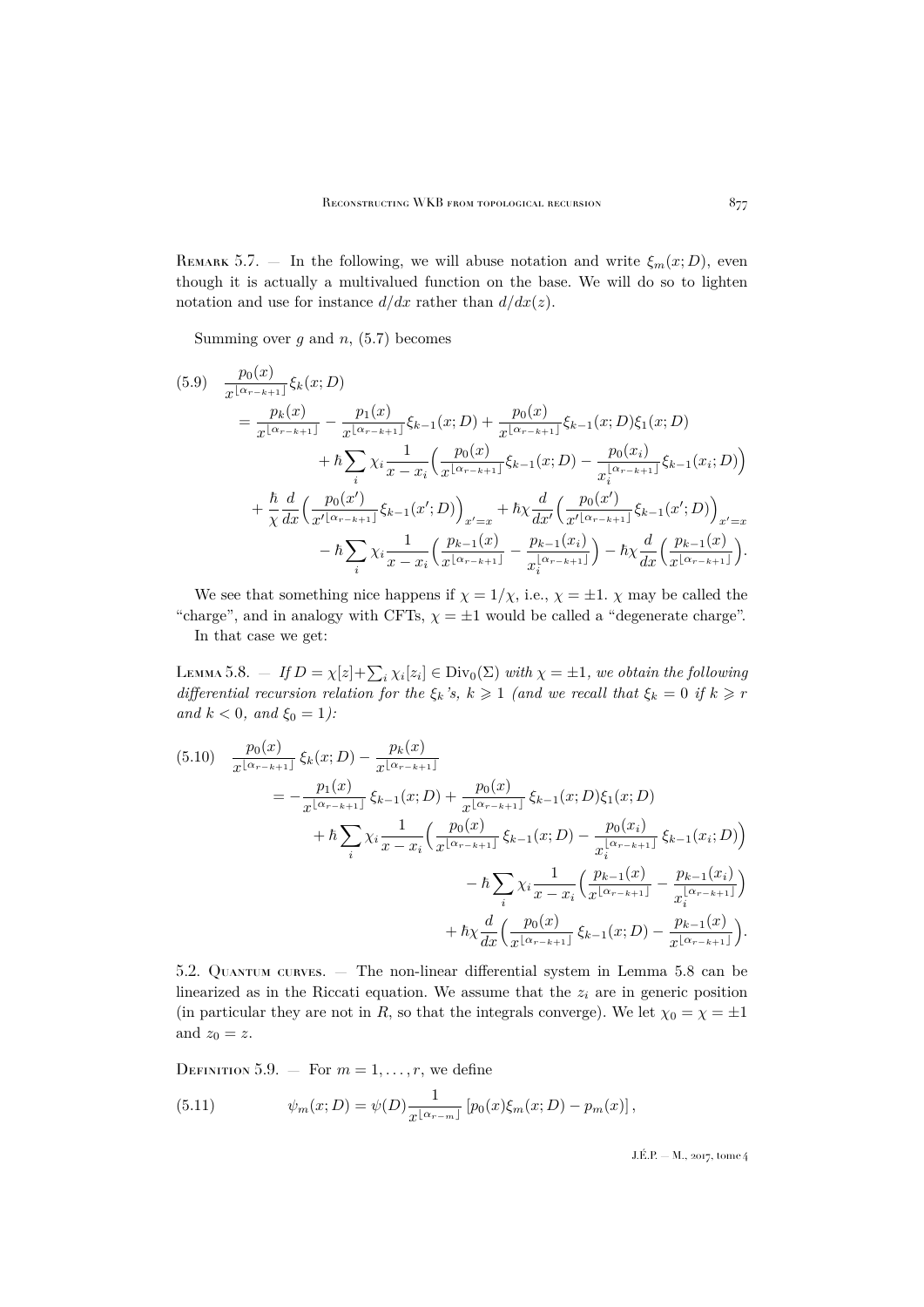with

<span id="page-34-1"></span>
$$
(5.12) \quad \psi(D) = \exp\left(\frac{1}{\hbar} \int_D W_{0,1}\right) \cdot \exp\left(\sum_{(g,n)\neq(0,1)} \frac{\hbar^{2g+n-2}}{n!} \int_D \cdots \int_D \left(W_{g,n}(z_1,\ldots,z_n) - \delta_{g,0}\delta_{n,2} \frac{dx(z_1)dx(z_2)}{(x(z_1)-x(z_2))^2}\right)\right).
$$

Note that the integral  $\int_D W_{0,1}$  may need to be regularized. But this will play no role in the following because changing the regularization of  $\int_D W_{0,1}$  only amounts to multiplying  $\psi(D)$  by a constant.

Then we can prove:

<span id="page-34-0"></span>LEMMA 5.10. – *For*  $m = r$ ,

(5.13) 
$$
\psi_r(x; D) = -\frac{p_r(x)}{x^{\lfloor \alpha_0 \rfloor}} \psi(D),
$$

*while for*  $m = 1$ *,* 

(5.14) 
$$
\psi_1(x;D) = \chi \hbar \frac{p_0(x)}{x^{\lfloor \alpha_{r-1} \rfloor}} \frac{d}{dx} \psi(D).
$$

*Proof.* — The  $\psi_r(x; D)$  is trivial since  $\xi_r = 0$ .

For the other case, we calculate:

$$
(5.15) \quad p_0(x)\hbar \frac{d}{dx}\ln \psi(D)
$$
  
=  $p_0(x)\sum_{g,n}^{\infty} \frac{\hbar^2 g+n-1}{n!} \frac{d}{dx} \int_D \cdots \int_D \left(W_{g,n}(z_1,\ldots,z_n) - \delta_{g,0}\delta_{n,2} \frac{dx(z_1)dx(z_2)}{(x(z_1) - x(z_2))^2}\right)$   
=  $\chi \frac{p_0(x)}{dx(z)} \sum_{g,n}^{\infty} \frac{\hbar^2 g+n}{n!} \int_D \cdots \int_D \left(W_{g,n+1}(z,z_1,\ldots,z_n) - \delta_{g,0}\delta_{n,1} \frac{dx(z)dx(z_1)}{(x(z) - x(z_1))^2}\right),$ 

where we are now integrating only over the variables  $z_1, \ldots, z_n$ ; we are not integrating over z. Then, recall that

$$
(5.16) \quad W_{g,n+1}(z, z_1, \dots, z_n) + U_{g,n+1}^{(1)}(z; z_1, \dots, z_n)
$$
  
= 
$$
-\frac{p_1(x)}{p_0(x)} dx(z) \delta_{g,0} \delta_{n,0} + \frac{dx(z)dx(z_1)}{(x(z) - x(z_1))^2} \delta_{g,0} \delta_{n,1}.
$$

Therefore,

(5.17) 
$$
p_0(x)\hbar \frac{d}{dx}\ln \psi(D) = \chi p_0(x)\xi_1(z;D) - \chi p_1(x),
$$

hence

(5.18) 
$$
\chi p_0(x)\hbar \frac{d}{dx}\psi(D) = \psi_1(x;D)x^{\lfloor \alpha_{r-1} \rfloor}.
$$

Then, from lemma [5.8](#page-33-0) we get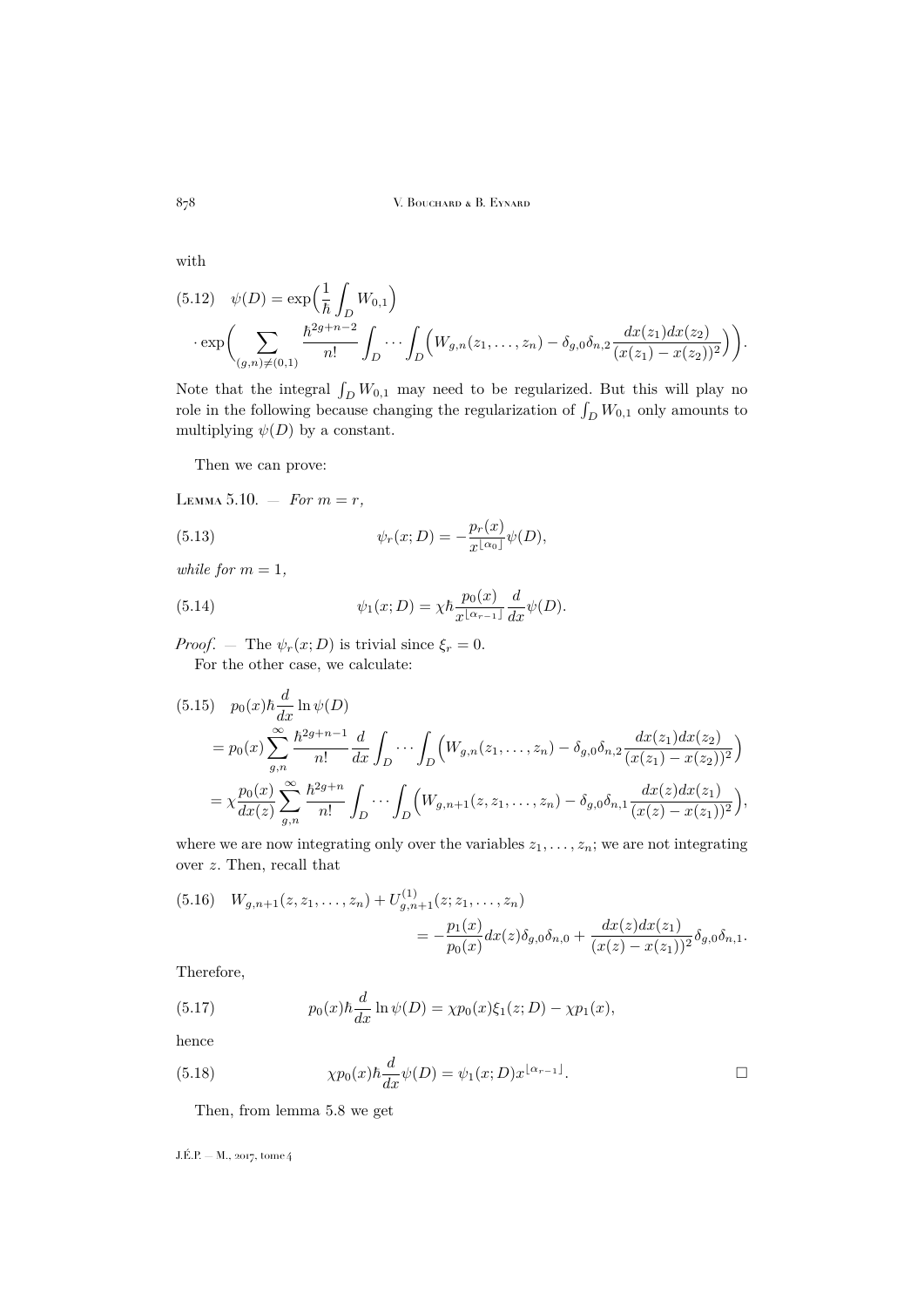<span id="page-35-0"></span>THEOREM 5.11.  $-$  *For*  $k = 2, ..., r$ *, we have the following system of linear differential equations:*

$$
(5.19) \quad \hbar\chi \frac{d}{dx} \left( \psi_{k-1}(x;D) \right) = \frac{x^{\lfloor \alpha_{r-k} \rfloor}}{x^{\lfloor \alpha_{r-k+1} \rfloor}} \psi_k(x;D) - \frac{p_{k-1}(x)x^{\lfloor \alpha_{r-1} \rfloor}}{p_0(x)x^{\lfloor \alpha_{r-k+1} \rfloor}} \psi_1(x;D) - \hbar \sum_i \chi_i \frac{1}{x - x_i} \left( \psi_{k-1}(x;D) - \psi_{k-1}(x;D) \right).
$$

*We also get*

$$
(5.20) \qquad \hbar\chi \frac{d}{dx}\psi_r(x;D) = \hbar\chi \left(\frac{p'_r(x)}{p_r(x)} - \frac{\lfloor \alpha_0 \rfloor}{x}\right)\psi_r(x;D) - \frac{p_r(x)x^{\lfloor \alpha_{r-1} \rfloor}}{p_0(x)x^{\lfloor \alpha_0 \rfloor}}\psi_1(x;D).
$$

*Equivalently, in matrix form:*

$$
\hbar \chi \frac{d}{dx} \begin{pmatrix} \psi_1(x; D) \\ \vdots \\ \psi_{r-1}(x; D) \\ \psi_r(x; D) \end{pmatrix} = \begin{pmatrix} -\frac{p_1(x)}{p_0(x)} & \frac{x^{\lfloor \alpha_{r-2} \rfloor}}{x^{\lfloor \alpha_{r-1} \rfloor}} & \cdots & \cdots & \cdots \\ -\frac{p_{r-1}(x)x^{\lfloor \alpha_{r-1} \rfloor}}{p_0(x)x^{\lfloor \alpha_{r-1} \rfloor}} & \frac{x^{\lfloor \alpha_0 \rfloor}}{x^{\lfloor \alpha_1 \rfloor}} & \psi_r(x; D) \\ -\frac{p_r(x)x^{\lfloor \alpha_{r-1} \rfloor}}{p_0(x)x^{\lfloor \alpha_{r-1} \rfloor}} & \psi_r(x) \\ -\hbar \sum_{i} \frac{\chi_i}{x - x_i} \begin{pmatrix} \psi_1(x; D) \\ \vdots \\ \psi_{r-1}(x; D) \\ \psi_{r-1}(x; D) \\ 0 \end{pmatrix} + \hbar \sum_{i} \frac{\chi_i}{x - x_i} \begin{pmatrix} \psi_1(x; D) \\ \vdots \\ \psi_{r-1}(x; D) \\ 0 \end{pmatrix}
$$

*Proof.* – The special case is straightforward. Since  $\psi_r(x; D) = -\frac{p_r(x)}{x^{\lfloor \alpha_0 \rfloor}} \psi(D)$ ,

(5.21) 
$$
\hbar \chi \frac{d}{dx} \psi_r(x; D) = -\hbar \chi \frac{d}{dx} \left( \frac{p_r(x)}{x^{\lfloor \alpha_0 \rfloor}} \psi(D) \right)
$$

$$
= -\hbar \chi \left( \frac{p'_r(x)}{x^{\lfloor \alpha_0 \rfloor}} - \lfloor \alpha_0 \rfloor \frac{p_r(x)}{x^{\lfloor \alpha_0 \rfloor + 1}} \right) \psi(D) - \hbar \chi \frac{p_r(x)}{x^{\lfloor \alpha_0 \rfloor}} \frac{d}{dx} \psi(D)
$$

$$
= \hbar \chi \left( \frac{p'_r(x)}{p_r(x)} - \frac{\lfloor \alpha_0 \rfloor}{x} \right) \psi_r(x; D) - \frac{p_r(x)x^{\lfloor \alpha_{r-1} \rfloor}}{p_0(x)x^{\lfloor \alpha_0 \rfloor}} \psi_1(x; D),
$$

where we used Lemma [5.10.](#page-34-0)

To prove cases  $k = 2, ..., r$ , we start with [\(5.10\)](#page-33-1) and multiply by  $\psi(D)$  to get:

$$
(5.22) \frac{x^{\lfloor \alpha_{r-k} \rfloor}}{x^{\lfloor \alpha_{r-k+1} \rfloor}} \psi_k(x;D) = \frac{x^{\lfloor \alpha_{r-1} \rfloor}}{x^{\lfloor \alpha_{r-k+1} \rfloor}} \psi_1(x;D) \xi_{k-1}(x;D) + \hbar \sum_i \chi_i \frac{1}{x - x_i} (\psi_{k-1}(x;D) - \psi_{k-1}(x;D)) + \hbar \chi \psi(D) \frac{d}{dx} \Big( \frac{p_0(x)}{x^{\lfloor \alpha_{r-k+1} \rfloor}} \xi_{k-1}(x;D) - \frac{p_{k-1}(x)}{x^{\lfloor \alpha_{r-k+1} \rfloor}} \Big).
$$

We rewrite the last term as

$$
(5.23) \qquad \hbar\chi \frac{d}{dx} \left( \psi_{k-1}(x;D) \right) - \hbar \frac{\chi}{x^{\lfloor \alpha_{r-k+1} \rfloor}} \left( p_0(x)\xi_{k-1}(x;D) - p_{k-1}(x) \right) \frac{d}{dx} \psi(D).
$$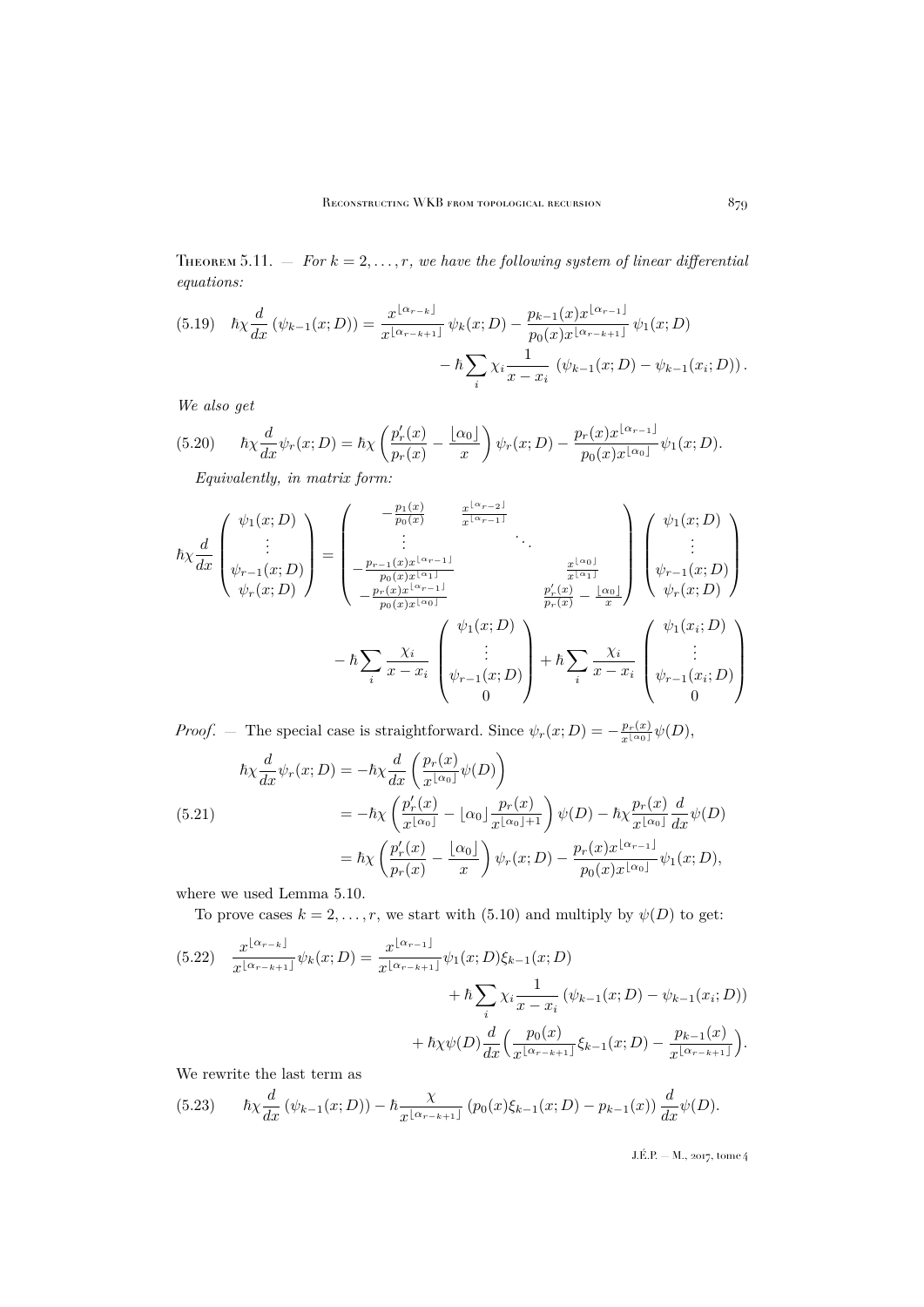Using Lemma [5.10,](#page-34-0) this is equal to

(5.24) 
$$
\hbar \chi \frac{d}{dx} (\psi_{k-1}(x;D)) - \frac{x^{\lfloor \alpha_{r-1} \rfloor}}{x^{\lfloor \alpha_{r-k+1} \rfloor}} \Big( \xi_{k-1}(x;D) - \frac{p_{k-1}(x)}{p_0(x)} \Big) \psi_1(x;D).
$$

Putting everything together, we end up with the differential equation

$$
(5.25) \quad \frac{x^{\lfloor \alpha_{r-k} \rfloor}}{x^{\lfloor \alpha_{r-k+1} \rfloor}} \psi_k(x;D) = \hbar \chi \frac{d}{dx} \left( \psi_{k-1}(x;D) \right) + \frac{p_{k-1}(x)x^{\lfloor \alpha_{r-1} \rfloor}}{p_0(x)x^{\lfloor \alpha_{r-k+1} \rfloor}} \psi_1(x;D) + \hbar \sum_i \chi_i \frac{1}{x - x_i} \left( \psi_{k-1}(x;D) - \psi_{k-1}(x;D) \right). \quad \Box
$$

In the next subsection, we show that for special choices of integration divisors, this system of differential equations can be turned into an order  $r$  differential equation for  $\psi$  which is a quantization of the original spectral curve. The key point to notice here is that the quantum curve strongly depends on the choice of integration divisor; different choices of integration divisor give rise to different quantum curves.

5.3. Special choices of integration divisors. — In this section we study special choices of integration divisors that simplify the system of linear differential equations obtained in Theorem [5.11.](#page-35-0)

5.3.1. *Poles of* x. — The most interesting choice of integration divisor is

$$
(5.26)\qquad \qquad D=[z]-[\beta],
$$

that is  $\chi = 1$ , with  $\beta$  a simple pole of x (then it is not in R).

REMARK 5.12. — It is also possible to integrate with base point  $\beta$  a pole of x of order more than one. But then,  $\beta \in R$ , hence one needs to check that the integrals converge, since the correlation functions can have poles at  $\beta$ . We however can do that explicitly in some examples, as we will do in the next section.

In this case Theorem [5.11](#page-35-0) reduces to (for  $k = 2, \ldots, r$ )

$$
(5.27) \quad \hbar \frac{d}{dx} \left( \psi_{k-1}(x;D) \right) = \frac{x^{\lfloor \alpha_{r-k} \rfloor}}{x^{\lfloor \alpha_{r-k+1} \rfloor}} \psi_k(x;D) - \frac{p_{k-1}(x)x^{\lfloor \alpha_{r-1} \rfloor}}{p_0(x)x^{\lfloor \alpha_{r-k+1} \rfloor}} \psi_1(x;D) + \hbar \lim_{z_1 \to \beta} \frac{1}{x_1(z_1)} \psi_{k-1}(x_1(z_1);D).
$$

We can say more about the limits. We can prove the following lemma:

LEMMA 5.13.  $-$  *For*  $\beta$  *a simple pole of* x *(or a pole of* x *where the correlation functions are all holomorphic), and*  $k = 1, \ldots, r - 1$ *,* 

(5.28) 
$$
\lim_{z_1 \to \beta} \frac{\psi_k(x(z_1); D)}{x(z_1)} = \psi(D) \lim_{z_1 \to \beta} \frac{P_{k+1}(x(z_1), y(z_1))}{x(z_1)^{\lfloor \alpha_{r-k} \rfloor + 1}},
$$

*where the*  $P_{k+1}(x, y)$  *were defined in* [\(2.6\)](#page-8-5)*. In particular, because of the admissibility condition in Definition* [2.7](#page-8-2)*, these limits are finite.*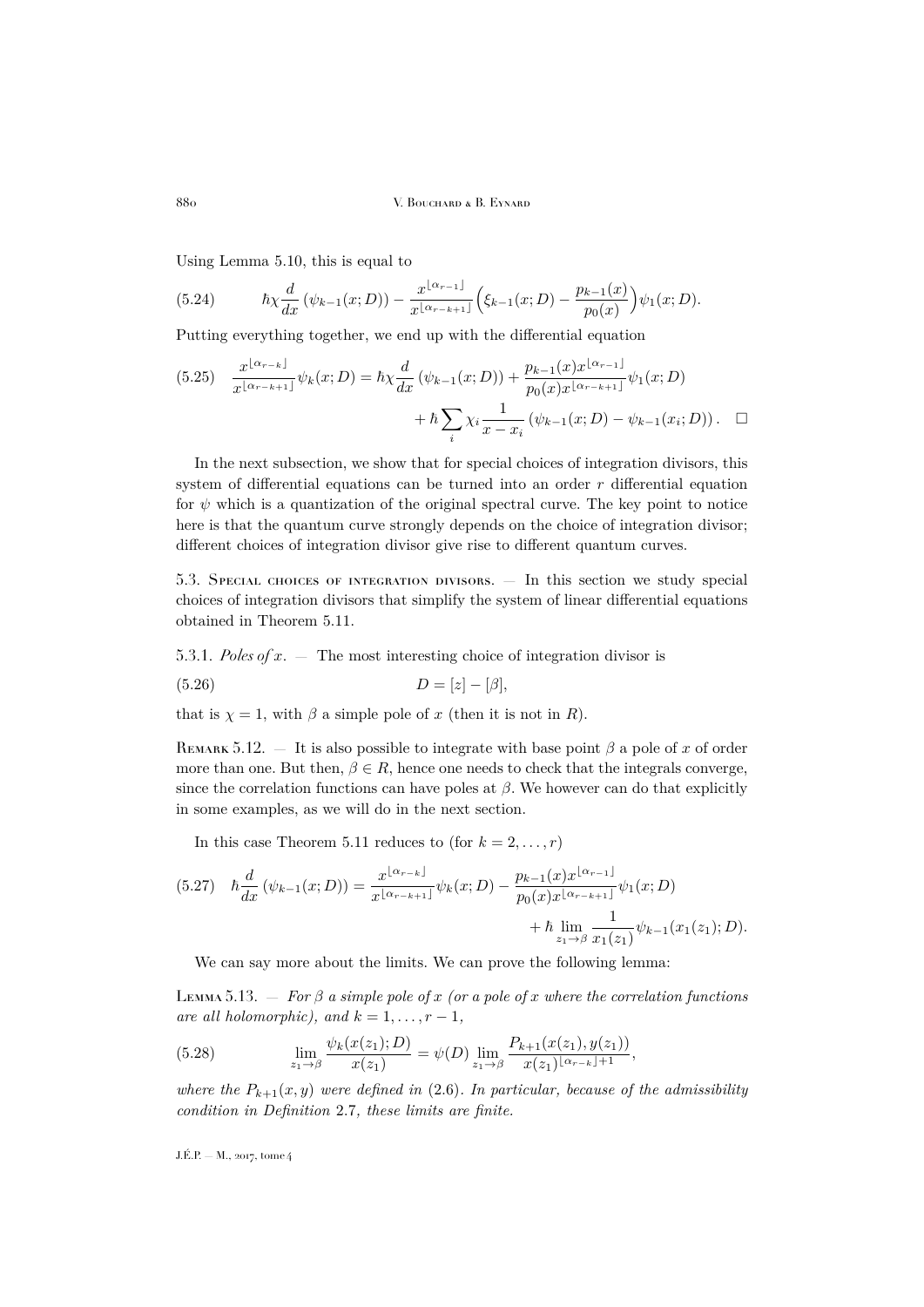*Proof*. — First, we note that

(5.29) 
$$
\psi_k(x(z_1);D) = \psi(D) \frac{1}{x(z_1)^{\lfloor \alpha_{r-k} \rfloor}} \left( p_0(x(z_1)\xi_k(x_1(z_1);D) - p_k(x(z_1)) \right).
$$

As  $z_1 \to \beta$ , since  $\beta$  is a pole of x and the correlation functions are holomorphic at  $\beta$ , it follows that

$$
\lim_{z_1 \to \beta} \frac{\psi_k(x(z_1); D)}{x(z_1)} = \psi(D) \lim_{z_1 \to \beta} \frac{1}{x(z_1)^{\lfloor \alpha_{r-k} \rfloor + 1}} \Big( (-1)^k \frac{U_{0,1}^{(k)}(z_1) p_0(x(z_1))}{dx(z_1)^k} - p_k(x(z_1)) \Big)
$$
\n
$$
= \psi(D) \lim_{z_1 \to \beta} \frac{P_{k+1}(x(z_1), y(z_1))}{x(z_1)^{\lfloor \alpha_{r-k} \rfloor + 1}}.
$$

These limits are guaranteed to be finite for admissible spectral curves, by the inequality [\(4.33\)](#page-25-0). Let us denote

(5.31) 
$$
C_k = \lim_{z_1 \to \beta} \frac{P_{k+1}(x(z_1), y(z_1))}{x(z_1)^{\lfloor \alpha_{r-k} \rfloor + 1}}, \quad k = 1, \dots, r-1.
$$

Then

(5.32) 
$$
\lim_{z_1 \to \beta} \frac{\psi_k(x(z_1); D)}{x(z_1)} = C_k \psi(D) = -\frac{x^{\lfloor \alpha_0 \rfloor}}{p_r(x)} C_k \psi_r(x; D),
$$

and the system of differential equations can be rewritten as

<span id="page-37-1"></span>
$$
(5.33) \quad \hbar \frac{d}{dx} \left( \psi_{k-1}(x;D) \right) = \frac{x^{\lfloor \alpha_{r-k} \rfloor}}{x^{\lfloor \alpha_{r-k+1} \rfloor}} \psi_k(x;D) - \frac{p_{k-1}(x)x^{\lfloor \alpha_{r-1} \rfloor}}{p_0(x)x^{\lfloor \alpha_{r-k+1} \rfloor}} \psi_1(x;D) - \hbar \frac{x^{\lfloor \alpha_0 \rfloor}}{p_r(x)} C_{k-1} \psi_r(x;D).
$$

We can then rewrite this system of differential equations as an order  $r$  differential equation for  $\psi(D)$ . To this end, we define the differential operators

(5.34) 
$$
D_i = \hbar \frac{x^{\lfloor \alpha_i \rfloor}}{x^{\lfloor \alpha_{i-1} \rfloor}} \frac{d}{dx}, \quad i = 1, ..., r.
$$

Then we get the following result:

<span id="page-37-0"></span>Lemma 5.14. — *The system of differential equations is equivalent to the following order r* differential equation for  $\psi(D)$ :

$$
(5.35) \quad \left[D_1D_2\cdots D_{r-1}\frac{p_0(x)}{x^{\lfloor \alpha_r \rfloor}}D_r + D_1D_2\cdots D_{r-2}\frac{p_1(x)}{x^{\lfloor \alpha_{r-1} \rfloor}}D_{r-1} + \cdots + \frac{p_{r-1}(x)}{x^{\lfloor \alpha_1 \rfloor}}D_1 + \frac{p_r(x)}{x^{\lfloor \alpha_0 \rfloor}} - \hbar C_1D_1D_2\cdots D_{r-2}\frac{x^{\lfloor \alpha_{r-1} \rfloor}}{x^{\lfloor \alpha_{r-2} \rfloor}} - \hbar C_2D_1D_2\cdots D_{r-3}\frac{x^{\lfloor \alpha_{r-2} \rfloor}}{x^{\lfloor \alpha_{r-3} \rfloor}} - \cdots - \hbar C_{r-1}\frac{x^{\lfloor \alpha_1 \rfloor}}{x^{\lfloor \alpha_0 \rfloor}}\right]\psi(D) = 0.
$$

*After normal ordering, it is easy to see that this is a quantization of the original spectral curve, according to Definition* [1.1](#page-3-1)*. Moreover, it has only a finite number of*  $\hbar$ *corrections, hence it is simple.*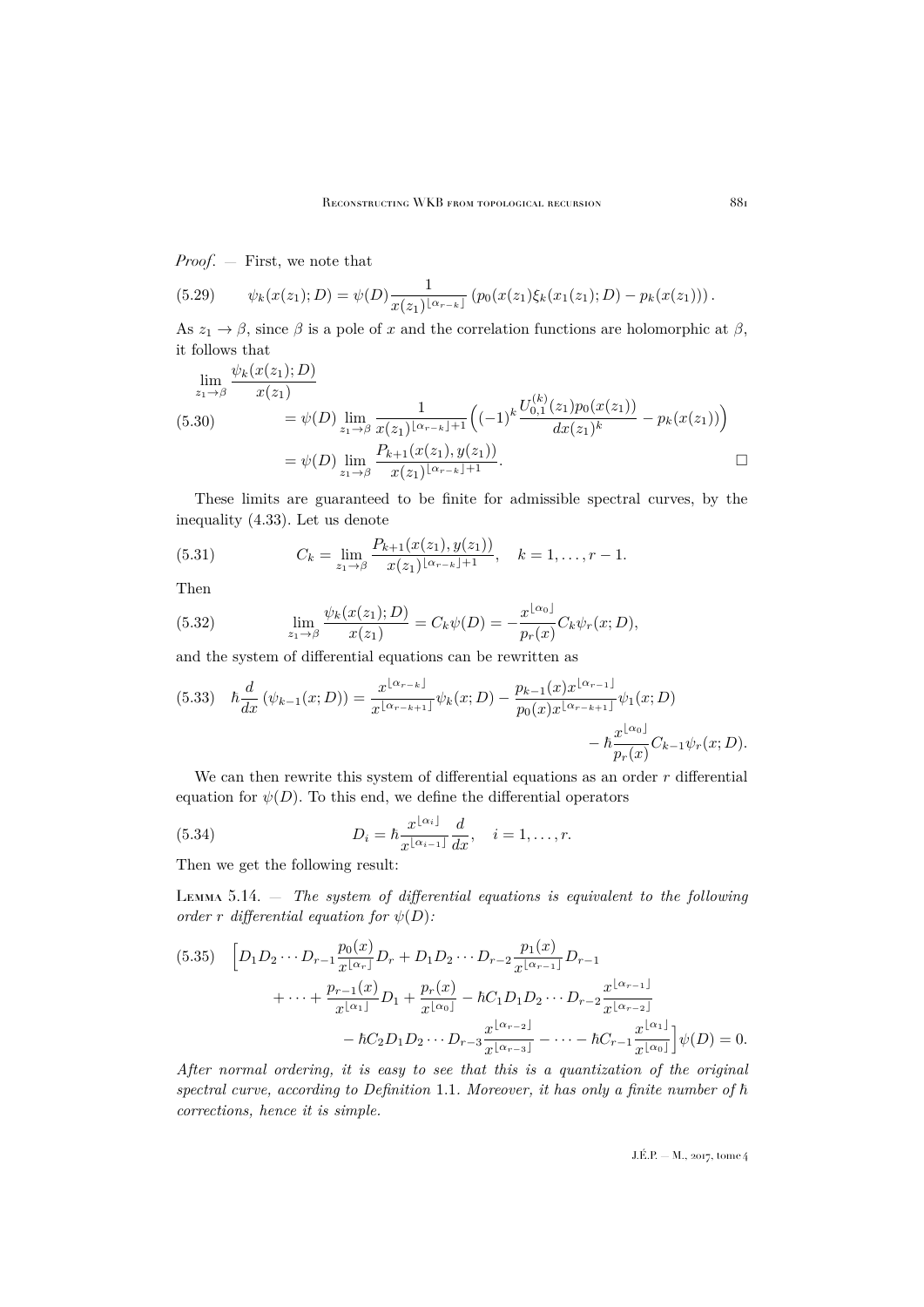*Proof*. — First, we notice that we can rewrite [\(5.33\)](#page-37-1) as (5.36)

$$
\psi_k(x;D) = D_{r-k+1}\psi_{k-1}(x;D) + \frac{p_{k-1}(x)}{x^{\lfloor \alpha_{r-k+1} \rfloor}}D_{r-k+1}\psi(D) - \hbar \frac{x^{\lfloor \alpha_{r-k+1} \rfloor}}{x^{\lfloor \alpha_{r-k} \rfloor}}C_{k-1}\psi(D),
$$

where we used the fact that

(5.37) 
$$
\psi_r(x; D) = -\frac{p_r(x)}{x^{\lfloor \alpha_0 \rfloor}} \psi(D) \text{ and } \psi_1(x; D) = \frac{p_0(x)}{x^{\lfloor \alpha_{r-1} \rfloor}} \hbar \frac{d}{dx} \psi(D).
$$

We start with [\(5.33\)](#page-37-1) for  $k = r$ . We get:

<span id="page-38-0"></span>(5.38) 
$$
\psi_r(x; D) = D_1 \psi_{r-1}(x; D) + \frac{p_{r-1}(x)}{x^{\lfloor \alpha_1 \rfloor}} D_1 \psi(D) - \hbar \frac{x^{\lfloor \alpha_1 \rfloor}}{x^{\lfloor \alpha_0 \rfloor}} C_{r-1} \psi(D).
$$

At  $k = r - 1$ , we get

(5.39) 
$$
\psi_{r-1}(x;D) = D_2 \psi_{r-2}(x;D) + \frac{p_{r-2}(x)}{x^{\lfloor \alpha_2 \rfloor}} D_2 \psi(D) - \hbar \frac{x^{\lfloor \alpha_2 \rfloor}}{x^{\lfloor \alpha_1 \rfloor}} C_{r-2} \psi(D).
$$

Substituting back in [\(5.38\)](#page-38-0), we get

$$
(5.40) \quad \psi_r(x;D) = D_1 D_2 \psi_{r-2}(x;D) + D_1 \frac{p_{r-2}(x)}{x^{\lfloor \alpha_2 \rfloor}} D_2 \psi(D) + \frac{p_{r-1}(x)}{x^{\lfloor \alpha_1 \rfloor}} D_1 \psi(D)
$$

$$
- \hbar D_1 \frac{x^{\lfloor \alpha_2 \rfloor}}{x^{\lfloor \alpha_1 \rfloor}} C_{r-2} \psi(D) - \hbar \frac{x^{\lfloor \alpha_1 \rfloor}}{x^{\lfloor \alpha_0 \rfloor}} C_{r-1} \psi(D).
$$

We keep going like this until we can rewrite all terms in terms of  $\psi(D)$ , and we end up with the statement of the Lemma.  $\hfill \square$ 

In the special case where  $\lfloor \alpha_i \rfloor = 0, i = 0, \ldots, r$ , the differential equation simplifies. In this case,  $D_i = \hbar \frac{d}{dx}$  for all  $i = 1, \ldots, r$ , hence the differential equation becomes

$$
(5.41) \quad \left[\hbar^r \frac{d^{r-1}}{dx^{r-1}} p_0(x) \frac{d}{dx} + \hbar^{r-1} \frac{d^{r-2}}{dx^{r-2}} p_1(x) \frac{d}{dx} + \dots + \hbar p_{r-1}(x) \frac{d}{dx} + p_r(x) - \hbar^{r-1} C_1 \frac{d^{r-2}}{dx^{r-2}} - \hbar^{r-2} C_2 \frac{d^{r-3}}{dx^{r-3}} - \dots - \hbar C_{r-1}\right] \psi(D) = 0.
$$

It is even simpler when  $C_k = 0, k = 1, ..., r - 1$ , in which case it becomes

$$
(5.42) \quad \left[\hbar^r \frac{d^{r-1}}{dx^{r-1}} p_0(x) \frac{d}{dx} + \hbar^{r-1} \frac{d^{r-2}}{dx^{r-2}} p_1(x) \frac{d}{dx} + \dots + \hbar p_{r-1}(x) \frac{d}{dx} + p_r(x)\right] \psi(D) = 0,
$$

which is the quantization of the spectral curve obtained through

(5.43) 
$$
(x, y) \longmapsto (\widehat{x}, \widehat{y}) = (x, \hbar \frac{d}{dx}),
$$

and for the following choice of ordering:

(5.44) 
$$
\left(\widehat{y}^{r-1}p_0(\widehat{x})\widehat{y}+\widehat{y}^{r-2}p_1(\widehat{x})\widehat{y}+\cdots+p_{r-1}(\widehat{x})\widehat{y}+p_r(\widehat{x})\right)\psi=0.
$$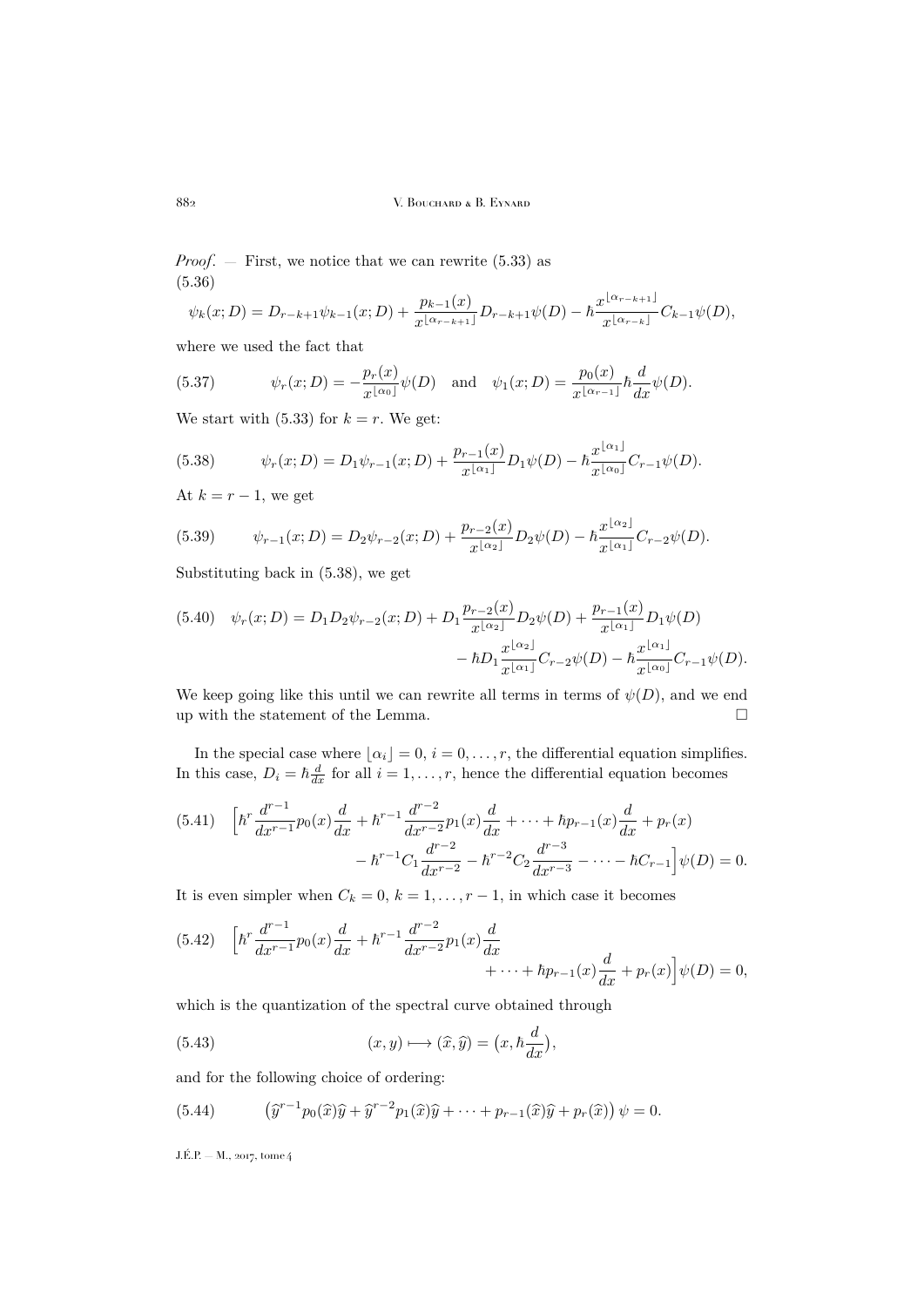<span id="page-39-1"></span>REMARK 5.15. — We note here that we can generalize this choice of integration divisor slightly. If x has more than one poles, say  $\beta_i$ ,  $i = \ldots, n$ , then we can take the integration divisor to be

(5.45) 
$$
D = [z] - \sum_{i=1}^{n} \mu_i[\beta_i],
$$

for some constants  $\mu_1, \ldots, \mu_n$  satisfying  $\sum_{i=1}^n \mu_i = 1$ . We can go through the same steps as above to get the quantum curve. If we define the constants

(5.46) 
$$
C_k^{(i)} = \lim_{z_1 \to \beta_i} \frac{P_{k+1}(x(z_1), y(z_1))}{x(z_1)^{\lfloor \alpha_{r-k} \rfloor + 1}}, \quad k = 1, \dots, r-1, \quad i = 1, \dots, n,
$$

then we get the differential equation in Lemma [5.14,](#page-37-0) but with  $C_k$  replaced by  $\sum_{i=1}^{n} \mu_i C_k^{(i)}$  $\kappa_k^{(i)}$ . In a sense, this generalized choice of integration divisor interpolates between the different quantizations corresponding to the poles of  $x$ .

5.3.2. *Other choices of integration divisors*. — For some spectral curves, it may also be interesting to choose an integration divisor of the form

$$
D=[z]-[\gamma],
$$

where  $\gamma$  is not a pole of x.

For instance, we could choose  $\gamma$  to be zero of  $p_0(x)$  (if it is not in R, so that the integrals converge). In this case, the system becomes

$$
(5.47) \quad \hbar \frac{d}{dx} \left( \psi_{k-1}(x;D) \right) = \frac{x^{\lfloor \alpha_{r-k} \rfloor}}{x^{\lfloor \alpha_{r-k+1} \rfloor}} \psi_k(x;D) - \frac{p_{k-1}(x)x^{\lfloor \alpha_{r-1} \rfloor}}{p_0(x)x^{\lfloor \alpha_{r-k+1} \rfloor}} \psi_1(x;D) + \hbar \frac{1}{x - x(\gamma)} \left( \psi_{k-1}(x;D) - \psi_{k-1}(x(\gamma);D) \right).
$$

To proceed further, we need to evaluate the objects  $\psi_k(x(\gamma); D)$ . Recall that

(5.48) 
$$
\psi_k(x(\gamma); D) = \psi(D) \lim_{z \to \gamma} \left( \frac{1}{x(z)^{\lfloor \alpha_{r-k} \rfloor}} \left( p_0(x(z)) \xi_k(x(z); D) - p_k(x(z)) \right) \right).
$$

Evaluating these limits may be quite difficult in general. But if  $r = 2$ , then we only need the case  $k = 1$ , which we can evaluate explicitly since

(5.49) 
$$
\psi_1(x(\gamma); D) = \psi(D) \lim_{z \to \gamma} \left( \frac{1}{x(z)^{\lfloor \alpha_1 \rfloor}} \left( p_0(x(z)) \xi_1(x(z); D) - p_1(x(z)) \right) \right) \n= \psi(D) \lim_{z \to \gamma} \left( \frac{1}{x(z)^{\lfloor \alpha_1 \rfloor}} p_0(x(z)) y(z) \right).
$$

We can then evaluate this limit and obtain a quantum curve in this particular case.

## 6. Some examples

<span id="page-39-0"></span>In this section we consider many examples of quantum curves. We note that all of these examples have also been verified on Mathematica for small order in  $\hbar$ .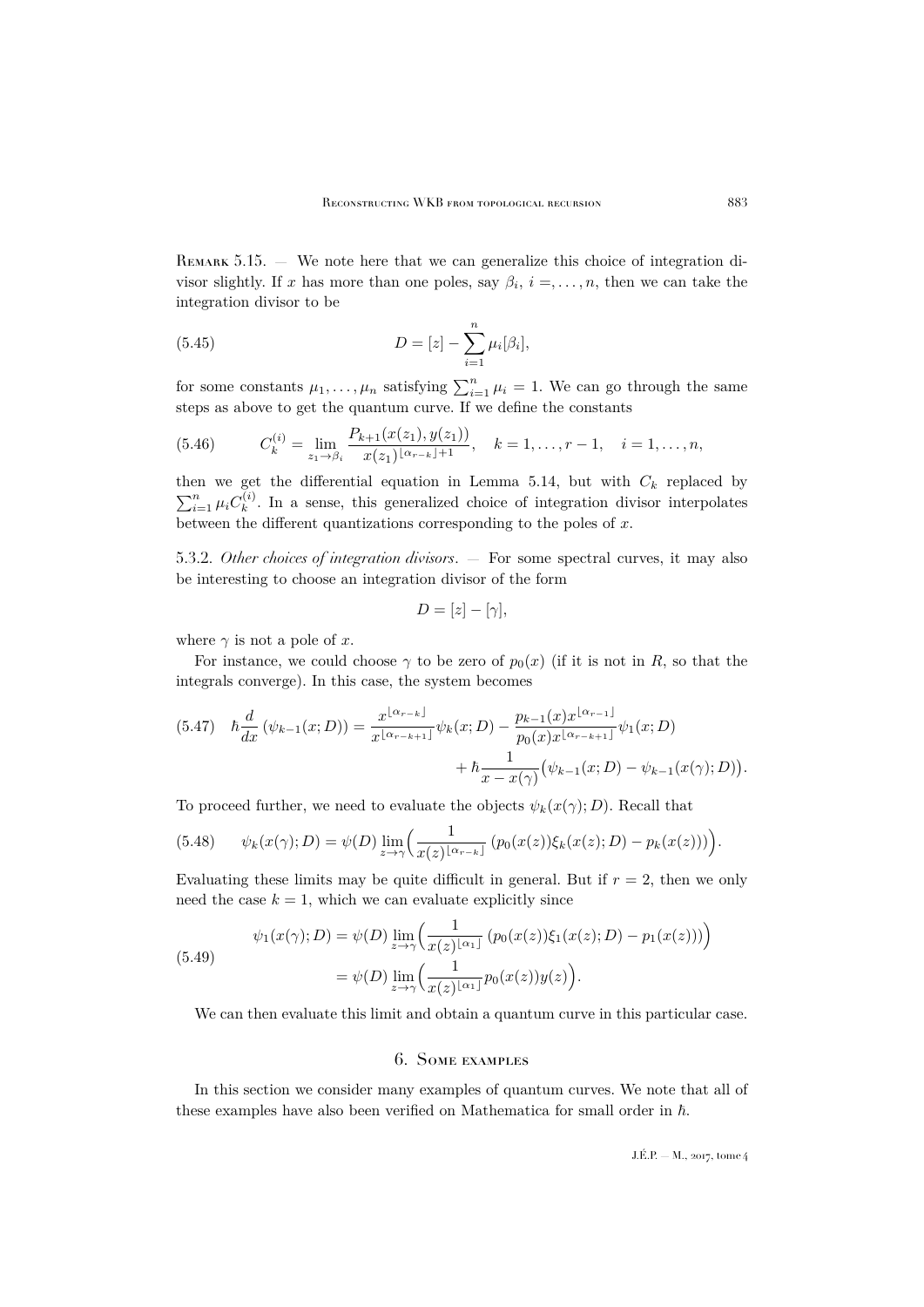6.1.  $y^a - x = 0$ . – Let us start by considering the spectral curve  $y^a - x = 0$  for  $a \geq 2$ . This spectral curve arises in the study of intersection numbers of the moduli space of curves with a-spin structure. We will come back to this example in the next section to explore its enumerative meaning. Here we only want to apply our Theorem to find the quantum curve.

A parameterization of the curve is  $(x, y) = (z^a, z)$ . x has a pole at  $z = \infty$ , which is in R. But it is easy to show that the correlation functions do not have poles at  $z = \infty$ . Therefore we can choose the integration divisor to be  $D = [z] - [\infty]$ .

The Newton polygon for this curve is a line segment joining  $(1,0)$  and  $(0,a)$ . Then  $\lfloor \alpha_i \rfloor = 0$  for  $i = 1, \ldots, a$ , and  $\lfloor \alpha_0 \rfloor = 1$ .

In this case, we need to evaluate the constants  $C_k$ ,  $k = 1, \ldots, a - 1$ . We get:

(6.1) 
$$
C_k = \lim_{z_1 \to \infty} \frac{P_{k+1}(x(z_1), y(z_1))}{x(z_1)} = \lim_{z_1 \to \infty} \frac{y(z_1)^k}{x(z_1)} = \lim_{z_1 \to \infty} \frac{z_1^k}{z_1^a} = 0.
$$

Therefore, the quantum curve is

(6.2) 
$$
\left(\hbar^a \frac{d^a}{dx^a} - x\right) \psi = 0.
$$

This is the straightforward quantization of the spectral curve  $y^a - x = 0$  through

(6.3) 
$$
(x, y) \longmapsto (\widehat{x}, \widehat{y}) = (x, \hbar \frac{d}{dx}).
$$

To help the reader's understanding of Section [4,](#page-20-0) let us write down explicitly some of the objects under study for  $a = 3$  and small  $g, n$ . We use the parameterization  $(x, y) = (z^3, z)$ . Then  $\tau(z) = \{z, \rho z, \rho^2 z\}$ , where  $\rho = e^{2\pi i/3}$ . The level  $2g - 2 + n = 1$ meromorphic differentials constructed from the topological recursion are:

$$
W_{0,3}(z_1, z_2, z_3) = dz_1 dz_2 dz_3 \left( \frac{2}{3z_1^3 z_3^2 z_2^2} + \frac{2}{3z_1^2 z_3^3 z_2^2} + \frac{2}{3z_1^2 z_3^2 z_3^3} \right),
$$
  

$$
W_{1,1}(z_1) = dz_1 \left( \frac{1}{9z_1^5} \right).
$$

The most important result of section 4 is Theorem [4.12.](#page-27-0) Let us check that it is satisfied for  $(g, n) = (1, 0)$  and  $(g, n) = (0, 2)$ . First, for  $(g, n) = (1, 0)$ , we calculate that

(6.4) 
$$
Q_{1,1}^{(1)}(z) = Q_{1,1}^{(2)}(z) = Q_{1,1}^{(3)}(z) = 0.
$$

This is exactly what is required by Theorem [4.12,](#page-27-0) since  $n = 0$  and the right-hand-side of [\(4.47\)](#page-27-2) vanishes. Note that the statement that  $Q_{1,1}^{(1)}(z) = 0$  is also expected from Lemma [3.25.](#page-17-1)

Now for  $(g, n) = (0, 2)$ . First, we get that

(6.5) 
$$
Q_{0,3}^{(1)}(z; z_2, z_3) = 0,
$$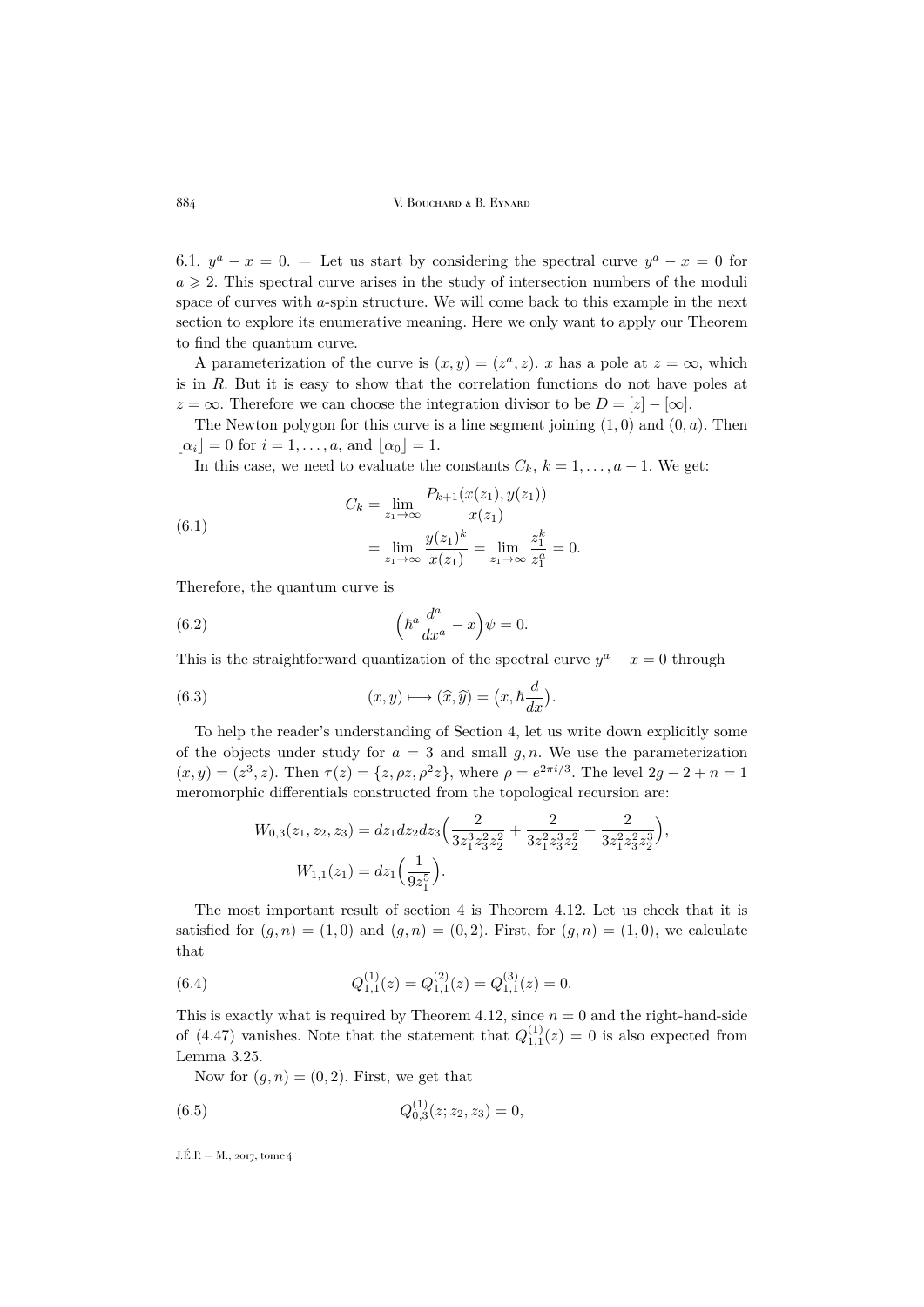as expected from both Lemma [3.25](#page-17-1) and Theorem [4.12.](#page-27-0) Then, we get

$$
(6.6) \quad \frac{Q_{0,3}^{(2)}(z; z_2, z_3)}{dx(z)^2} = \frac{dz_2 dz_3}{3z_2^3 z_3^3 (x(z) - z_2^3)^2 (x(z) - z_3^3)^2} \cdot \left(2x(z)^3(z_2 + z_3) - 4x(z)^2(z_2^4 + z_2^3 z_3 + z_2 z_3^3 + z_3^4) \quad + 2x(z)(z_2^7 + z_2^6 z_3 + 3z_2^4 z_3^3 + 3z_2^3 z_3^4 + z_2 z_3^6 + z_3^7) \quad - z_2^3 z_3^3 (5z_2^4 + 8z_2^3 z_3 - 18z_2^2 z_3^2 + 8z_2 z_3^3 + 5z_3^4)\right).
$$

First, we see that it is indeed a function of  $x(z)$ , as expected. Then, it is easy to check that it satisfies Theorem [4.12,](#page-27-0) using the fact that

(6.7) 
$$
U_{0,2}^{(1)}(z; z_2) = -dzdz_2 \frac{z^2 + 4zz_2 + z_2^2}{(z^2 + zz_2 + z_2^2)^2}.
$$

We can also check that Theorem [4.12](#page-27-0) holds for  $k = 3$ . We get:

$$
(6.8) \quad \frac{Q_{0,3}^{(3)}(z; z_2, z_3)}{dx(z)^3} = -\frac{dz_2 dz_3}{3z_2^2 z_3^2 (x(z) - z_2^3)^2 (x(z) - z_3^3)^2} \cdot \left(2x(z)^3 - 4x(z)^2(z_2^3 + z_3^3) + x(z)(z_2^2 + z_3^2)(2z_2^4 + z_2^2 z_3^2 + 2z_3^4) - 2z_2^3 z_3^3 (z_2 + z_3)(4z_2^2 - 7z_2 z_3 + 4z_3^2)\right),
$$

which is again a function of  $x(z)$ . It satisfies Theorem [4.12,](#page-27-0) since

(6.9) 
$$
U_{0,2}^{(2)}(z;z_2) = -dzdz_2 \frac{3z^3(z^2 - 2zz_2 - 2z_2^2)}{(z^2 + zz_2 + z_2^2)^2}.
$$

With these expressions we can also calculate the first few orders of the wavefunction. With the integration divisor  $D = [z] - [\infty]$ , we get

(6.10) 
$$
\psi(z) = \exp\left(\frac{1}{\hbar}S_0(z) + S_1(z) + \hbar S_2(z) + \mathcal{O}(\hbar)^2\right),
$$

with

(6.11) 
$$
S_0(z) = \int_a^z W_{0,1}(z) = \frac{3}{4}z^4 - \frac{3}{4}a^4,
$$

(6.12) 
$$
S_1(z) = \frac{1}{2} \int_a^z \int_a^z \left( W_{0,2}(z_1, z_2) - \frac{dx(z_1)dx(z_2)}{(x(z_1) - x(z_2))^2} \right)
$$

$$
= \log(a^2 + az + z^2) - \frac{1}{2}(\log(3a^2) + \log(3z^2)),
$$

(6.13) 
$$
S_2(z) = \int_{\infty}^{z} W_{1,1}(z) + \frac{1}{3!} \int_{\infty}^{z} \int_{\infty}^{z} \int_{\infty}^{z} W_{0,3}(z_1, z_2, z_3) = \frac{7}{36} z^4.
$$

Here we regularized the first two integrals, but we will send  $a \to \infty$  shortly. Then it is easy to check that

$$
\psi(z)^{-1}\Big(\hbar^3 \frac{d^3}{dx(z)^3} - x(z)\Big)\psi(z) = \hbar \frac{a+2z}{a^2+az+z^2} - \hbar^2 \frac{3a+4z}{3z^4(a^2+az+z^2)} + \mathcal{O}(\hbar)^3,
$$

which indeed goes to zero as  $a \to \infty$ , as expected.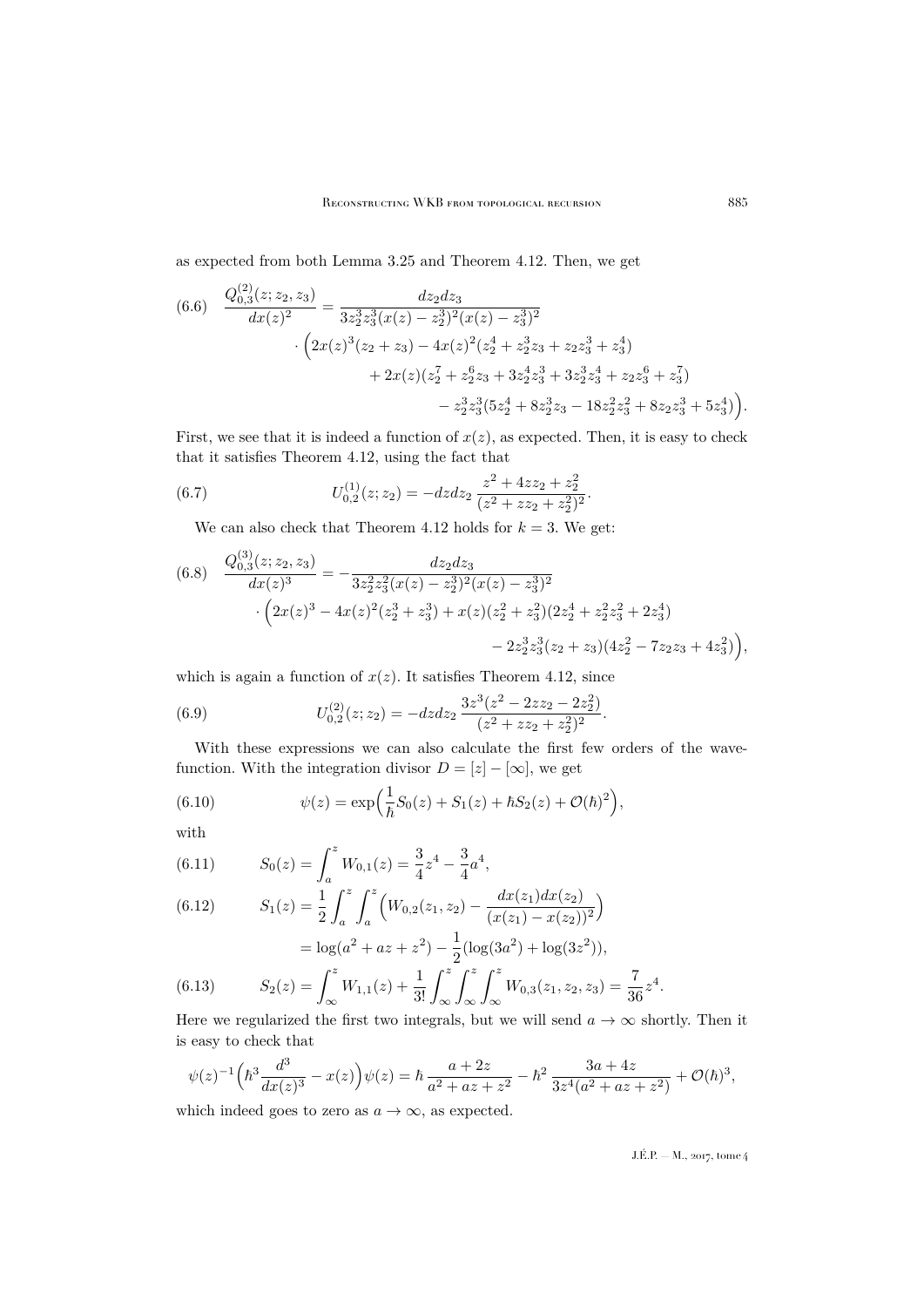6.2.  $y^a - xy + 1 = 0$ . — Let us now consider the spectral curve  $y^a - xy + 1 = 0$ , for  $a \ge 2$ . Its Newton polygon is shown in Figure [6.1](#page-42-0) for  $a = 4$ . From the Newton polygon we see that  $\lfloor \alpha_i \rfloor = 0$  for  $i = 0, \ldots, a$ .



<span id="page-42-0"></span>FIGURE 6.1. The Newton polygon of the curve  $y^4 - xy + 1 = 0$ .

The case  $a = 2$  arises in the study of enumeration of ribbon graphs [\[53,](#page-63-5) [54\]](#page-63-22), while the  $a > 2$  case arises in the enumeration of a-hypermaps [\[22,](#page-62-11) [28\]](#page-62-4).

6.2.1.  $a = 2$ . — Let us first consider the case  $a = 2$ . A parameterization is  $(x, y) =$  $(z + 1/z, z)$ . Then R consists of the two points  $z = \pm 1$ .

In this case x has two simple poles, at  $z = 0$  and  $z = \infty$ , that we can use for integration divisor.

 $p$ (zn $\bar{p}$ y)  $\bar{p}$ 

*Pole at*  $z = \infty$ . — We choose the integration divisor  $D = [z] - [\infty]$ . We calculate:

(6.14) 
$$
C_1 = \lim_{z_1 \to \infty} \frac{p_0(z_1)y(z_1)}{x_1(z_1)}
$$

$$
= \lim_{z_1 \to \infty} \frac{z_1^2}{z_1^2 + 1} = 1.
$$

Then the quantum curve is

(6.15) 
$$
\left(\hbar^2 \frac{d^2}{dx^2} - \hbar x \frac{d}{dx} + 1 - \hbar\right) \psi = 0,
$$

which is equivalent to

(6.16) 
$$
\left(\hbar^2 \frac{d^2}{dx^2} - \hbar \frac{d}{dx} x + 1\right) \psi = 0,
$$

This is the quantization

(6.17) 
$$
(x, y) \longmapsto (\widehat{x}, \widehat{y}) = (x, \hbar \frac{d}{dx}),
$$

with choice of ordering

(6.18) 
$$
(\widehat{y}^2 - \widehat{y}\widehat{x} + 1) \psi = 0.
$$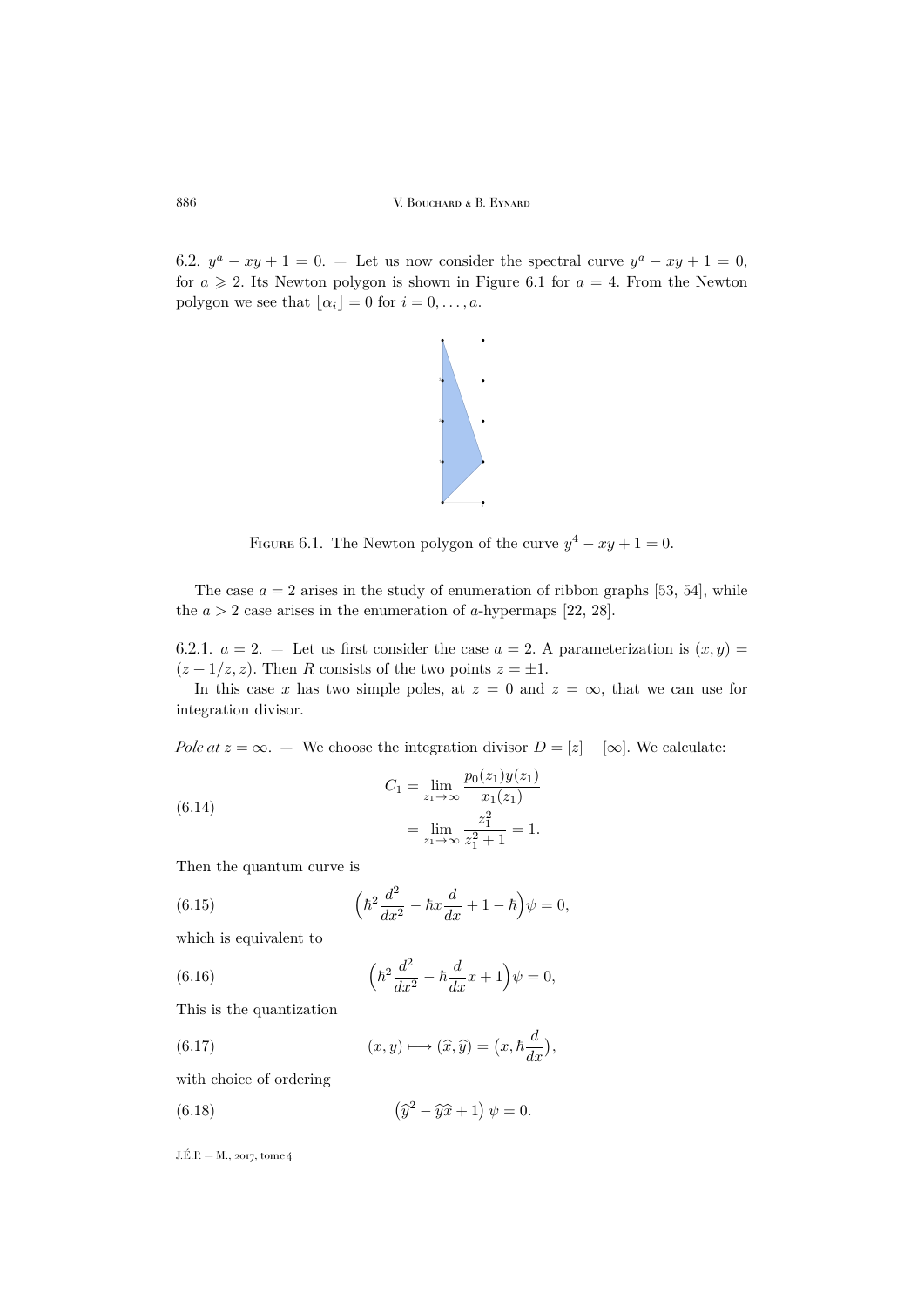*Pole at*  $z = 0$ . — Now suppose that we consider instead the integration divisor  $D =$  $[z] - [0]$ . In this case,

(6.19) 
$$
C_1 = \lim_{z_1 \to 0} \frac{z_1^2}{z_1^2 + 1} = 0.
$$

The quantum curve is then

(6.20) 
$$
\left(\hbar^2 \frac{d^2}{dx^2} - \hbar x \frac{d}{dx} + 1\right) \psi = 0,
$$

which corresponds to the other choice of ordering

(6.21) 
$$
(\widehat{y}^2 - \widehat{x}\widehat{y} + 1) \psi = 0.
$$

This is the quantum curve that was obtained in [\[53\]](#page-63-5).

REMARK  $6.1.$  – It is interesting to note that by looking at the two integration divisors of the form  $D = [z] - [\beta]$  where  $\beta$  is a simple pole of x, we recover the two possible choices of ordering for the quantum curve.

Remark 6.2. — As an example of Remark [5.15,](#page-39-1) we note here that if we choose the integration divisor  $D = [z] - \mu[\infty] - (1 - \mu)[0]$ , then we obtain the quantum curve

(6.22) 
$$
\left(\hbar^2 \frac{d^2}{dx^2} - \hbar x \frac{d}{dx} + 1 - \mu \hbar\right) \psi = 0.
$$

Different choices of constant  $\mu$  interpolate between the two quantizations corresponding to the poles at 0 and  $\infty$ .

6.2.2.  $a > 2$ . — We can do similar calculations for  $a > 2$ . In this case, a parameterization is  $(x, y) = ((z<sup>a</sup> + 1)/z, z)$ , and R consists of the a solutions of  $z<sup>a</sup> = 1/(a - 1)$ , plus the point at infinity.

x has a simple pole at  $z = 0$  and a pole of order  $a - 1$  at  $z = \infty$ . The latter is in R, but it is easy to see that the correlation functions have no poles at  $z = \infty$ . Thus the integrals converge.

*Pole at*  $z = \infty$ . — We first consider the integration divisor  $D = [z] - [\infty]$ . We need to evaluate the limits

(6.23) 
$$
C_k = \lim_{z_1 \to \infty} \sum_{i=1}^k \frac{p_{k-i}(z_1)y(z_1)^i}{x_1(z_1)}, \quad k = 1, \dots, a-1.
$$

Since  $p_0(z_1) = 1$ ,  $p_{a-1}(z_1) = -x(z_1)$ ,  $p_a(z_1) = 1$ , with all other  $p_i$ 's equal to zero, we get that for  $k < a - 1$ ,

(6.24) 
$$
C_k = \lim_{z_1 \to \infty} \frac{y(z_1)^k}{x_1(z_1)} = \lim_{z_1 \to \infty} \frac{z_1^{-a+k+1}}{z_1^{-a}+1} = 0,
$$

since  $k < a - 1$ . As for the  $k = a - 1$  case,

(6.25) 
$$
C_{a-1} = \lim_{z_1 \to \infty} \frac{y(z_1)^{a-1}}{x_1(z_1)} = \lim_{z_1 \to \infty} \left(\frac{1}{z_1^{-a} + 1}\right) = 1.
$$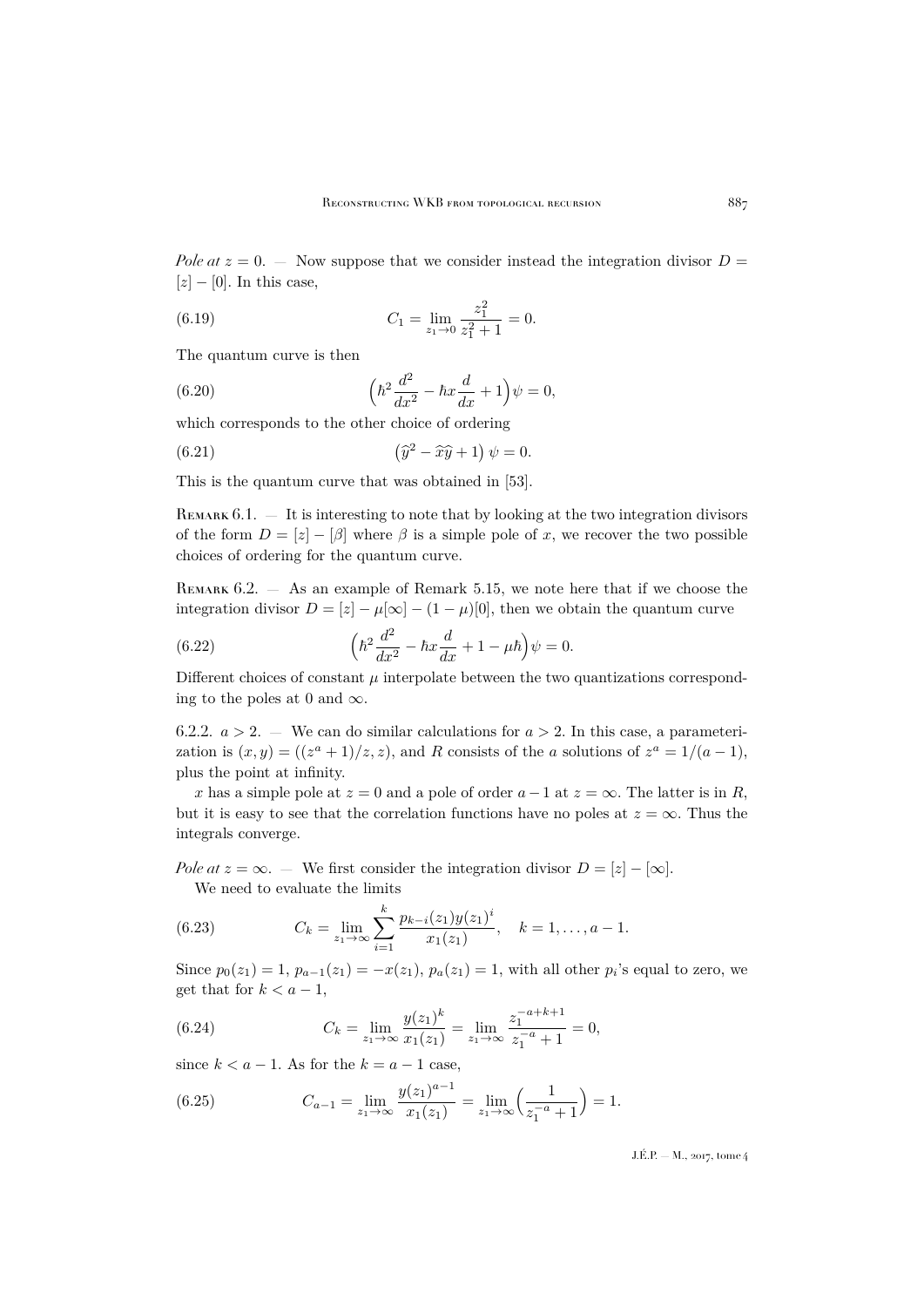Therefore, the quantum curve is

(6.26) 
$$
\left(\hbar^a \frac{d^a}{dx^a} - x\hbar \frac{d}{dx} + 1 - \hbar\right)\psi = 0,
$$

which is equivalent to

(6.27) 
$$
\left(\hbar^a \frac{d^a}{dx^a} - \hbar \frac{d}{dx} x + 1\right) \psi = 0.
$$

This is the quantization

(6.28) 
$$
(x, y) \longmapsto (\widehat{x}, \widehat{y}) = (x, \hbar \frac{d}{dx}),
$$

with the choice of ordering

(6.29) 
$$
(\widehat{y}^a - \widehat{y}\widehat{x} + 1)\psi = 0.
$$

REMARK 6.3. — We note that this includes, as a special case when  $a = 3$ , the quantum curve obtained by Safnuk in  $[56]$  – see also  $[1]$  – in the context of intersection numbers on the moduli space of open Riemann surfaces. In this paper, he obtained the quantum curve

(6.30) 
$$
\left(\hbar^3 \frac{d^3}{dx^3} - 2x\hbar \frac{d}{dx} + 2\hbar (Q-1)\right) \psi = 0,
$$

which can be rewritten as

(6.31) 
$$
\left(\hbar^3 \frac{d^3}{dx^3} - 2\hbar \frac{d}{dx}x + 2\hbar Q\right)\psi = 0.
$$

If we let  $t = \hbar Q$  be a 't Hooft parameter, that is, it is kept finite as  $\hbar$  goes to zero, then the above curve is a quantization of the classical spectral curve

(6.32) 
$$
y^3 - 2xy + 2t = 0.
$$

What we have shown is that the standard topological recursion applied to this spectral curve reconstructs the WKB expansion of the above quantum curve, for the choice of integration divisor given by  $D = [z] - [\infty]$ .

In  $[56]$ , the point of view taken is however different; t is not introduced, and the spectral curve is then taken to be the reducible curve  $y^3 - 2xy = 0$ . But then the topological recursion needs to be modified to reconstruct the WKB expansion of the differential operator. What we have shown is that this should be equivalent to using the standard topological recursion, but for the spectral curve with 't Hooft parameter  $t = \hbar Q$  kept finite.

*Pole at*  $z = 0$ . — Let us now consider the integration divisor  $D = [z] - [0]$ . We need to evaluate the limits

(6.33) 
$$
C_k = \lim_{z_1 \to 0} \sum_{i=1}^k \frac{p_{k-i}(z_1) y(z_1)^i}{x_1(z_1)}, \quad k = 1, \dots, a-1.
$$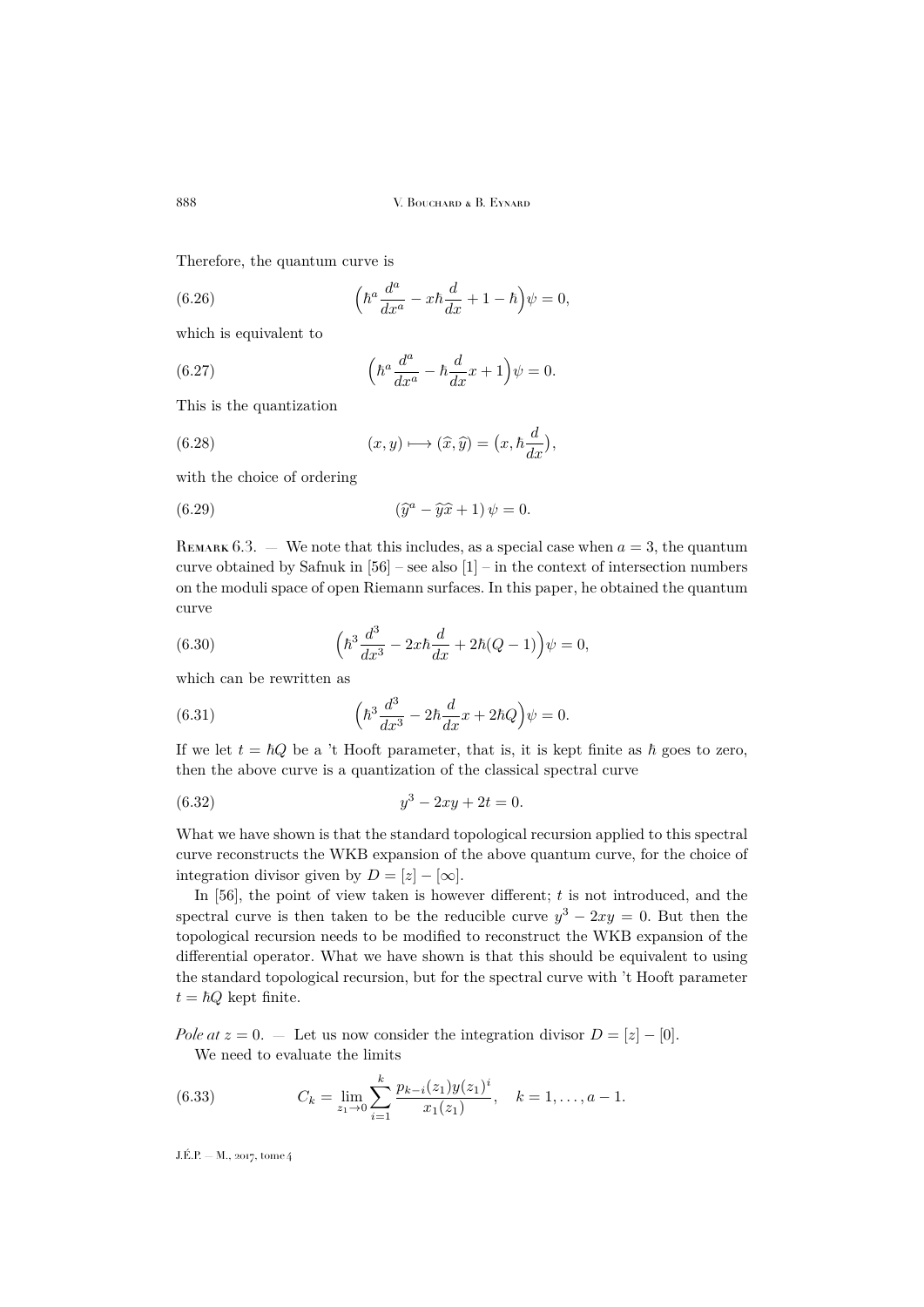Since  $p_0(z_1) = 1$ ,  $p_{a-1}(z_1) = -x(z_1)$ ,  $p_a(z_1) = 1$ , with all other  $p_i$ 's equal to zero, we get that for  $k < a - 1$ ,

(6.34) 
$$
C_k = \lim_{z_1 \to 0} \frac{y(z_1)^k}{x_1(z_1)} = \lim_{z_1 \to \infty} \frac{z_1^{k+1}}{z_1^a + 1} = 0,
$$

since  $k < a - 1$ . As for the  $k = a - 1$  case,

(6.35) 
$$
C_{a-1} = \lim_{z_1 \to 0} \frac{y(z_1)^{a-1}}{x_1(z_1)} = \lim_{z_1 \to 0} \left(\frac{z_1^a}{z_1^a + 1}\right) = 0.
$$

Therefore, the quantum curve is

(6.36) 
$$
\left(\hbar^a \frac{d^a}{dx^a} - x\hbar \frac{d}{dx} + 1\right) \psi = 0,
$$

which corresponds to the other choice of ordering

(6.37) 
$$
(\widehat{y}^a - \widehat{x}\widehat{y} + 1) \psi = 0.
$$

Again, choosing the more general integration divisor  $D = [z] - \mu[\infty] - (1 - \mu)[0]$ gives the family of quantum curves

(6.38) 
$$
\left(\hbar^a \frac{d^a}{dx^a} - x\hbar \frac{d}{dx} + 1 - \mu \hbar\right)\psi = 0,
$$

which interpolates between the two quantizations.

6.3.  $xy^a + y + 1 = 0$ . The case  $a = 2$  arises in the study of monotone Hurwitz numbers [\[21\]](#page-62-10). The Newton polygon for the case  $a = 4$  is shown in Figure [6.2.](#page-45-0) We sill study the general case  $a \geqslant 2$ , although we are not aware of an enumerative interpretation for  $a > 2$ .



<span id="page-45-0"></span>FIGURE 6.2. The Newton polygon of the curve  $xy^4 + y + 1 = 0$ .

From the Newton polygon we see that  $\lfloor \alpha_i \rfloor = 0$  for  $i = 0, \ldots, a-1$ , while  $\lfloor \alpha_a \rfloor = 1$ .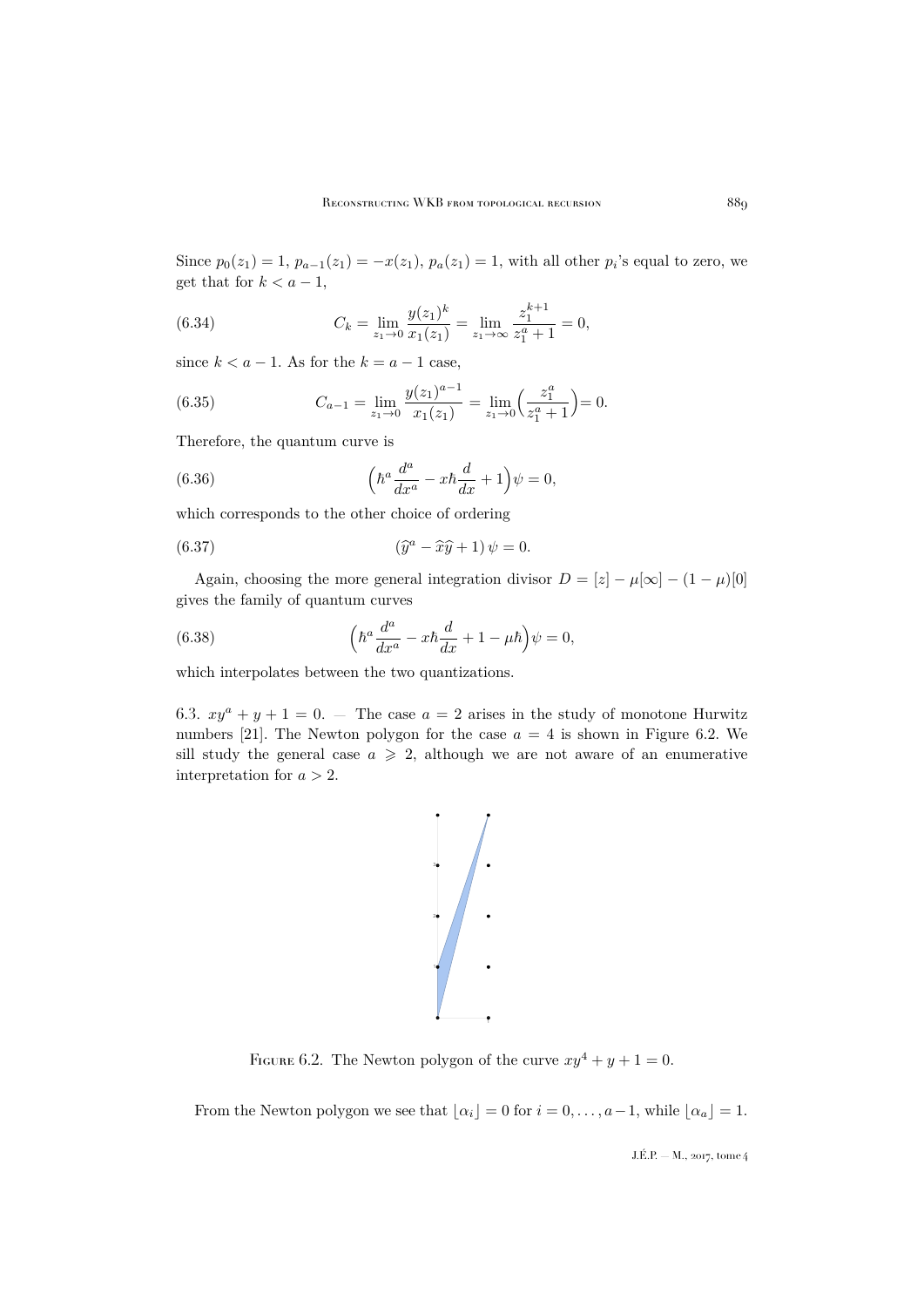6.3.1.  $a = 2$ . — Let us start with  $a = 2$ . In this case, a parameterization is  $(x, y) =$  $(-(z+1)/z^2, z)$ . R consists of the zero of dx at  $z = -2$  and the double pole of x at  $z=0.$ 

We can use the double pole at  $z = 0$  for integration divisor. We can also use the zeros of  $p_0(x) = x$ , which are at  $z = -1$  and  $z = \infty$ , since those are not in R.

*Pole at*  $z = 0$ . – The only pole of x is the double pole at  $z = 0$ , which is in R. However, it is easy to see that the correlation functions have no poles at  $z = 0$ , so we can choose the integration divisor  $D = [z] - [0]$ .<sup>(4)</sup>

Then

(6.39) 
$$
C_1 = \lim_{z_1 \to 0} \frac{p_0(z_1)y(z_1)}{x_1(z_1)} = \lim_{z_1 \to 0} z_1 = 0.
$$

The quantum curve is

(6.40) 
$$
\left(\hbar^2 \frac{d}{dx} x \frac{d}{dx} + \hbar \frac{d}{dx} + 1\right) \psi = 0.
$$

This is the quantization

(6.41) 
$$
(x, y) \longmapsto (\widehat{x}, \widehat{y}) = (x, \hbar \frac{d}{dx})
$$

with choice of ordering

(6.42) 
$$
(\widehat{y} \widehat{x} \widehat{y} + \widehat{y} + 1) \psi = 0.
$$

*Zero at*  $z = -1$ . — We choose the integration divisor  $D = [z] - [-1]$ , since  $z = -1$  is a zero of  $p_0(x) = x$ .

,

This is in fact the choice that is made in [\[21\]](#page-62-10). In this case, we need to evaluate the limit

(6.43) 
$$
\lim_{z_1 \to -1} \psi_1(x(z_1); D) = \psi(D) \lim_{z_1 \to -1} p_0(x_1(z_1))y(z_1) = 0.
$$

Then the system of differential equations becomes

(6.44) 
$$
\hbar \frac{d}{dx} \psi_1(x;D) = \psi_2(x;D) - \frac{1}{x} \psi_1(x;D) + \hbar \frac{1}{x} \psi_1(x;D).
$$

Since  $\psi_1(x; D) = \hbar x \frac{d}{dx} \psi(D)$  and  $\psi_2(x; D) = -\psi(D)$ , we get

(6.45) 
$$
\left[\hbar^2 \frac{d}{dx} x \frac{d}{dx} + \hbar \frac{d}{dx} - \hbar^2 \frac{d}{dx} + 1\right] \psi(D) = 0.
$$

This is equivalent to

(6.46) 
$$
\left[\hbar^2 x \frac{d^2}{dx^2} + \hbar \frac{d}{dx} + 1\right] \psi(D) = 0,
$$

which corresponds to the choice of ordering

(6.47) 
$$
\left(\widehat{x}\widehat{y}^2 + \widehat{y} + 1\right)\psi = 0.
$$

This is the quantum curve that was obtained in [\[21\]](#page-62-10).

<sup>&</sup>lt;sup>(4)</sup>In fact this is not quite true here. All integrals converge, except as usual the integral of  $W_{0,1}$ , and, more importantly, the integral  $\int_D \int_D \left( W_{0,2}(z_1, z_2) - \frac{dx_1 dx_2}{(x_1 - x_2)^2} \right)$ . The latter diverges, hence it needs to be regularized by letting the divisor be  $D = [z] - [a]$  for that particular integral. However, its derivatives are finite at  $a = 0$ , hence we can take the limit  $a \to 0$  for the WKB expansion.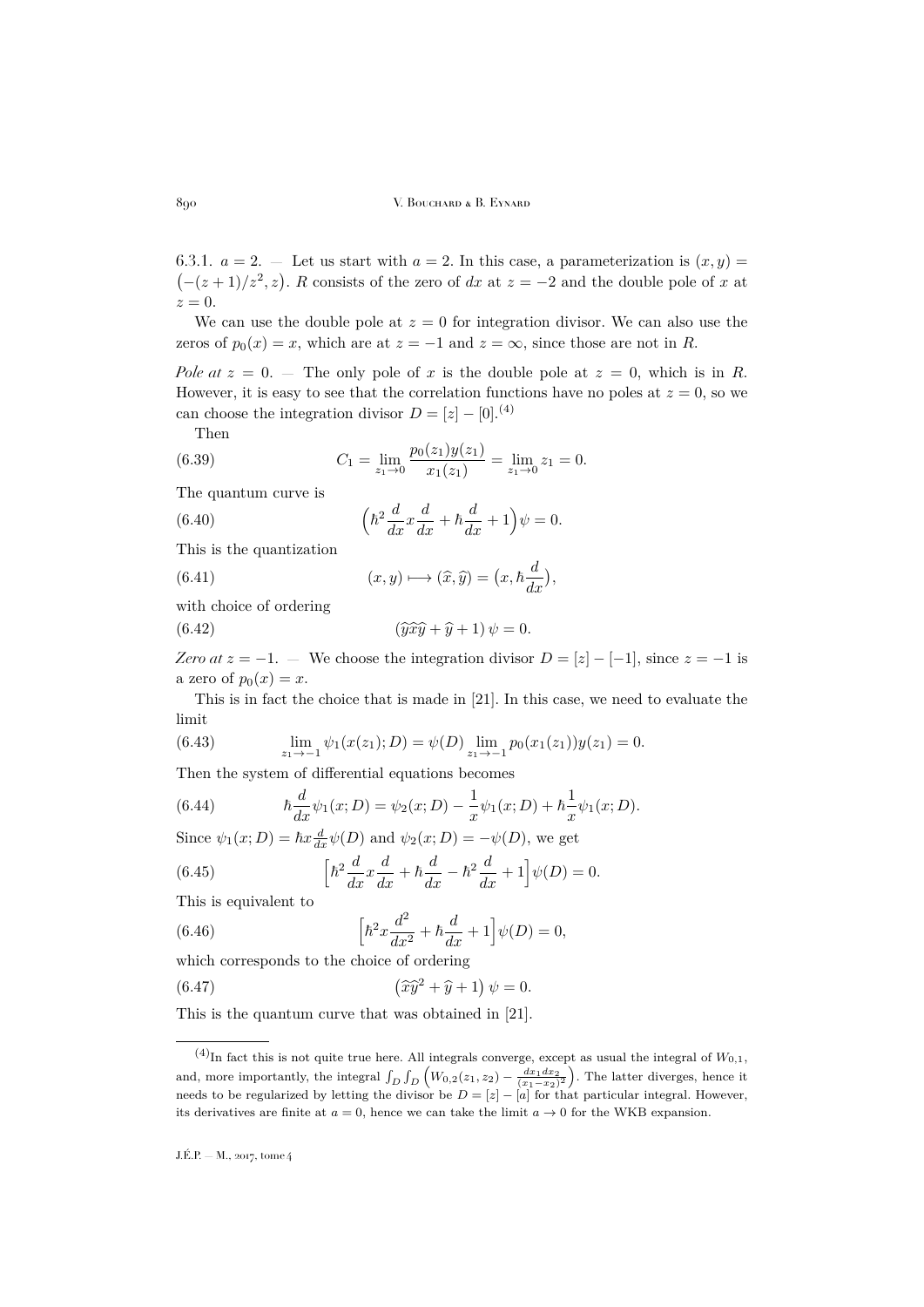*Zero at*  $z = \infty$ . —  $p_0(x) = x$  has another simple zero at  $\infty$ . We can choose the divisor  $D = [z] - [\infty]$ . In this case, we need to evaluate the limit

(6.48) 
$$
\lim_{z_1 \to \infty} \psi_1(x_1(z_1); D) = \psi(D) \lim_{z_1 \to \infty} (p_0(x_1(z_1))y(z_1))
$$

$$
= \psi(D) \lim_{z_1 \to \infty} \left(-\frac{z_1 + 1}{z_1}\right) = -\psi(D).
$$

Then the system of differential equations becomes

(6.49) 
$$
\hbar \frac{d}{dx} \psi_1(x;D) = \psi_2(x;D) - \frac{1}{x} \psi_1(x;D) + \hbar \frac{1}{x} (\psi_1(x;D) + \psi(D)).
$$

Since  $\psi_1(x; D) = \hbar x \frac{d}{dx} \psi(D)$  and  $\psi_2(x; D) = -\psi(D)$ , we get

(6.50) 
$$
\left[\hbar^2 \frac{d}{dx} x \frac{d}{dx} + \hbar \frac{d}{dx} - \hbar^2 \frac{d}{dx} + 1 - \frac{\hbar}{x}\right] \psi(D) = 0.
$$

This is equivalent to

(6.51) 
$$
\left[\hbar^2 x \frac{d^2}{dx^2} + \hbar \frac{d}{dx} + 1 - \frac{\hbar}{x}\right] \psi(D) = 0,
$$

This is still a quantization of the spectral curve, although it is not as straightforward as the previous ones. However, if we define a new  $\widetilde{\psi} = \frac{1}{x} \psi$ , then the quantum curve for  $\widetilde{\psi}$  becomes

(6.52) 
$$
\left(\hbar^2 \frac{d^2}{dx^2} x + \hbar \frac{d}{dx} + 1\right) \widetilde{\psi} = 0,
$$

which corresponds to the remaining choice of ordering

(6.53) 
$$
(\widehat{y}^2\widehat{x} + \widehat{y} + 1) \psi = 0.
$$

6.3.2.  $a > 2$ . – A parameterization is  $(x, y) = (-(z+1)/z^a, z)$ . For  $a > 2$ , the ramification points are at the simple zeros of dx at  $z = a/(1-a)$  and  $\infty$ , and the pole of x at  $z = 0$ .

It is easy to see that the correlation functions do not have poles at  $z = 0$ . Therefore, the only interesting choice of integration divisor here is the pole at  $z = 0$ . The zeros of  $p_0(x) = x$  are not so interesting here because the curve has degree  $a > 2$ , hence it is not so straightforward to calculate explicitly a quantum curve for this choice of integration divisor.

*Pole at*  $z = 0$ . — We choose the integration divisor  $D = [z] - [0]$ . We need to evaluate the limits

(6.54) 
$$
C_k = \lim_{z_1 \to 0} \sum_{i=1}^k \frac{p_{k-i}(z_1) y(z_1)^i}{x_1(z_1)}, \quad k = 1, \dots, a-1.
$$

Here,  $p_0(z_1) = x(z_1)$ ,  $p_{a-1}(z_1) = 1$ ,  $p_a(z_1) = 1$ , and all other  $p_k$ 's are zero. Thus, for  $k = 1, \ldots, a-1$ , we get

(6.55) 
$$
C_k = \lim_{z_1 \to 0} y(z_1)^k = \lim_{z_1 \to 0} z_1^k = 0.
$$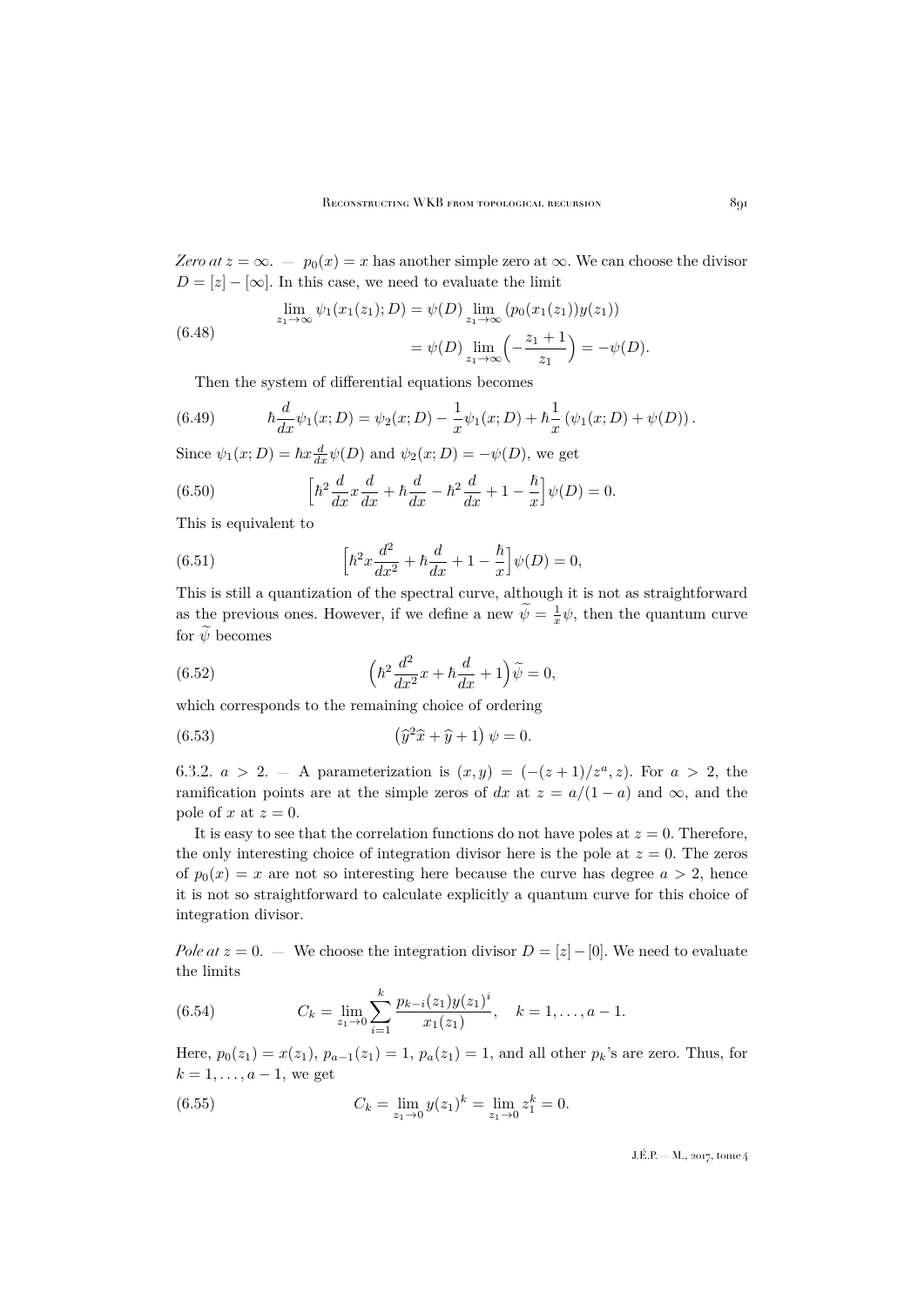Therefore, the quantum curve is

(6.56) 
$$
\left(\hbar^{a}\frac{d^{a-1}}{dx^{a-1}}x\frac{d^{a}}{dx^{a}} + \hbar\frac{d}{dx} + 1\right)\psi = 0.
$$

This is the quantization

(6.57) 
$$
(x, y) \longmapsto (\widehat{x}, \widehat{y}) = (x, \hbar \frac{d}{dx}),
$$

with the choice of ordering

(6.58) 
$$
\left(\widehat{y}^{a-1}\widehat{x}\widehat{y}+\widehat{y}+1\right)\psi=0.
$$

6.4.  $xy^a-1=0$ . — The case  $a=2$  has been called the *Bessel curve*, and was studied in [\[23\]](#page-62-12). The general case has not been studied yet from an enumerative geometric perspective.

The Newton polygon is a line segment joining  $(0,0)$  and  $(1,a)$ . Thus  $|\alpha_i| = 0$  for  $i = 0, \ldots, a-1$ , while  $|\alpha_a| = 1$ .

A parameterization is  $(x, y) = (z^a, 1/z)$ . Then  $R = \{0, \infty\}$ . x has only one pole at  $\infty$ . The correlation functions do not have poles at  $\infty$  however so we can use it as an integration divisor.

 $p_0(x) = x$  has a zero at  $z = 0$ , but it is in R, so we cannot use it for the integration divisor since the integrals will not converge.

*Pole at*  $z = \infty$ . — We choose the integration divisor  $D = [z] - [\infty]$ . Then we need to evaluate the limits

(6.59) 
$$
C_k = \lim_{z_1 \to \infty} \sum_{i=1}^k \frac{p_{k-i}(z_1) y(z_1)^i}{x_1(z_1)}, \quad k = 1, \dots, a-1.
$$

Here  $p_0(z) = x(z)$ ,  $p_i(z) = 0$  for  $i = 1, ..., a - 1$  and  $p_a(z) = -1$ . Thus

(6.60) 
$$
C_k = \lim_{z_1 \to \infty} \frac{p_0(z_1)y(z_1)^k}{x_1(z_1)} = \lim_{z_1 \to \infty} y(z_1)^k = 0.
$$

Therefore, the quantum curve is

(6.61) 
$$
\left(\hbar^a \frac{d^{a-1}}{dx^{a-1}} x \frac{d^a}{dx^a} - 1\right) \psi = 0,
$$

which corresponds to the choice of ordering

(6.62) 
$$
(\widehat{y}^{a-1}\widehat{x}\widehat{y}-1)\psi=0.
$$

6.5.  $xy^2 - xy + 1 = 0$ . — This spectral curve arises in the enumeration of dessins d'enfants [\[23\]](#page-62-12). It is related to the previous case with  $a = 2$ . Its Newton polygon is shown in Figure [6.3.](#page-49-0) From the Newton polygon, we see that  $|\alpha_i| = 0$  for  $i = 0, 1$ while  $|\alpha_2| = 1$ .

A parameterization is  $(x, y) = (z^2/(z-1), 1/z)$ . Then  $R = \{0, 2\}$ . x has two simple poles at  $z = 1$  and  $z = \infty$ .  $p_0(x) = x$  has a zero at  $z = 0$ , but it is in R, thus we cannot use it for the integration divisor since the integrals will not converge.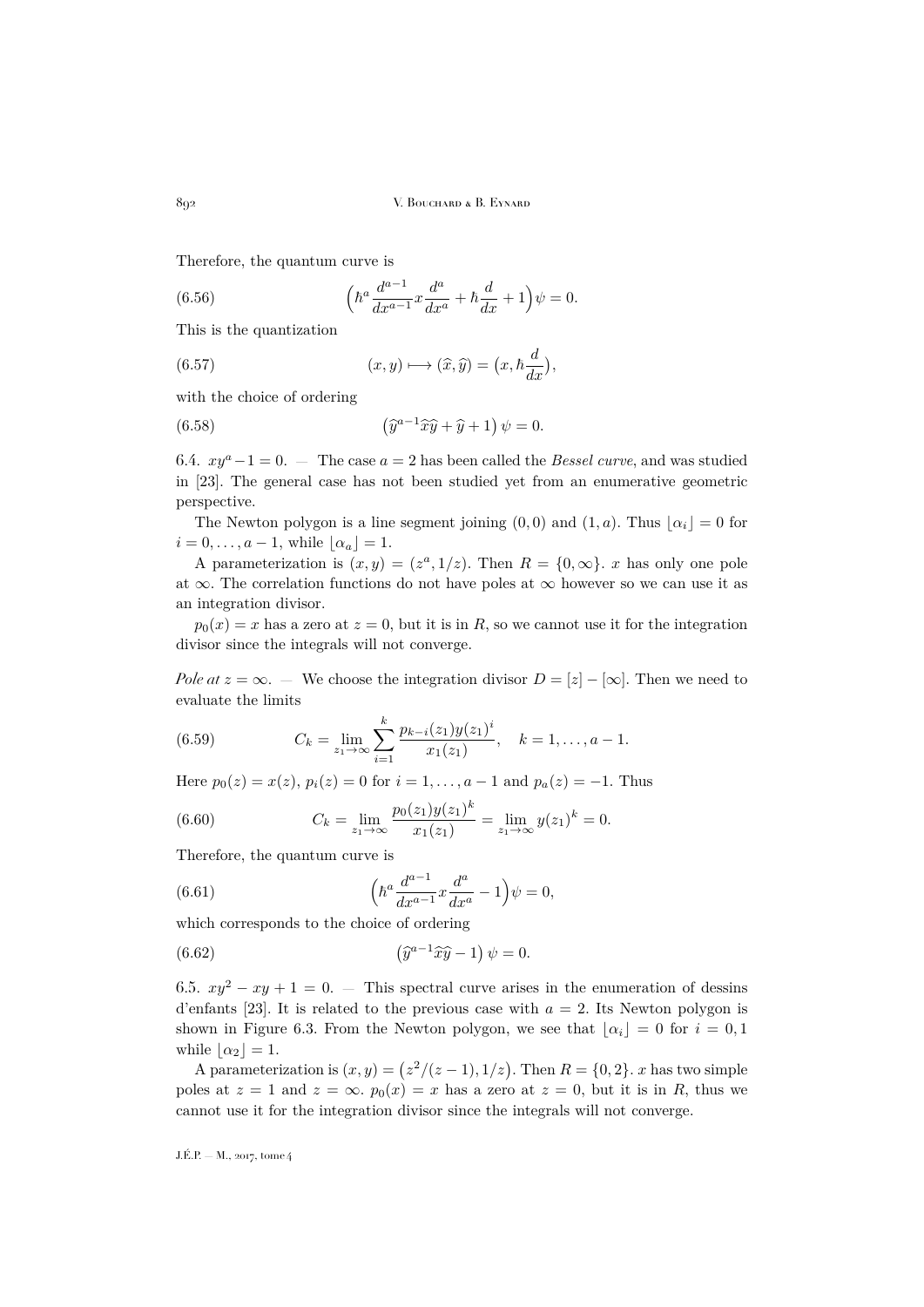

<span id="page-49-0"></span>FIGURE 6.3. The Newton polygon of the curve  $xy^2 - xy + 1 = 0$ .

*Simple pole at*  $z = 1$ . — We choose the integration divisor  $D = |z| - |1|$ . Then

(6.63) 
$$
C_1 = \lim_{z_1 \to 1} \frac{p_0(z_1)y(z_1)}{x_1(z_1)} = \lim_{z_1 \to 1} \left(\frac{1}{z_1}\right) = 1.
$$

The quantum curve is

(6.64) 
$$
\left(\hbar^2 \frac{d}{dx} x \frac{d}{dx} - \hbar x \frac{d}{dx} + 1 - \hbar\right) \psi = 0,
$$

which is equivalent to

(6.65) 
$$
\left(\hbar^2 \frac{d}{dx} x \frac{d}{dx} - \hbar \frac{d}{dx} x + 1\right) \psi = 0,
$$

This is the quantization

(6.66) 
$$
(x, y) \longmapsto (\widehat{x}, \widehat{y}) = (x, \hbar \frac{d}{dx}),
$$

with choice of ordering

(6.67) 
$$
(\widehat{y}\widehat{x}\widehat{y} - \widehat{y}\widehat{x} + 1)\psi = 0.
$$

This is the quantum curve that was obtained in [\[23\]](#page-62-12).

*Simple pole at*  $z = \infty$ . — We choose the integration divisor  $D = [z] - [\infty]$ . Then

(6.68) 
$$
C_1 = \lim_{z_1 \to \infty} \frac{p_0(z_1)y(z_1)}{x_1(z_1)} = \lim_{z_1 \to \infty} \left(\frac{1}{z_1}\right) = 0.
$$

The quantum curve is

(6.69) 
$$
\left(\hbar^2 \frac{d}{dx} x \frac{d}{dx} - \hbar x \frac{d}{dx} + 1\right) \psi = 0,
$$

which corresponds to the choice of ordering

(6.70) 
$$
(\widehat{y}\widehat{x}\widehat{y} - \widehat{x}\widehat{y} + 1)\psi = 0.
$$

The ordering is different only for the second term.

Choosing the more general integration divisor  $D = [z] - \mu[1] - (1 - \mu)[\infty]$  gives the family of quantum curves

(6.71) 
$$
\left(\hbar^2 \frac{d}{dx} x \frac{d}{dx} - \hbar x \frac{d}{dx} + 1 - \mu \hbar\right) \psi = 0,
$$

which interpolates between the two quantizations.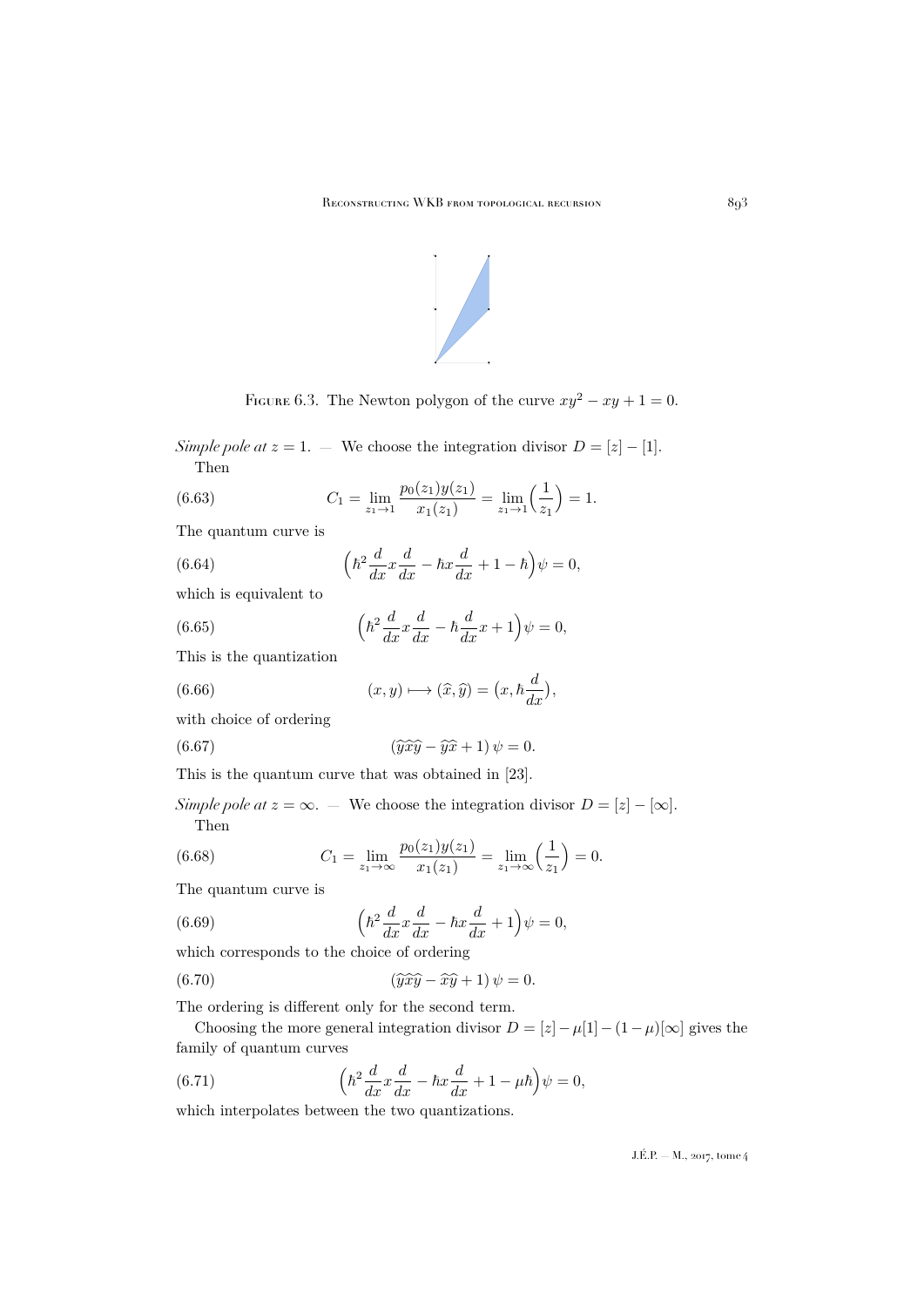6.6.  $x^2y^2 + 2xy - y + 1 = 0$ . — This example is the first that we encounter that is not linear in x. The Newton polygon is shown in Figure [6.4.](#page-50-0) From the Newton polygon, we see that  $\lfloor \alpha_i \rfloor = 0$ ,  $i = 0, 1$ , while  $\lfloor \alpha_2 \rfloor = 2$ .



<span id="page-50-0"></span>FIGURE 6.4. The Newton polygon of the curve  $x^2y^2 + 2xy - y + 1 = 0$ .

A parameterization is  $(x, y) = \left(-\frac{1 + z}{z^2}, z^2\right)$ . There are two ramification points;  $z = -2$ , the zero of dx, and  $z = 0$ , the double pole of x. x also has simple zeros at  $z = -1$  and  $z = \infty$ .

Here the correlation functions do have poles at  $z = 0$ , so we cannot use the double pole of x for the integration divisor. But  $p_0(x) = x^2$  has two zeros at  $z = -1$  and  $z = \infty$  that are not in R. We can use those for the integration divisor.

*Zero at*  $z = -1$ . — We choose the integration divisor to be  $D = [z] - [-1]$ . Then we need to evaluate:

(6.72) 
$$
\lim_{z_1 \to -1} \psi_1(x(z_1); D) = \psi(D) \lim_{z_1 \to -1} (p_0(z_1)y(z_1))
$$

$$
= \psi(D) \lim_{z_1 \to -1} \left( \frac{(1+z_1)^2}{z_1^2} \right) = 0.
$$

Then the system of differential equations becomes

(6.73) 
$$
\hbar \frac{d}{dx} (\psi_1(x;D)) = \psi_2(x;D) - \frac{2x-1}{x^2} \psi_1(x;D) + \hbar \frac{1}{x} \psi_1(x;D).
$$

But  $\psi_1(x; D) = x^2 \hbar \frac{d}{dx} \psi(D)$  and  $\psi_2(x; D) = -\psi(D)$ , thus the equation becomes

(6.74) 
$$
\left[\hbar^2 \frac{d}{dx} x^2 \frac{d}{dx} + (2x - 1)\hbar \frac{d}{dx} - \hbar^2 x \frac{d}{dx} + 1\right] \psi(D) = 0.
$$

This is equivalent to

(6.75) 
$$
\left(\hbar^2 x \frac{d}{dx} x \frac{d}{dx} + \hbar (2x - 1) \frac{d}{dx} + 1\right) \psi(D) = 0,
$$

which is the quantization

(6.76) 
$$
(x, y) \longmapsto (\widehat{x}, \widehat{y}) = (x, \hbar \frac{d}{dx}),
$$

with choice of ordering

(6.77) 
$$
(\widehat{x}\widehat{y}\widehat{x}\widehat{y} + (2\widehat{x} - 1)\widehat{y} + 1)\psi = 0.
$$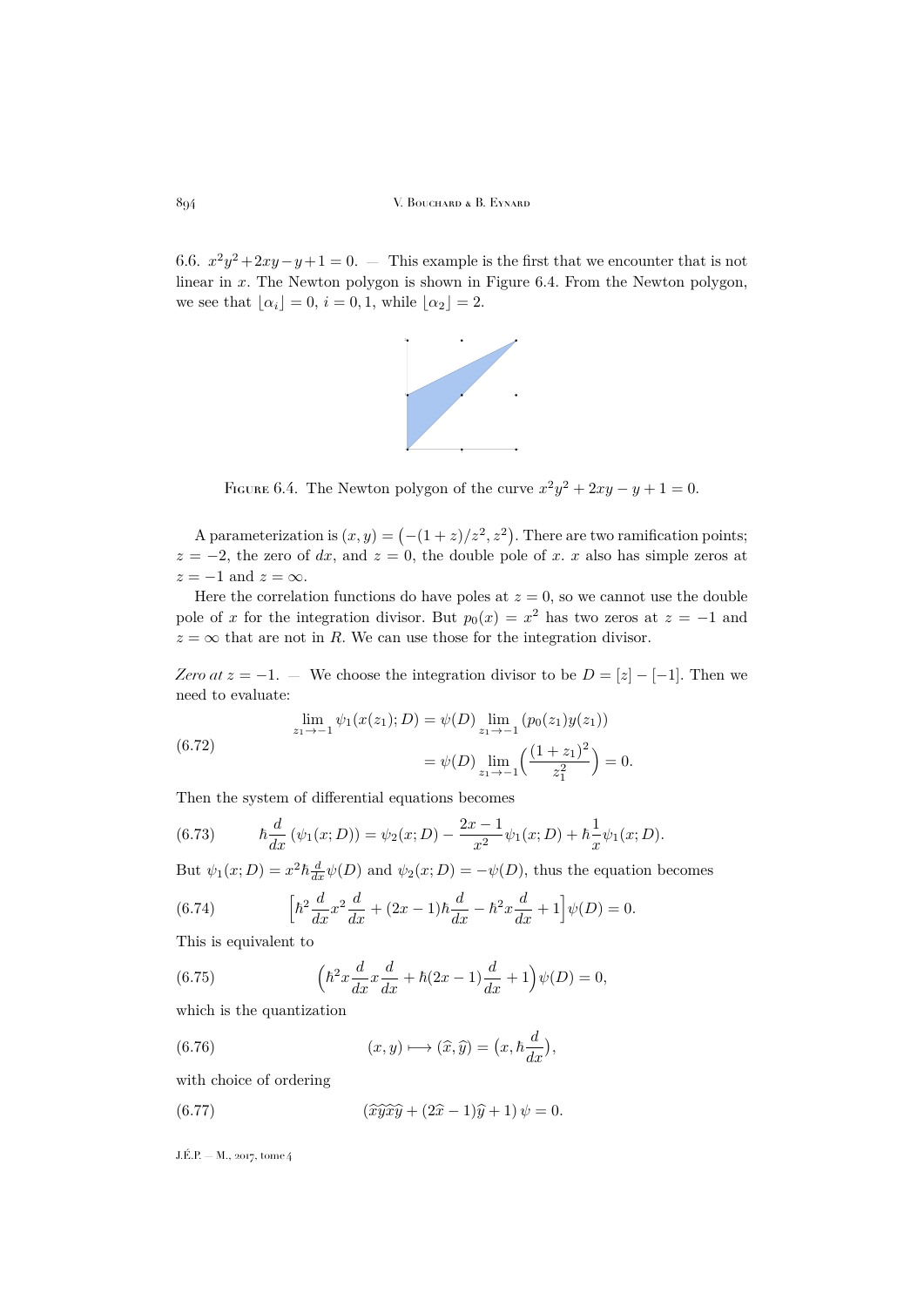*Zero at*  $z = \infty$ . — We choose the integration divisor to be  $D = [z] - [\infty]$ . Then we need to evaluate:

(6.78) 
$$
\lim_{z_1 \to \infty} \psi_1(x_1(z_1); D) = \psi(D) \lim_{z_1 \to \infty} \left( \frac{(1+z_1)^2}{z_1^2} \right) = \psi(D).
$$

Then the system of differential equations becomes

(6.79) 
$$
\hbar \frac{d}{dx} (\psi_1(x;D)) = \psi_2(x;D) - \frac{2x-1}{x^2} \psi_1(x;D) + \hbar \frac{1}{x} (\psi_1(x;D) - \psi(D)).
$$

But  $\psi_1(x; D) = x^2 \hbar \frac{d}{dx} \psi(D)$  and  $\psi_2(x; D) = -\psi(D)$ , thus the equation becomes

(6.80) 
$$
\left[\hbar^2 x \frac{d}{dx} x \frac{d}{dx} + (2x - 1)\hbar \frac{d}{dx} + 1 + \frac{\hbar}{x}\right] \psi(D) = 0,
$$

which is a quantization, albeit not straightforward, of the spectral curve.

However, if we rewrite it in terms of the rescaled  $\tilde{\psi} = \frac{1}{x}\psi$ , then the quantum curve becomes

(6.81) 
$$
\left(\hbar^2 \frac{d}{dx} x \frac{d}{dx} x + \hbar \frac{d}{dx} (2x - 1) + 1\right) \widetilde{\psi} = 0,
$$

which corresponds to the choice of ordering

(6.82) 
$$
(\widehat{y}\widehat{x}\widehat{y}\widehat{x} + \widehat{y}(2\widehat{x} - 1) + 1)\psi = 0.
$$

6.7.  $4y^2 - x^2 + 4 = 0$ . — This curve appears as the spectral curve of the Gaussian matrix model (see [\[50,](#page-63-21) [57\]](#page-63-23)). We will say more about this application below.

A parameterization is  $(x, y) = (z + 1/z, \frac{1}{2}(z - 1/z))$ . Its Newton polygon is shown



<span id="page-51-0"></span>FIGURE 6.5. The Newton polygon of the curve  $4y^2 - x^2 + 4 = 0$ .

in Figure [6.5.](#page-51-0) We see that  $|\alpha_i| = 0$ ,  $i = 0, 1, 2$ . We can choose the two simples poles of x at  $z = 0$ ,  $\infty$  for the integration divisor.

*Simple pole at*  $z = 0$ . — We choose the integration divisor to be  $D = [z] - [0]$ . Then we need to evaluate:

(6.83) 
$$
C_1 = \lim_{z_1 \to 0} \frac{p_0(z_1)y(z_1)}{x(z_1)} = 2 \lim_{z_1 \to 0} \left(\frac{z_1^2 - 1}{z_1^2 + 1}\right) = -2.
$$

The quantum curve is then

(6.84) 
$$
\left(4\hbar^2 \frac{d^2}{dx^2} - x^2 + 4 + 2\hbar\right)\psi = 0,
$$

which is a non-trivial quantization of the original spectral curve.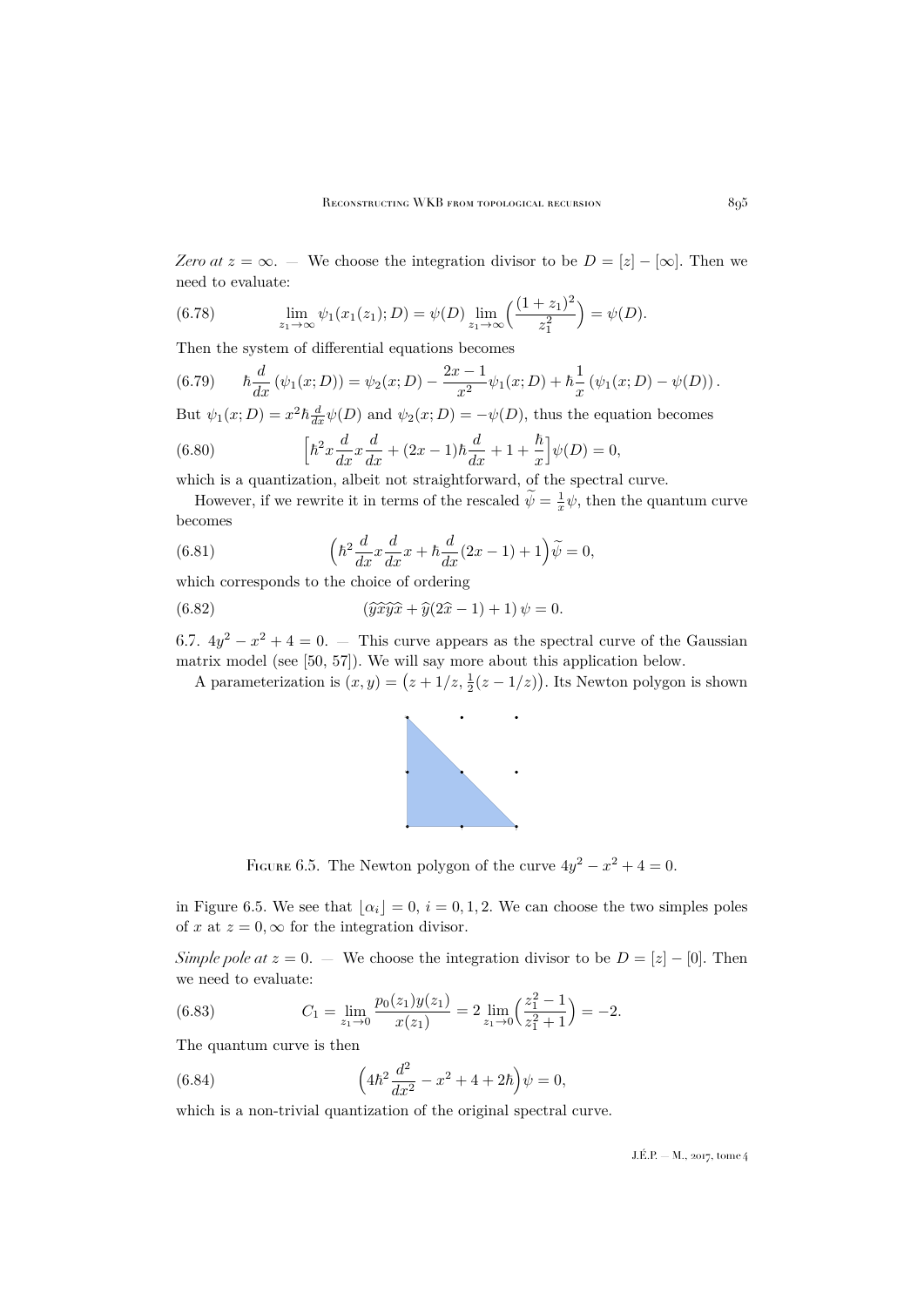*Simple pole at*  $z = \infty$ . — The calculation for this case is similar. We get

(6.85) 
$$
C_1 = \lim_{z_1 \to \infty} \frac{p_0(z_1)y(z_1)}{x(z_1)} = 2 \lim_{z_1 \to \infty} \left(\frac{z_1^2 - 1}{z_1^2 + 1}\right) = 2.
$$

The quantum curve is then

(6.86) 
$$
\left(4\hbar^2 \frac{d^2}{dx^2} - x^2 + 4 - 2\hbar\right)\psi = 0,
$$

which can be obtained from the other quantum curve by  $\hbar \to -\hbar$ .

Choosing the more general integration divisor  $D = [z] - \mu[0] - (1 - \mu)[\infty]$  gives the family of quantum curves

(6.87) 
$$
\left(4\hbar^2 \frac{d^2}{dx^2} - x^2 + 4 + 2(2\mu - 1)\hbar\right)\psi = 0,
$$

which interpolates between the two quantizations. In particular, for  $\mu = 1/2$  we get the straightforward quantization

(6.88) 
$$
(4\hat{y}^2 - \hat{x}^2 + 4) \psi = 0.
$$

*Relation to the Gaussian matrix model*. — Let us now explain the relation between this curve and the Gaussian matrix model. Consider the Gaussian matrix integral

(6.89) 
$$
Z_N = \int_{H_N} dM \, e^{-(1/2\hbar) \operatorname{Tr} M^2}.
$$

It is known [\[50,](#page-63-21) [57\]](#page-63-23) that the expectation value of the characteristic polynomial

(6.90) 
$$
p_N(x) = \langle \det(x - M) \rangle = \frac{1}{Z_N} \int_{H_N} \det(x - M) dM e^{-(1/2\hbar) \operatorname{Tr} M^2},
$$

is the monic orthogonal polynomial with respect to the measure  $e^{-x^2/2\hbar}$ . It is therefore the Hermite polynomial of degree N, in the variable  $x/\sqrt{\hbar}$ , i.e.,

(6.91) 
$$
p_N(x) = \hbar^{N/2} H_N(x/\sqrt{\hbar}).
$$

From it we define

(6.92) 
$$
\psi_N(x) = e^{-x^2/4\hbar} p_N(x).
$$

The differential equation obeyed by Hermite polynomials,  $H''_N - xH'_N + NH_N = 0$ implies for  $\psi_N$  the equation

(6.93) 
$$
4\hbar^2 \psi_N'' = (x^2 - 4\hbar N - 2\hbar)\psi_N.
$$

The choice  $N = 1/\hbar$  gives

(6.94) 
$$
4\hbar^2\psi_N'' = (x^2 - 4 - 2\hbar)\psi_N.
$$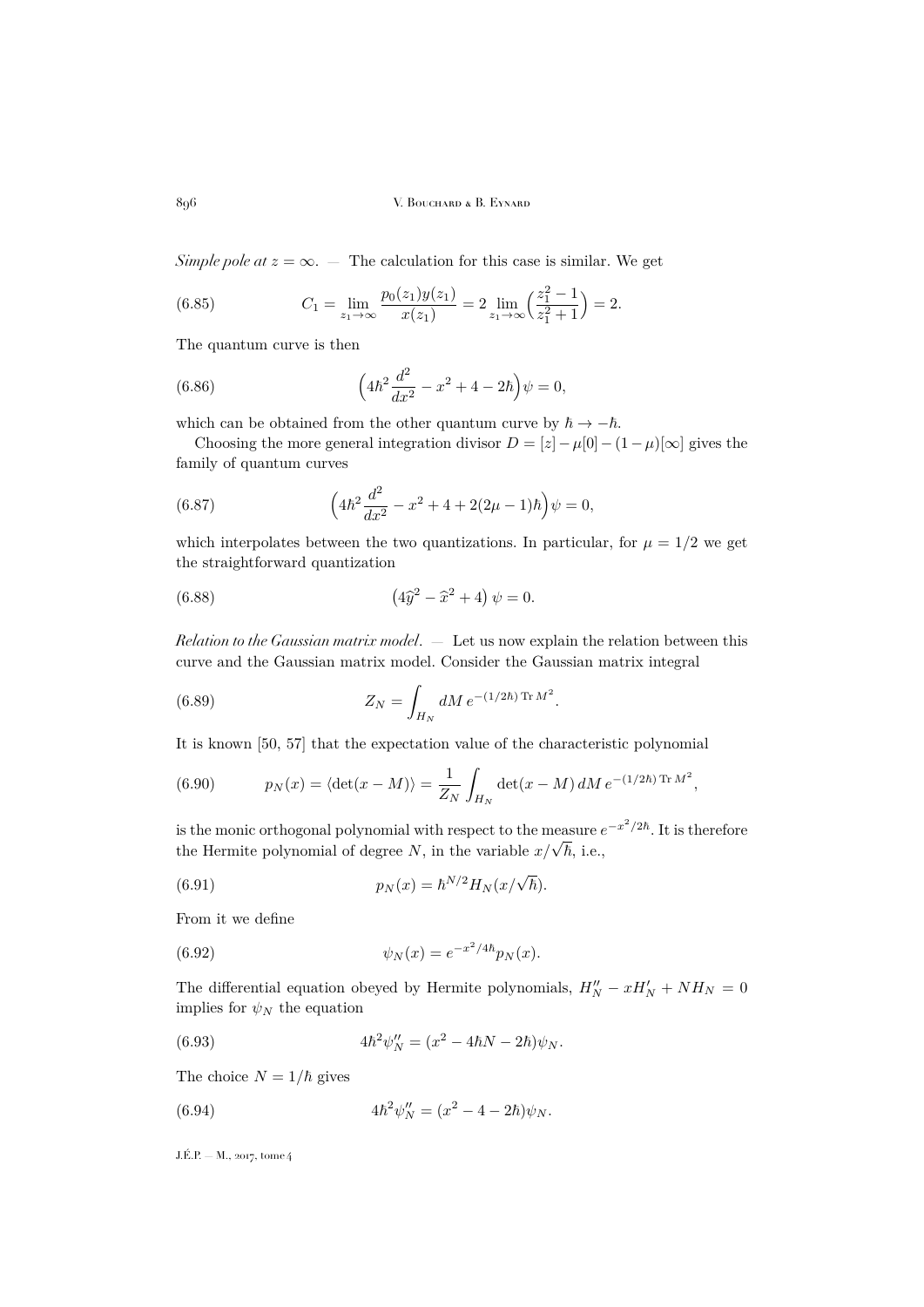On the other hand, we have

$$
\langle \det(x - M) \rangle
$$
  
\n
$$
= \langle e^{N \ln x + \text{Tr}\ln(1 - M/x)} \rangle
$$
  
\n
$$
= x^N \langle \exp \int_{x' = \infty}^x \text{Tr} \frac{dx'}{x' - M} - \frac{dx'}{x'} \rangle
$$
  
\n
$$
= x^N \sum_{n=0}^{\infty} \frac{1}{n!} \int_{x'_1 = \infty}^x \cdots \int_{x'_n = \infty}^x \langle \prod_{i=1}^n \text{Tr} \frac{dx'_i}{x'_i - M} \rangle'
$$
  
\n(6.95)  
\n
$$
= x^N \exp \left( \int_{x' = \infty}^x \langle \text{Tr} \frac{dx'}{x' - M} - \frac{dx'}{x'} \rangle + \sum_{n=2}^{\infty} \frac{1}{n!} \int_{x'_1 = \infty}^x \cdots \int_{x'_n = \infty}^x \langle \prod_{i=1}^n \text{Tr} \frac{dx'_i}{x'_i - M} \rangle_c \right)
$$
  
\n
$$
= x^N \exp \left( \int_{x' = \infty}^{x'} W_1(x) - \frac{N dx'}{x'} + \sum_{n=2}^{\infty} \frac{1}{n!} \int_{x'_1 = \infty}^x \cdots \int_{x'_n = \infty}^x W_n(x'_1, \dots, x'_n) \right),
$$

where in the third line,  $\langle \cdot \rangle'$  means that we should replace  $dx'_i/(x'_i - M)$  by  $dx'_i/(x'_i-M) - dx'_i/x'_i$  (i.e., we regularize the behavior at  $\infty$ , which is where the choice of the divisor matters). In the Gaussian matrix model, all  $W_n$ 's have a series expansion

(6.96) 
$$
W_n(x_1,...,x_n) = \sum_{g=0}^{\infty} \hbar^{2g-2+n} W_{g,n}(x_1,...,x_n),
$$

and each coefficient  $W_{g,n}$  satisfies the topological recursion with the spectral curve  $4y^2 = x^2 - 4.$ 

In other words, with our method we have recovered that the orthogonal polynomials associated to the Gaussian matrix model are Hermite polynomials, and our quantum spectral curve is nothing but the differential equation satisfied by Hermite polynomials.

6.8.  $xy^2 + (1-x)y - c = 0$ . — This curve arises in the Laguerre Random Matrix ensemble. Its quantum curve is associated to Laguerre polynomials. A parametrization is  $(x, y) = ((c - z)/z(z - 1), z)$ . Then  $R = \{(c + \sqrt{c^2 - c}), (c - \sqrt{c^2 - c})\}.$ 



<span id="page-53-0"></span>FIGURE 6.6. The Newton polygon of the curve  $xy^2 + (1 - x)y - c = 0$ .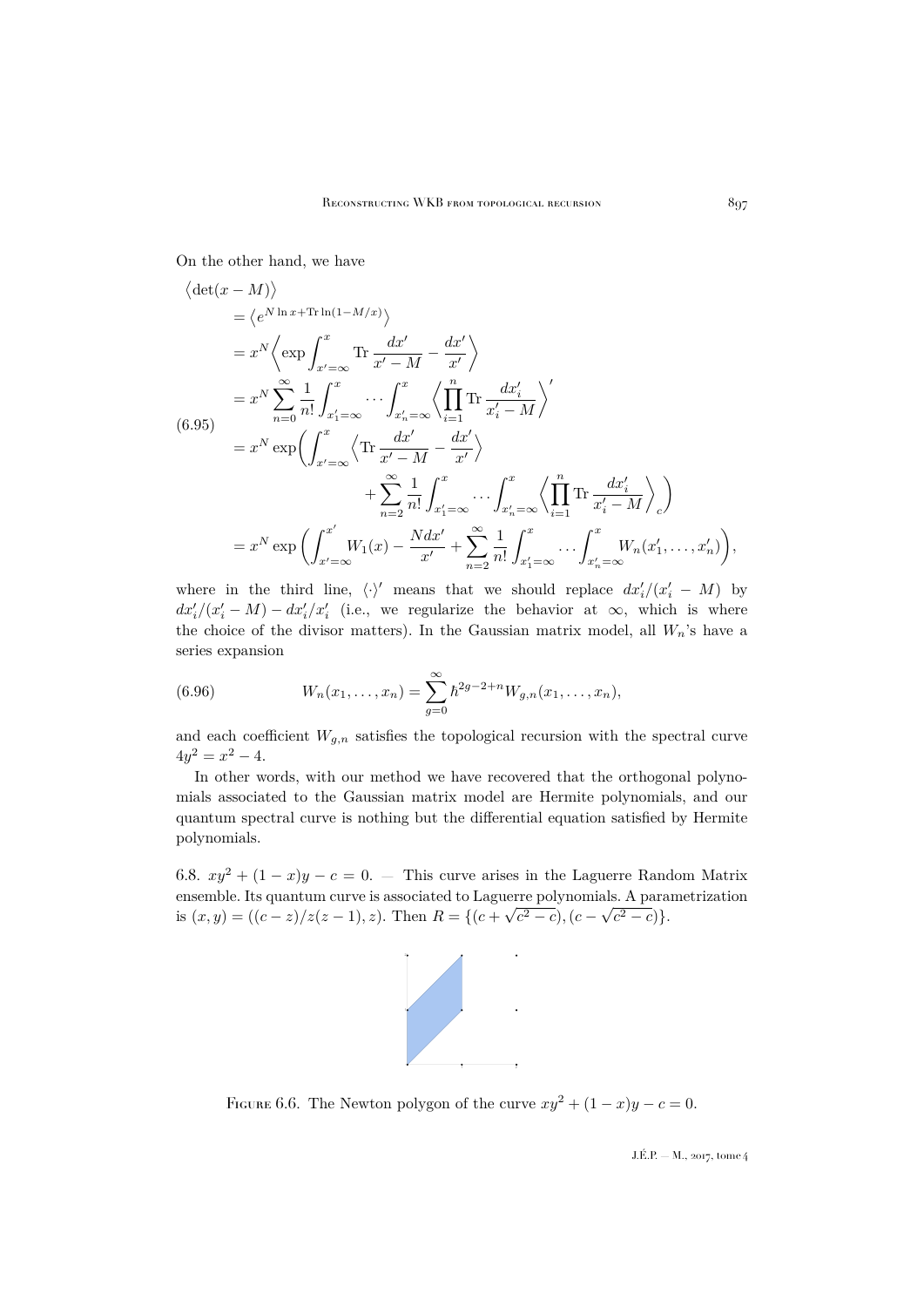x has simple poles at  $z = 0, 1$ , and  $p_0(x) = x$  vanishes at  $z = c, \infty$ . We can use all four of these points for the integration divisor.

Its Newton polygon is shown in Figure [6.6.](#page-53-0) We see that  $\lfloor \alpha_i \rfloor = 0$  for  $i = 0, 1$ , and  $\lfloor \alpha_2 \rfloor = 1.$ 

*Simple pole at*  $z = 0$ . — We choose the integration divisor  $D = [z] - [0]$ . We calculate

(6.97) 
$$
C_1 = \lim_{z_1 \to 0} \frac{p_0(z_1)y(z_1)}{x(z_1)} = \lim_{z_1 \to 0} z_1 = 0.
$$

The quantum curve is then

(6.98) 
$$
\left(\hbar^2 \frac{d}{dx} x \frac{d}{dx} + \hbar (1-x) \frac{d}{dx} - c\right) \psi = 0,
$$

which is the quantization

(6.99) 
$$
(x, y) \longmapsto (\widehat{x}, \widehat{y}) = (x, \hbar \frac{d}{dx}),
$$

with choice of ordering

(6.100) 
$$
(\widehat{y} \widehat{x} \widehat{y} + (1 - \widehat{x}) \widehat{y} - c) \psi = 0.
$$

This is indeed the Laguerre equation.

*Simple pole at*  $z = 1$ . — We choose the integration divisor  $D = \lfloor z \rfloor - \lfloor 1 \rfloor$ . Evaluating the limit at  $z_1 \rightarrow 1$ , we get  $C_1 = 1$ , thus the quantum curve is

(6.101) 
$$
\left(\hbar^2 \frac{d}{dx} x \frac{d}{dx} + \hbar (1-x) \frac{d}{dx} - c - \hbar\right) \psi = 0,
$$

which is equivalent to

(6.102) 
$$
\left(\hbar^2 \frac{d}{dx} x \frac{d}{dx} + \hbar \frac{d}{dx} (1-x) - c\right) \psi = 0.
$$

This corresponds to the choice of ordering

(6.103) 
$$
(\widehat{y}\widehat{x}\widehat{y} + \widehat{y}(1-\widehat{x}) - c)\psi = 0.
$$

With the more general integration divisor  $D = [z] - \mu[1] - (1 - \mu)[0]$ , we get the family of quantum curves

(6.104) 
$$
\left(\hbar^2 \frac{d}{dx} x \frac{d}{dx} + \hbar (1-x) \frac{d}{dx} - c - \mu \hbar\right) \psi = 0,
$$

which interpolates between the two quantizations.

*Zero at*  $z = c$ . — We choose the integration divisor  $D = [z] - [c]$ . Then we need to evaluate

(6.105) 
$$
\lim_{z_1 \to 1} \psi_1(x_1(z_1); D) = \psi(D) \lim_{z_1 \to c} x(z_1) y(z_1) = 0.
$$

The system becomes

(6.106) 
$$
\hbar \frac{d}{dx} \psi_1(x;D) = \psi_2(x;D) - \frac{1-x}{x} \psi_1(x;D) + \hbar \frac{1}{x} \psi_1(x;D).
$$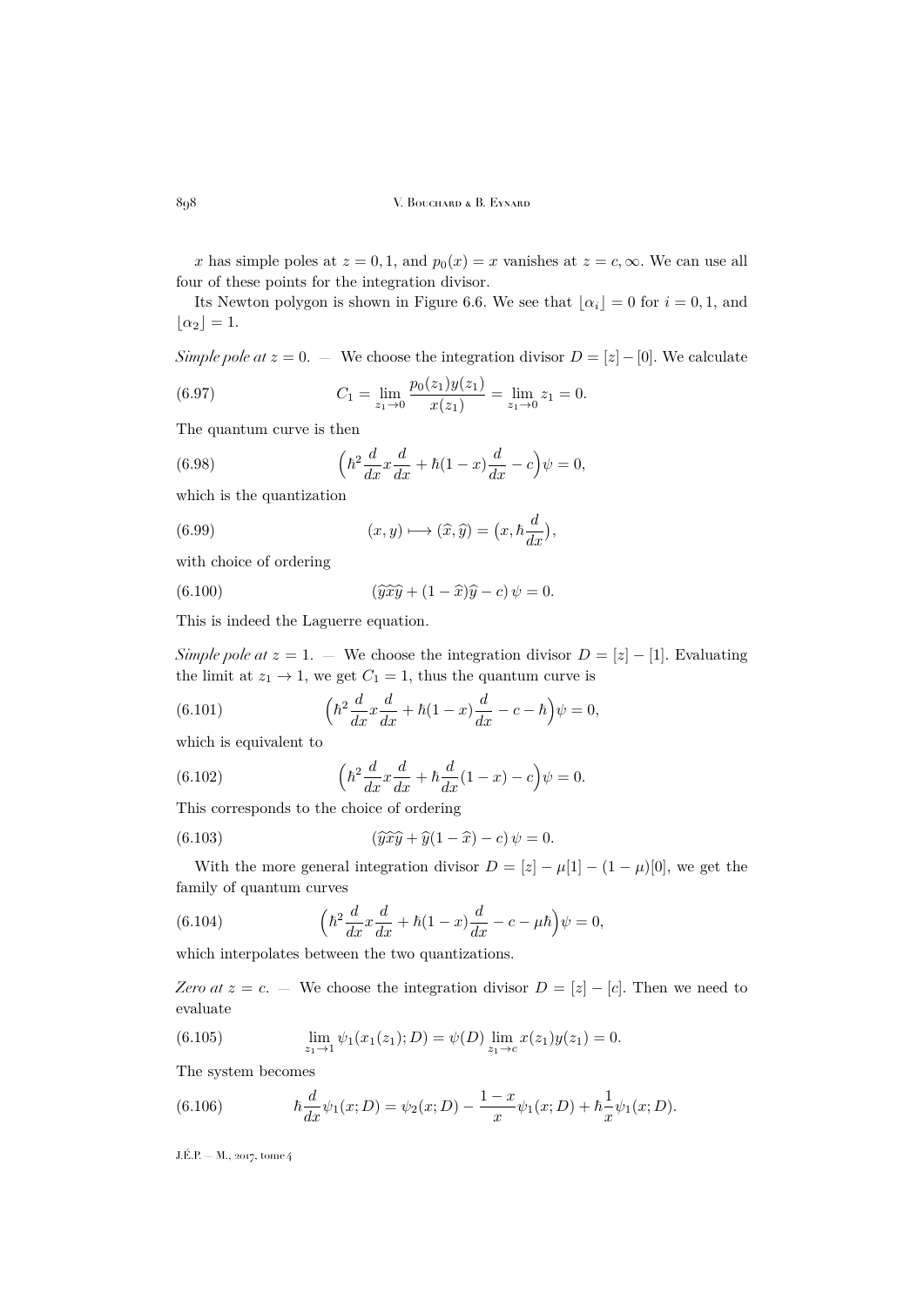But  $\psi_2(x; D) = c\psi(D)$  and  $\psi_1(x; D) = x\hbar \frac{d}{dx}\psi(D)$ , thus we get the quantum curve

(6.107) 
$$
\left(\hbar^2 \frac{d}{dx} x \frac{d}{dx} + (1-x)\hbar \frac{d}{dx} - \hbar^2 \frac{d}{dx} - c\right) \psi = 0,
$$

which is equivalent to

(6.108) 
$$
\left(\hbar^2 x \frac{d^2}{dx^2} + (1-x)\hbar \frac{d}{dx} - c\right) \psi = 0.
$$

This corresponds to the choice of ordering

(6.109) 
$$
\left(\widehat{x}\widehat{y}^2 + (1-\widehat{x})\widehat{y} - c\right)\psi = 0.
$$

*Zero at*  $z = \infty$ . — We choose the integration divisor  $D = [z] - [\infty]$ . In this case we get

(6.110) 
$$
\lim_{z_1 \to \infty} \psi_1(x_1(z_1); D) = \psi(D) \lim_{z_1 \to \infty} x(z_1)y(z_1) = -\psi(D).
$$

The system becomes

(6.111) 
$$
\hbar \frac{d}{dx} \psi_1(x;D) = \psi_2(x;D) - \frac{1-x}{x} \psi_1(x;D) + \hbar \frac{1}{x} (\psi_1(x;D) + \psi(D)).
$$

But  $\psi_2(x; D) = c\psi(D)$  and  $\psi_1(x; D) = x\hbar \frac{d}{dx}\psi(D)$ , thus we get the quantum curve

(6.112) 
$$
\left(\hbar^2 \frac{d}{dx} x \frac{d}{dx} + (1-x)\hbar \frac{d}{dx} - \hbar^2 \frac{d}{dx} - c - \hbar \frac{1}{x}\right) \psi = 0,
$$

which is equivalent to

(6.113) 
$$
\left(\hbar^2 x \frac{d^2}{dx^2} + (1-x)\hbar \frac{d}{dx} - c - \hbar \frac{1}{x}\right)\psi = 0.
$$

This is another quantization of the spectral curve, although not as straightforward.

6.9.  $x^5y^2+x^2y+1=0$ .  $-$  This curve is an interesting example that is of higher degree in x. A parameterization is  $(x, y) = ((z - 1)/z^2, -z^5/(z - 1)^3)$ . Then  $R = \{0, 2\}$ . The Newton polygon is shown in Figure [6.7.](#page-55-0) We see that  $\lfloor \alpha_0 \rfloor = 0$ ,  $\lfloor \alpha_1 \rfloor = 2$  and  $\lfloor \alpha_2 \rfloor = 5$ .



<span id="page-55-0"></span>FIGURE 6.7. The Newton polygon of the curve  $x^5y^2 + x^2y + 1 = 0$ .

The only pole of x is at  $z = 0$ . It is a double pole, hence is in R. In fact, the correlation functions have poles at  $z = 0$ , so we cannot use it for the integration divisor since the integrals would not converge.

However,  $p_0(x) = x^5$  has zeros at  $z = 1$  and  $z = \infty$  that we can use.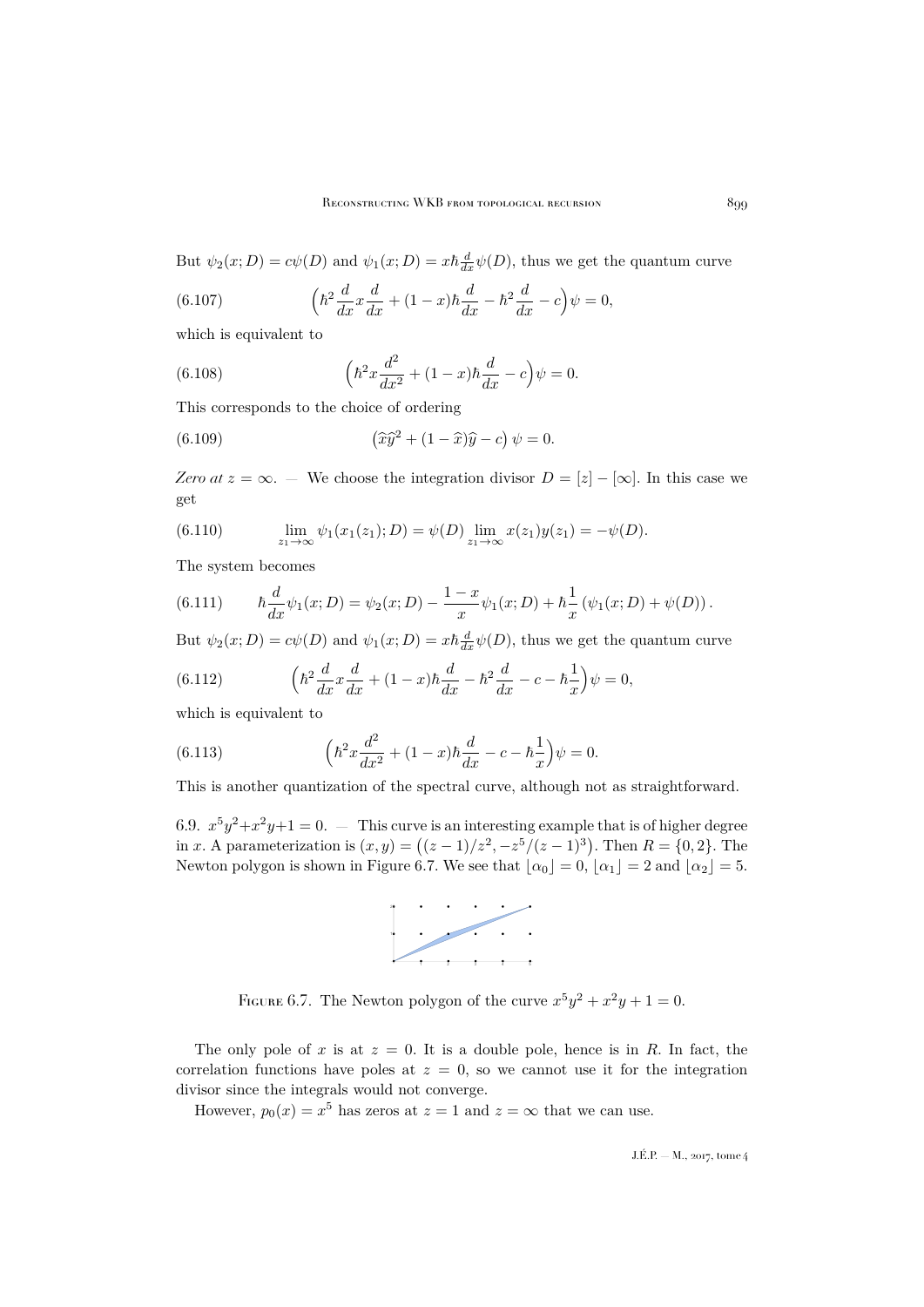*Zero at*  $z = 1$ . — We choose the integration divisor  $D = [z] - [1]$ . We need to evaluate

(6.114) 
$$
\lim_{z_1 \to 1} \psi_1(x(z_1); D) = \psi(D) \lim_{z_1 \to 1} \left( \frac{p_0(z_1)y(z_1)}{x(z_1)^{\lfloor \alpha_1 \rfloor}} \right)
$$

$$
= -\psi(D) \lim_{z_1 \to 1} \left( \frac{(z_1 - 1)^3}{z_1^6} \frac{z_1^5}{(z_1 - 1)^3} \right) = -\psi(D).
$$

Then the differential equation becomes

(6.115) 
$$
\hbar \frac{d}{dx} (\psi_1(x;D)) = \frac{1}{x^2} \psi_2(x;D) - \frac{x^4}{x^7} \psi_1(x;D) + \hbar \frac{1}{x} (\psi_1(x;D) + \psi(D)).
$$

But  $\psi_1(x; D) = x^3 \hbar \frac{d}{dx} \psi(D)$  and  $\psi_2(x; D) = -\psi(D)$ , hence we get

(6.116) 
$$
\left[\hbar^2 \frac{d}{dx} x^3 \frac{d}{dx} + \hbar \frac{d}{dx} - x^2 \hbar^2 \frac{d}{dx} + \frac{1}{x^2} - \frac{\hbar}{x}\right] \psi(D) = 0.
$$

This is equivalent to

(6.117) 
$$
\left[\hbar^2 x^3 \frac{d}{dx} x^2 \frac{d}{dx} + \hbar x^2 \frac{d}{dx} + 1 - \hbar x\right] \psi(D) = 0,
$$

which is a non-trivial quantization of the original spectral curve.

*Zero at*  $z = \infty$ . — We choose the integration divisor  $D = [z] - [\infty]$ . We need to evaluate

(6.118) 
$$
\lim_{z_1 \to \infty} \psi_1(x(z_1); D) = -\psi(D) \lim_{z_1 \to \infty} \left( \frac{(z_1 - 1)^3}{z_1^6} \frac{z_1^5}{(z_1 - 1)^3} \right) = 0.
$$

Then the differential equation becomes

(6.119) 
$$
\hbar \frac{d}{dx} (\psi_1(x;D)) = \frac{1}{x^2} \psi_2(x;D) - \frac{x^4}{x^7} \psi_1(x;D) + \hbar \frac{1}{x} \psi_1(x;D).
$$

But  $\psi_1(x; D) = x^3 \hbar \frac{d}{dx} \psi(D)$  and  $\psi_2(x; D) = -\psi(D)$ , hence we get

(6.120) 
$$
\left[\hbar^2 \frac{d}{dx} x^3 \frac{d}{dx} + \hbar \frac{d}{dx} - x^2 \hbar^2 \frac{d}{dx} + \frac{1}{x^2}\right] \psi(D) = 0.
$$

This is equivalent to

(6.121) 
$$
\left[\hbar^2 x^3 \frac{d}{dx} x^2 \frac{d}{dx} + \hbar x^2 \frac{d}{dx} + 1\right] \psi(D) = 0,
$$

which is the quantization

(6.122) 
$$
(x, y) \longmapsto (\widehat{x}, \widehat{y}) = (x, \hbar \frac{d}{dx}),
$$

with choice of ordering

(6.123) 
$$
\left(\widehat{x}^3 \widehat{y} \widehat{x}^2 \widehat{y} + \widehat{x}^2 \widehat{y} + 1\right) \psi = 0.
$$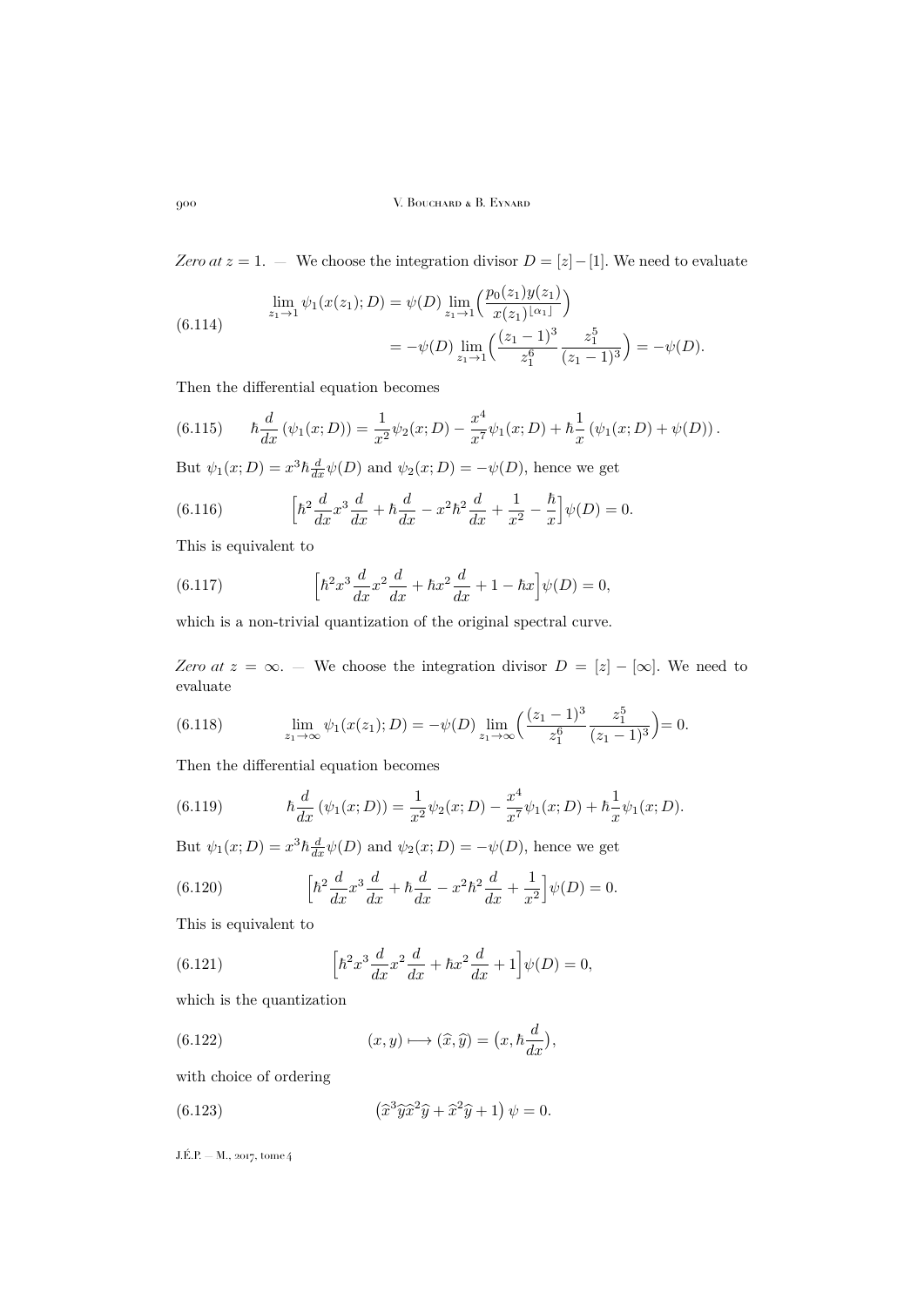

<span id="page-57-0"></span>FIGURE 6.8. The Newton polygon of the curve  $x^4y^4 - x^3y^2 + x + 3 = 0$ .

6.10.  $x^4y^4 - x^3y^2 + x + 3 = 0$ .  $-$  This is a fun curve since it is of degree 4 in y and it has non-zero  $[\alpha_i]$ . A parameterization is  $(x, y) = ((z^4 + 3)/(z^2 - 1), z(z^2 - 1)/(z^4 + 3))$ . Then  $R = \{0, i, -i, \sqrt{3}, -\sqrt{3}, \infty\}$ . x has poles at  $z = \pm 1$  and at  $\infty$ . Its Newton polygon is shown in Figure [6.8.](#page-57-0) We see that  $|\alpha_i| = i$  for  $i = 0, \ldots, 4$ .

We can use the two poles of x at  $z = \pm 1$  for the integration divisor. As for the pole at  $\infty$ , it is in R, but we can still use it since the correlation functions have no pole at this point, hence the integrals converge.

*Simple pole at*  $z = 1$ . — We choose the integration divisor  $D = [z] - [1]$ . We calculate:

(6.124) 
$$
C_1 = \lim_{z_1 \to 1} \frac{p_0(z_1)y(z_1)}{x(z_1)^{\lfloor \alpha_3 \rfloor + 1}} = \lim_{z_1 \to 1} y(z_1) = 0,
$$

(6.125) 
$$
C_2 = \lim_{z_1 \to 1} \frac{p_0(z_1)y(z_1)^2 + p_1(z_1)y(z_1)}{x(z_1)^{\lfloor \alpha_2 \rfloor + 1}} = \lim_{z_1 \to 1} x(z_1)y(z_1)^2 = 0,
$$

and

(6.126) 
$$
C_3 = \lim_{z_1 \to 1} \frac{p_0(z_1)y(z_1)^3 + p_1(z_1)y(z_1)^2 + p_2(z_1)y(z_1)}{x(z_1)^{\lfloor \alpha_1 \rfloor + 1}} = \lim_{z_1 \to 1} \left( x(z_1)^2 y(z_1)^3 - x(z_1)y(z_1) \right) = -1.
$$

The quantum curve is then

(6.127) 
$$
\left(\hbar^4 x \frac{d}{dx} x \frac{d}{dx} x \frac{d}{dx} x \frac{d}{dx} - \hbar^2 x \frac{d}{dx} x^2 \frac{d}{dx} + x + 3 + \hbar x\right)\psi = 0,
$$

which is a quantization of the spectral curve.

*Simple pole at*  $z = -1$ . — The calculation is very similar for the integration divisor  $D = [z] - [-1]$ . Evaluating the limits at  $z_1 \rightarrow -1$ , we get  $C_1 = 0$ ,  $C_2 = 0$  and  $C_3 = 1$ . Therefore, the quantum curve is

(6.128) 
$$
\left(\hbar^4 x \frac{d}{dx} x \frac{d}{dx} x \frac{d}{dx} x \frac{d}{dx} - \hbar^2 x \frac{d}{dx} x^2 \frac{d}{dx} + x + 3 - \hbar x\right)\psi = 0,
$$

which can be obtained from the previous quantum curve by  $\hbar \to -\hbar$ .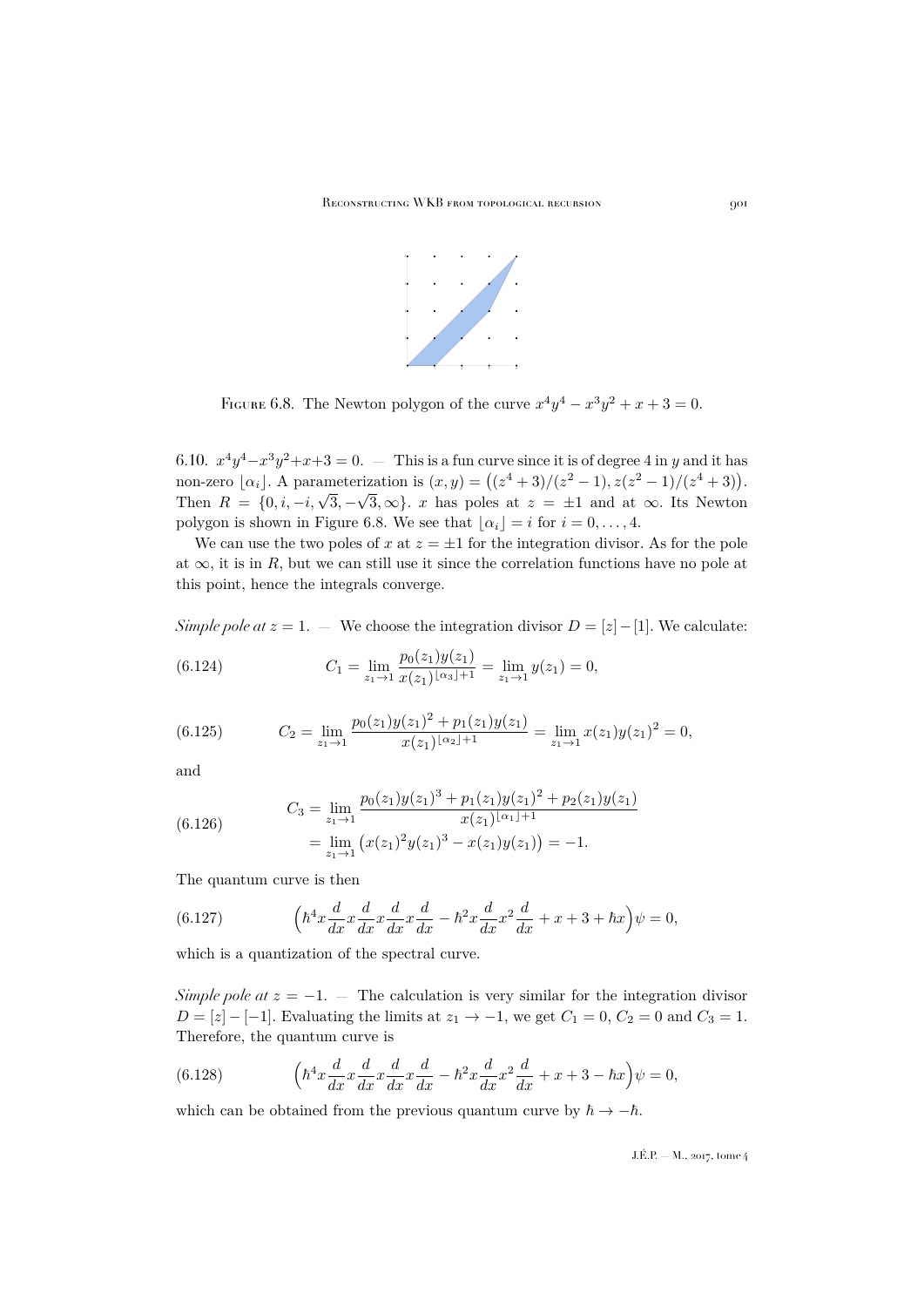*Pole at*  $\infty$ . — This case is a little different. We choose the integration divisor  $D =$  $[z] - [\infty]$ . Calculating the limits at  $z_1 \to \infty$ , we get  $C_1 = 0$ ,  $C_2 = 1$  and  $C_3 = 0$ . Therefore, in this case the quantum curve is

(6.129) 
$$
\left(\hbar^4 x \frac{d}{dx} x \frac{d}{dx} x \frac{d}{dx} x \frac{d}{dx} - \hbar^2 x \frac{d}{dx} x^2 \frac{d}{dx} - \hbar^2 x \frac{d}{dx} x + x + 3\right) \psi = 0.
$$

This can be rewritten as

(6.130) 
$$
\left(\hbar^4 x \frac{d}{dx} x \frac{d}{dx} x \frac{d}{dx} x \frac{d}{dx} - \hbar^2 x \frac{d}{dx} x \frac{d}{dx} x + x + 3\right) \psi = 0,
$$

which is the quantization

(6.131) 
$$
(x, y) \longmapsto (\widehat{x}, \widehat{y}) = (x, \hbar \frac{d}{dx}),
$$

with choice of ordering

(6.132) 
$$
(\widehat{x}\widehat{y}\widehat{x}\widehat{y}\widehat{x}\widehat{y}\widehat{x}\widehat{y} - \widehat{x}\widehat{y}\widehat{x}\widehat{y}\widehat{x} + \widehat{x} + 3)\psi = 0.
$$

We can choose the more general integration divisor  $D = |z| - \mu_1[1] - \mu_2[-1]$  $(1 - \mu_1 - \mu_2)[\infty]$ . We get the two-parameter family of quantum curves

(6.133) 
$$
\left(\hbar^4 x \frac{d}{dx} x \frac{d}{dx} x \frac{d}{dx} x \frac{d}{dx} - \hbar^2 x \frac{d}{dx} x^2 \frac{d}{dx} - (1 - \mu_1 - \mu_2) \hbar^2 x \frac{d}{dx} x + x + 3 + (\mu_1 - \mu_2) \hbar x\right) \psi = 0,
$$

which interpolates between the three quantizations above.

## 7. r-spin intersection numbers and r-Airy curve

<span id="page-58-0"></span>In this section we study in more detail a particularly interesting example of a spectral curve, namely:

$$
(7.1) \t\t yr - x = 0,
$$

which we call the r-Airy curve. We proved that  $\psi$  as constructed in [\(5.12\)](#page-34-1) for the r-Airy curve is the WKB asymptotic solution to the differential equation

(7.2) 
$$
\left(\hbar^r \frac{d^r}{dx^r} - x\right) \psi = 0.
$$

On the one hand, this differential equation is intimately related to the r-KdV integrable hierarchy. On the other hand, Witten's conjecture [\[58\]](#page-63-24), which was proven in [\[34\]](#page-63-25), states that certain generating functions for r-spin intersection numbers satisfy the r-KdV integrable hierarchy. From these two statements we can deduce that the meromorphic differentials constructed from the topological recursion on the r-Airy curve should be generating functions for r-spin intersection numbers. More precisely,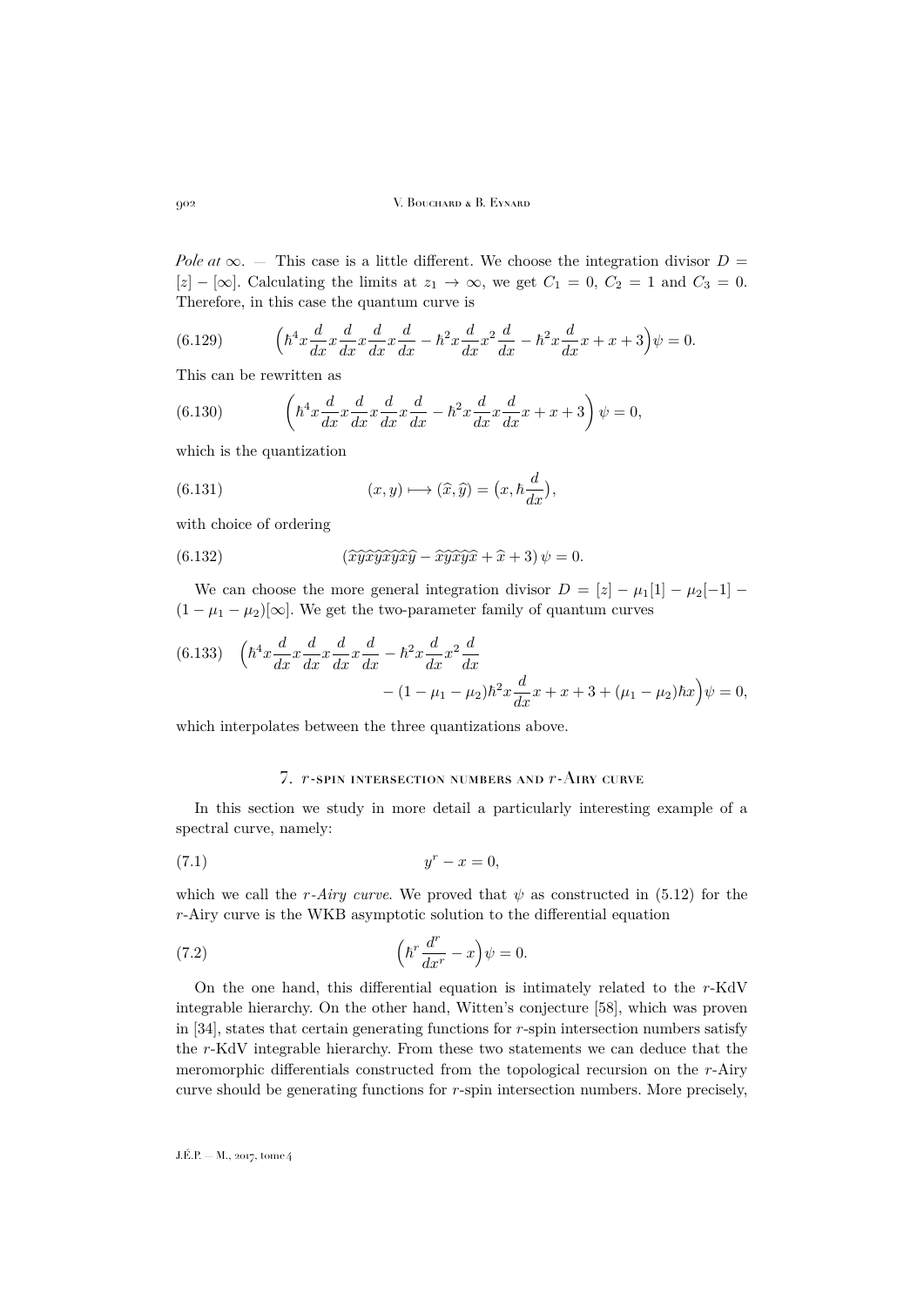THEOREM 7.1. – Let  $W_{g,n}(z_1,\ldots,z_n)$  be the meromorphic differentials constructed *from the topological recursion applied to the spectral curve*  $y^r - x = 0$ , with parame*terization*  $y = z, x = z^r$ . *Then* 

$$
(7.3) \quad W_{g,n}(z_1,\ldots,z_n) = (-r)^{g-1}(-1)^n \sum_{\substack{0 \leq j_1,\ldots,j_n \leq r-2 \\ 0 \leq m_1,\ldots,m_n}} \prod_{i=1}^n \frac{c_{m_i,j_i}(rm_i+j_i+1)dz_i}{z_i^{m_ir+j_i+2}} \left\langle \prod_{i=1}^n \tau_{m_i,j_i} \right\rangle_g,
$$

where the  $\langle \prod_{i=1}^n \tau_{m_i,j_i} \rangle_g$  are intersection numbers over the moduli space of r-spin *curves (in standard notation) and*

(7.4) 
$$
c_{m,j} = (-1)^m \frac{\Gamma(m + (j+1)/r)}{\Gamma((j+1)/r)}, \quad j = 0, \dots, r-2.
$$

*We note that the intersection numbers are non-vanishing only if*

(7.5) 
$$
\sum_{i=1}^{n} (rm_i + j_i + 1) = (r + 1)(2g - 2 + n).
$$

This theorem was announced in September 2014 [\[13\]](#page-62-24). A detailed proof of this theorem based on matrix model analysis will be provided in a future publication [\[7\]](#page-62-23). Meanwhile, an alternative proof was presented recently in the preprint [\[27\]](#page-62-5) by relating the topological recursion to Dubrovin's superpotential.

7.1. Calculations. — We can use this result to calculate r-spin intersection numbers. Here are a few example calculations.

7.1.1.  $r = 3$ . – Let us list some results for  $r = 3$ . The first few meromorphic differentials are:

$$
W_{0,3}(z_1, z_2, z_3) = dz_1 dz_2 dz_3 \left( \frac{2}{3z_1^3 z_3^2 z_2^2} + \frac{2}{3z_1^2 z_3^3 z_2^2} + \frac{2}{3z_1^2 z_3^2 z_2^3} \right),
$$
  
\n
$$
W_{0,4}(z_1, z_2, z_3, z_4) = dz_1 dz_2 dz_3 dz_4 \left( \frac{10}{9z_1^6 z_3^2 z_4^2 z_2^2} + \frac{8}{9z_1^5 z_3^3 z_4^2 z_2^2} + \frac{8}{9z_1^5 z_3^3 z_4^2 z_2^2} + \frac{8}{9z_1^2 z_3^5 z_4^2 z_2^2} + \frac{8}{9z_1^2 z_3^5 z_4^2 z_2^2} + \frac{8}{9z_1^2 z_3^5 z_4^2 z_2^2} + \frac{8}{9z_1^2 z_3^2 z_4^2 z_2^2} + \frac{8}{9z_1^2 z_3^2 z_4^2 z_2^2} + \frac{8}{9z_1^2 z_3^2 z_4^2 z_2^2} + \frac{8}{9z_1^2 z_3^2 z_4^2 z_2^2} + \frac{8}{9z_1^2 z_3^2 z_4^2 z_2^2} + \frac{8}{9z_1^2 z_3^2 z_4^2 z_2^2} + \frac{8}{9z_1^2 z_3^2 z_4^2 z_2^2} - \frac{16}{9z_1^3 z_3^3 z_4^3 z_2^3} + \frac{8}{9z_1^2 z_3^2 z_4^2 z_2^5} + \frac{8}{9z_1^2 z_3^2 z_4^2 z_2^6} + \frac{10}{9z_1^2 z_3^2 z_4^2 z_2^6} \right),
$$
  
\n
$$
W_{1,1}(z_1) = dz_1 \left( \frac{1}{9z_1^5} \right),
$$
  
\n
$$
W_{1,2}(z_1, z_2) = dz_1 dz_2 \left( \frac{7}{27z_2^8 z_1^2} + \frac{4}{27z_2^5 z_1^5} + \frac{7}{27z
$$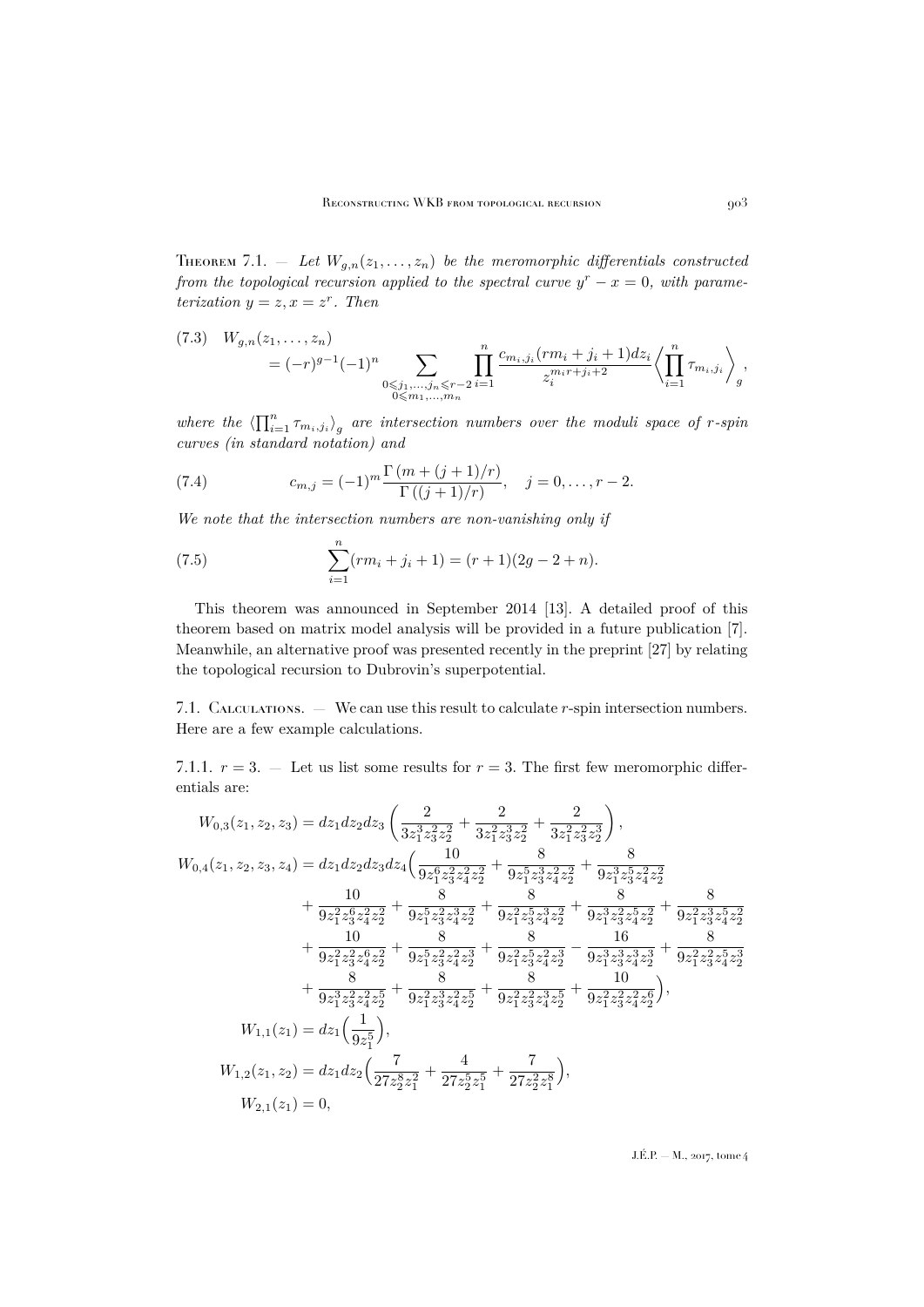$$
W_{2,2}(z_1, z_2) = dz_1 dz_2 \left( -\frac{770}{729 z_2^{15} z_1^3} - \frac{605}{729 z_2^{12} z_1^6} - \frac{680}{729 z_2^{9} z_1^{9}} - \frac{605}{729 z_2^{9} z_1^{12}} - \frac{605}{729 z_2^{9} z_1^{12}} - \frac{770}{729 z_2^{3} z_1^{15}} \right),
$$
  

$$
W_{3,1}(z_1) = dz_1 \left( -\frac{32725}{19683 z_1^{21}} \right).
$$

From these we can extract intersection numbers for  $r = 3$ . We get, at genus 0:  $\langle \tau_{0,0}^2 \tau_{0,1} \rangle_0 = 1, \quad \langle \tau_{0,0}^3 \tau_{1,1} \rangle_0 = 1, \quad \langle \tau_{0,0}^2 \tau_{0,1} \tau_{1,0} \rangle_0 = 1, \quad \langle \tau_{0,1}^4 \rangle_0 = \frac{1}{2}$ (7.6)  $\langle \tau_{0,0}^2 \tau_{0,1} \rangle_0 = 1, \quad \langle \tau_{0,0}^3 \tau_{1,1} \rangle_0 = 1, \quad \langle \tau_{0,0}^2 \tau_{0,1} \tau_{1,0} \rangle_0 = 1, \quad \langle \tau_{0,1}^4 \rangle_0 = \frac{1}{3}.$ At genus 1,

(7.7) 
$$
\langle \tau_{1,0} \rangle_1 = \frac{1}{12}, \quad \langle \tau_{0,0} \tau_{2,0} \rangle_1 = \frac{1}{12}, \quad \langle \tau_{1,0}^2 \rangle_1 = \frac{1}{12}, \quad \langle \tau_{0,0}^2 \tau_{3,0} \rangle_1 = \frac{1}{12}, \n\langle \tau_{0,1}^2 \tau_{2,1} \rangle_1 = \frac{1}{36}, \quad \langle \tau_{0,0} \tau_{1,0} \tau_{2,0} \rangle_1 = \frac{1}{6}, \quad \langle \tau_{0,1} \tau_{1,1}^2 \rangle_1 = \frac{1}{36}, \quad \langle \tau_{1,0}^3 \rangle_1 = \frac{1}{6}.
$$

At genus 2,

(7.8) 
$$
\langle \tau_{0,1} \tau_{4,1} \rangle_2 = \frac{1}{864}, \quad \langle \tau_{1,1} \tau_{3,1} \rangle = \frac{11}{4320}, \quad \langle \tau_{2,1}^2 \rangle_2 = \frac{17}{4320}.
$$

And finally, at genus 3,

(7.9) 
$$
\langle \tau_{6,1} \rangle_3 = \frac{1}{31104}.
$$

Those results agree with known r-spin intersection numbers (see for instance [\[17\]](#page-62-25)).

7.1.2. 
$$
r = 4
$$
. – The first few meromorphic differentials are  
\n
$$
W_{0,3}(z_1, z_2, z_3) = dz_1 dz_2 dz_3 \left( \frac{3}{4z_2^4 z_3^2 z_1^2} + \frac{1}{z_2^3 z_3^3 z_1^2} + \frac{3}{4z_2^2 z_3^4 z_1^2} + \frac{1}{z_2^3 z_3^2 z_1^3} + \frac{1}{z_2^2 z_3^3 z_1^3} + \frac{3}{4z_2^2 z_3^2 z_1^4} \right),
$$
\n
$$
W_{1,1}(z_1) = dz_1 \left( \frac{5}{32z_1^6} \right),
$$
\n
$$
W_{1,2}(z_1, z_2) = dz_1 dz_2 \left( \frac{45}{128z_2^{10} z_1^2} - \frac{21}{128z_2^8 z_1^4} + \frac{25}{128z_2^6 z_1^6} - \frac{21}{128z_2^4 z_1^8} + \frac{45}{128z_2^2 z_1^{10}} \right),
$$
\n
$$
W_{2,1}(z_1) = dz_1 \left( -\frac{2079}{8192z_1^{16}} \right),
$$

from which we extract the following intersection numbers.

At genus 0,

(7.10) 
$$
\langle \tau_{0,0}^2 \tau_{0,2} \rangle_0 = 1, \quad \langle \tau_{0,0} \tau_{0,1}^2 \rangle_0 = 1.
$$

At genus 1,

(7.11) 
$$
\langle \tau_{1,0} \rangle_1 = \frac{1}{8}, \quad \langle \tau_{0,0} \tau_{2,0} \rangle_1 = \frac{1}{8}, \quad \langle \tau_{0,2} \tau_{1,2} \rangle_1 = \frac{1}{96}, \quad \langle \tau_{1,0}^2 \rangle_1 = \frac{1}{8},
$$

and at genus 2,

(7.12) 
$$
\langle \tau_{3,2} \rangle_2 = \frac{3}{2560}.
$$

These again match known results, such as in [\[17\]](#page-62-25).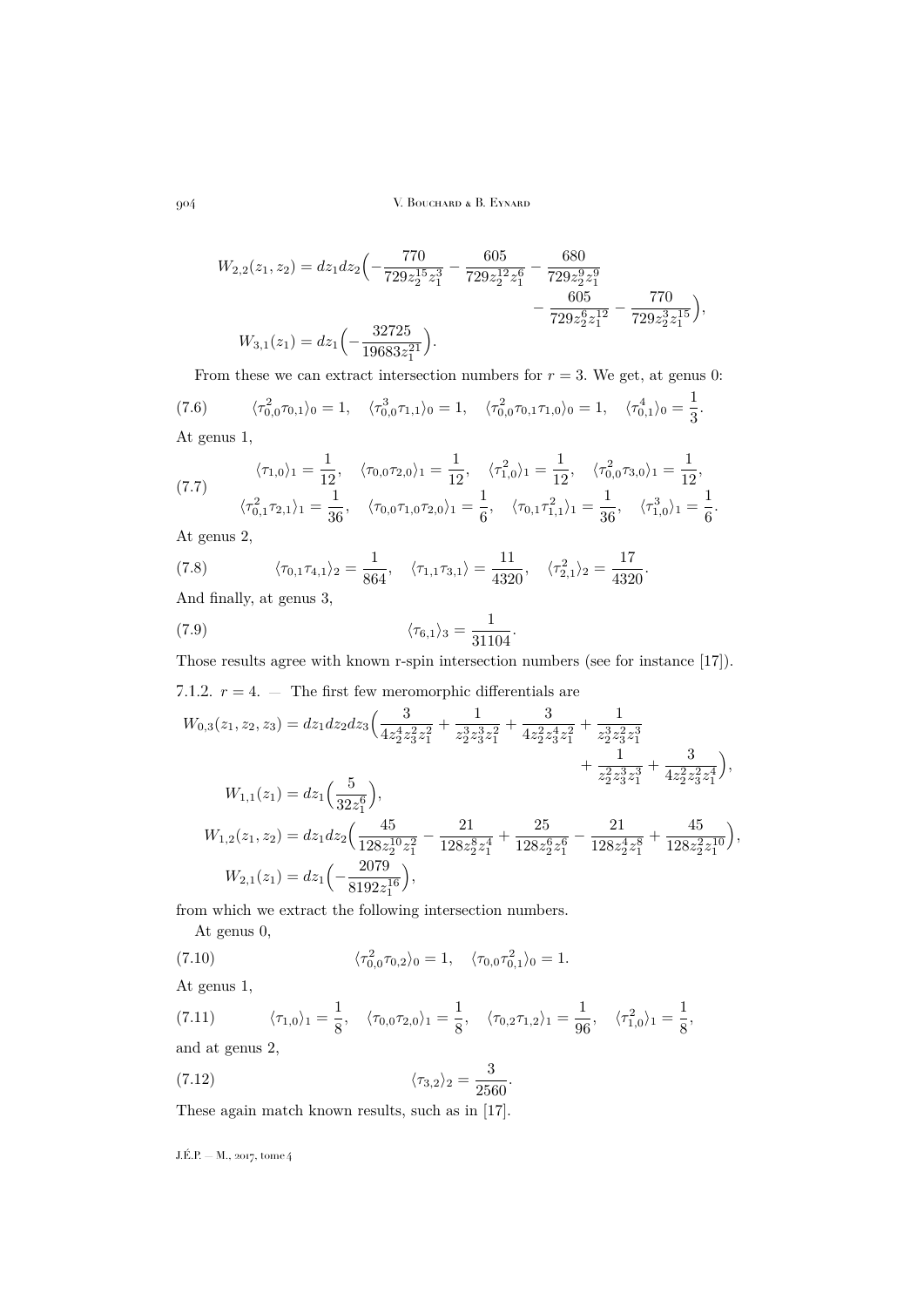We also calculated higher order meromorphic differentials and intersection numbers, and they match with known results. Calculations and results are available upon request.

7.1.3. 
$$
r = 5
$$
. - For  $r = 5$ , we get the following meromorphic differentials:

$$
W_{0,3}(z_1, z_2, z_3) = dz_1 dz_2 dz_3 \left( \frac{4}{5z_2^5 z_3^2 z_1^2} + \frac{6}{5z_2^4 z_3^3 z_1^2} + \frac{6}{5z_2^3 z_3^4 z_1^2} + \frac{4}{5z_2^2 z_3^5 z_1^2} + \frac{6}{5z_2^4 z_3^2 z_1^3} + \frac{8}{5z_2^3 z_3^3 z_1^3} + \frac{6}{5z_2^2 z_3^4 z_1^3} + \frac{6}{5z_2^3 z_3^2 z_1^4} + \frac{6}{5z_2^2 z_3^3 z_1^4} + \frac{4}{5z_2^2 z_3^2 z_1^5} \right),
$$
  
\n
$$
W_{1,1}(z_1) = dz_1 \left( \frac{1}{5z_1^7} \right),
$$
  
\n
$$
W_{1,2}(z_1, z_2) = dz_1 dz_2 \left( \frac{11}{25z_2^{12} z_1^2} - \frac{9}{25z_2^{10} z_1^4} - \frac{8}{25z_2^9 z_1^5} + \frac{6}{25z_2^7 z_1^7} - \frac{8}{25z_2^5 z_1^9} - \frac{9}{25z_2^4 z_1^{10}} + \frac{11}{25z_2^2 z_1^{12}} \right),
$$
  
\n
$$
W_{2,1}(z_1) = dz_1 \left( -\frac{429}{625z_1^{19}} \right).
$$

The corresponding intersection numbers are as follows. At genus 0,

(7.13) 
$$
\langle \tau_{0,0}^2 \tau_{0,3} \rangle_0 = 1, \quad \langle \tau_{0,0} \tau_{0,1} \tau_{0,2} \rangle_0 = 1, \quad \langle \tau_{0,1}^3 \rangle_0 = 1.
$$

At genus 1,

(7.14) 
$$
\langle \tau_{1,0} \rangle_1 = \frac{1}{6}, \quad \langle \tau_{0,0} \tau_{2,0} \rangle_1 = \frac{1}{6}, \n\langle \tau_{0,2} \tau_{1,3} \rangle_1 = \frac{1}{60}, \quad \langle \tau_{0,3} \tau_{1,2} \rangle_1 = \frac{1}{60}, \quad \langle \tau_{1,0}^2 \rangle_1 = \frac{1}{6},
$$

and at genus 2,

(7.15) 
$$
\langle \tau_{3,2} \rangle_2 = \frac{11}{3600}.
$$

These also match known results, such as in [\[17\]](#page-62-25).

We also calculated higher order meromorphic differentials and intersection numbers, and they match with known results. Calculations and results are available upon request.

#### <span id="page-61-0"></span>**REFERENCES**

- <span id="page-61-3"></span>[1] A. ALEXANDROV – "Open intersection numbers, Kontsevich-Penner model and cut-and-join operators", *J. High Energy Phys.* (2015), no. 8, [arXiv:1412.3772](http://arxiv.org/abs/1412.3772).
- <span id="page-61-1"></span>[2] J. E. Andersen, L. O. Chekhov, P. Norbury & R. C. Penner – "Models of discretized moduli spaces,
- <span id="page-61-2"></span>cohomological field theories, and Gaussian means",  $arXiv:1501.05867, 2015.$  $arXiv:1501.05867, 2015.$ <br>[3] \_\_\_\_\_\_\_, "Topological recursion for Gaussian means and cohomological field ..., "Topological recursion for Gaussian means and cohomological field theories", [arXiv:](http://arxiv.org/abs/1512.09309) [1512.09309](http://arxiv.org/abs/1512.09309), 2015.
- <span id="page-61-4"></span>[4] H. F. BAKER – "Examples of applications of newton's polygon to the theory of singular points of algebraic functions", *Trans. Cambridge Philos. Soc.* **15** (1893), p. 403–450.
- <span id="page-61-5"></span>[5] P. Beelen – "A generalization of Baker's theorem", *Finite Fields Appl.* **15** (2009), no. 5, p. 558– 568.
- <span id="page-61-6"></span>[6] P. BEELEN & R. PELLIKAAN – "The Newton polygon of plane curves with many rational points", *Des. Codes Cryptogr.* **21** (2000), no. 1-3, p. 41–67.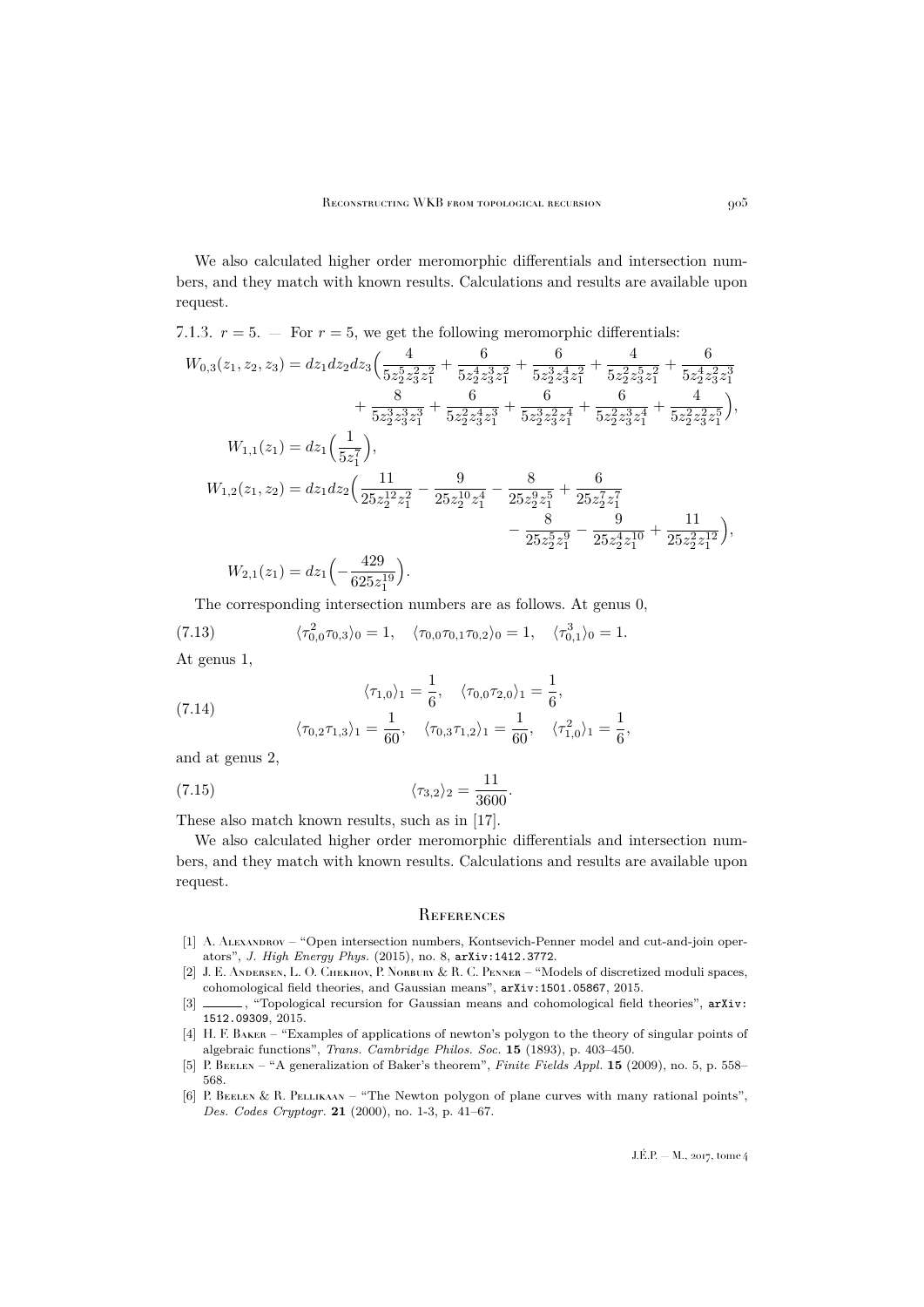- <span id="page-62-23"></span>[7] R. BELLIARD & B. EYNARD – To be published.
- <span id="page-62-6"></span>[8] M. BERGÈRE & B. EYNARD – "Determinantal formulae and loop equations", [arXiv:0901.3273](http://arxiv.org/abs/0901.3273), 2009.
- <span id="page-62-7"></span>[9]  $\qquad \qquad$ , "Universal scaling limits of matrix models, and  $(p, q)$  Liouville gravity", [arXiv:](http://arxiv.org/abs/0909.0854) [0909.0854](http://arxiv.org/abs/0909.0854), 2009.
- <span id="page-62-8"></span>[10] G. Borot & B. EYNARD – "Geometry of spectral curves and all order dispersive integrable system", *SIGMA Symmetry Integrability Geom. Methods Appl.* **8** (2012), [arXiv:1110.4936](http://arxiv.org/abs/1110.4936).
- <span id="page-62-17"></span>[11]  $\_\_\_\$ , "All order asymptotics of hyperbolic knot invariants from non-perturbative topological recursion of A-polynomials", *Quantum Topol.* **6** (2015), no. 1, p. 39–138, [arXiv:1205.2261](http://arxiv.org/abs/1205.2261).
- <span id="page-62-22"></span>[12] V. Bouchard & B. Eynard – "Think globally, compute locally", *J. High Energy Phys.* (2013), no. 2, [arXiv:1211.2302v2](http://arxiv.org/abs/1211.2302v2).
- <span id="page-62-24"></span>[13] \_\_\_\_\_, talk given at the workshop "Quantum curves, Hitchin systems, and the Eynard-Orantin theory" at the American Institute of Mathematics, Sept. 2014.
- <span id="page-62-9"></span>[14] V. Bouchard, D. Hernández Serrano, X. Liu & M. Mulase – "Mirror symmetry for orbifold Hurwitz numbers", *J. Differential Geom.* **98** (2014), no. 3, p. 375–423, [arXiv:1301.4871](http://arxiv.org/abs/1301.4871).
- <span id="page-62-21"></span>[15] V. Bouchard, J. Hutchinson, P. Loliencar, M. Meiers & M. Rupert – "A generalized topological recursion for arbitrary ramification", *Ann. Henri Poincaré* **15** (2014), no. 1, p. 143–169.
- <span id="page-62-18"></span>[16] V. Bouchard, M. Klemm, M. Mariño & S. Pasquetti – "Remodeling the B-model", *Comm. Math. Phys.* **287** (2009), no. 1, p. 117–178.
- <span id="page-62-25"></span>[17] E. BREZIN & S. HIKAMI – "Intersection numbers of Riemann surfaces from Gaussian matrix models", *J. High Energy Phys.* (2007), no. 10, [arXiv:0709.3378](http://arxiv.org/abs/0709.3378).
- <span id="page-62-1"></span>[18] L. CHEKHOV, B. EYNARD & N. ORANTIN – "Free energy topological expansion for the 2-matrix model", *J. High Energy Phys.* (2006), no. 12, [arXiv:math-ph/0603003](http://arxiv.org/abs/math-ph/0603003).
- <span id="page-62-19"></span>[19] S. Codesido, A. Grassi & M. Mariño – "Spectral theory and mirror curves of higher genus", *Ann. Henri Poincaré* **18** (2017), no. 2, p. 559–622, [arXiv:1507.02096](http://arxiv.org/abs/1507.02096).
- <span id="page-62-16"></span>[20] R. DIJKGRAAF, H. FUJI & M. MANABE – "The volume conjecture, perturbative knot invariants, and recursion relations for topological strings", *Nuclear Phys. B* **849** (2011), no. 1, p. 166–211, [arXiv:1010.4542](http://arxiv.org/abs/1010.4542).
- <span id="page-62-10"></span>[21] N. Do, A. Dyer & D. Mathews – "Topological recursion and a quantum curve for monotone Hurwitz numbers", *J. Geom. Phys.* **120** (2017), p. 19–36, [arXiv:1408.3992](http://arxiv.org/abs/1408.3992).
- <span id="page-62-11"></span>[22] N. Do & D. MANESCU – "Quantum curves for the enumeration of ribbon graphs and hypermaps", *Commun. Number Theory Phys.* **8** (2014), no. 4, p. 677–701, [arXiv:1312.6869](http://arxiv.org/abs/1312.6869).
- <span id="page-62-12"></span>[23] N. Do & P. Norbury – "Topological recursion for irregular spectral curves", [arXiv:1412.8334](http://arxiv.org/abs/1412.8334), 2014.
- <span id="page-62-14"></span>[24] O. DUMITRESCU & M. MULASE – "Quantization of spectral curves for meromorphic Higgs bundles through topological recursion", [arXiv:1411.1023](http://arxiv.org/abs/1411.1023), 2014.
- <span id="page-62-13"></span>[25] , "Quantum curves for Hitchin fibrations and the Eynard-Orantin theory", *Lett. Math. Phys.* **104** (2014), no. 6, p. 635–671, [arXiv:1310.6022](http://arxiv.org/abs/1310.6022).
- <span id="page-62-15"></span>[26] P. Dunin-Barkowski, M. Mulase, P. Norbury, A. Popolitov & S. Shadrin – "Quantum spectral curve for the Gromov-Witten theory of the complex projective line", *J. reine angew. Math.* **726** (2017), p. 267–289, [arXiv:1312.5336](http://arxiv.org/abs/1312.5336).
- <span id="page-62-5"></span>[27] P. Dunin-Barkowski, P. Norbury, N. Orantin, A. Popolitov & S. Shadrin – "Dubrovin's superpotential as a global spectral curve", [arXiv:1509.06954](http://arxiv.org/abs/1509.06954), 2015.
- <span id="page-62-4"></span>[28] P. DUNIN-BARKOWSKI, N. ORANTIN, S. SHADRIN & L. SPITZ – "Identification of the Givental formula with the spectral curve topological recursion procedure", *Comm. Math. Phys.* **328** (2014), no. 2, p. 669–700, [arXiv:1211.4021](http://arxiv.org/abs/1211.4021).
- <span id="page-62-0"></span>[29] B. EYNARD – "Topological expansion for the 1-Hermitian matrix model correlation functions", *J. High Energy Phys.* (2004), no. 11, [arXiv:hep-th/0407261](http://arxiv.org/abs/hep-th/0407261).
- <span id="page-62-20"></span>[30] B. Eynard & M. Mariño – "A holomorphic and background independent partition function for matrix models and topological strings", *J. Geom. Phys.* **61** (2011), no. 7, p. 1181–1202, [arXiv:](http://arxiv.org/abs/0810.4273) [0810.4273](http://arxiv.org/abs/0810.4273).
- <span id="page-62-2"></span>[31] B. Eynard & N. Orantin – "Invariants of algebraic curves and topological expansion", *Commun. Number Theory Phys.* **1** (2007), no. 2, p. 347–452, [arXiv:math-ph/0702045v4](http://arxiv.org/abs/math-ph/0702045v4).
- <span id="page-62-3"></span>[32] , "Algebraic methods in random matrices and enumerative geometry",  $arXiv:0811.3531$ , 2008.

 $J.E.P. = M$ , 2017, tome 4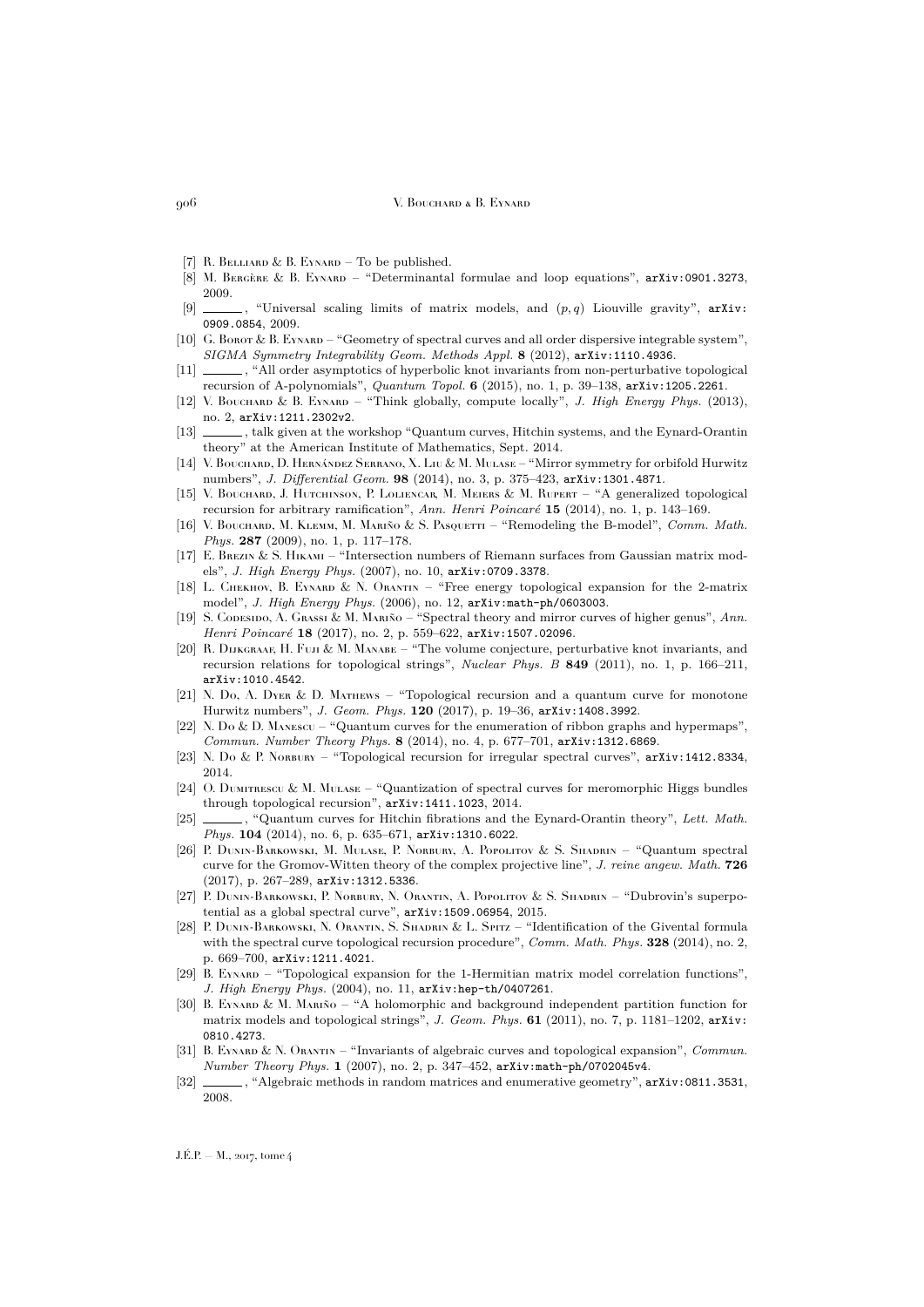- <span id="page-63-12"></span>[33] , "Computation of open Gromov-Witten invariants for toric Calabi-Yau 3-folds by topological recursion, a proof of the BKMP conjecture", *Comm. Math. Phys.* **337** (2015), no. 2, p. 483–567, [arXiv:1205.1103](http://arxiv.org/abs/1205.1103).
- <span id="page-63-25"></span>[34] C. FABER, S. SHADRIN & D. ZVONKINE – "Tautological relations and the r-spin Witten conjecture", *Ann. Sci. École Norm. Sup. (4)* **43** (2010), no. 4, p. 621–658, [arXiv:math/0612510](http://arxiv.org/abs/math/0612510).
- <span id="page-63-13"></span>[35] B. Fang, C.-C. M. Liu & Z. Zong – "All genus open-closed mirror symmetry for affine toric Calabi-Yau 3-orbifolds", [arXiv:1310.4818](http://arxiv.org/abs/1310.4818), 2013.
- <span id="page-63-8"></span>[36] H. Fuji, S. Gukov & P. Sułkowski – "Volume conjecture: refined and categorified", *Adv. Theo. Math. Phys.* **16** (2012), no. 6, p. 1669–1777, [arXiv:1203.2182](http://arxiv.org/abs/1203.2182).
- <span id="page-63-9"></span>[37] , "Super-A-polynomial for knots and BPS states", *Nuclear Phys. B* **867** (2013), no. 2, p. 506–546, [arXiv:1205.1515](http://arxiv.org/abs/1205.1515).
- <span id="page-63-7"></span>[38] S. Garoufalidis – "Difference and differential equations for the colored Jones function", *J. Knot Theory Ramifications* **17** (2008), no. 4, p. 495–510, [arXiv:math/0306229](http://arxiv.org/abs/math/0306229).
- <span id="page-63-10"></span>[39] S. Garoufalidis, P. Kucharski & P. Sułkowski – "Knots, BPS states, and algebraic curves", *Comm. Math. Phys.* **346** (2016), no. 1, p. 75–113, [arXiv:1504.06327](http://arxiv.org/abs/1504.06327).
- <span id="page-63-15"></span>[40] A. Grassi, Y. Hatsuda & M. Mariño – "Topological strings from quantum mechanics", *Ann. Henri Poincaré* **17** (2016), no. 11, p. 3177–3235, [arXiv:1410.3382](http://arxiv.org/abs/1410.3382).
- <span id="page-63-16"></span>[41] J. Gu, A. KLEMM, M. MARIÑO & J. REUTER – "Exact solutions to quantum spectral curves by topological string theory", *J. High Energy Phys.* (2015), no. 10, [arXiv:1506.09176](http://arxiv.org/abs/1506.09176).
- <span id="page-63-11"></span>[42] S. Gukov & P. Sułkowski – "A-polynomial, B-model, and quantization", *J. High Energy Phys.* (2012), no. 02, [arXiv:1108.0002](http://arxiv.org/abs/1108.0002).
- <span id="page-63-17"></span>[43] R. Kashaev & M. Mariño – "Operators from mirror curves and the quantum dilogarithm", *Comm. Math. Phys.* **346** (2016), no. 3, p. 967–994, [arXiv:1501.01014](http://arxiv.org/abs/1501.01014).
- <span id="page-63-18"></span>[44] R. KASHAEV, M. MARIÑO & S. ZAKANY – "Matrix models from operators and topological strings, 2", *Ann. Henri Poincaré* **17** (2016), no. 10, p. 2741–2781, [arXiv:1505.02243](http://arxiv.org/abs/1505.02243).
- <span id="page-63-19"></span>[45] A. Kashani-Poor – "Quantization condition from exact WKB for difference equations", *J. High Energy Phys.* (2016), no. 06, [arXiv:1604.01690](http://arxiv.org/abs/1604.01690).
- <span id="page-63-2"></span>[46] M. Kazarian & P. Zograf – "Virasoro constraints and topological recursion for Grothendieck's dessin counting", *Lett. Math. Phys.* **105** (2015), no. 8, p. 1057–1084, [arXiv:1406.5976](http://arxiv.org/abs/1406.5976).
- <span id="page-63-3"></span>[47] X. Liu, M. Mulase & A. Sorkin – "Quantum curves for simple Hurwitz numbers of an arbitrary base curve", [arXiv:1304.0015](http://arxiv.org/abs/1304.0015), 2013.
- <span id="page-63-14"></span>[48] M. MARIÑO – "Open string amplitudes and large order behavior in topological string theory", *J. High Energy Phys.* (2008), no. 03, [arXiv:hep-th/0612127](http://arxiv.org/abs/hep-th/0612127).
- <span id="page-63-20"></span>[49] , "Spectral theory and mirror symmetry", [arXiv:1506.07757](http://arxiv.org/abs/1506.07757), 2015.
- <span id="page-63-21"></span>[50] M. L. MEHTA – *Random matrices*, third ed., Pure and Applied Mathematics, vol. 142, Elsevier/Academic Press, Amsterdam, 2004.
- <span id="page-63-0"></span>[51] T. Milanov – "The Eynard-Orantin recursion for the total ancestor potential", *Duke Math. J.* **163** (2014), no. 9, p. 1795–1824, [arXiv:1211.5847](http://arxiv.org/abs/1211.5847).
- <span id="page-63-4"></span>[52] M. Mulase, S. Shadrin & L. Spitz – "The spectral curve and the Schrödinger equation of double Hurwitz numbers and higher spin structures", *Commun. Number Theory Phys.* **7** (2013), no. 1, p. 125–143, [arXiv:1301.5580](http://arxiv.org/abs/1301.5580).
- <span id="page-63-5"></span>[53] M. MULASE & P. SUŁKOWSKI – "Spectral curves and the Schrödinger equations for the Eynard-Orantin recursion", *Adv. Theo. Math. Phys.* **19** (2015), no. 5, p. 955–1015, [arXiv:1210.3006](http://arxiv.org/abs/1210.3006).
- <span id="page-63-22"></span>[54] P. Norbury & N. Scott – "Polynomials representing Eynard-Orantin invariants", *Q. J. Math.* **64** (2013), no. 2, p. 515–546, [arXiv:1001.0449](http://arxiv.org/abs/1001.0449).
- <span id="page-63-1"></span>[55] N. Orantin – "Symplectic invariants, Virasoro constraints and Givental decomposition", [arXiv:](http://arxiv.org/abs/0808.0635) [0808.0635](http://arxiv.org/abs/0808.0635), 2008.
- <span id="page-63-6"></span>[56] B. Safnuk – "Topological recursion for open intersection numbers", *Commun. Number Theory Phys.* **10** (2016), no. 4, p. 833–857, [arXiv:1601.04049](http://arxiv.org/abs/1601.04049).
- <span id="page-63-23"></span>[57] E. P. WIGNER – "On the statistical distribution of the widths and spacings of nuclear resonance levels", *Proc. Cambridge Phil. Soc. (4)* **47** (1951), p. 790–798.
- <span id="page-63-24"></span>[58] E. WITTEN – "Algebraic geometry associated with matrix models of two-dimensional gravity", in *Topological methods in modern mathematics (Stony Brook, NY, 1991)*, Publish or Perish, Houston, TX, 1993, p. 235–269.